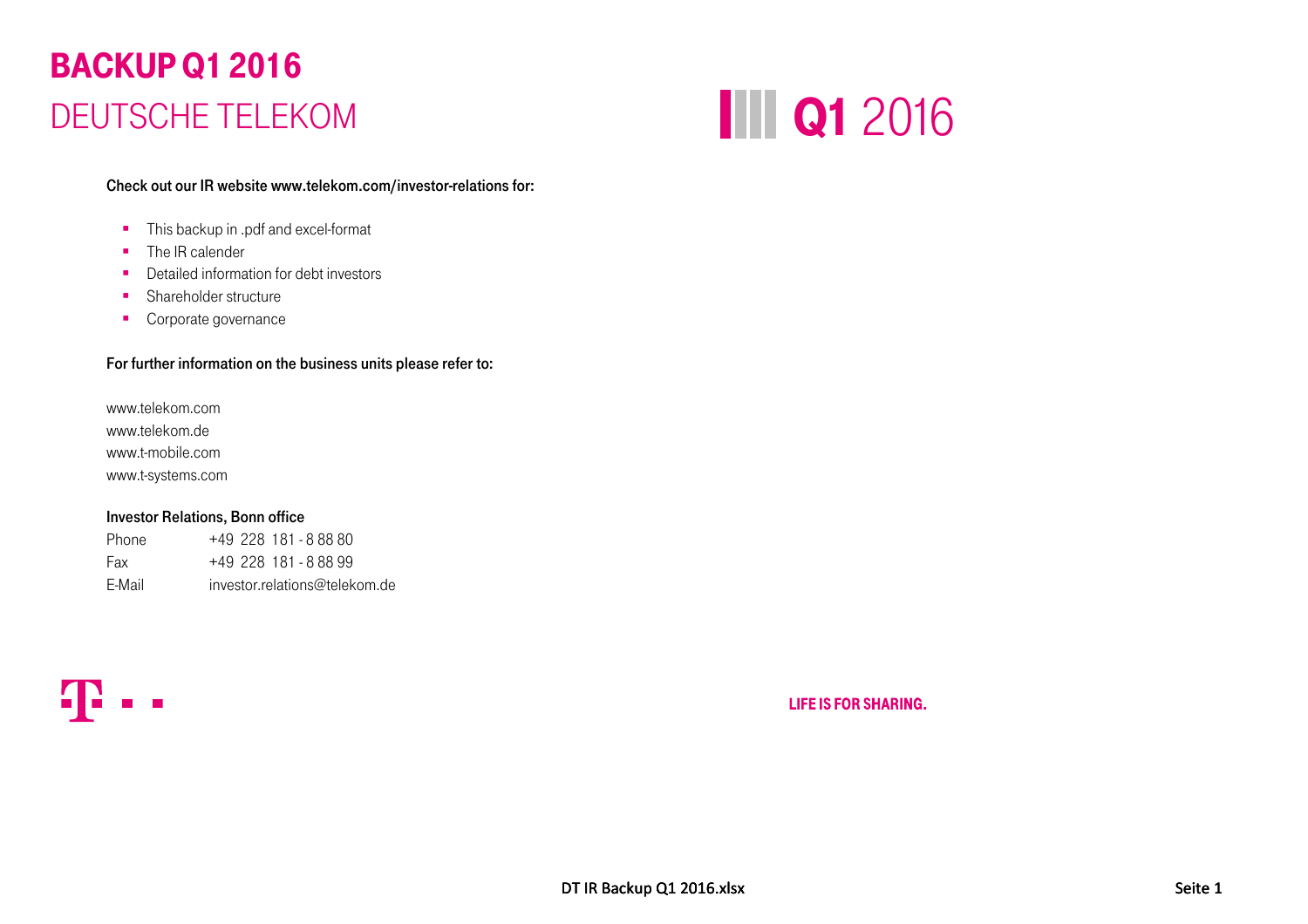#### **CONTENT** DT\_BT\_C\_DT\_BT\_C\_DT\_BT\_C\_DT\_BT\_C\_DT\_BT\_C\_DT\_BT\_C\_DT\_BT\_C\_DT\_BT\_C\_DT\_BT\_C\_DT\_BT\_C\_DT\_BT\_C\_DT\_BT\_C\_DT\_BT\_C\_DT\_BT\_

At a Glance 4

#### **GROUP**

| Adjusted for special factors                         |     | Additional information       | 31 | Austria                      | 73  |
|------------------------------------------------------|-----|------------------------------|----|------------------------------|-----|
| <b>EBITDA</b> reconciliation                         |     |                              |    |                              |     |
| As reported                                          | 10  | <b>UNITED STATES</b>         |    |                              |     |
| Special factors in the consolidated income statement |     | <b>Financials</b>            | 44 |                              |     |
| Details on special factors                           | 12. | <b>EBITDA</b> reconciliation | 45 | <b>SYSTEMS SOLUTIONS</b>     |     |
| Change in the composition of the group               | 14  | Operationals                 | 46 | <b>Financials</b>            | 76  |
| Consolidated statement of financial position         | 15  | Additional information       | 48 | <b>EBITDA</b> reconciliation | 77  |
| Provisions for pensions                              |     |                              |    |                              |     |
| Maturity profile                                     | 18  | <b>EUROPE</b>                |    |                              |     |
| Liquidity reserves                                   | 19  | Financials                   | 55 | <b>GHS</b>                   |     |
| Net debt                                             | 20  | <b>EBITDA</b> reconciliation | 56 | Financials                   | 80  |
| Net debt development                                 |     | Greece                       | 58 | <b>EBITDA</b> reconciliation | 81  |
| Cash capex                                           | 22  | Romania                      | 60 |                              |     |
| Free cash flow                                       | 23  | Hungary                      | 62 |                              |     |
| Personnel                                            | 24  | Poland                       | 64 |                              |     |
| Exchange rates                                       | つら  | Czoch Ropublic               | 6ĥ | <b>GLOSSARY</b>              | ନ୍ଦ |

| At a Glance                                          |                 | <b>GERMANY</b>               |    | <b>EUROPE</b>                |    |
|------------------------------------------------------|-----------------|------------------------------|----|------------------------------|----|
| Excellent market position                            |                 | <b>Financials</b>            | 28 | Netherlands                  | 68 |
|                                                      |                 | EBITDA reconciliation        | 29 | Croatia                      | 69 |
| <b>GROUP</b>                                         |                 | Operationals                 | 30 | Slovakia                     | 71 |
| Adjusted for special factors                         |                 | Additional information       | 31 | Austria                      | 73 |
| <b>EBITDA</b> reconciliation                         |                 |                              |    |                              |    |
| As reported                                          | 10              | <b>UNITED STATES</b>         |    |                              |    |
| Special factors in the consolidated income statement |                 | Financials                   | 44 |                              |    |
| Details on special factors                           | 12              | <b>EBITDA</b> reconciliation | 45 | <b>SYSTEMS SOLUTIONS</b>     |    |
| Change in the composition of the group               | $\overline{14}$ | Operationals                 | 46 | Financials                   | 76 |
| Consolidated statement of financial position         | 15              | Additional information       | 48 | <b>EBITDA</b> reconciliation | 77 |
| Provisions for pensions                              |                 |                              |    |                              |    |
| Maturity profile                                     | 18              | <b>EUROPE</b>                |    |                              |    |
| Liquidity reserves                                   | 19              | Financials                   | 55 | <b>GHS</b>                   |    |
| Net debt                                             | 20              | <b>EBITDA</b> reconciliation | 56 | Financials                   | 80 |
| Net debt development                                 | 21              | Greece                       | 58 | <b>EBITDA</b> reconciliation | 81 |
| Cash capex                                           | 22              | Romania                      | 60 |                              |    |
| Free cash flow                                       | 23              | Hungary                      | 62 |                              |    |
| Personnel                                            | 24              | Poland                       | 64 |                              |    |
| Exchange rates                                       | 25              | Czech Republic               | 66 | <b>GLOSSARY</b>              | 83 |

| ance                   | <b>GERMANY</b>               |          | <b>EUROPE</b> |    |
|------------------------|------------------------------|----------|---------------|----|
| ent market position    | Financials                   | ററ<br>۷O | Netherlands   | 68 |
|                        | <b>EBITDA</b> reconciliation | 29       | Croatia       | 69 |
|                        | Operationals                 | 30       | Slovakia      | 74 |
| ed for special factors | Additional information       |          | Austria       | 70 |

# Change in the composition of the group 14 Operationals 46 Financials 76

| Maturity profile     | 10 | <b>EURUPE</b>                |    |                              |    |
|----------------------|----|------------------------------|----|------------------------------|----|
| Liquidity reserves   | 19 | <b>Financials</b>            | უუ | <b>GHS</b>                   |    |
| Net debt             | 20 | <b>EBITDA</b> reconciliation | 56 | Financials                   | 80 |
| Net debt development | 21 | Greece                       | 58 | <b>EBITDA</b> reconciliation | 81 |
| Cash capex           | 22 | Romania                      | 60 |                              |    |
| Free cash flow       | 23 | Hungary                      | 62 |                              |    |
| Personnel            | 24 | Poland                       | 64 |                              |    |
| Exchange rates       | 25 | Czech Republic               | 66 | <b>GLOSSARY</b>              | 83 |
|                      |    |                              |    |                              |    |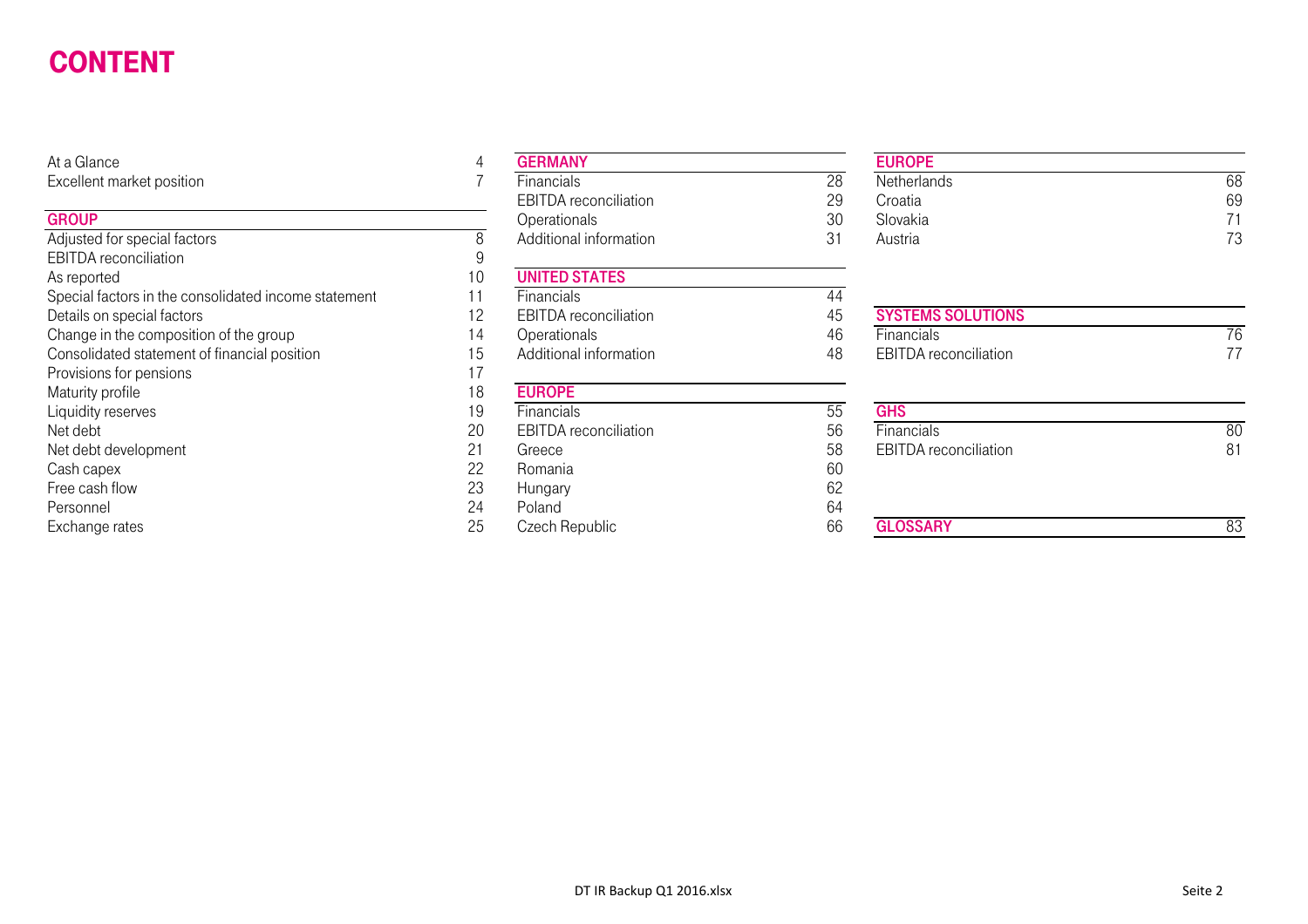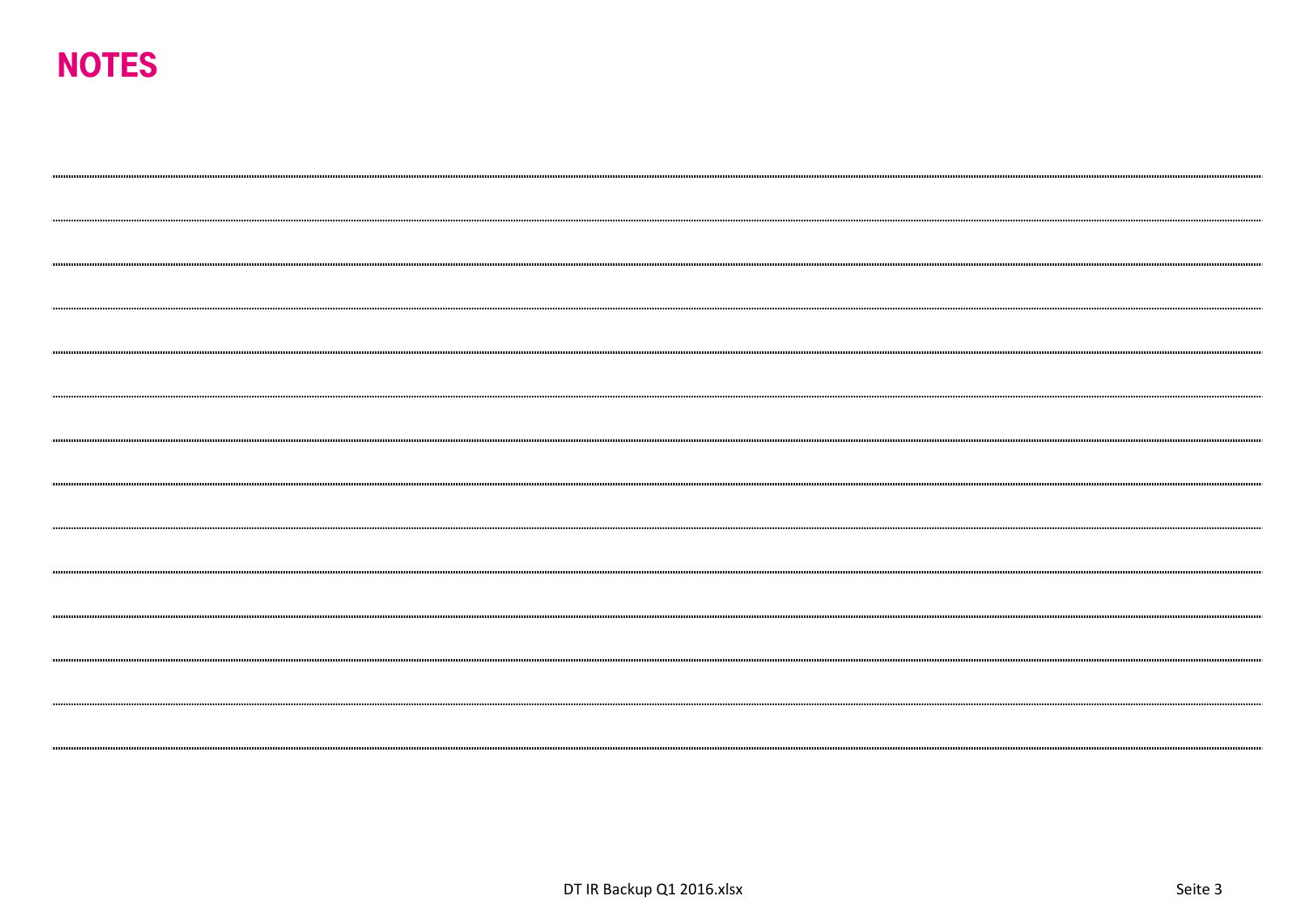## GROUP AT A GLANCE $1$

|                                              |      | Q1                | Q2                | Q3                | Q4                     | <b>FY</b>              | Q <sub>1</sub>         | Change  |
|----------------------------------------------|------|-------------------|-------------------|-------------------|------------------------|------------------------|------------------------|---------|
|                                              |      | 2015              | 2015              | 2015              | 2015                   | 2015                   | 2016                   |         |
|                                              | Note | millions of $\in$ | millions of $\in$ | millions of $\in$ | millions of $\epsilon$ | millions of $\epsilon$ | millions of $\epsilon$ | $\%$    |
| <b>GROUP</b>                                 |      | 16.842            | 17.428            | 17.099            | 17.859                 | 69.228                 | 17.630                 | 4,7     |
| Germany                                      |      | 5.589             | 5.580             | 5.593             | 5.659                  | 22.421                 | 5.452                  | (2, 5)  |
| <b>United States</b>                         |      | 6.905             | 7.443             | 7.059             | 7.518                  | 28.925                 | 7.816                  | 13,2    |
| Europe                                       |      | 3.157             | 3.209             | 3.261             | 3.397                  | 13.024                 | 3.080                  | (2,4)   |
| <b>Systems Solutions</b>                     |      | 1.927             | 2.073             | 2.031             | 2.163                  | 8.194                  | 2.045                  | 6,1     |
| Group Headquarters & Group Services          |      | 565               | 584               | 555               | 571                    | 2.275                  | 513                    | (9,2)   |
| Reconciliation                               |      | (1.301)           | (1.461)           | (1.400)           | (1.449)                | (5.611)                | (1.276)                | 1,9     |
| <b>NET REVENUE</b>                           |      |                   |                   |                   |                        |                        |                        |         |
| Germany                                      |      | 5.265             | 5.235             | 5.248             | 5.321                  | 21.069                 | 5.136                  | (2,5)   |
| <b>United States</b>                         |      | 6.904             | 7.444             | 7.058             | 7.518                  | 28.924                 | 7.816                  | 13,2    |
| Europe                                       |      | 3.098             | 3.150             | 3.200             | 3.334                  | 12.782                 | 3.018                  | (2,6)   |
| <b>Systems Solutions</b>                     |      | 1.420             | 1.435             | 1.452             | 1.520                  | 5.827                  | 1.545                  | 8,8     |
| Group Headquarters & Group Services          |      | 155               | 164               | 141               | 166                    | 626                    | 115                    | (25, 8) |
| <b>GROUP</b>                                 |      | 16.842            | 17.428            | 17.099            | 17.859                 | 69.228                 | 17.630                 | 4,7     |
| <b>EBITDA (ADJUSTED FOR SPECIAL FACTORS)</b> |      |                   |                   |                   |                        |                        |                        |         |
| Germany                                      |      | 2.211             | 2.224             | 2.269             | 2.086                  | 8.790                  | 2.180                  | (1,4)   |
| <b>United States</b>                         |      | 1.225             | 1.652             | 1.702             | 2.075                  | 6.654                  | 1.908                  | 55,8    |
| Europe                                       |      | 1.016             | 1.081             | 1.157             | 1.075                  | 4.329                  | 986                    | (3,0)   |
| <b>Systems Solutions</b>                     |      | 145               | 203               | 176               | 216                    | 740                    | 206                    | 42,1    |
| Group Headquarters & Group Services          |      | (22)              | (76)              | (133)             | (321)                  | (552)                  | (117)                  | n.a.    |
| Reconciliation                               |      | (1)               | (58)              | (6)               | 12                     | (53)                   | $\Omega$               | n.a.    |
| <b>GROUP</b>                                 |      | 4.574             | 5.026             | 5.165             | 5.143                  | 19.908                 | 5.163                  | 12,9    |
| Proportional EBITDA                          |      | 3.820             | 4.173             | 4.236             | 4.088                  | 16.317                 | 4.173                  | 9,2     |

1 Business customer operations at Magyar Telekom in Hungary, which had previously been organizationally assigned to the Systems Solutions operating segment, have been bundled and reported under the Europe operating segment since January 1, 2016. Comparative figures have been adjusted retrospectively.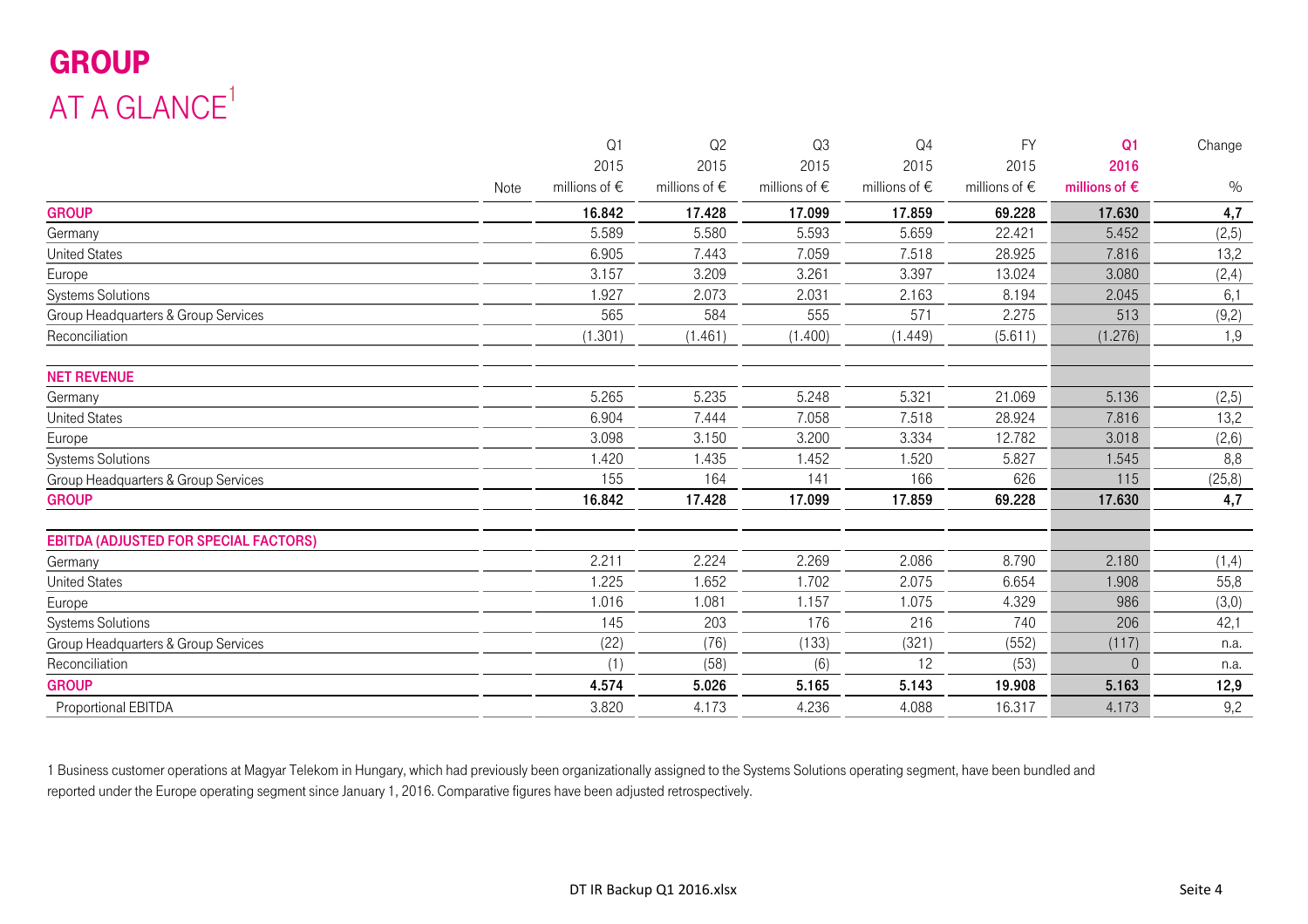## GROUP AT A GLANCE II<sup>1</sup>

|                                                     |               | Q <sub>1</sub>         | Q <sub>2</sub>    | Q <sub>3</sub>    | Q <sub>4</sub>         | <b>FY</b>         | Q <sub>1</sub>         | Change  |
|-----------------------------------------------------|---------------|------------------------|-------------------|-------------------|------------------------|-------------------|------------------------|---------|
|                                                     |               | 2015                   | 2015              | 2015              | 2015                   | 2015              | 2016                   |         |
|                                                     |               | millions of $\epsilon$ | millions of $\in$ | millions of $\in$ | millions of $\epsilon$ | millions of $\in$ | millions of $\epsilon$ | $\%$    |
| <b>EBITDA MARGIN (ADJUSTED FOR SPECIAL FACTORS)</b> | $\%$          |                        |                   |                   |                        |                   |                        |         |
| (EBITDA / TOTAL REVENUE)                            |               |                        |                   |                   |                        |                   |                        |         |
| Germany                                             | $\frac{0}{0}$ | 39,6                   | 39,9              | 40,8              | 36,9                   | 39,2              | 40,0                   | 0,4p    |
| <b>United States</b>                                | $\%$          | 17,7                   | 22,1              | 24,1              | 27,6                   | 23,0              | 24,4                   | 6,7p    |
| Europe                                              | $\%$          | 32,2                   | 33,7              | 35,5              | 31,6                   | 33,2              | 32,0                   | (0,2p)  |
| <b>Systems Solutions</b>                            | $\%$          | 7,5                    | 9,8               | 8,7               | 10,0                   | 9,0               | 10,1                   | 2,6p    |
| Group Headquarters & Group Services                 | $\frac{0}{0}$ | (3,9)                  | (13,0)            | (24,0)            | (56, 2)                | (24, 3)           | (22,8)                 | (18,9p) |
| <b>GROUP</b>                                        | $\%$          | 27,2                   | 28,8              | 30,2              | 28,8                   | 28,8              | 29,3                   | 2,1p    |
| <b>CASH CAPEX</b>                                   |               |                        |                   |                   |                        |                   |                        |         |
| Germany                                             |               | 949                    | 2.622             | 1.073             | 965                    | 5.609             | 908                    | (4,3)   |
| <b>United States</b>                                |               | 2.729                  | 1.230             | 1.103             | 1.319                  | 6.381             | 1.756                  | (35,7)  |
| Europe                                              |               | 498                    | 303               | 403               | 463                    | 1.667             | 1.009                  | n.a.    |
| <b>Systems Solutions</b>                            |               | 248                    | 276               | 282               | 345                    | 1.151             | 237                    | (4,4)   |
| Group Headquarters & Group Services                 |               | 96                     | 65                | 69                | 112                    | 342               | 60                     | (37,5)  |
| Reconciliation                                      |               | (91)                   | (166)             | (117)             | (163)                  | (537)             | (74)                   | 18,7    |
| <b>GROUP</b>                                        |               | 4.429                  | 4.330             | 2.813             | 3.041                  | 14.614            | 3.896                  | (12,0)  |
| - thereof spectrum investment                       |               | 1.899                  | 1.755             | 115               | 26                     | 3.795             | 1.065                  | (43, 9) |
| <b>NET PROFIT (LOSS)</b>                            |               |                        |                   |                   |                        |                   |                        |         |
| adjusted for special factors                        |               | 1.036                  | 1.078             | 1.040             | 959                    | 4.113             | 1.047                  | 1,1     |
| as reported                                         |               | 787                    | 712               | 809               | 946                    | 3.254             | 3.125                  | n.a.    |
| FREE CASH FLOW (BEFORE DIVIDEND PAYMENTS AND        |               |                        |                   |                   |                        |                   |                        |         |
| <b>SPECTRUM INVESTMENT)</b>                         |               | 865                    | 1.376             | 1.307             | 998                    | 4.546             | 822                    | (5,0)   |
| Proportional free cash flow                         |               | 869                    | 1.228             | 1.092             | 442                    | 3.631             | 837                    | (3,7)   |
| <b>NET DEBT</b>                                     |               | 46.310                 | 48.835            | 47.868            | 47.570                 | 47.570            | 47.603                 | 2,8     |

1 Business customer operations at Magyar Telekom in Hungary, which had previously been organizationally assigned to the Systems Solutions operating segment, have been bundled and reported under the Europe operating segment since January 1, 2016. Comparative figures have been adjusted retrospectively.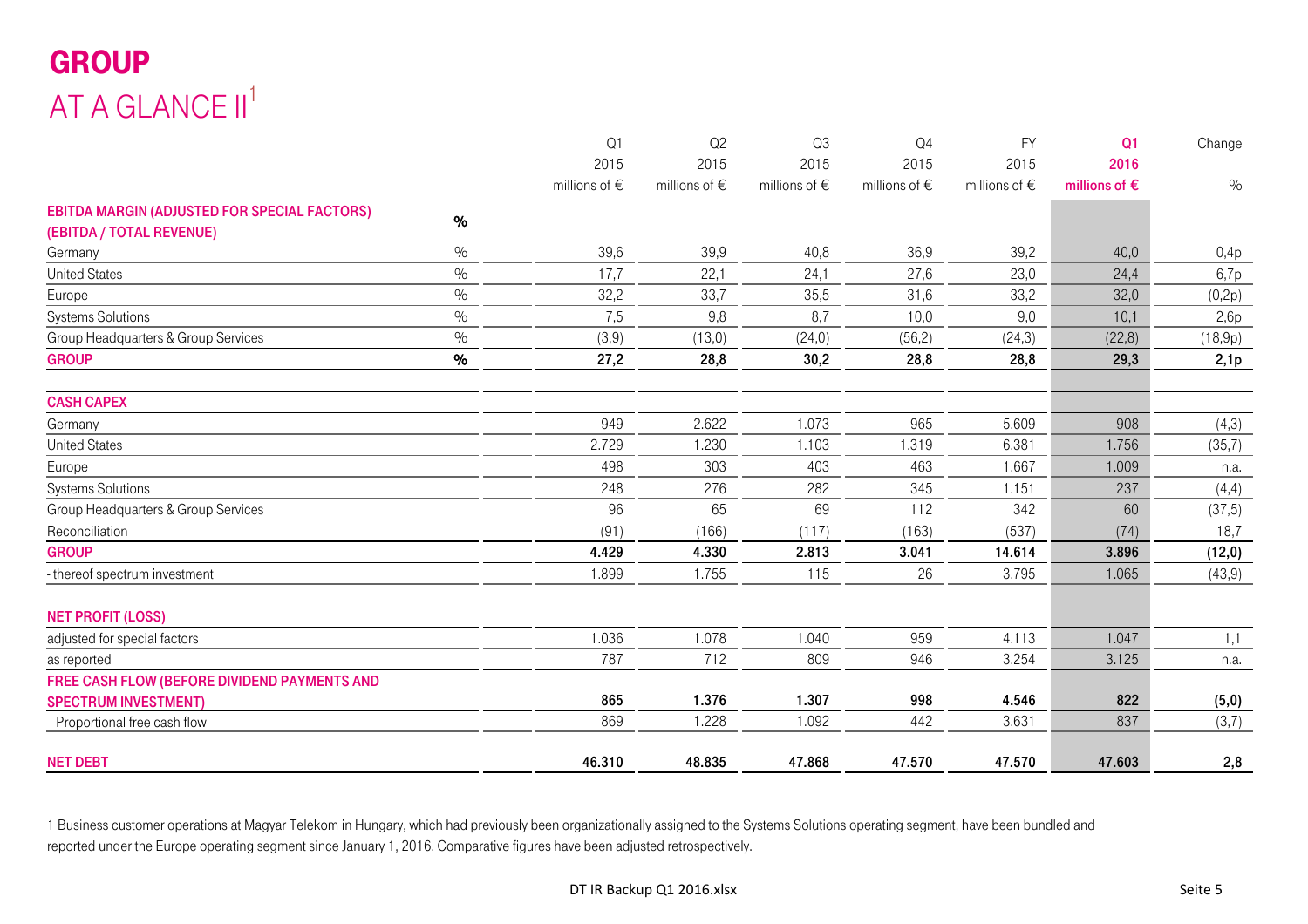#### **CONTENT** DT\_BT\_C\_DT\_BT\_C\_DT\_BT\_C\_DT\_BT\_C\_DT\_BT\_C\_DT\_BT\_C\_DT\_BT\_C\_DT\_BT\_C\_DT\_BT\_C\_DT\_BT\_C\_DT\_BT\_C\_DT\_BT\_C\_DT\_BT\_C\_DT\_BT\_

At a Glance

#### **GROUP**

| Adjusted for special factors                         | 8     | Additional information       | 31  | Austria                      | 73 |
|------------------------------------------------------|-------|------------------------------|-----|------------------------------|----|
| <b>EBITDA</b> reconciliation                         |       |                              |     |                              |    |
| As reported                                          | 1 ( ) | <b>UNITED STATES</b>         |     |                              |    |
| Special factors in the consolidated income statement |       | <b>Financials</b>            | 44  |                              |    |
| Details on special factors                           | 12    | <b>EBITDA</b> reconciliation | 45  | <b>SYSTEMS SOLUTIONS</b>     |    |
| Change in the composition of the group               | 14    | Operationals                 | 46  | <b>Financials</b>            | 76 |
| Consolidated statement of financial position         | 15    | Additional information       | 48  | EBITDA reconciliation        | 77 |
| Provisions for pensions                              |       |                              |     |                              |    |
| Maturity profile                                     | 18    | <b>EUROPE</b>                |     |                              |    |
| Liquidity reserves                                   | 19    | Financials                   | 55  | <b>GHS</b>                   |    |
| Net debt                                             | 20    | <b>EBITDA</b> reconciliation | 56  | Financials                   | 80 |
| Net debt development                                 | 21    | Greece                       | 58  | <b>EBITDA</b> reconciliation | 81 |
| Cash capex                                           | 22    | Romania                      | 60  |                              |    |
| Free cash flow                                       | 23    | Hungary                      | 62  |                              |    |
| Personnel                                            | 24    | Poland                       | 64  |                              |    |
| Evebongo roton                                       | つに    | Czoob Dopublic               | G G | <b>GLOCCADV</b>              |    |

| At a Glance                                          | 4  | <b>GERMANY</b>               |    |
|------------------------------------------------------|----|------------------------------|----|
| Excellent market position                            |    | Financials                   | 28 |
|                                                      |    | <b>EBITDA</b> reconciliation | 29 |
| <b>GROUP</b>                                         |    | Operationals                 | 30 |
| Adjusted for special factors                         | 8  | Additional information       | 31 |
| <b>EBITDA</b> reconciliation                         | 9  |                              |    |
| As reported                                          | 10 | <b>UNITED STATES</b>         |    |
| Special factors in the consolidated income statement | 11 | Financials                   | 44 |
| Details on special factors                           | 12 | <b>EBITDA</b> reconciliation | 45 |
| Change in the composition of the group               | 14 | Operationals                 | 46 |
| Consolidated statement of financial position         | 15 | Additional information       | 48 |
| Provisions for pensions                              | 17 |                              |    |
| Maturity profile                                     | 18 | <b>EUROPE</b>                |    |
| Liquidity reserves                                   | 19 | Financials                   | 55 |
| Net debt                                             | 20 | <b>EBITDA</b> reconciliation | 56 |
| Net debt development                                 | 21 | Greece                       | 58 |
| Cash capex                                           | 22 | Romania                      | 60 |
| Free cash flow                                       | 23 | Hungary                      | 62 |
| Personnel                                            | 24 | Poland                       | 64 |
| Exchange rates                                       | 25 | Czech Republic               | 66 |

 $\overline{4}$ 

#### EUROPE

| $\sim$ $\sim$ $\sim$   | .                            |             | .        |    |  |
|------------------------|------------------------------|-------------|----------|----|--|
| ent market position    | <b>Financials</b>            | Netherlands |          | 58 |  |
|                        | <b>EBITDA</b> reconciliation |             | Croatia  | 66 |  |
|                        | <b>Operationals</b>          |             | Slovakia |    |  |
| ed for special factors | Additional information       |             | Austria  |    |  |

| Special lactors in the consolidated income statement. | піансіав.              |                          |  |
|-------------------------------------------------------|------------------------|--------------------------|--|
| Details on special factors                            | EBITDA reconciliation  | <b>SYSTEMS SOLUTIONS</b> |  |
| Change in the composition of the group                | Operationals           | <b>Financials</b>        |  |
| Consolidated statement of financial position          | Additional information | EBITDA reconciliation    |  |
|                                                       |                        |                          |  |

| iviaturity profile   | 10 | <b>EUNUFE</b>                |    |                              |    |
|----------------------|----|------------------------------|----|------------------------------|----|
| Liquidity reserves   | 19 | <b>Financials</b>            |    | <b>GHS</b>                   |    |
| Net debt             | 20 | <b>EBITDA</b> reconciliation | 56 | <b>Financials</b>            | 80 |
| Net debt development | 21 | Greece                       | 58 | <b>EBITDA</b> reconciliation | 81 |
| Cash capex           | 22 | Romania                      | 60 |                              |    |
| Free cash flow       | 23 | Hungary                      |    |                              |    |
| Personnel            | 24 | Poland                       | 04 |                              |    |
| Exchange rates       | 25 | Czech Republic               | 66 | <b>GLOSSARY</b>              | 83 |
|                      |    |                              |    |                              |    |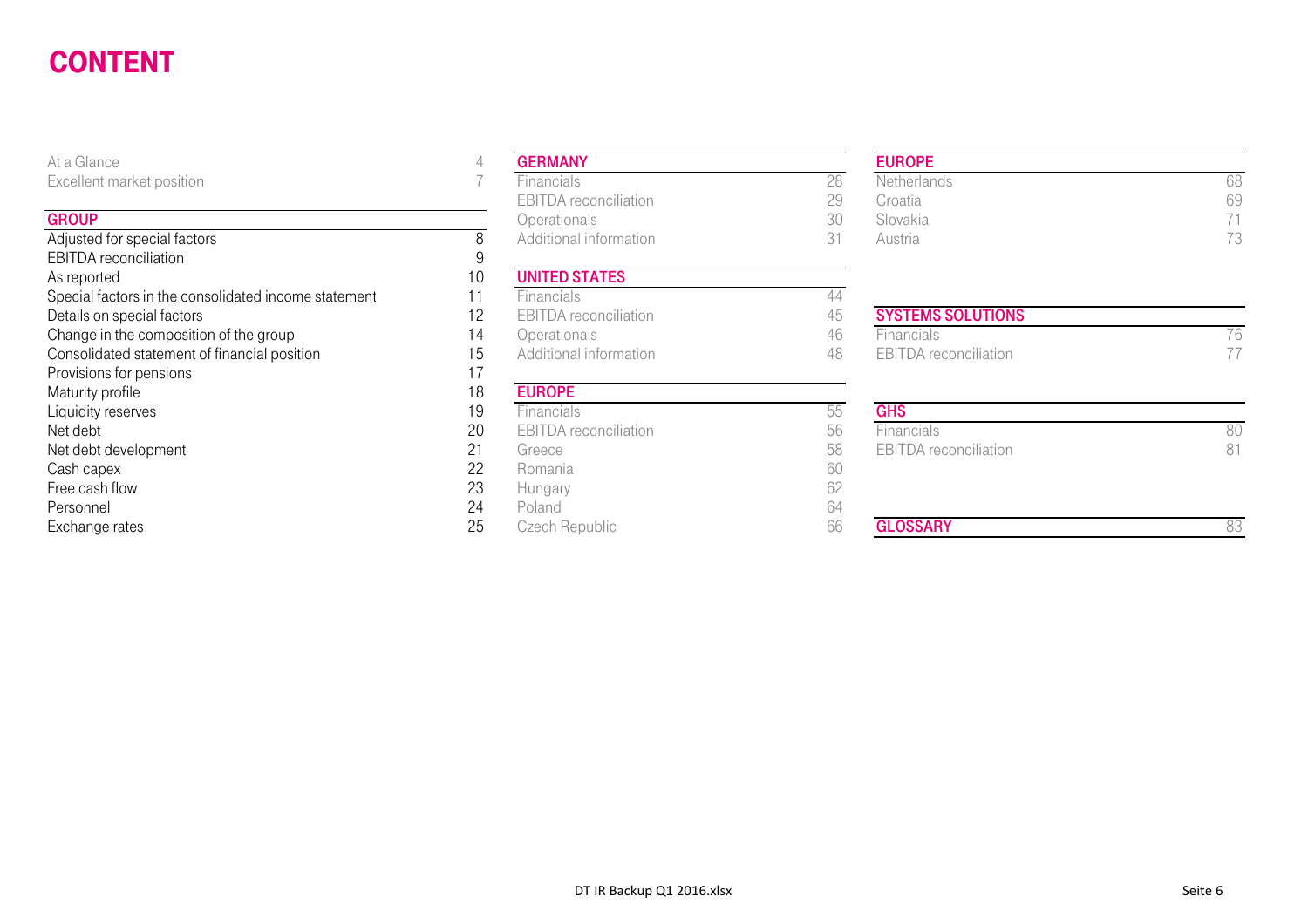### DT GROUPEXCELLENT MARKET POSITION<sup>1</sup>

|                                               |      | Q1      | Q2      | Q3      | Q <sub>4</sub> | Q <sub>1</sub> | Change compared to |        | Change compared to |         |
|-----------------------------------------------|------|---------|---------|---------|----------------|----------------|--------------------|--------|--------------------|---------|
|                                               | Note | 2015    | 2015    | 2015    | 2015           | 2016           | prior quarter      |        | prior year         |         |
|                                               |      | (000)   | (000)   | (000)   | (000)          | (000)          | abs.               | $\%$   | abs.               | $\%$    |
| <b>BROADBAND RETAIL LINES (END OF PERIOD)</b> | 2,3  | 17.483  | 17.602  | 17.718  | 17.833         | 17.960         | 127                | 0,7    | 477                | 2,7     |
| Germany                                       |      | 12.437  | 12.518  | 12.596  | 12.644         | 12.706         | 62                 | 0,5    | 269                | 2,2     |
| Europe                                        |      | 5.046   | 5.084   | 5.122   | 5.189          | 5.254          | 65                 | 1,3    | 208                | 4,1     |
| Greece                                        |      | 1.392   | 1.426   | 1.457   | 1.505          | 1.541          | 36                 | 2,4    | 149                | 10,7    |
| Romania                                       |      | 1.192   | 1.186   | 1.181   | 1.186          | 1.204          | 18                 | 1,5    | 12                 | 1,0     |
| Hungary                                       |      | 949     | 956     | 975     | 988            | 996            | 8                  | 0,8    | 47                 | 5,0     |
| Poland                                        |      | 6       | 9       | 8       | 10             | 10             | $\mathbf{0}$       | n.a.   | $\overline{4}$     | 66,7    |
| Czech Republic                                |      | 143     | 141     | 136     | 132            | 131            | (1)                | (0, 8) | (12)               | (8, 4)  |
| Croatia                                       |      | 644     | 642     | 638     | 636            | 634            | (2)                | (0,3)  | (10)               | (1,6)   |
| Slovakia                                      |      | 454     | 459     | 465     | 473            | 481            | 8                  | 1.7    | 27                 | 5,9     |
| other                                         |      | 266     | 264     | 262     | 258            | 256            | (2)                | (0,8)  | (10)               | (3,8)   |
| <b>FIXED NETWORK LINES (END OF PERIOD)</b>    | 3,4  | 29.542  | 29.312  | 29.152  | 28.990         | 28.780         | (210)              | (0,7)  | (762)              | (2, 6)  |
| Germany                                       |      | 20.555  | 20.437  | 20.354  | 20.227         | 20.093         | (134)              | (0,7)  | (462)              | (2,2)   |
| Europe                                        |      | 8.987   | 8.875   | 8.798   | 8.763          | 8.687          | (76)               | (0,9)  | (300)              | (3,3)   |
| Greece                                        |      | 2.599   | 2.591   | 2.577   | 2.586          | 2.583          | (3)                | (0,1)  | (16)               | (0,6)   |
| Romania                                       |      | 2.189   | 2.153   | 2.117   | 2.091          | 2.055          | (36)               | (1,7)  | (134)              | (6,1)   |
| Hungary                                       |      | 1.710   | 1.671   | 1.677   | 1.674          | 1.659          | (15)               | (0,9)  | (51)               | (3,0)   |
| Poland                                        |      | 12      | 18      | 17      | 18             | 18             | $\Omega$           | n.a.   | 6                  | 50,0    |
| Czech Republic                                |      | 155     | 152     | 147     | 154            | 141            | (13)               | (8, 4) | (14)               | (9,0)   |
| Croatia                                       |      | 1.052   | 1.038   | 1.020   | 1.004          | 1.012          | $\mathsf{R}$       | 0,8    | (40)               | (3,8)   |
| Slovakia                                      |      | 875     | 864     | 858     | 855            | 851            | (4)                | (0,5)  | (24)               | (2,7)   |
| other                                         |      | 395     | 389     | 385     | 381            | 367            | (14)               | (3,7)  | (28)               | (7, 1)  |
| <b>MOBILE SUBSCRIBERS (END OF PERIOD)</b>     | 3    | 152.401 | 154.718 | 157.358 | 156.392        | 158.354        | 1.962              | 1,3    | 5.953              | 3,9     |
| Germany                                       |      | 39.200  | 39.465  | 39.892  | 40.373         | 40.643         | 270                | 0,7    | 1.443              | 3,7     |
| <b>United States</b>                          |      | 56.836  | 58.908  | 61.220  | 63.282         | 65.503         | 2.221              | 3.5    | 8.667              | 15,2    |
| Europe                                        |      | 56.365  | 56.345  | 56.246  | 52.737         | 52.208         | (529)              | (1,0)  | (4.157)            | (7, 4)  |
| Greece                                        |      | 7.308   | 7.387   | 7.428   | 7.399          | 7.477          | 78                 | 1,1    | 169                | 2,3     |
| Romania                                       |      | 6.008   | 6.015   | 5.905   | 5.992          | 5.934          | (58)               | (1,0)  | (74)               | (1,2)   |
| Hungary                                       |      | 5.463   | 5.476   | 5.482   | 5.504          | 5.372          | (132)              | (2, 4) | (91)               | (1,7)   |
| Poland                                        |      | 15.794  | 15.827  | 15.696  | 12.056         | 11.821         | (235)              | (1, 9) | (3.973)            | (25, 2) |
| Czech Republic                                |      | 5.993   | 5.996   | 5.981   | 6.019          | 6.024          | 5                  | 0,1    | 31                 | 0,5     |
| Croatia                                       |      | 2.214   | 2.241   | 2.323   | 2.233          | 2.206          | (27)               | (1,2)  | (8)                | (0, 4)  |
| Netherlands                                   |      | 3.830   | 3.689   | 3.686   | 3.677          | 3.668          | (9)                | (0,2)  | (162)              | (4,2)   |
| Slovakia                                      |      | 2.202   | 2.196   | 2.204   | 2.235          | 2.231          | (4)                | (0,2)  | 29                 | 1,3     |
| Austria                                       |      | 3.956   | 3.934   | 3.962   | 4.323          | 4.221          | (102)              | (2,4)  | 265                | 6,7     |
| other                                         |      | 3.595   | 3.585   | 3.579   | 3.299          | 3.255          | (44)               | (1,3)  | (340)              | (9,5)   |
|                                               |      |         |         |         |                |                |                    |        |                    |         |

1 Figures rounded to the nearest million. The total is calculated on the basis of precise numbers. Percentages calculated on the basis of figures shown.

2 Broadband lines in operation excluding lines for internal use and public telecommunications; including IP-based access lines and wholesale services. Including BB via cable in Hungary.

3 Business customer operations at Magyar Telekom in Hungary, which had previously been organizationally assigned to the Systems Solutions operating segment, have been bundled and

reported under the Europe operating segment since January 1, 2016. Comparative figures have been adjusted retrospectively.

4 Fixed network lines in operation excluding lines for internal use and public telecommunications.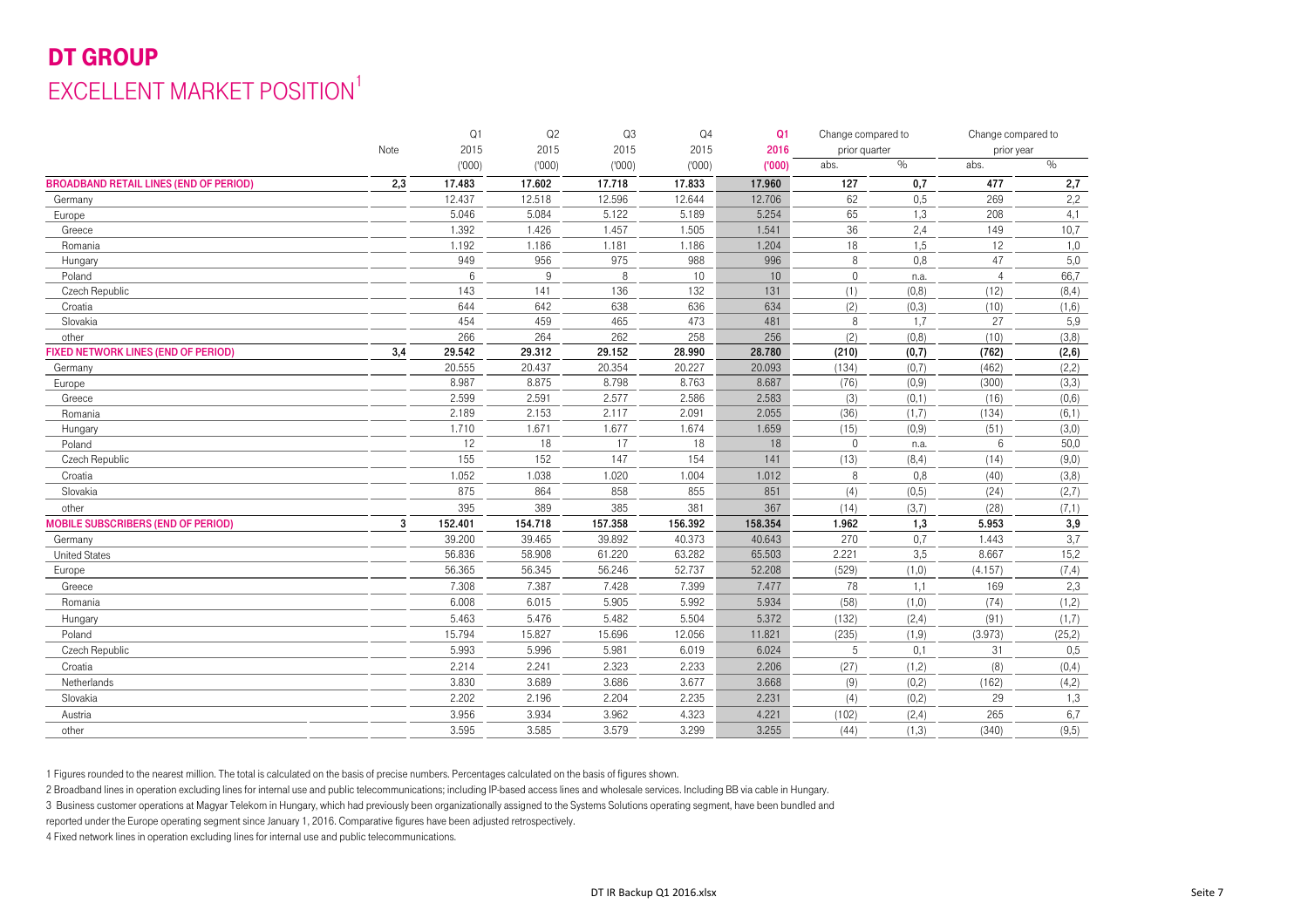### DT CONSOLIDATED INCOME STATEMENT ADJUSTED FOR SPECIAL FACTORS

|                                                         |      | Q <sub>1</sub>         | Q2                     | Q3                     | Q4                     | <b>FY</b>              | Q <sub>1</sub>         | Change |
|---------------------------------------------------------|------|------------------------|------------------------|------------------------|------------------------|------------------------|------------------------|--------|
|                                                         |      | 2015                   | 2015                   | 2015                   | 2015                   | 2015                   | 2016                   |        |
|                                                         | Note | millions of $\epsilon$ | millions of $\epsilon$ | millions of $\epsilon$ | millions of $\epsilon$ | millions of $\epsilon$ | millions of $\epsilon$ | $\%$   |
| <b>NET REVENUE</b>                                      |      | 16.842                 | 17.464                 | 17.075                 | 17.860                 | 69.241                 | 17.630                 | 4,7    |
| Other operating income                                  |      | 397                    | 301                    | 233                    | 459                    | .390                   | 268                    | (32,5) |
| Changes in inventories                                  |      | 5                      | 3                      |                        | (20)                   | (11)                   | 12                     | n.a.   |
| Own capitalized costs                                   |      | 497                    | 463                    | 515                    | 561                    | 2.036                  | 481                    | (3,2)  |
| Goods and services purchased                            |      | (8.730)                | (8.795)                | (8.279)                | (9.206)                | (35.010)               | (8.587)                | 1,6    |
| Personnel costs                                         |      | (3.696)                | (3.699)                | (3.610)                | (3.642)                | (14.647)               | (3.813)                | (3,2)  |
| Other operating expenses                                |      | (742)                  | (710)                  | (770)                  | (869)                  | (3.091)                | (828)                  | (11,6) |
| Depreciation, amortization, and impairment losses       |      | (2.683)                | (2.680)                | (2.775)                | (3.097)                | (11.235)               | (3.142)                | (17,1) |
| <b>PROFIT (LOSS) FROM OPERATIONS (EBIT)</b>             |      | 1.890                  | 2.347                  | 2.390                  | 2.046                  | 8.673                  | 2.021                  | 6,9    |
| EBIT margin (EBIT / net revenue)<br>$\%$                |      | 11,2                   | 13,4                   | 14,0                   | 11,5                   | 12,5                   | 11,5                   | 0,3p   |
| Profit (loss) from financial activities                 |      | (441)                  | (749)                  | (656)                  | (387)                  | (2.233)                | (215)                  | 51,2   |
| of which: finance costs                                 |      | (600)                  | (579)                  | (580)                  | (608)                  | (2.367)                | (634)                  | (5,7)  |
| <b>PROFIT (LOSS) BEFORE INCOME TAXES (EBT)</b>          |      | 1.449                  | 1.598                  | 1.734                  | 1.659                  | 6.440                  | 1.806                  | 24,6   |
| Income taxes                                            |      | (366)                  | (444)                  | (572)                  | (545)                  | (1.927)                | (582)                  | (59,0) |
| <b>PROFIT (LOSS)</b>                                    |      | 1.083                  | 1.154                  | 1.162                  | 1.114                  | 4.513                  | 1.224                  | 13,0   |
| Profit (loss) attributable to non-controlling interests |      | 47                     | 76                     | 122                    | 155                    | 400                    | 177                    | n.a.   |
| <b>NET PROFIT (LOSS)</b>                                |      | 1.036                  | 1.078                  | 1.040                  | 959                    | 4.113                  | 1.047                  | 1,1    |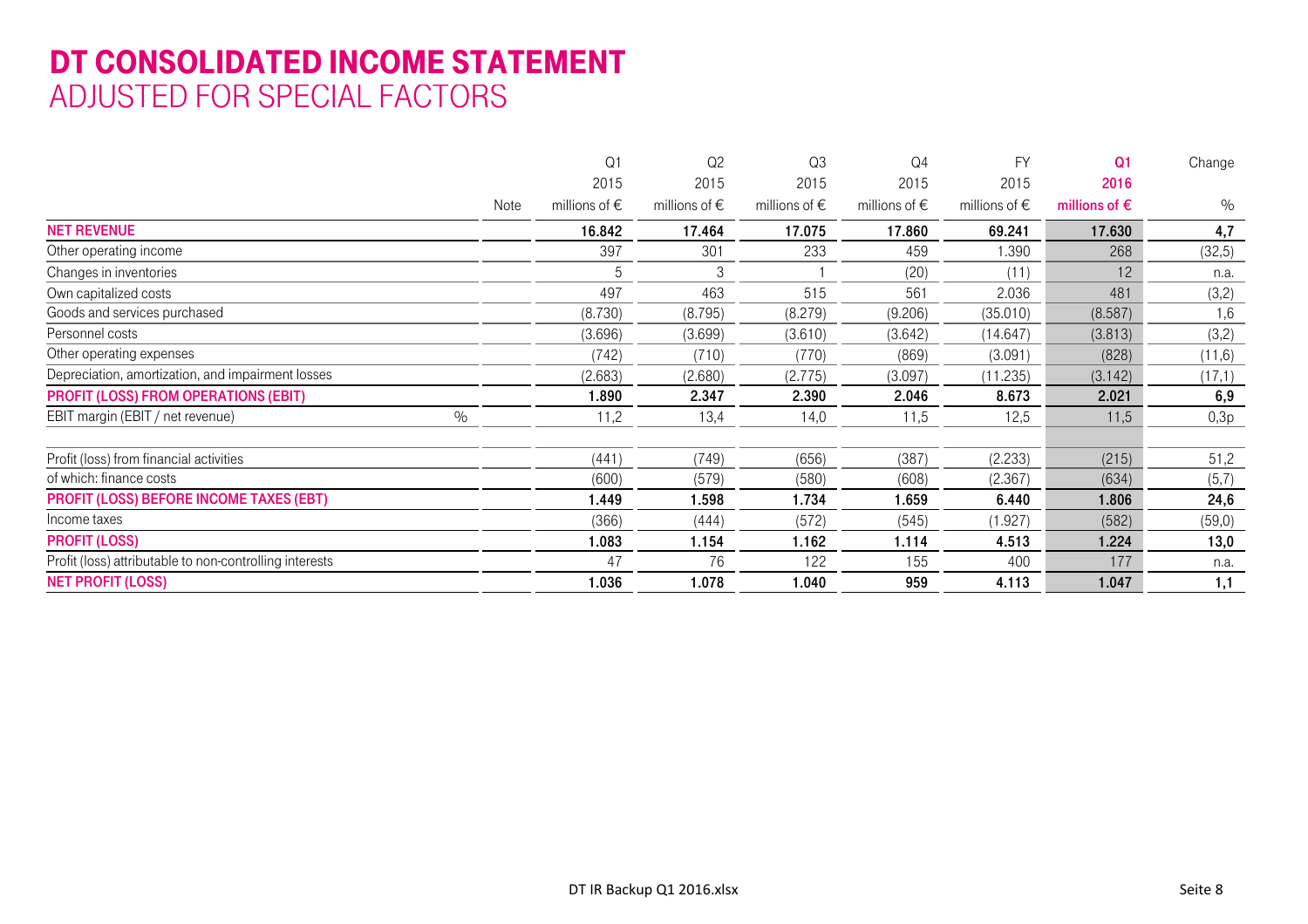### GROUP EBITDA RECONCILIATION

|                                                           |      | Q <sub>1</sub>         | Q <sub>2</sub>         | Q3                     | Q <sub>4</sub>         | FY                     | Q <sub>1</sub>         | Change  |
|-----------------------------------------------------------|------|------------------------|------------------------|------------------------|------------------------|------------------------|------------------------|---------|
|                                                           |      | 2015                   | 2015                   | 2015                   | 2015                   | 2015                   | 2016                   |         |
|                                                           | Note | millions of $\epsilon$ | millions of $\epsilon$ | millions of $\epsilon$ | millions of $\epsilon$ | millions of $\epsilon$ | millions of $\epsilon$ | $\%$    |
| <b>NET REVENUE</b>                                        |      | 16.842                 | 17.428                 | 17.099                 | 17.859                 | 69.228                 | 17.630                 | 4,7     |
| <b>NET PROFIT (LOSS)</b>                                  |      | 787                    | 712                    | 809                    | 946                    | 3.254                  | 3.125                  | n.a.    |
| + Profit (loss) attributable to non-controlling interests |      |                        | 47                     | 59                     | 140                    | 248                    | 252                    | n.a.    |
| $=$ Profit (loss)                                         |      | 789                    | 759                    | 868                    | 1.086                  | 3.502                  | 3.377                  | n.a.    |
| - Income taxes                                            |      | (234)                  | (283)                  | (260)                  | (499)                  | (1.276)                | (934)                  | n.a.    |
| = Profit (loss) before income taxes = EBT                 |      | 1.023                  | 1.042                  | 1.128                  | 1.585                  | 4.778                  | 4.311                  | n.a.    |
| - Profit (loss) from financial activities                 |      | (443)                  | (764)                  | (657)                  | (386)                  | (2.250)                | (214)                  | 51,7    |
| <b>PROFIT (LOSS) FROM OPERATIONS (EBIT)</b>               |      | 1.466                  | 1.806                  | 1.785                  | 1.971                  | 7.028                  | 4.525                  | n.a.    |
| - Depreciation, amortization and impairment losses        |      | (2.694)                | (2.728)                | (2.796)                | (3.142)                | (11.360)               | (3.142)                | (16, 6) |
| $=$ EBITDA                                                |      | 4.160                  | 4.534                  | 4.581                  | 5.113                  | 18.388                 | 7.667                  | 84,3    |
| EBITDA margin (EBITDA/net revenue)<br>$\%$                |      | 24,7                   | 26,0                   | 26,8                   | 28,6                   | 26,6                   | 43,5                   | 18,8p   |
| - Special factors affecting EBITDA                        |      | (414)                  | (492)                  | (584)                  | (30)                   | (1.520)                | 2.504                  | n.a.    |
| = EBITDA ADJUSTED FOR SPECIAL FACTORS                     |      | 4.574                  | 5.026                  | 5.165                  | 5.143                  | 19.908                 | 5.163                  | 12,9    |
| EBITDA margin (adjusted for special factors)              |      |                        |                        |                        |                        |                        |                        |         |
| $\frac{0}{0}$<br>(EBITDA / net revenue)                   |      | 27,2                   | 28,8                   | 30,2                   | 28,8                   | 28,8                   | 29,3                   | 2,1p    |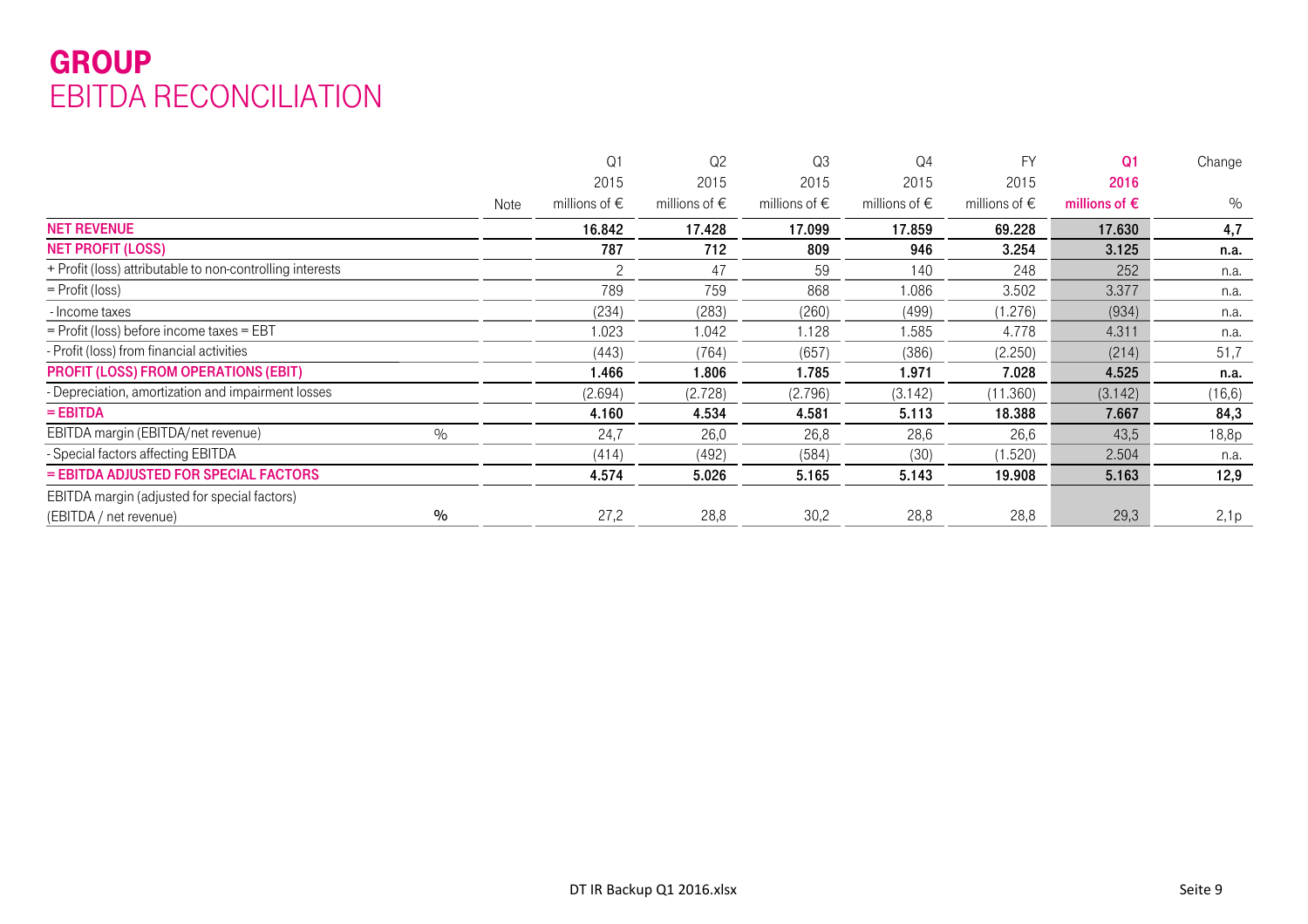### DT CONSOLIDATED INCOME STATEMENT AS REPORTED

|                                                         |      | Q <sub>1</sub>         | Q <sub>2</sub>         | Q <sub>3</sub>         | Q4                     | <b>FY</b>              | Q <sub>1</sub>         | Change  |
|---------------------------------------------------------|------|------------------------|------------------------|------------------------|------------------------|------------------------|------------------------|---------|
|                                                         |      | 2015                   | 2015                   | 2015                   | 2015                   | 2015                   | 2016                   |         |
|                                                         | Note | millions of $\epsilon$ | millions of $\epsilon$ | millions of $\epsilon$ | millions of $\epsilon$ | millions of $\epsilon$ | millions of $\epsilon$ | $\%$    |
| <b>NET REVENUE</b>                                      |      | 16.842                 | 17.428                 | 17.099                 | 17.859                 | 69.228                 | 17.630                 | 4,7     |
| Other operating income                                  |      | 397                    | 337                    | 233                    | 1.041                  | 2.008                  | 3.179                  | n.a.    |
| Changes in inventories                                  |      | 5                      | 3                      |                        | (20)                   | (11)                   | 12                     | n.a.    |
| Own capitalized costs                                   |      | 501                    | 464                    | 515                    | 561                    | 2.041                  | 480                    | (4,2)   |
| Goods and services purchased                            |      | (8.907)                | (8.869)                | (8.624)                | (9.306)                | (35.706)               | (8.663)                | 2,7     |
| Personnel costs                                         |      | (3.870)                | (4.064)                | (3.857)                | (4.065)                | (15.856)               | (4.062)                | (5,0)   |
| Other operating expenses                                |      | (808)                  | (765)                  | (786)                  | (957)                  | (3.316)                | (909)                  | (12,5)  |
| Depreciation, amortization, and impairment losses       |      | (2.694)                | (2.728)                | (2.796)                | (3.142)                | (11.360)               | (3.142)                | (16, 6) |
| <b>PROFIT (LOSS) FROM OPERATIONS (EBIT)</b>             |      | 1.466                  | 1.806                  | 1.785                  | 1.971                  | 7.028                  | 4.525                  | n.a.    |
| EBIT margin (EBIT / net revenue)<br>$\%$                |      | 8,7                    | 10,4                   | 10,4                   | 11,0                   | 10,2                   | 25,7                   | 17,0p   |
| Profit (loss) from financial activities                 |      | (443)                  | (764)                  | (657)                  | (386)                  | (2.250)                | (214)                  | 51,7    |
| of which: finance costs                                 |      | (600)                  | (577)                  | (579)                  | (607)                  | (2.363)                | (633)                  | (5,5)   |
| <b>PROFIT (LOSS) BEFORE INCOME TAXES (EBT)</b>          |      | 1.023                  | 1.042                  | 1.128                  | 1.585                  | 4.778                  | 4.311                  | n.a.    |
| Income taxes                                            |      | (234)                  | (283)                  | (260)                  | (499)                  | (1.276)                | (934)                  | n.a.    |
| <b>PROFIT (LOSS)</b>                                    |      | 789                    | 759                    | 868                    | 1.086                  | 3.502                  | 3.377                  | n.a.    |
| Profit (loss) attributable to non-controlling interests |      | $\mathcal{P}$          | 47                     | 59                     | 140                    | 248                    | 252                    | n.a.    |
| <b>NET PROFIT (LOSS)</b>                                |      | 787                    | 712                    | 809                    | 946                    | 3.254                  | 3.125                  | n.a.    |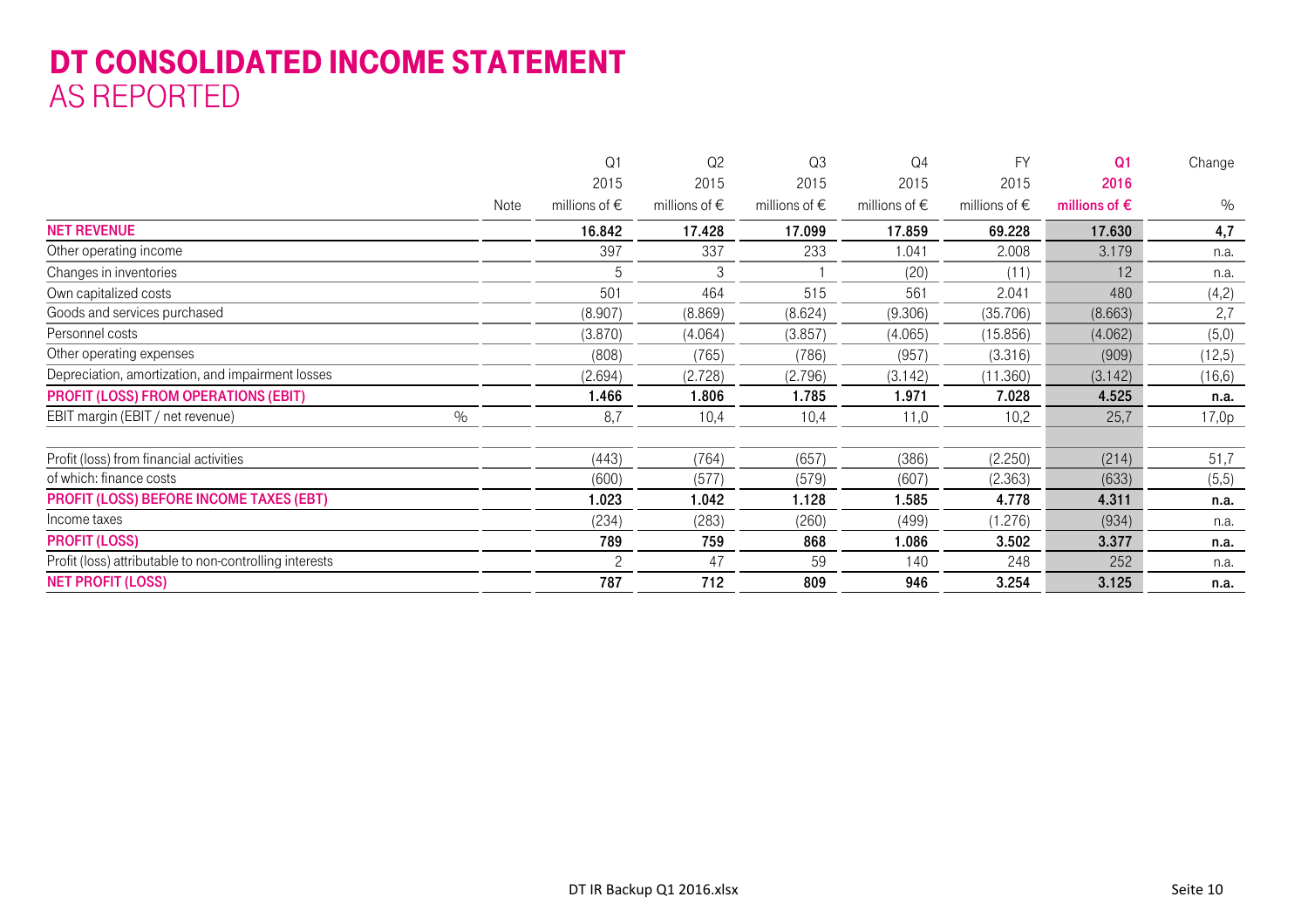### **GROUP** SPECIAL FACTORS IN THE CONSOLIDATED INCOME STATEMENT

|                                                         |      | Q1                     | Q <sub>2</sub>         | Q3                     | Q <sub>4</sub>         | <b>FY</b>              | Q <sub>1</sub>         |
|---------------------------------------------------------|------|------------------------|------------------------|------------------------|------------------------|------------------------|------------------------|
|                                                         |      | 2015                   | 2015                   | 2015                   | 2015                   | 2015                   | 2016                   |
|                                                         | Note | millions of $\epsilon$ | millions of $\epsilon$ | millions of $\epsilon$ | millions of $\epsilon$ | millions of $\epsilon$ | millions of $\epsilon$ |
| <b>NET REVENUE</b>                                      |      |                        | (36)                   | 24                     | (1)                    | (13)                   |                        |
| Other operating income                                  |      |                        | 36                     | 0                      | 582                    | 618                    | 2.911                  |
| Changes in inventories                                  |      |                        | 0                      | $\mathbf 0$            | $\overline{0}$         |                        | 0                      |
| Own capitalized costs                                   |      |                        |                        |                        | $\theta$               | 5                      | (1)                    |
| Goods and services purchased                            |      | (177)                  | (74)                   | (345)                  | (100)                  | (696)                  | (76)                   |
| Personnel costs                                         |      | (173)                  | (365)                  | (248)                  | (423)                  | (1.209)                | (249)                  |
| Other operating expenses                                |      | (67)                   | (55)                   | (15)                   | (88)                   | (225)                  | (81)                   |
| Depreciation, amortization, and impairment losses       |      | (11)                   | (48)                   | (21)                   | (45)                   | (125)                  |                        |
| <b>PROFIT (LOSS) FROM OPERATIONS (EBIT)</b>             |      | (424)                  | (541)                  | (605)                  | (75)                   | (1.645)                | 2.504                  |
| Profit (loss) from financial activities                 |      | (2'                    | (15)                   | (1)                    |                        | (17)                   |                        |
| <b>PROFIT (LOSS) BEFORE INCOME TAXES (EBT)</b>          |      | (426)                  | (556)                  | (606)                  | (74)                   | (1.662)                | 2.505                  |
| Income taxes                                            |      | 132                    | 161                    | 312                    | 46                     | 651                    | (352)                  |
| <b>PROFIT (LOSS)</b>                                    |      | (294)                  | (395)                  | (294)                  | (28)                   | (1.011)                | 2.153                  |
| Profit (loss) attributable to non-controlling interests |      | (45)                   | (29)                   | (63)                   | (15)                   | (152)                  | 75                     |
| <b>NET PROFIT (LOSS)</b>                                |      | (249)                  | (366)                  | (231)                  | (13)                   | (859)                  | 2.078                  |

1 2015: Income from the sale of the online platform t-online and the digital marketing company InteractiveMedia and income from the sale of part of the share package in Scout24 AG Q1/2016: sale of stake in the EE joint venture.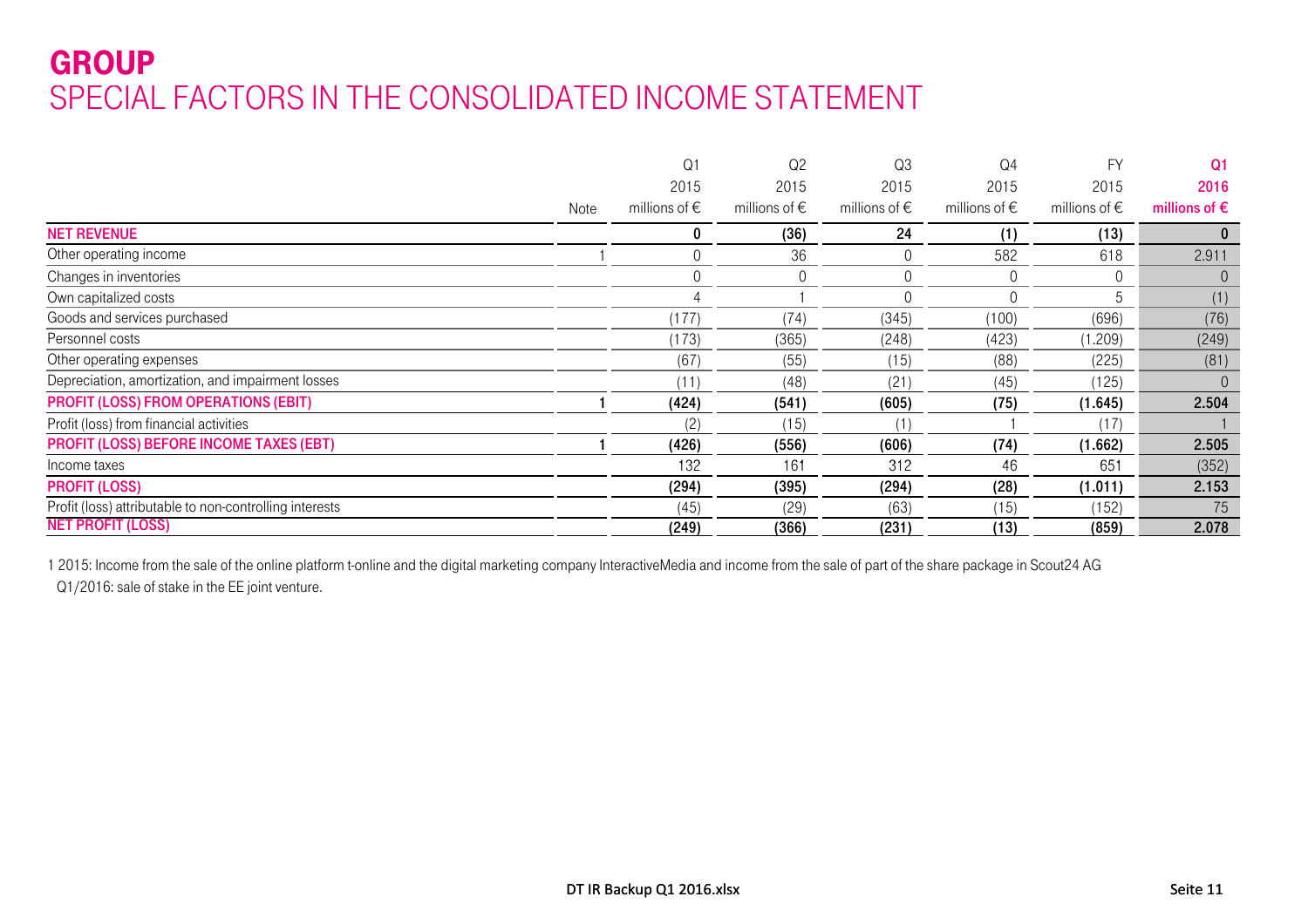## GROUP DETAILS ON SPECIAL FACTORS I

|                                                                   |      | Q <sub>1</sub>         | Q <sub>2</sub>         | Q <sub>3</sub>         | Q <sub>4</sub>         | <b>FY</b>              | Q1                     | Change  |
|-------------------------------------------------------------------|------|------------------------|------------------------|------------------------|------------------------|------------------------|------------------------|---------|
|                                                                   |      | 2015                   | 2015                   | 2015                   | 2015                   | 2015                   | 2016                   |         |
|                                                                   | Note | millions of $\epsilon$ | millions of $\epsilon$ | millions of $\epsilon$ | millions of $\epsilon$ | millions of $\epsilon$ | millions of $\epsilon$ | $\%$    |
| <b>EFFECT ON OPERATING EXPENSES</b>                               |      | (414)                  | (492)                  | (608)                  | (611)                  | (2.125)                | (407)                  | 1,7     |
| of which: expenses / income for early retirement (civil servants) |      |                        | (76)                   | (93)                   | (228)                  | (414)                  | (138)                  | n.a.    |
| of which: expenses for severance payments                         |      | (87)                   | (224)                  | (99)                   | (96)                   | (506)                  | (59)                   | 32,2    |
| of which: expenses / income for partial retirement                |      | (38)                   | (43)                   | (43)                   | (59)                   | (183)                  | (48)                   | (26, 3) |
| of which: expenses for other personnel restructuring charges      |      | (25)                   | (27)                   | (8)                    | (41)                   | (101)                  | (3)                    | 88,0    |
| of which: Vivento transfer payments                               |      | (2)                    | $\Omega$               | (5)                    |                        | (4)                    | (1)                    | 50,0    |
| of which: restructuring charges                                   |      | (90)                   | (131)                  | (121)                  | (91)                   | (433)                  | (34)                   | 62,2    |
| of which: expenses due to de-consolidations and other asset sales |      | (120)                  | 13                     | (236)                  | (17)                   | (360)                  | (79)                   | 34,2    |
| of which: others                                                  |      | (35)                   | (4)                    | (3)                    | (82)                   | (124)                  | (45)                   | (28, 6) |
| <b>EFFECT ON OTHER OPERATING INCOME</b>                           |      | 0                      | 36                     | 0                      | 582                    | 618                    | 2.911                  | n.a.    |
| of which: income due to asset sales                               |      | $\mathbf 0$            | 36                     |                        | 582                    | 618                    | 2.911                  | n.a.    |
| of which: others                                                  |      | $\Omega$               | $\Omega$               | ∩                      | ∩                      | $\Omega$               |                        | n.a.    |
| <b>EFFECT ON REVENUE</b>                                          |      | 0                      | (36)                   | 24                     | (1)                    | (13)                   |                        | n.a.    |
| <b>EFFECT ON EBITDA</b>                                           |      | (414)                  | (492)                  | (584)                  | (30)                   | (1.520)                | 2.504                  | n.a.    |
| DEPRECIATION, AMORTIZATION AND IMPAIRMENT                         |      |                        |                        |                        |                        |                        |                        |         |
| <b>LOSSES</b>                                                     |      | (10)                   | (49)                   | (21)                   | (45)                   | (125)                  |                        | n.a.    |
| of which: restructuring charges                                   |      | (3)                    | $\Omega$               | (1)                    |                        | (3)                    |                        | n.a.    |
| of which: expenses due to consolidations and other asset sales    |      | $\theta$               | $\Omega$               | $\cap$                 |                        |                        |                        | n.a.    |
| of which: others                                                  |      |                        | (49)                   | (20)                   | (46)                   | (122)                  |                        | n.a.    |
| <b>EFFECT ON PROFIT FROM OPERATIONS = EBIT</b>                    |      | (424)                  | (541)                  | (605)                  | (75)                   | (1.645)                | 2.504                  | n.a.    |

1 2015: Income from the sale of the online platform t-online and the digital marketing company InteractiveMedia and income from the sale of part of the share package in Scout24 AG Q1/2016: sale of stake in the EE joint venture.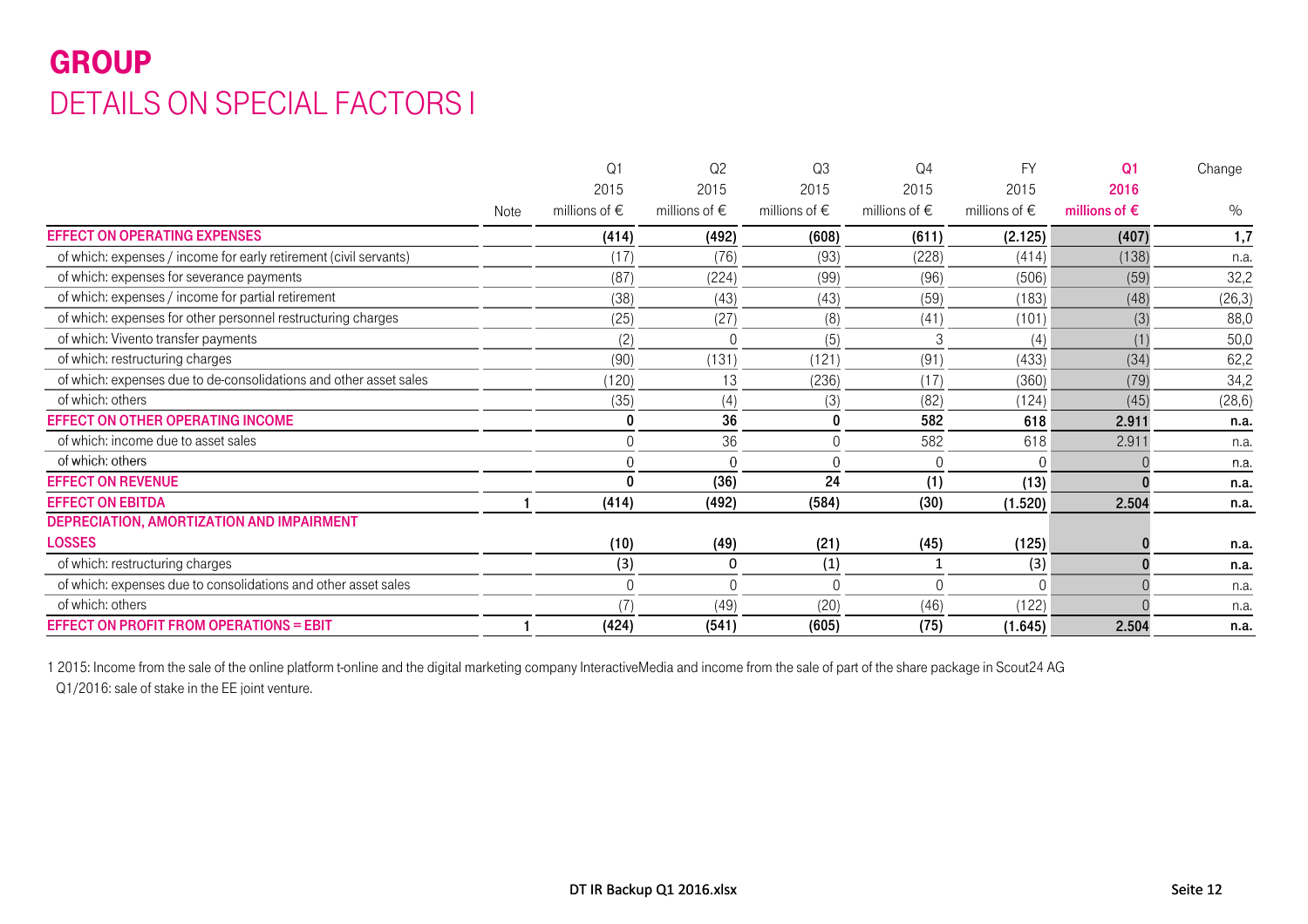## GROUP DETAILS ON SPECIAL FACTORS II

|                                                                          |      | Q1                     | Q2                     | Q3                     | Q4                     |                        | O <sub>1</sub>         | Change  |
|--------------------------------------------------------------------------|------|------------------------|------------------------|------------------------|------------------------|------------------------|------------------------|---------|
|                                                                          |      | 2015                   | 2015                   | 2015                   | 2015                   | 2015                   | 2016                   |         |
|                                                                          | Note | millions of $\epsilon$ | millions of $\epsilon$ | millions of $\epsilon$ | millions of $\epsilon$ | millions of $\epsilon$ | millions of $\epsilon$ | $\%$    |
| EFFECT ON PROFIT (LOSS) FROM FINANCIAL ACTIVITIES                        |      |                        | (16)                   |                        |                        | (17)                   |                        | n.a.    |
| EFFECT ON PROFIT (LOSS) BEFORE INCOME TAXES                              |      | (426)                  | (556)                  | (606)                  | (74)                   | (1.662)                | 2.505                  | n.a.    |
| <b>EFFECT ON TAXES</b>                                                   |      | 132                    | 161                    | 312                    | 46                     | 651                    | (352)                  | n.a.    |
| Tax effect of special factors within EBIT                                |      | 68                     | 126                    | 122                    | 130                    | 446                    |                        | (76, 5) |
| Tax effect of special factors on profit (loss) from financial activities |      | 64                     | 35                     | 190                    | (84)                   | 205                    | (368)                  | n.a.    |
| Other tax effects                                                        |      |                        |                        |                        |                        |                        |                        | n.a.    |
| EFFECT ON PROFIT (LOSS) ATTRIBUTABLE TO NON-                             |      |                        |                        |                        |                        |                        |                        |         |
| <b>CONTROLLING INTERESTS</b>                                             |      | (45)                   | (29)                   | (63)                   | (15)                   | (152)                  | 75                     | n.a.    |
| <b>EFFECT ON NET PROFIT (LOSS)</b>                                       |      | (249)                  | (366)                  | (231)                  | (13)                   | (859)                  | 2.078                  | n.a.    |

1 2015: Income from the sale of the online platform t-online and the digital marketing company InteractiveMedia and income from the sale of part of the share package in Scout24 AG

Q1/2016: sale of stake in the EE joint venture.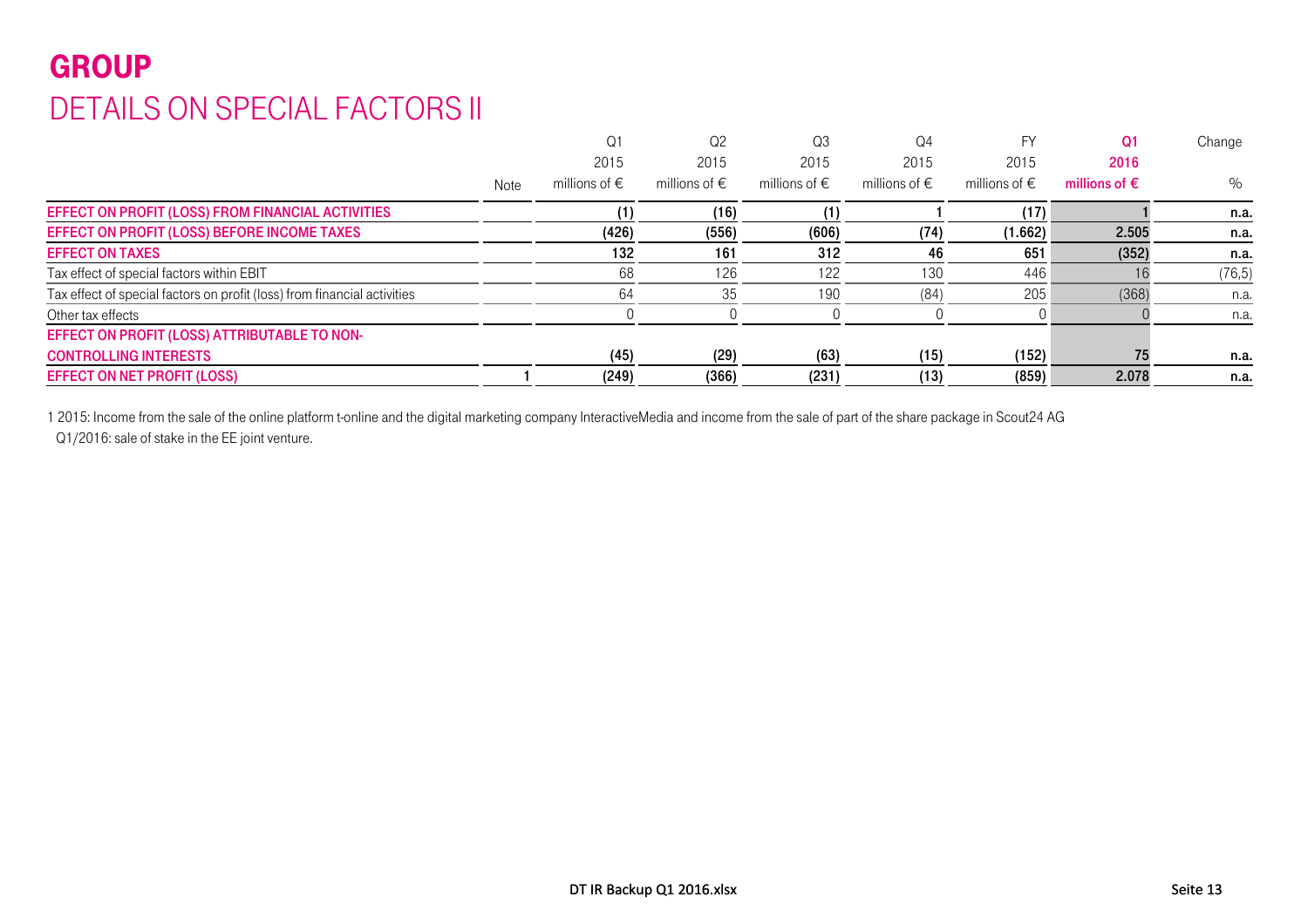#### CHANGE IN THE COMPOSITION OF THE GROUP IN THE CURRENT YEAR

|                                                | <b>REPORTED</b><br><b>NUMBERS</b> | <b>PLUS</b><br><b>ACQUISITION EFFECTS</b> |         |                                                                                                                                                                                                                              |        | <b>MINUS</b><br><b>DECONSOLIDATION EFFECTS</b> |     |       |         |                         | <b>TOTAL</b><br><b>EFFECT</b> | <b>PRO</b><br><b>FORMA</b> | <b>REPORTED</b><br><b>NUMBERS</b> | <b>ORGANIC</b><br><b>CHANGE</b> |             |                                               |       |
|------------------------------------------------|-----------------------------------|-------------------------------------------|---------|------------------------------------------------------------------------------------------------------------------------------------------------------------------------------------------------------------------------------|--------|------------------------------------------------|-----|-------|---------|-------------------------|-------------------------------|----------------------------|-----------------------------------|---------------------------------|-------------|-----------------------------------------------|-------|
|                                                | Q1<br>2015                        | Total                                     | Germany | United<br><b>States</b>                                                                                                                                                                                                      | Europe | System<br>Solutions                            | GHS | Total | Germany | United<br><b>States</b> | Europe                        | System<br>Solutions        | GHS                               |                                 | O1.<br>2015 | 2016                                          |       |
|                                                |                                   |                                           |         | Note millions of € millions of € millions of € millions of € millions of € millions of € millions of € millions of € millions of € millions of € millions of € millions of € millions of € millions of € millions of € milli |        |                                                |     |       |         |                         |                               |                            |                                   |                                 |             | millions of $\epsilon$ millions of $\epsilon$ | %     |
| <b>NET REVENUE</b>                             | 16.842                            |                                           |         |                                                                                                                                                                                                                              |        |                                                |     |       |         |                         |                               |                            | 25                                | (79)                            | 16.763      | 17.630                                        | 5,2   |
| <b>PROFIT (LOSS) FROM OPERATIONS = EBIT</b>    | 1.466                             |                                           |         |                                                                                                                                                                                                                              |        |                                                |     |       |         |                         |                               |                            |                                   | (10)                            | 1.456       | 4.525                                         | n.a.  |
| Profit (loss) from financial activities        | (443)                             |                                           |         |                                                                                                                                                                                                                              |        |                                                |     |       |         |                         |                               |                            |                                   |                                 | (443)       | (214)                                         | 51,7  |
| of which finance costs                         | (600)                             |                                           |         |                                                                                                                                                                                                                              |        |                                                |     |       |         |                         |                               |                            |                                   |                                 | (600)       | (633)                                         | (5,5) |
| <b>PROFIT (LOSS) BEFORE INCOME TAXES = EBT</b> | 1.023                             |                                           |         |                                                                                                                                                                                                                              |        |                                                |     |       |         |                         |                               |                            |                                   | (10)                            | 1.013       | 4.311                                         | n.a.  |
| Income taxes                                   | (234)                             |                                           |         |                                                                                                                                                                                                                              |        |                                                |     |       |         |                         |                               |                            |                                   |                                 | (234)       | (934)                                         | n.a.  |
| <b>PROFIT (LOSS)</b>                           | 789                               |                                           |         |                                                                                                                                                                                                                              |        |                                                |     |       |         |                         |                               |                            |                                   | (10)                            | 779         | 3.377                                         | n.a.  |

Since 2015, the prior-year figure has been adjusted to ensure comparability.

The prior-year comparative is increased to account for any new acquisitions.

Analogously, divestitures reduce the prior-year figure.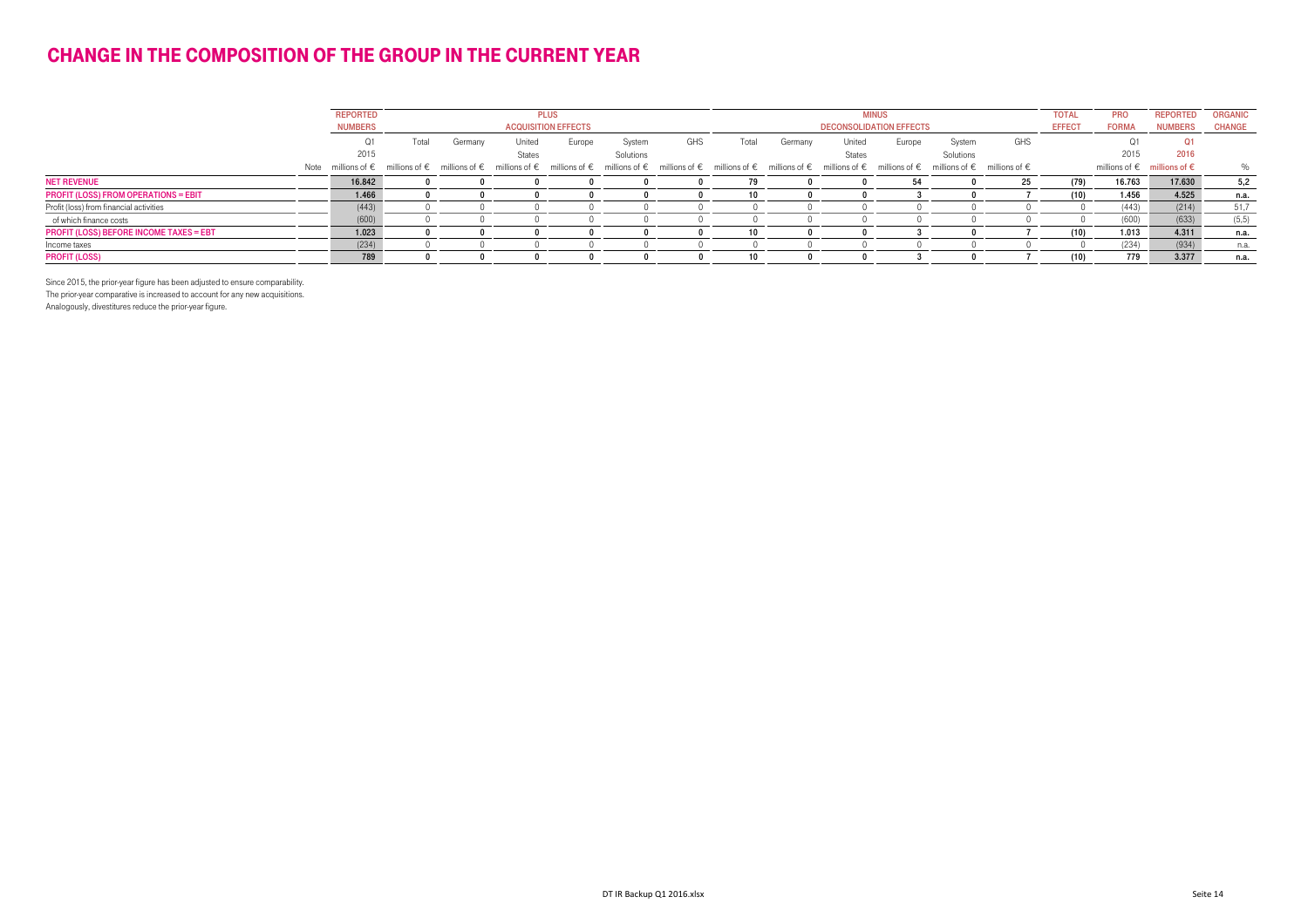### CONSOLIDATED STATEMENT OF FINANCIAL POSITION ASSETS

|                                                   |      | Mar. 31                | Jun. 30                | Sep. 30                | Dec. 31                | <b>Mar. 31</b>         | Change        | Change      |
|---------------------------------------------------|------|------------------------|------------------------|------------------------|------------------------|------------------------|---------------|-------------|
|                                                   |      | 2015                   | 2015                   | 2015                   | 2015                   | 2016                   | compared to   | compared to |
|                                                   |      |                        |                        |                        |                        |                        | prior quarter | prior year  |
|                                                   | Note | millions of $\epsilon$ | millions of $\epsilon$ | millions of $\epsilon$ | millions of $\epsilon$ | millions of $\epsilon$ | %             | $\%$        |
| <b>CURRENT ASSETS</b>                             |      | 28.549                 | 27.325                 | 27.747                 | 32.184                 | 25.453                 | (20, 9)       | (10, 8)     |
| Cash and cash equivalents                         |      | 5.100                  | 4.694                  | 4.510                  | 6.897                  | 7.332                  | 6,3           | 43,8        |
| Trade and other receivables                       |      | 10.696                 | 10.600                 | 10.289                 | 9.238                  | 8.894                  | (3,7)         | (16, 8)     |
| Current recoverable income taxes                  |      | 125                    | 143                    | 117                    | 129                    | 136                    | 5,4           | 8,8         |
| Other financial assets                            |      | 2.702                  | 2.109                  | 2.386                  | 5.805                  | 4.829                  | (16, 8)       | 78,7        |
| Inventories                                       |      | 1.841                  | 1.690                  | 1.775                  | 1.847                  | 1.998                  | 8,2           | 8,5         |
| Current and non-current assets and                |      |                        |                        |                        |                        |                        |               |             |
| disposal groups held for sale                     |      | 6.259                  | 6.458                  | 7.209                  | 6.922                  | 409                    | (94,1)        | (93, 5)     |
| Other assets                                      |      | 1.826                  | 1.631                  | 1.461                  | 1.346                  | 1.855                  | 37,8          | 1,6         |
| <b>NON-CURRENT ASSETS</b>                         |      | 108.912                | 107.653                | 107.482                | 111.736                | 118.152                | 5,7           | 8,5         |
| Intangible assets                                 |      | 56.791                 | 57.165                 | 56.049                 | 57.025                 | 57.384                 | 0,6           | 1,0         |
| Property, plant and equipment                     |      | 41.221                 | 41.027                 | 42.173                 | 44.637                 | 44.442                 | (0,4)         | 7,8         |
| Investments accounted for using the equity method |      | 652                    | 534                    | 424                    | 822                    | 811                    | (1,3)         | 24,4        |
| Other financial assets                            |      | 3.759                  | 3.046                  | 3.097                  | 3.530                  | 9.877                  | n.a.          | n.a.        |
| Deferred tax assets                               |      | 6.142                  | 5.507                  | 5.315                  | 5.248                  | 5.119                  | (2, 5)        | (16,7)      |
| Other assets                                      |      | 347                    | 374                    | 424                    | 474                    | 519                    | 9,5           | 49,6        |
| <b>TOTAL ASSETS</b>                               |      | 137.461                | 134.978                | 135.229                | 143.920                | 143.605                | (0,2)         | 4,5         |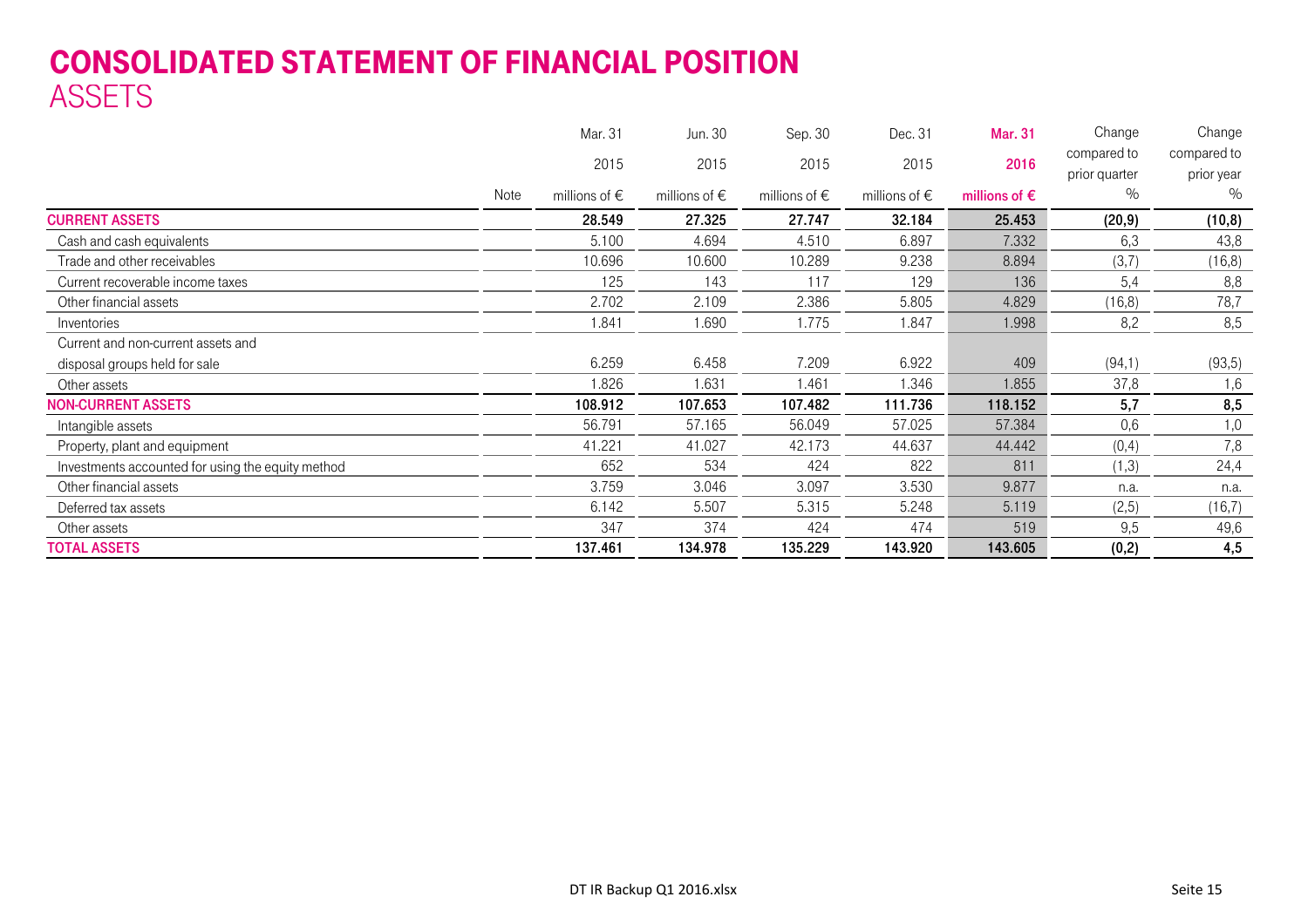### CONSOLIDATED STATEMENT OF FINANCIAL POSITION LIABILITIES AND SHAREHOLDERS' EQUITY

|                                                             |      | Mar. 31           | Jun. 30           | Sep. 30           | Dec. 31                | <b>Mar. 31</b>         | Change        | Change      |
|-------------------------------------------------------------|------|-------------------|-------------------|-------------------|------------------------|------------------------|---------------|-------------|
|                                                             |      | 2015              | 2015              | 2015              | 2015                   | 2016                   | compared to   | compared to |
|                                                             |      |                   |                   |                   |                        |                        | prior quarter | prior year  |
|                                                             | Note | millions of $\in$ | millions of $\in$ | millions of $\in$ | millions of $\epsilon$ | millions of $\epsilon$ | $\%$          | $\%$        |
| <b>LIABILITIES</b>                                          |      | 100.465           | 99.017            | 98.721            | 105.770                | 105.161                | (0, 6)        | 4,7         |
| <b>CURRENT LIABILITIES</b>                                  |      | 28.357            | 32.603            | 31.734            | 33.548                 | 32.211                 | (4, 0)        | 13,6        |
| <b>Financial liabilities</b>                                |      | 10.116            | 15.152            | 13.685            | 14.439                 | 13.876                 | (3,9)         | 37,2        |
| Trade and other payables                                    |      | 9.542             | 9.158             | 9.846             | 11.090                 | 9.867                  | (11,0)        | 3,4         |
| Income tax liabilities                                      |      | 278               | 302               | 230               | 197                    | 260                    | 32,0          | (6, 5)      |
| Other provisions                                            |      | 3.605             | 3.150             | 3.180             | 3.367                  | 3.227                  | (4,2)         | (10,5)      |
| Liabilities directly associated with non-current assets and |      |                   |                   |                   |                        |                        |               |             |
| disposal groups held for sale                               |      | 0                 | 10                | 42                | 4                      | $\theta$               | n.a.          | n.a.        |
| Other liabilities                                           |      | 4.816             | 4.831             | 4.751             | 4.451                  | 4.981                  | 11,9          | 3,4         |
| <b>NON-CURRENT LIABILITIES</b>                              |      | 72.108            | 66.414            | 66.987            | 72.222                 | 72.950                 | 1,0           | 1,2         |
| <b>Financial liabilities</b>                                |      | 47.004            | 43.093            | 43.402            | 47.941                 | 48.185                 | 0,5           | 2,5         |
| Provisions for pensions and other employee benefits         |      | 9.213             | 8.033             | 8.281             | 8.028                  | 8.369                  | 4,2           | (9,2)       |
| Other provisions                                            |      | 2.536             | 2.339             | 2.518             | 2.978                  | 3.027                  | 1,6           | 19,4        |
| Deferred tax liabilities                                    |      | 9.236             | 8.913             | 8.787             | 9.205                  | 9.342                  | 1,5           | 1,1         |
| Other liabilities                                           |      | 4.119             | 4.036             | 3.999             | 4.070                  | 4.027                  | (1,1)         | (2,2)       |
| <b>SHAREHOLDERS' EQUITY</b>                                 |      | 36.996            | 35.961            | 36.508            | 38.150                 | 38.444                 | 0,8           | 3,9         |
| Issued capital                                              |      | 11.611            | 11.793            | 11.793            | 11.793                 | 11.793                 | n.a.          | 1,6         |
| Capital reserves                                            |      | 51.796            | 52.361            | 52.408            | 52.412                 | 52.399                 | n.a.          | 1,2         |
| Retained earnings incl. carryforwards                       |      | (37.385)          | (38.827)          | (38.986)          | (38.969)               | (36.187)               | 7,1           | 3,2         |
| Total other comprehensive income                            |      | (235)             | (491)             | (506)             | (178)                  | (1.470)                | n.a.          | n.a.        |
| Total other comprehensive income directly associated with   |      |                   |                   |                   |                        |                        |               |             |
| non-current assets and disposable groups held for sale      |      | 1.201             | 1.337             | 1.109             | 1.139                  | $\Omega$               | n.a.          | n.a.        |
| Net profit (loss)                                           |      | 787               | 1.499             | 2.308             | 3.254                  | 3.125                  | (4,0)         | n.a.        |
| Treasury shares                                             |      | (53)              | (53)              | (53)              | (51)                   | (51)                   | n.a.          | 3,8         |
| Non-controlling interests                                   |      | 9.274             | 8.342             | 8.435             | 8.750                  | 8.835                  | 1,0           | (4,7)       |
| <b>TOTAL LIABILITIES AND SHAREHOLDERS' EQUITY</b>           |      | 137.461           | 134.978           | 135.229           | 143.920                | 143.605                | (0,2)         | 4,5         |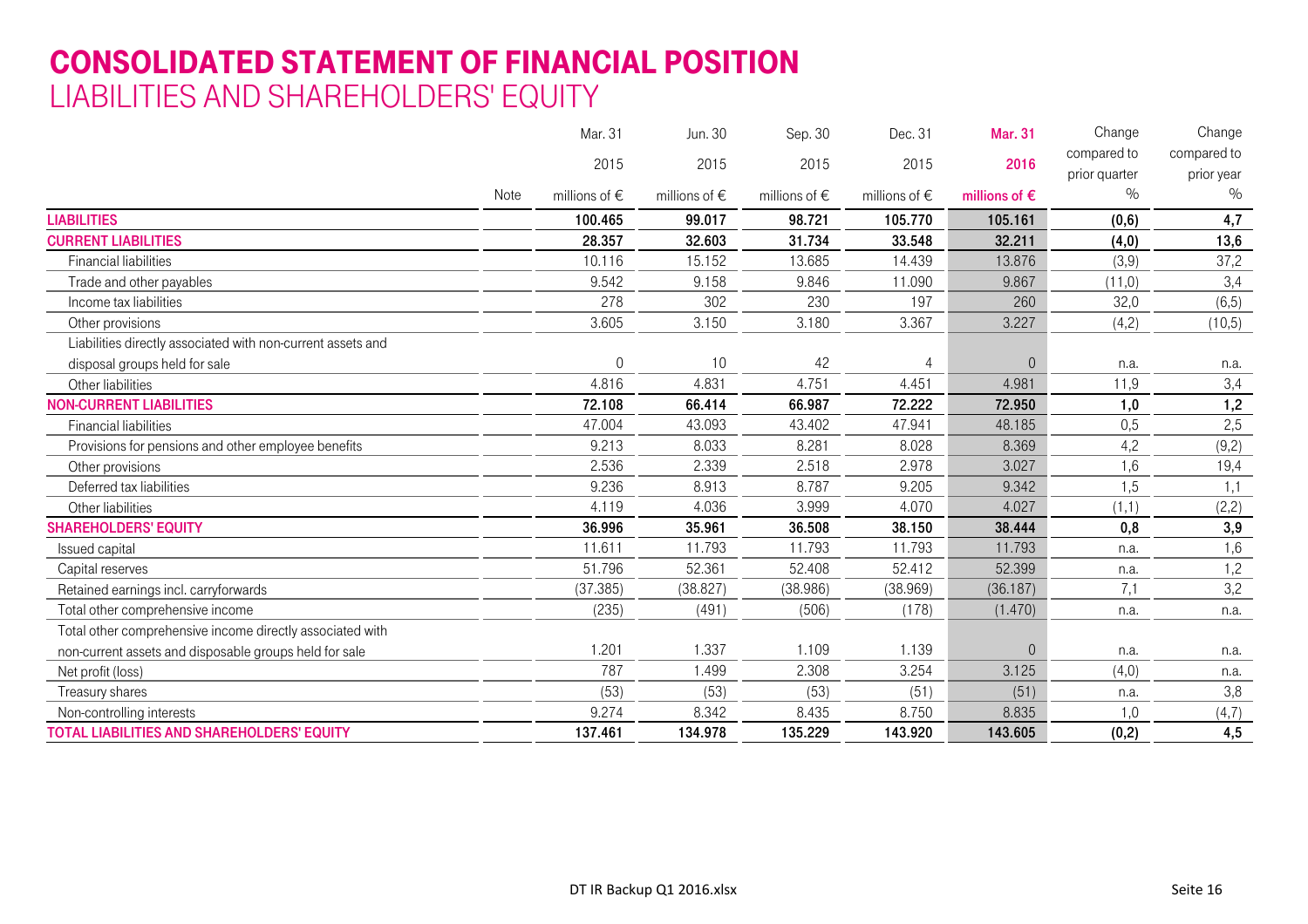## DT GROUP PROVISIONS FOR PENSIONS

|                                                                            |   | 2015                   | 2014                   | 2013                   | 2012                   | 2011                   |
|----------------------------------------------------------------------------|---|------------------------|------------------------|------------------------|------------------------|------------------------|
|                                                                            |   | millions of $\epsilon$ | millions of $\epsilon$ | millions of $\epsilon$ | millions of $\epsilon$ | millions of $\epsilon$ |
| FROM DEFINED BENEFIT OBLIGATION TO PROVISION IN                            |   |                        |                        |                        |                        |                        |
| <b>BALANCE SHEET</b>                                                       |   |                        |                        |                        |                        |                        |
| Present value of obligation (DBO)                                          |   | 10.753                 | 10.940                 | 8.965                  | 8.973                  | 6.966                  |
| Plan assets                                                                |   | (2.744)                | (2.498)                | (1.973)                | (1.680)                | (860)                  |
| Others                                                                     |   | 19                     | 23                     | 14                     | 19                     | 18                     |
| Provision in balance sheet                                                 |   | 8.028                  | 8.465                  | 7.006                  | 7.312                  | 6.124                  |
| PENSION COSTS INCLUDED IN P&L (INCLUDED EXPECTED                           |   |                        |                        |                        |                        |                        |
| <b>RETURN ON PLAN ASSETS)</b>                                              |   | 442                    | 445                    | 388                    | 511                    | 530                    |
| thereof included in EBITDA                                                 |   | 285                    | 220                    | 160                    | 197                    | 199                    |
| thereof included in financial result                                       |   | 157                    | 225                    | 228                    | 313                    | 314                    |
| <b>CASH PAYMENTS FOR PENSIONS</b>                                          |   |                        |                        |                        |                        |                        |
| 1) funding of plan assets by DT (investment in financial assets)           |   | 276                    | 266                    | 269                    | 768                    | 267                    |
| 2) benefits paid through plan assets                                       | 2 | 31                     | 30                     | 42                     | 45                     | 52                     |
| 3) benefits paid through provision (included in cash flow from operations) |   | 386                    | 298                    | 366                    | 375                    | 367                    |
| cash payments included in cash flow statement = $1$ ) + 3)                 |   | 662                    | 564                    | 635                    | 1.143                  | 634                    |
| cash payments included in free cash flow = $3$ )                           |   | 386                    | 298                    | 366                    | 375                    | 367                    |

#### CHANGE IN THE PRESENT VALUE OF THE OBLIGATION

#### (EXAMPLE 2015)

| End of 2014                   | 10.940 |
|-------------------------------|--------|
| pension costs included in P&L | 492    |
| benefits paid                 | (386)  |
| actuarial losses/gains        | (312)  |
| F/X                           | 33     |
| Others                        | (14    |
| End of 2015                   | 10.753 |

1 Increase in obligation in 2012 mainly due to a change in the discount rate.

2 The sum of payments through plan assets and the benefit paid through provisions equal the "benefits paid" in "Change in the present value of the obligation".

3 Actuarial losses/gains are via other comprehensive income directly billed vs. equity. Cumulative amount recorded in equity 2014: loss of 3.731 million €.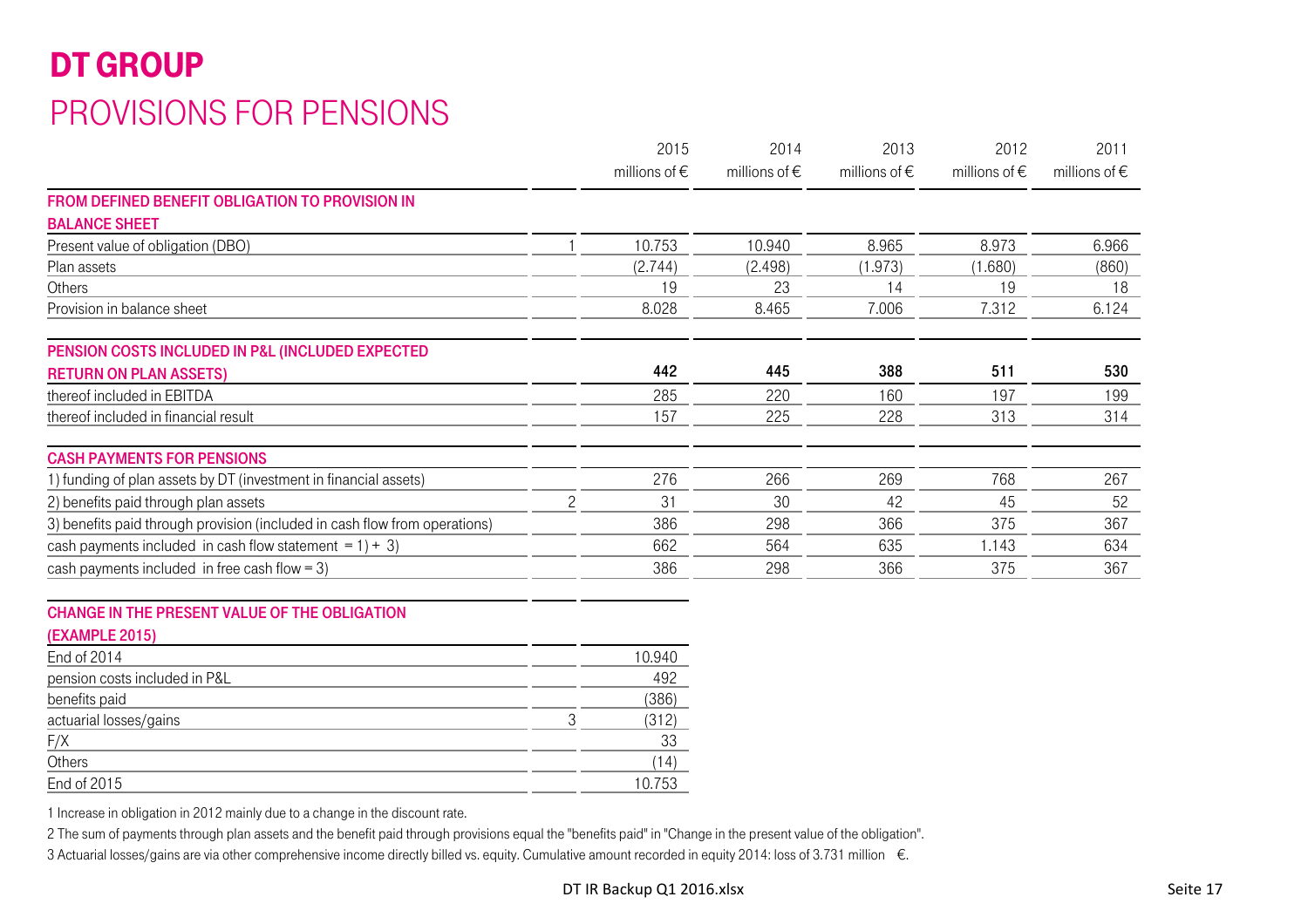## MATURITY PROFILE AS OF MARCH 31, 2016

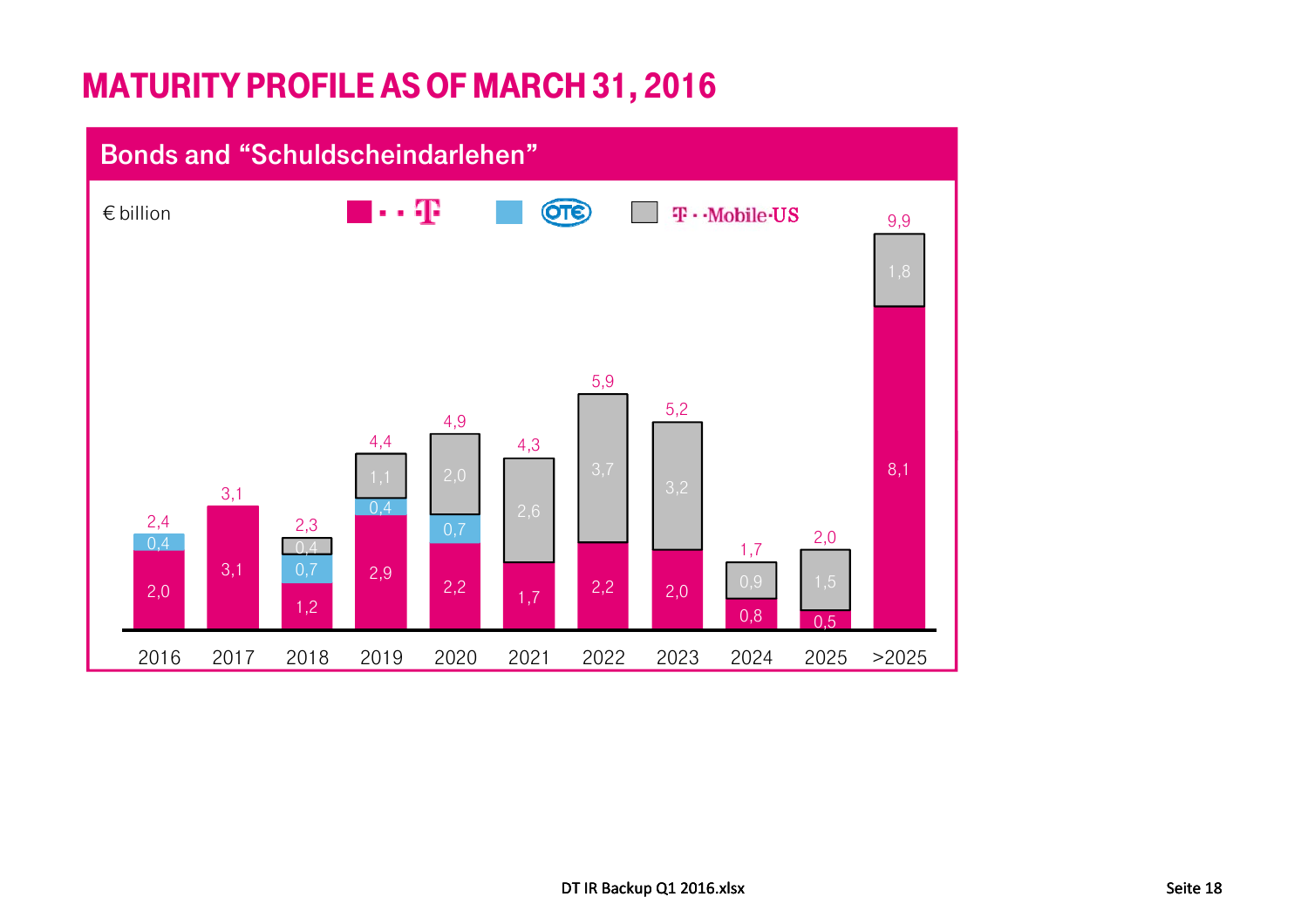## LIQUIDITY RESERVE AS OF MARCH 31, 2016

| $\epsilon$ billion |      | 68,7 Total line availability                          |        |                        |
|--------------------|------|-------------------------------------------------------|--------|------------------------|
|                    |      |                                                       |        |                        |
|                    |      | <b>Liquidity reserve</b>                              |        |                        |
|                    | 21,1 | Unused bank lines:<br>Other liquid assets:            | €<br>€ | $11,0$ bn<br>$10,1$ bn |
|                    |      | Net-debt                                              |        |                        |
|                    |      | Gross debt                                            | €      | $60,5$ bn              |
|                    | 47,6 | Bonds:                                                | €      | 48,7 bn                |
|                    |      |                                                       |        |                        |
|                    |      | Other financial liabilities:                          | €      | $11,8$ bn              |
|                    |      |                                                       | €      | $12,9$ bn              |
|                    |      | <b>Liquid financial assets</b><br>Cash & equivalents: | €      | $7,3$ bn               |
|                    |      | Available-for-sale/held-for-trading                   |        |                        |
|                    |      | financial assets:                                     | €      | $2,7$ bn               |
|                    |      | Other financial assets:                               | €      | $2,9$ bn               |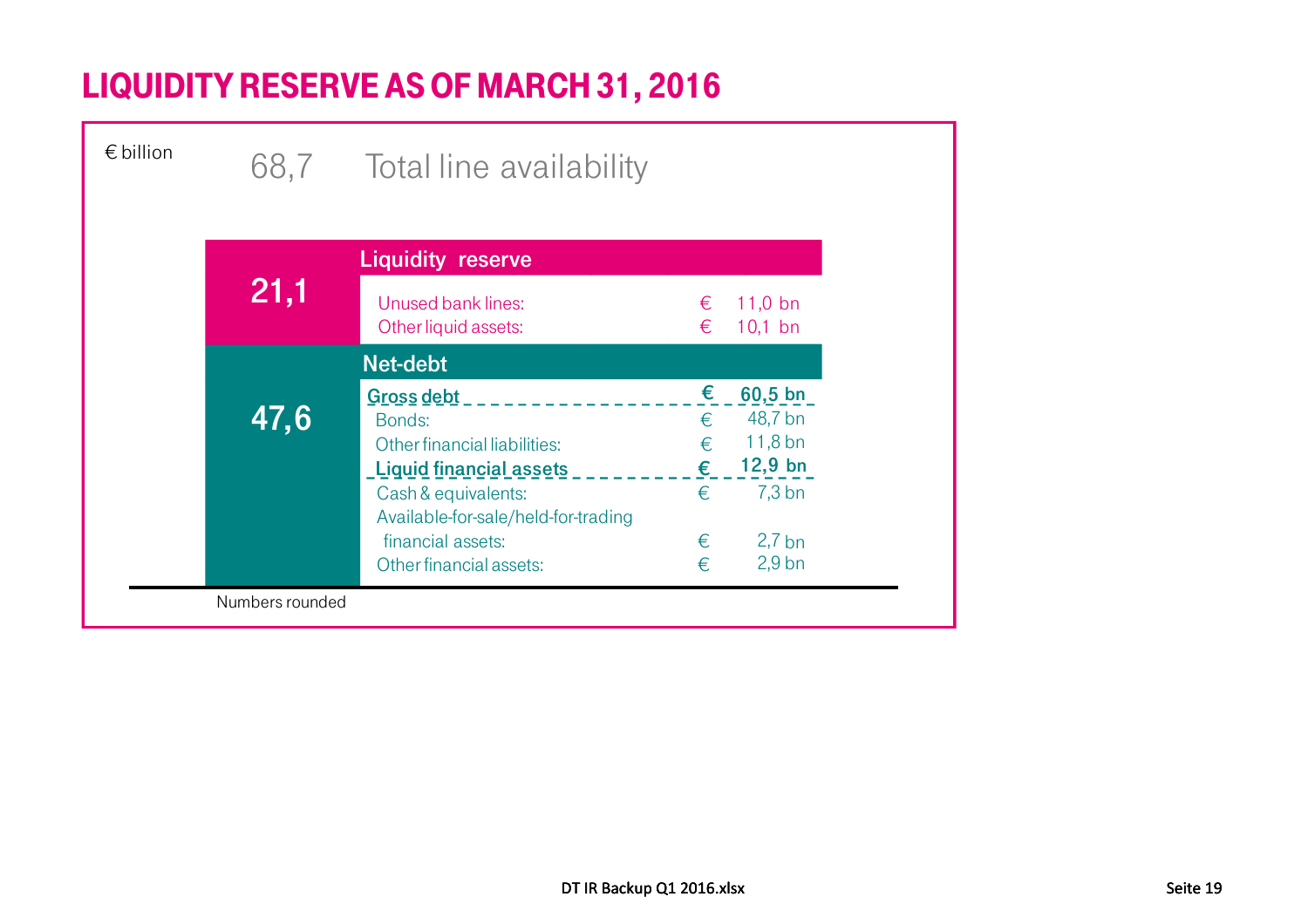### GROUP NET DEBT

|                                                      | Mar. 31,               | Jun. 30,               | Sep. 30,               | Dec. 31,               | Mar. 31,               | Change                       | Change                    |
|------------------------------------------------------|------------------------|------------------------|------------------------|------------------------|------------------------|------------------------------|---------------------------|
|                                                      | 2015                   | 2015                   | 2015                   | 2015                   | 2016                   | compared to<br>prior quarter | compared to<br>prior year |
| Note                                                 | millions of $\epsilon$ | millions of $\epsilon$ | millions of $\epsilon$ | millions of $\epsilon$ | millions of $\epsilon$ | $\%$                         | %                         |
|                                                      |                        |                        |                        |                        |                        |                              |                           |
| <b>Bonds</b>                                         | 44.909                 | 45.665                 | 45.136                 | 47.766                 | 48.677                 | .9                           | 8,4                       |
| Other financial liabilities                          | 10.488                 | 10.861                 | 10.297                 | 12.743                 | 11.856                 | (7,0)                        | 13,0                      |
| <b>GROSS DEBT</b>                                    | 55.397                 | 56.526                 | 55.433                 | 60.509                 | 60.533                 | n.a.                         | 9,3                       |
| Cash and cash equivalents                            | 5.100                  | 4.694                  | 4.510                  | 6.897                  | 7.332                  | 6,3                          | 43,8                      |
| Available-for-sale/held-for-trading financial assets | 219                    | 215                    | 124                    | 2.877                  | 2.666                  | (7,3)                        | n.a.                      |
| Other financial assets                               | 3.768                  | 2.782                  | 2.931                  | 3.165                  | 2.932                  | (7,4)                        | (22, 2)                   |
| <b>NET DEBT</b>                                      | 46.310                 | 48.835                 | 47.868                 | 47.570                 | 47.603                 | 0,1                          | 2,8                       |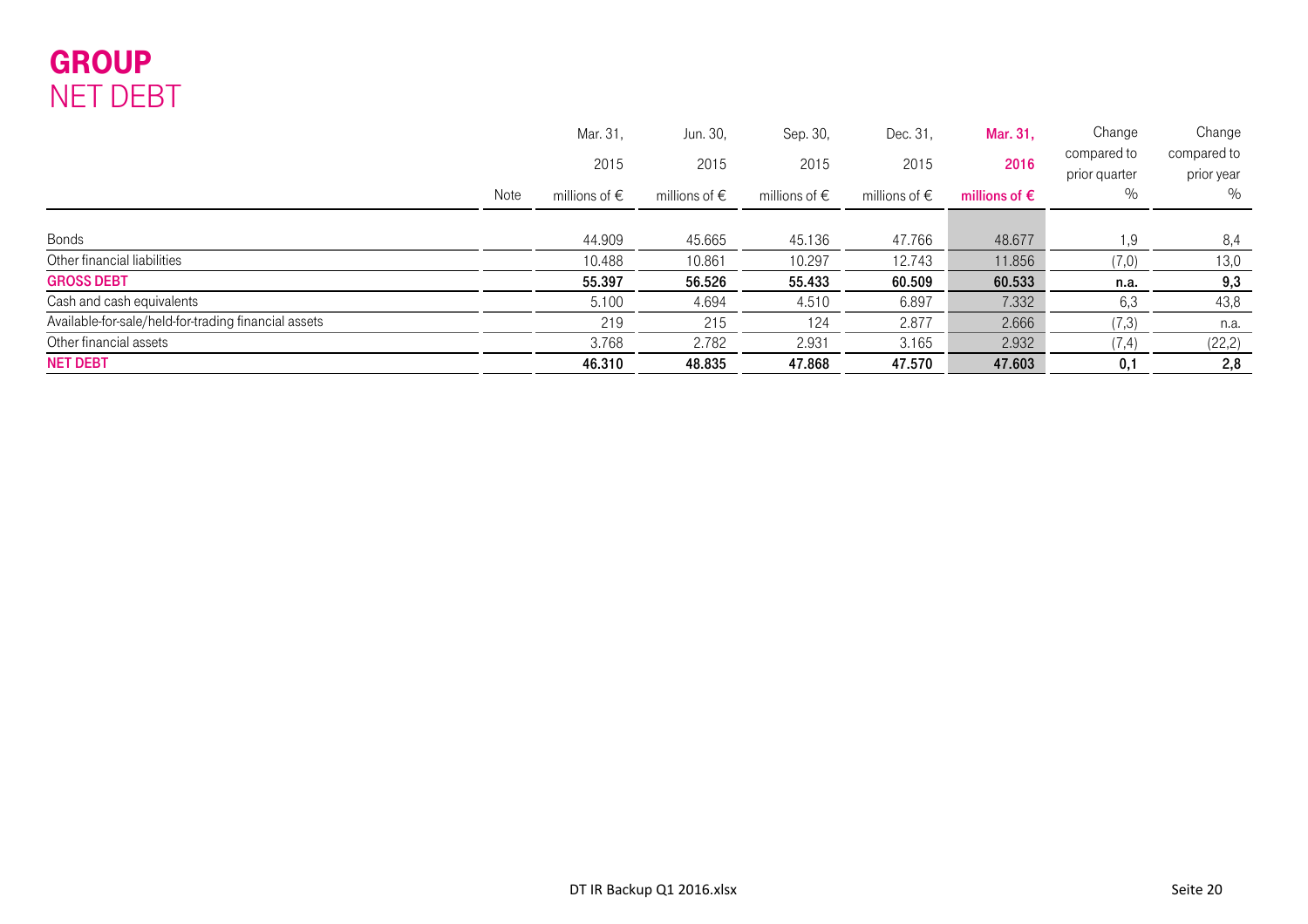## NET DEBT DEVELOPMENT Q1 2016



Numbers rounded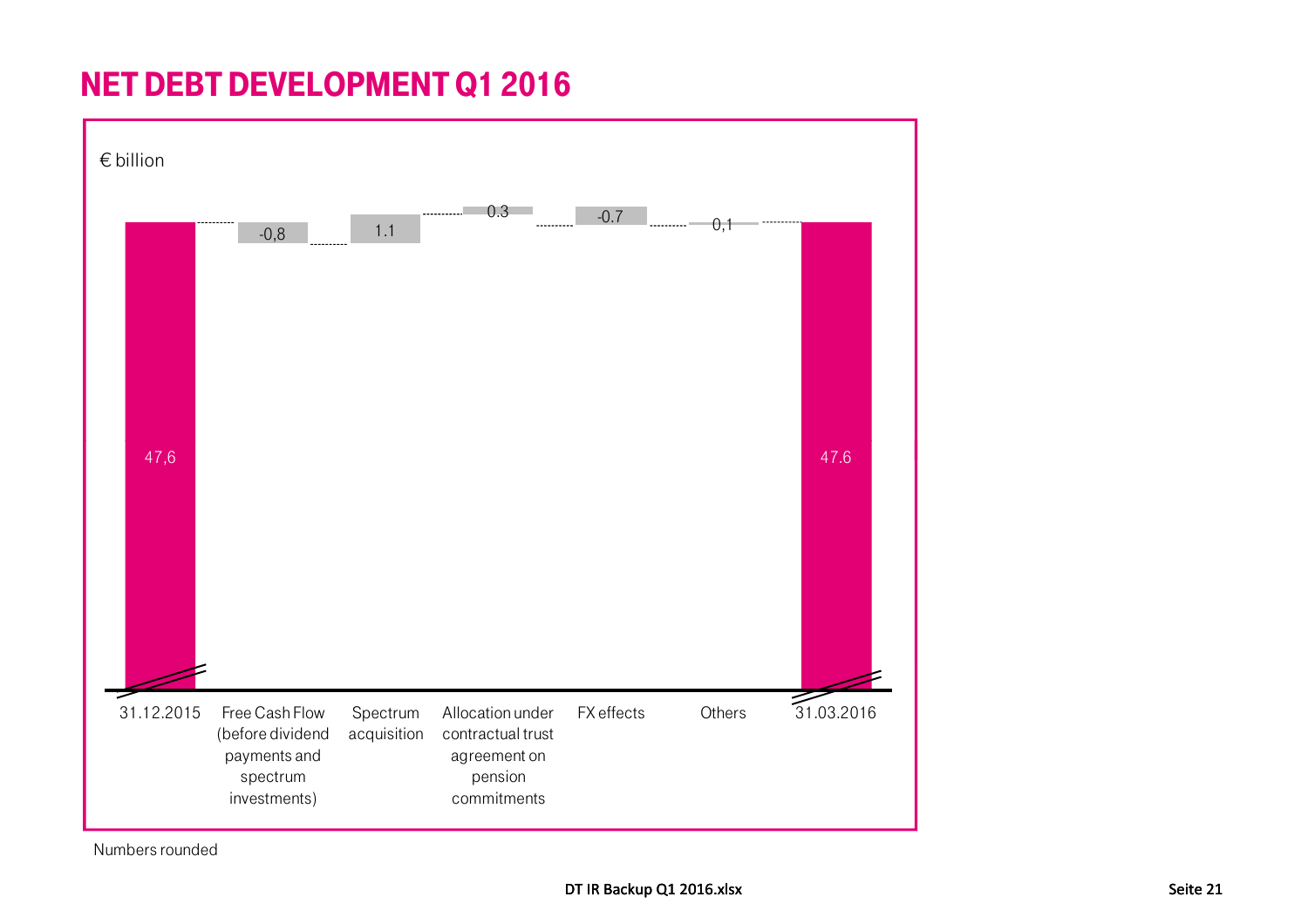## DT GROUP  $CASH$  CAPEX<sup>1</sup>

|                                     |      | Q <sub>1</sub>         | Q <sub>2</sub>         | Q3                     | Q <sub>4</sub>         | FY                     | Q <sub>1</sub>         |         |
|-------------------------------------|------|------------------------|------------------------|------------------------|------------------------|------------------------|------------------------|---------|
|                                     |      | 2015                   | 2015                   | 2015                   | 2015                   | 2015                   | 2016                   | Change  |
|                                     | Note | millions of $\epsilon$ | millions of $\epsilon$ | millions of $\epsilon$ | millions of $\epsilon$ | millions of $\epsilon$ | millions of $\epsilon$ | $\%$    |
| <b>CASH CAPEX</b>                   |      |                        |                        |                        |                        |                        |                        |         |
| Germany                             |      | 949                    | 2.622                  | 1.073                  | 965                    | 5.609                  | 908                    | (4,3)   |
| <b>United States</b>                |      | 2.729                  | 1.230                  | 1.103                  | 1.319                  | 6.381                  | 1.756                  | (35,7)  |
| Europe                              |      | 498                    | 303                    | 403                    | 463                    | 1.667                  | 1.009                  | n.a.    |
| <b>Systems Solutions</b>            |      | 248                    | 276                    | 282                    | 345                    | 1.151                  | 237                    | (4,4)   |
| Group Headquarters & Group Services |      | 96                     | 65                     | 69                     | 112                    | 342                    | 60                     | (37,5)  |
| Reconciliation                      |      | (91)                   | (166)                  | (117)                  | (163)                  | (537)                  | (74)                   | 18,7    |
| <b>GROUP</b>                        |      | 4.429                  | 4.330                  | 2.813                  | 3.041                  | 14.613                 | 3.896                  | (12, 0) |
| - thereof spectrum investment       |      | 1.899                  | 1.755                  | 115                    | 26                     | 3.795                  | 1.065                  | (43, 9) |
|                                     |      |                        |                        |                        |                        |                        |                        |         |

1 Business customer operations at Magyar Telekom in Hungary, which had previously been organizationally assigned to the Systems Solutions operating segment, have been bundled and

reported under the Europe operating segment since January 1, 2016. Comparative figures have been adjusted retrospectively.

2 Amounts of payouts for property, plant and equipment and intangible assets excluding goodwill.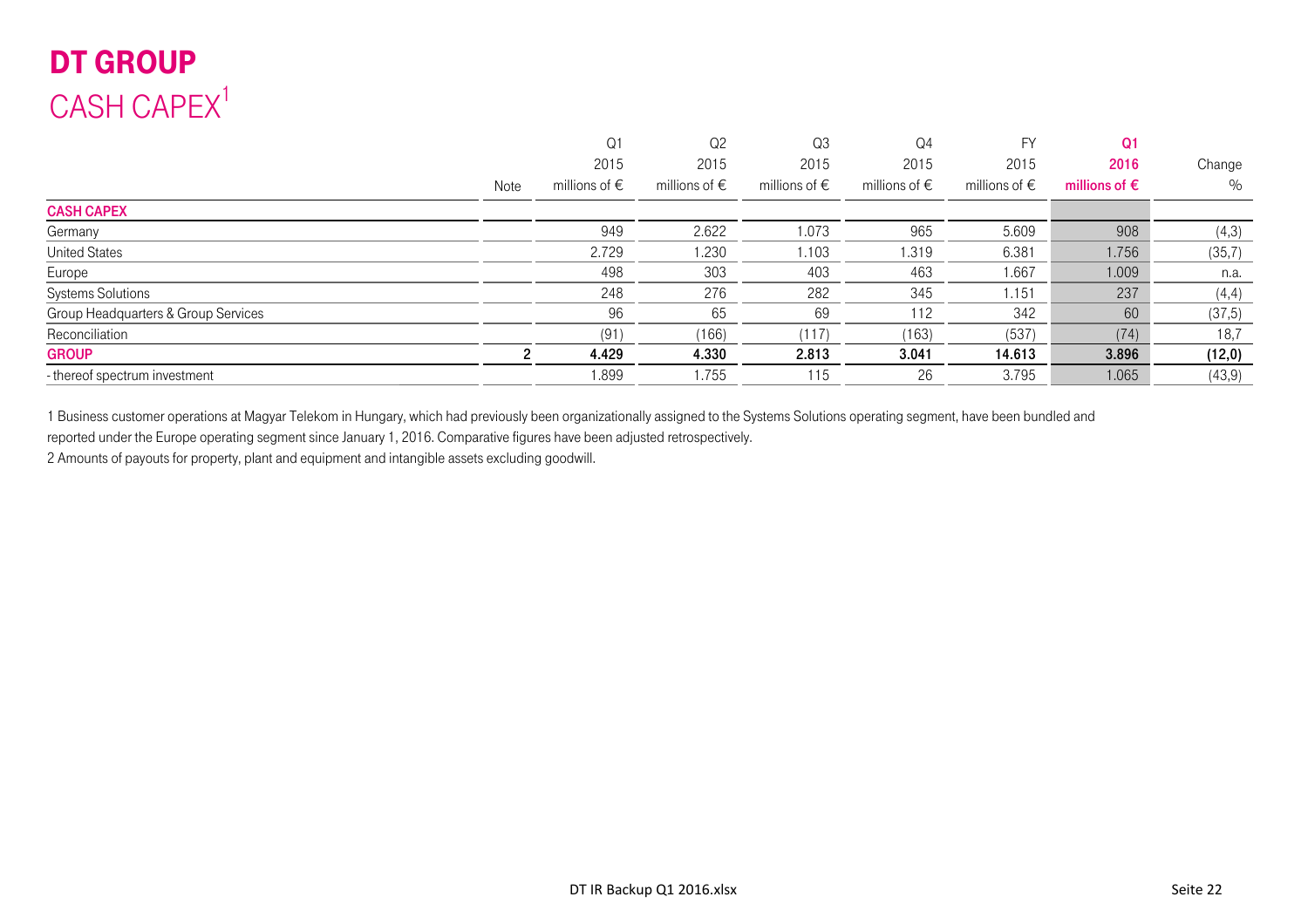### DT GROUP FREE CASH FLOW

| 2015<br>2015<br>2015<br>2015<br>2015<br>2016<br>millions of $\in$<br>millions of $\in$<br>millions of $\in$<br>millions of $\epsilon$<br>millions of $\in$<br>$\%$<br>millions of $\epsilon$<br>Note<br>787<br>712<br>809<br>946<br>3.254<br>3.125<br>Net profit (loss)<br>n.a.<br>$\overline{c}$<br>47<br>59<br>248<br>252<br>140<br>Profit (loss) attributable to non-controlling interests<br>n.a.<br>759<br><b>PROFIT (LOSS) AFTER INCOME TAXES</b><br>789<br>868<br>1.086<br>3.502<br>3.377<br>n.a.<br>2.728<br>2.694<br>2.796<br>3.142<br>11.360<br>3.142<br>16,6<br>Depreciation, amortization and impairment losses<br>234<br>283<br>260<br>Income tax expense/(benefit)<br>499<br>1.276<br>934<br>n.a.<br>577<br>600<br>579<br>607<br>2.363<br>633<br>5,5<br>Interest (income) and interest expenses<br>(159)<br>200<br>60<br>(190)<br>(89)<br>(417)<br>Other financial (income) expense<br>n.a.<br>Share of (profit) loss of associates and joint ventures<br>$\overline{c}$<br>(13)<br>18<br>(31)<br>(24)<br>(2)<br>accounted for using the equity method<br>n.a.<br>(Profit) loss on the disposal of fully consolidated subsidiaries<br>$\Omega$<br>$\overline{0}$<br>(584)<br>(583)<br>(6)<br>$\mathbf{1}$<br>n.a.<br>(Income) loss from the sale of stakes accounted for using the<br>(2.507)<br>$\overline{0}$<br>0<br>$\boldsymbol{0}$<br>$\overline{0}$<br>$\overline{0}$<br>equity method (EE)<br>n.a.<br>59<br>57<br>41<br>86<br>243<br>91<br>54,2<br>Other non-cash transactions<br>(Gain) loss from the disposal of intangible assets and<br>10<br>(35)<br>48<br>(87)<br>(110)<br>(410)<br>property, plant and equipment<br>n.a.<br>(258)<br>340<br>(787)<br>(733)<br>(1.438)<br>(61, 6)<br>(417)<br>Change in assets carried as working capital<br>46<br>(422)<br>252<br>236<br>112<br>(92)<br>Change in provisions<br>n.a.<br>78<br>Change in other liabilities carried as working capital<br>(52)<br>407<br>878<br>64,1<br>445<br>128<br>(136)<br>(164)<br>(187)<br>(208)<br>2,9<br>Income taxes received (paid)<br>(695)<br>(132)<br>279<br>211<br>86<br>$\overline{c}$<br>578<br>(37,3)<br>175<br>Dividends received<br>Net payments from entering into or canceling interest rate<br>50<br>51<br>$\overline{0}$<br>100<br>$\Omega$<br>(1)<br>n.a.<br>swaps<br><b>CASH GENERATED FROM OPERATIONS</b><br>4.521<br>4,9<br>4.288<br>4.479<br>4.208<br>17.496<br>4.497<br>(980)<br>(650)<br>(533)<br>(336)<br>(2.499)<br>(1.001)<br>(2,1)<br>Interest received (paid)<br><b>NET CASH FROM OPERATING ACTIVITIES</b><br>3.871<br>3.872<br>14.997<br>5,7<br>3.308<br>3.946<br>3.496<br>Cash outflows for investments in<br>(2.443)<br>(2.496)<br>(2.638)<br>(2.874)<br>(10.451)<br>(2.674)<br>(9,5)<br>(proceeds from disposal of)<br>30,0<br>(2.440)<br>(2.393)<br>(758)<br>(851)<br>(6.442)<br>(1.707)<br>Intangible assets<br>(1.902)<br>(1.858)<br>(1.995)<br>(2.049)<br>(7.804)<br>(2.032)<br>(6, 8)<br>Property, plant and equipment<br>1.899<br>1.755<br>115<br>26<br>3.795<br>1.065<br>(43, 9)<br>Spectrum investment<br>FREE CASH FLOW (BEFORE DIVIDEND PAYMENTS AND<br>865<br>1.375<br>1.308<br>998<br>4.546<br>822<br>(5,0)<br><b>SPECTRUM)</b> |  | Q1 | Q2 | Q3 | Q <sub>4</sub> | <b>FY</b> | Q <sub>1</sub> | Change |
|-------------------------------------------------------------------------------------------------------------------------------------------------------------------------------------------------------------------------------------------------------------------------------------------------------------------------------------------------------------------------------------------------------------------------------------------------------------------------------------------------------------------------------------------------------------------------------------------------------------------------------------------------------------------------------------------------------------------------------------------------------------------------------------------------------------------------------------------------------------------------------------------------------------------------------------------------------------------------------------------------------------------------------------------------------------------------------------------------------------------------------------------------------------------------------------------------------------------------------------------------------------------------------------------------------------------------------------------------------------------------------------------------------------------------------------------------------------------------------------------------------------------------------------------------------------------------------------------------------------------------------------------------------------------------------------------------------------------------------------------------------------------------------------------------------------------------------------------------------------------------------------------------------------------------------------------------------------------------------------------------------------------------------------------------------------------------------------------------------------------------------------------------------------------------------------------------------------------------------------------------------------------------------------------------------------------------------------------------------------------------------------------------------------------------------------------------------------------------------------------------------------------------------------------------------------------------------------------------------------------------------------------------------------------------------------------------------------------------------------------------------------------------------------------------------------------------------------------------------------------------------------------------------------------------------------------------------------------------------------------------------------------------------------------------------------------------------------------------------------------------------------------------------------------------------|--|----|----|----|----------------|-----------|----------------|--------|
|                                                                                                                                                                                                                                                                                                                                                                                                                                                                                                                                                                                                                                                                                                                                                                                                                                                                                                                                                                                                                                                                                                                                                                                                                                                                                                                                                                                                                                                                                                                                                                                                                                                                                                                                                                                                                                                                                                                                                                                                                                                                                                                                                                                                                                                                                                                                                                                                                                                                                                                                                                                                                                                                                                                                                                                                                                                                                                                                                                                                                                                                                                                                                                               |  |    |    |    |                |           |                |        |
|                                                                                                                                                                                                                                                                                                                                                                                                                                                                                                                                                                                                                                                                                                                                                                                                                                                                                                                                                                                                                                                                                                                                                                                                                                                                                                                                                                                                                                                                                                                                                                                                                                                                                                                                                                                                                                                                                                                                                                                                                                                                                                                                                                                                                                                                                                                                                                                                                                                                                                                                                                                                                                                                                                                                                                                                                                                                                                                                                                                                                                                                                                                                                                               |  |    |    |    |                |           |                |        |
|                                                                                                                                                                                                                                                                                                                                                                                                                                                                                                                                                                                                                                                                                                                                                                                                                                                                                                                                                                                                                                                                                                                                                                                                                                                                                                                                                                                                                                                                                                                                                                                                                                                                                                                                                                                                                                                                                                                                                                                                                                                                                                                                                                                                                                                                                                                                                                                                                                                                                                                                                                                                                                                                                                                                                                                                                                                                                                                                                                                                                                                                                                                                                                               |  |    |    |    |                |           |                |        |
|                                                                                                                                                                                                                                                                                                                                                                                                                                                                                                                                                                                                                                                                                                                                                                                                                                                                                                                                                                                                                                                                                                                                                                                                                                                                                                                                                                                                                                                                                                                                                                                                                                                                                                                                                                                                                                                                                                                                                                                                                                                                                                                                                                                                                                                                                                                                                                                                                                                                                                                                                                                                                                                                                                                                                                                                                                                                                                                                                                                                                                                                                                                                                                               |  |    |    |    |                |           |                |        |
|                                                                                                                                                                                                                                                                                                                                                                                                                                                                                                                                                                                                                                                                                                                                                                                                                                                                                                                                                                                                                                                                                                                                                                                                                                                                                                                                                                                                                                                                                                                                                                                                                                                                                                                                                                                                                                                                                                                                                                                                                                                                                                                                                                                                                                                                                                                                                                                                                                                                                                                                                                                                                                                                                                                                                                                                                                                                                                                                                                                                                                                                                                                                                                               |  |    |    |    |                |           |                |        |
|                                                                                                                                                                                                                                                                                                                                                                                                                                                                                                                                                                                                                                                                                                                                                                                                                                                                                                                                                                                                                                                                                                                                                                                                                                                                                                                                                                                                                                                                                                                                                                                                                                                                                                                                                                                                                                                                                                                                                                                                                                                                                                                                                                                                                                                                                                                                                                                                                                                                                                                                                                                                                                                                                                                                                                                                                                                                                                                                                                                                                                                                                                                                                                               |  |    |    |    |                |           |                |        |
|                                                                                                                                                                                                                                                                                                                                                                                                                                                                                                                                                                                                                                                                                                                                                                                                                                                                                                                                                                                                                                                                                                                                                                                                                                                                                                                                                                                                                                                                                                                                                                                                                                                                                                                                                                                                                                                                                                                                                                                                                                                                                                                                                                                                                                                                                                                                                                                                                                                                                                                                                                                                                                                                                                                                                                                                                                                                                                                                                                                                                                                                                                                                                                               |  |    |    |    |                |           |                |        |
|                                                                                                                                                                                                                                                                                                                                                                                                                                                                                                                                                                                                                                                                                                                                                                                                                                                                                                                                                                                                                                                                                                                                                                                                                                                                                                                                                                                                                                                                                                                                                                                                                                                                                                                                                                                                                                                                                                                                                                                                                                                                                                                                                                                                                                                                                                                                                                                                                                                                                                                                                                                                                                                                                                                                                                                                                                                                                                                                                                                                                                                                                                                                                                               |  |    |    |    |                |           |                |        |
|                                                                                                                                                                                                                                                                                                                                                                                                                                                                                                                                                                                                                                                                                                                                                                                                                                                                                                                                                                                                                                                                                                                                                                                                                                                                                                                                                                                                                                                                                                                                                                                                                                                                                                                                                                                                                                                                                                                                                                                                                                                                                                                                                                                                                                                                                                                                                                                                                                                                                                                                                                                                                                                                                                                                                                                                                                                                                                                                                                                                                                                                                                                                                                               |  |    |    |    |                |           |                |        |
|                                                                                                                                                                                                                                                                                                                                                                                                                                                                                                                                                                                                                                                                                                                                                                                                                                                                                                                                                                                                                                                                                                                                                                                                                                                                                                                                                                                                                                                                                                                                                                                                                                                                                                                                                                                                                                                                                                                                                                                                                                                                                                                                                                                                                                                                                                                                                                                                                                                                                                                                                                                                                                                                                                                                                                                                                                                                                                                                                                                                                                                                                                                                                                               |  |    |    |    |                |           |                |        |
|                                                                                                                                                                                                                                                                                                                                                                                                                                                                                                                                                                                                                                                                                                                                                                                                                                                                                                                                                                                                                                                                                                                                                                                                                                                                                                                                                                                                                                                                                                                                                                                                                                                                                                                                                                                                                                                                                                                                                                                                                                                                                                                                                                                                                                                                                                                                                                                                                                                                                                                                                                                                                                                                                                                                                                                                                                                                                                                                                                                                                                                                                                                                                                               |  |    |    |    |                |           |                |        |
|                                                                                                                                                                                                                                                                                                                                                                                                                                                                                                                                                                                                                                                                                                                                                                                                                                                                                                                                                                                                                                                                                                                                                                                                                                                                                                                                                                                                                                                                                                                                                                                                                                                                                                                                                                                                                                                                                                                                                                                                                                                                                                                                                                                                                                                                                                                                                                                                                                                                                                                                                                                                                                                                                                                                                                                                                                                                                                                                                                                                                                                                                                                                                                               |  |    |    |    |                |           |                |        |
|                                                                                                                                                                                                                                                                                                                                                                                                                                                                                                                                                                                                                                                                                                                                                                                                                                                                                                                                                                                                                                                                                                                                                                                                                                                                                                                                                                                                                                                                                                                                                                                                                                                                                                                                                                                                                                                                                                                                                                                                                                                                                                                                                                                                                                                                                                                                                                                                                                                                                                                                                                                                                                                                                                                                                                                                                                                                                                                                                                                                                                                                                                                                                                               |  |    |    |    |                |           |                |        |
|                                                                                                                                                                                                                                                                                                                                                                                                                                                                                                                                                                                                                                                                                                                                                                                                                                                                                                                                                                                                                                                                                                                                                                                                                                                                                                                                                                                                                                                                                                                                                                                                                                                                                                                                                                                                                                                                                                                                                                                                                                                                                                                                                                                                                                                                                                                                                                                                                                                                                                                                                                                                                                                                                                                                                                                                                                                                                                                                                                                                                                                                                                                                                                               |  |    |    |    |                |           |                |        |
|                                                                                                                                                                                                                                                                                                                                                                                                                                                                                                                                                                                                                                                                                                                                                                                                                                                                                                                                                                                                                                                                                                                                                                                                                                                                                                                                                                                                                                                                                                                                                                                                                                                                                                                                                                                                                                                                                                                                                                                                                                                                                                                                                                                                                                                                                                                                                                                                                                                                                                                                                                                                                                                                                                                                                                                                                                                                                                                                                                                                                                                                                                                                                                               |  |    |    |    |                |           |                |        |
|                                                                                                                                                                                                                                                                                                                                                                                                                                                                                                                                                                                                                                                                                                                                                                                                                                                                                                                                                                                                                                                                                                                                                                                                                                                                                                                                                                                                                                                                                                                                                                                                                                                                                                                                                                                                                                                                                                                                                                                                                                                                                                                                                                                                                                                                                                                                                                                                                                                                                                                                                                                                                                                                                                                                                                                                                                                                                                                                                                                                                                                                                                                                                                               |  |    |    |    |                |           |                |        |
|                                                                                                                                                                                                                                                                                                                                                                                                                                                                                                                                                                                                                                                                                                                                                                                                                                                                                                                                                                                                                                                                                                                                                                                                                                                                                                                                                                                                                                                                                                                                                                                                                                                                                                                                                                                                                                                                                                                                                                                                                                                                                                                                                                                                                                                                                                                                                                                                                                                                                                                                                                                                                                                                                                                                                                                                                                                                                                                                                                                                                                                                                                                                                                               |  |    |    |    |                |           |                |        |
|                                                                                                                                                                                                                                                                                                                                                                                                                                                                                                                                                                                                                                                                                                                                                                                                                                                                                                                                                                                                                                                                                                                                                                                                                                                                                                                                                                                                                                                                                                                                                                                                                                                                                                                                                                                                                                                                                                                                                                                                                                                                                                                                                                                                                                                                                                                                                                                                                                                                                                                                                                                                                                                                                                                                                                                                                                                                                                                                                                                                                                                                                                                                                                               |  |    |    |    |                |           |                |        |
|                                                                                                                                                                                                                                                                                                                                                                                                                                                                                                                                                                                                                                                                                                                                                                                                                                                                                                                                                                                                                                                                                                                                                                                                                                                                                                                                                                                                                                                                                                                                                                                                                                                                                                                                                                                                                                                                                                                                                                                                                                                                                                                                                                                                                                                                                                                                                                                                                                                                                                                                                                                                                                                                                                                                                                                                                                                                                                                                                                                                                                                                                                                                                                               |  |    |    |    |                |           |                |        |
|                                                                                                                                                                                                                                                                                                                                                                                                                                                                                                                                                                                                                                                                                                                                                                                                                                                                                                                                                                                                                                                                                                                                                                                                                                                                                                                                                                                                                                                                                                                                                                                                                                                                                                                                                                                                                                                                                                                                                                                                                                                                                                                                                                                                                                                                                                                                                                                                                                                                                                                                                                                                                                                                                                                                                                                                                                                                                                                                                                                                                                                                                                                                                                               |  |    |    |    |                |           |                |        |
|                                                                                                                                                                                                                                                                                                                                                                                                                                                                                                                                                                                                                                                                                                                                                                                                                                                                                                                                                                                                                                                                                                                                                                                                                                                                                                                                                                                                                                                                                                                                                                                                                                                                                                                                                                                                                                                                                                                                                                                                                                                                                                                                                                                                                                                                                                                                                                                                                                                                                                                                                                                                                                                                                                                                                                                                                                                                                                                                                                                                                                                                                                                                                                               |  |    |    |    |                |           |                |        |
|                                                                                                                                                                                                                                                                                                                                                                                                                                                                                                                                                                                                                                                                                                                                                                                                                                                                                                                                                                                                                                                                                                                                                                                                                                                                                                                                                                                                                                                                                                                                                                                                                                                                                                                                                                                                                                                                                                                                                                                                                                                                                                                                                                                                                                                                                                                                                                                                                                                                                                                                                                                                                                                                                                                                                                                                                                                                                                                                                                                                                                                                                                                                                                               |  |    |    |    |                |           |                |        |
|                                                                                                                                                                                                                                                                                                                                                                                                                                                                                                                                                                                                                                                                                                                                                                                                                                                                                                                                                                                                                                                                                                                                                                                                                                                                                                                                                                                                                                                                                                                                                                                                                                                                                                                                                                                                                                                                                                                                                                                                                                                                                                                                                                                                                                                                                                                                                                                                                                                                                                                                                                                                                                                                                                                                                                                                                                                                                                                                                                                                                                                                                                                                                                               |  |    |    |    |                |           |                |        |
|                                                                                                                                                                                                                                                                                                                                                                                                                                                                                                                                                                                                                                                                                                                                                                                                                                                                                                                                                                                                                                                                                                                                                                                                                                                                                                                                                                                                                                                                                                                                                                                                                                                                                                                                                                                                                                                                                                                                                                                                                                                                                                                                                                                                                                                                                                                                                                                                                                                                                                                                                                                                                                                                                                                                                                                                                                                                                                                                                                                                                                                                                                                                                                               |  |    |    |    |                |           |                |        |
|                                                                                                                                                                                                                                                                                                                                                                                                                                                                                                                                                                                                                                                                                                                                                                                                                                                                                                                                                                                                                                                                                                                                                                                                                                                                                                                                                                                                                                                                                                                                                                                                                                                                                                                                                                                                                                                                                                                                                                                                                                                                                                                                                                                                                                                                                                                                                                                                                                                                                                                                                                                                                                                                                                                                                                                                                                                                                                                                                                                                                                                                                                                                                                               |  |    |    |    |                |           |                |        |
|                                                                                                                                                                                                                                                                                                                                                                                                                                                                                                                                                                                                                                                                                                                                                                                                                                                                                                                                                                                                                                                                                                                                                                                                                                                                                                                                                                                                                                                                                                                                                                                                                                                                                                                                                                                                                                                                                                                                                                                                                                                                                                                                                                                                                                                                                                                                                                                                                                                                                                                                                                                                                                                                                                                                                                                                                                                                                                                                                                                                                                                                                                                                                                               |  |    |    |    |                |           |                |        |
|                                                                                                                                                                                                                                                                                                                                                                                                                                                                                                                                                                                                                                                                                                                                                                                                                                                                                                                                                                                                                                                                                                                                                                                                                                                                                                                                                                                                                                                                                                                                                                                                                                                                                                                                                                                                                                                                                                                                                                                                                                                                                                                                                                                                                                                                                                                                                                                                                                                                                                                                                                                                                                                                                                                                                                                                                                                                                                                                                                                                                                                                                                                                                                               |  |    |    |    |                |           |                |        |
|                                                                                                                                                                                                                                                                                                                                                                                                                                                                                                                                                                                                                                                                                                                                                                                                                                                                                                                                                                                                                                                                                                                                                                                                                                                                                                                                                                                                                                                                                                                                                                                                                                                                                                                                                                                                                                                                                                                                                                                                                                                                                                                                                                                                                                                                                                                                                                                                                                                                                                                                                                                                                                                                                                                                                                                                                                                                                                                                                                                                                                                                                                                                                                               |  |    |    |    |                |           |                |        |
|                                                                                                                                                                                                                                                                                                                                                                                                                                                                                                                                                                                                                                                                                                                                                                                                                                                                                                                                                                                                                                                                                                                                                                                                                                                                                                                                                                                                                                                                                                                                                                                                                                                                                                                                                                                                                                                                                                                                                                                                                                                                                                                                                                                                                                                                                                                                                                                                                                                                                                                                                                                                                                                                                                                                                                                                                                                                                                                                                                                                                                                                                                                                                                               |  |    |    |    |                |           |                |        |
|                                                                                                                                                                                                                                                                                                                                                                                                                                                                                                                                                                                                                                                                                                                                                                                                                                                                                                                                                                                                                                                                                                                                                                                                                                                                                                                                                                                                                                                                                                                                                                                                                                                                                                                                                                                                                                                                                                                                                                                                                                                                                                                                                                                                                                                                                                                                                                                                                                                                                                                                                                                                                                                                                                                                                                                                                                                                                                                                                                                                                                                                                                                                                                               |  |    |    |    |                |           |                |        |
|                                                                                                                                                                                                                                                                                                                                                                                                                                                                                                                                                                                                                                                                                                                                                                                                                                                                                                                                                                                                                                                                                                                                                                                                                                                                                                                                                                                                                                                                                                                                                                                                                                                                                                                                                                                                                                                                                                                                                                                                                                                                                                                                                                                                                                                                                                                                                                                                                                                                                                                                                                                                                                                                                                                                                                                                                                                                                                                                                                                                                                                                                                                                                                               |  |    |    |    |                |           |                |        |
|                                                                                                                                                                                                                                                                                                                                                                                                                                                                                                                                                                                                                                                                                                                                                                                                                                                                                                                                                                                                                                                                                                                                                                                                                                                                                                                                                                                                                                                                                                                                                                                                                                                                                                                                                                                                                                                                                                                                                                                                                                                                                                                                                                                                                                                                                                                                                                                                                                                                                                                                                                                                                                                                                                                                                                                                                                                                                                                                                                                                                                                                                                                                                                               |  |    |    |    |                |           |                |        |
|                                                                                                                                                                                                                                                                                                                                                                                                                                                                                                                                                                                                                                                                                                                                                                                                                                                                                                                                                                                                                                                                                                                                                                                                                                                                                                                                                                                                                                                                                                                                                                                                                                                                                                                                                                                                                                                                                                                                                                                                                                                                                                                                                                                                                                                                                                                                                                                                                                                                                                                                                                                                                                                                                                                                                                                                                                                                                                                                                                                                                                                                                                                                                                               |  |    |    |    |                |           |                |        |
|                                                                                                                                                                                                                                                                                                                                                                                                                                                                                                                                                                                                                                                                                                                                                                                                                                                                                                                                                                                                                                                                                                                                                                                                                                                                                                                                                                                                                                                                                                                                                                                                                                                                                                                                                                                                                                                                                                                                                                                                                                                                                                                                                                                                                                                                                                                                                                                                                                                                                                                                                                                                                                                                                                                                                                                                                                                                                                                                                                                                                                                                                                                                                                               |  |    |    |    |                |           |                |        |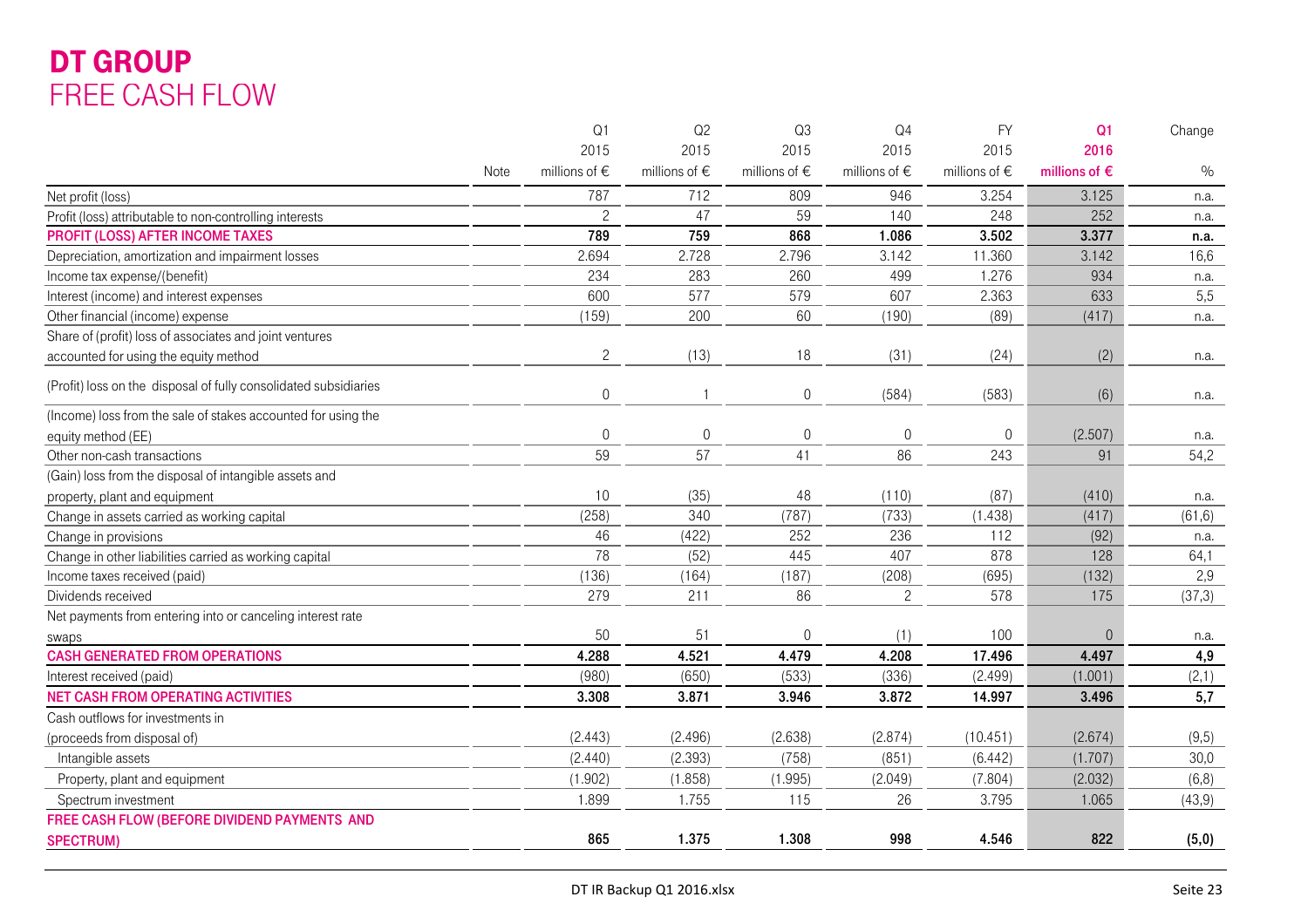## DT GROUP PERSONNEL<sup>1,2</sup>

|                                                              |      | Mar. 31 | Jun. 30 | Sep. 30 | Dec. 31 | <b>Mar. 31</b> | Change compared to |        | Change compared to |         |
|--------------------------------------------------------------|------|---------|---------|---------|---------|----------------|--------------------|--------|--------------------|---------|
| AT REPORTING DATE                                            | Note | 2015    | 2015    | 2015    | 2015    | 2016           | prior quarter      |        | prior year         |         |
|                                                              |      |         |         |         |         |                | abs.               |        | abs.               |         |
| Germany                                                      |      | 69.404  | 69.607  | 69.663  | 68.638  | 69.217         | 579                | 0.8    | (187)              | (0,3)   |
| <b>United States</b>                                         |      | 40.492  | 41.212  | 42.600  | 44.229  | 43.445         | (784)              | (1,8)  | 2.953              | 7,3     |
| Europe                                                       |      | 53.044  | 52.029  | 51.592  | 51.125  | 50.098         | (1.027)            | (2,0)  | (2.946)            | (5,6)   |
| <b>Systems Solutions</b>                                     |      | 45.317  | 44.910  | 44.784  | 44.504  | 43.940         | (564)              | (1,3)  | (1.377)            | (3,0)   |
| Group Headquarters & Group Services                          |      | 18.927  | 17.839  | 17.686  | 16.747  | 16.621         | (126)              | (0,8)  | (2.306)            | (12, 2) |
| <b>GROUP</b>                                                 |      | 227.184 | 225.596 | 226.325 | 225.243 | 223.320        | (1.923)            | (0, 9) | (3.864)            | (1,7)   |
| of which: Domestic                                           |      | 114.455 | 113.336 | 112.966 | 110.354 | 110.063        | (291)              | (0,3)  | (4.392)            | (3, 8)  |
| of which: Civil servants (in Germany, with an active service |      |         |         |         |         |                |                    |        |                    |         |
| relationship)                                                |      | 19.765  | 19.077  | 18.864  | 18.483  | 18.810         | 327                | 1.8    | (955)              | (4,8)   |
| of which: International                                      |      | 112.729 | 112.260 | 113.358 | 114.888 | 113.258        | (1.630)            | (1, 4) | 529                | 0.5     |

|                                                              |      | Q1      | Q <sub>2</sub> | Q <sub>3</sub> | Q <sub>4</sub> | Q <sub>1</sub> | Change compared to |        |
|--------------------------------------------------------------|------|---------|----------------|----------------|----------------|----------------|--------------------|--------|
| <b>AVERAGE</b>                                               | Note | 2015    | 2015           | 2015           | 2015           | 2016           | prior year         |        |
|                                                              |      |         |                |                |                |                | abs.               | א∨     |
| Germany                                                      |      | 69.557  | 69.493         | 69.635         | 69.076         | 69.323         | (234)              | (0,3)  |
| <b>United States</b>                                         |      | 40.091  | 40.875         | 42.143         | 43.569         | 43.333         | 3.242              | 8,1    |
| Europe                                                       |      | 53.170  | 52.585         | 51.661         | 51.190         | 50.336         | (2.834)            | (5,3)  |
| <b>Systems Solutions</b>                                     |      | 45.473  | 45.034         | 44.820         | 44.750         | 43.946         | (1.527)            | (3,4)  |
| Group Headquarters & Group Services                          |      | 19.179  | 18.076         | 17.754         | 17.198         | 16.476         | (2.703)            | (14,1) |
| <b>GROUP</b>                                                 |      | 227.470 | 226.063        | 226.012        | 225.782        | 223.413        | (4.057)            | (1, 8) |
| of which: Domestic                                           |      | 114.819 | 113.598        | 113.109        | 111.580        | 110.076        | (4.743)            | (4,1)  |
| of which: Civil servants (in Germany, with an active service |      |         |                |                |                |                |                    |        |
| relationship)                                                |      | 19.821  | 19.267         | 18.928         | 18.701         | 18.617         | (1.204)            | (6,1)  |
| of which: International                                      |      | 112.651 | 112.464        | 112.903        | 114.203        | 113.337        | 686                | 0,6    |

1 Business customer operations at Magyar Telekom in Hungary, which had previously been organizationally assigned to the Systems Solutions operating segment, have been bundled and

reported under the Europe operating segment since January 1, 2016. Comparative figures have been adjusted retrospectively.

2 Includes employees returning from deconsolidated Group companies.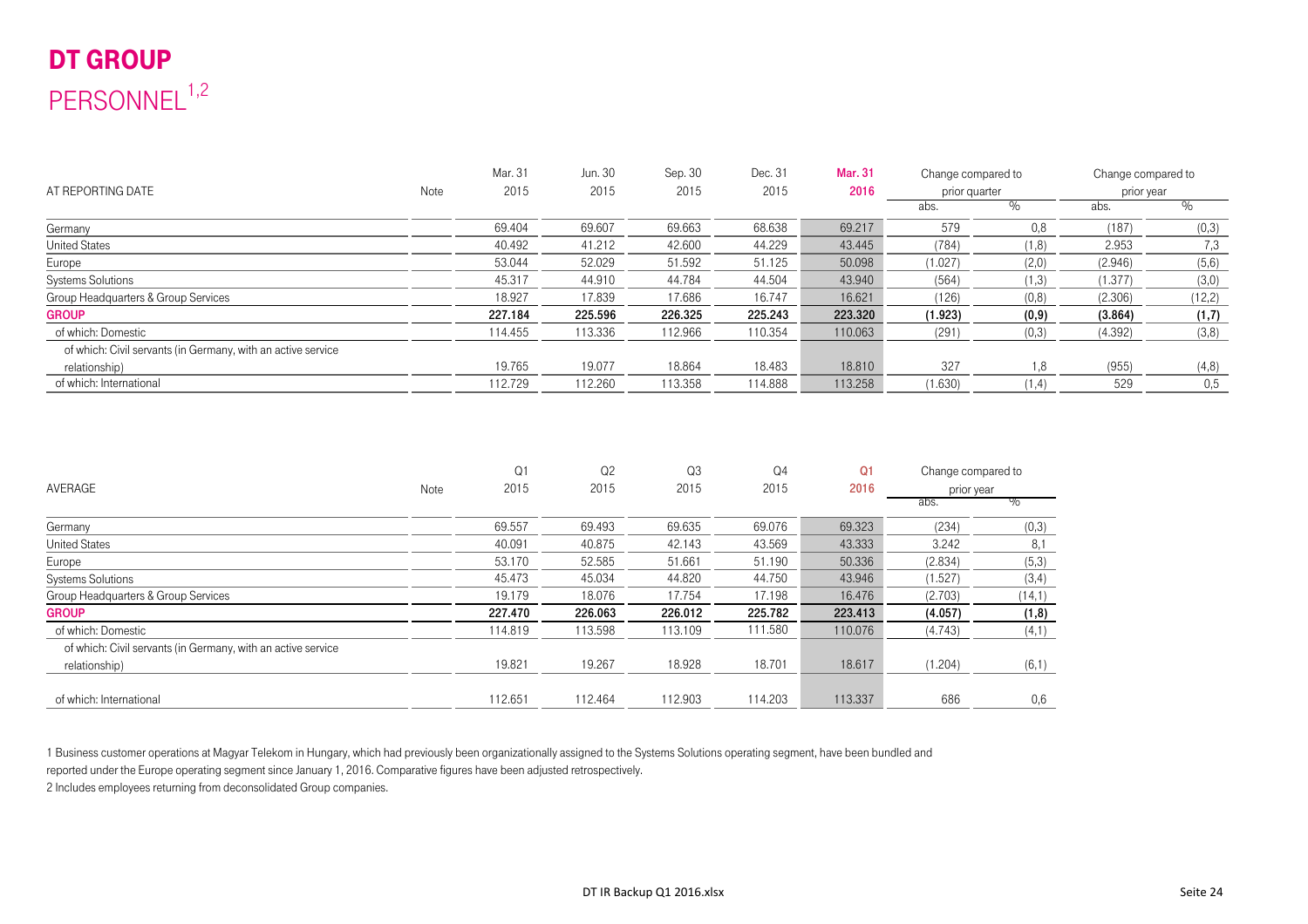## EXCHANGE RATES AVERAGE

| 2016      |
|-----------|
| 1€        |
| 1,10248   |
| 0,77064   |
| 27,03853  |
| 7,61730   |
| 311,96814 |
| 61,58257  |
| 4,36466   |
| 4,49187   |
|           |

## END OF PERIOD

|                         | Mar. 31<br>2015<br>€ | Jun. 30<br>2015<br>∣€ | Sep. 30<br>2015<br>€ | Dec. 31<br>2015<br>∣€ | <b>Mar. 31</b><br>2016<br>1€ |
|-------------------------|----------------------|-----------------------|----------------------|-----------------------|------------------------------|
| US Dollar (USD)         | 1,07510              | 1,11760               | 1,12083              | 1,08910               | 1,13880                      |
| British pound (GBP)     | 0,72681              | 0,71111               | 0,73792              | 0,73432               | 0,79120                      |
| Czech korunas (CZK)     | 27,53495             | 27,24988              | 27,18032             | 27,02223              | 27,05150                     |
| Croatian kunas (HRK)    | 7,64417              | 7,59709               | 7,64050              | 7,64104               | 7,52650                      |
| Hungarian forints (HUF) | 299,78950            | 315,19338             | 313,21595            | 315,31297             | 313,94500                    |
| Macedonian Denar (MKD)  | 61,57000             | 61,57000              | 61,60000             | 61,57500              | 61,59500                     |
| Polish Zloty (PLN)      | 4,08963              | 4,19104               | 4,23687              | 4,26510               | 4,25760                      |
| Romanian leu (RON)      | 4,41105              | 4,47249               | 4,41564              | 4,52260               | 4,47140                      |

Please note: the above quarterly and yearly average exchange rates are given as an indication only.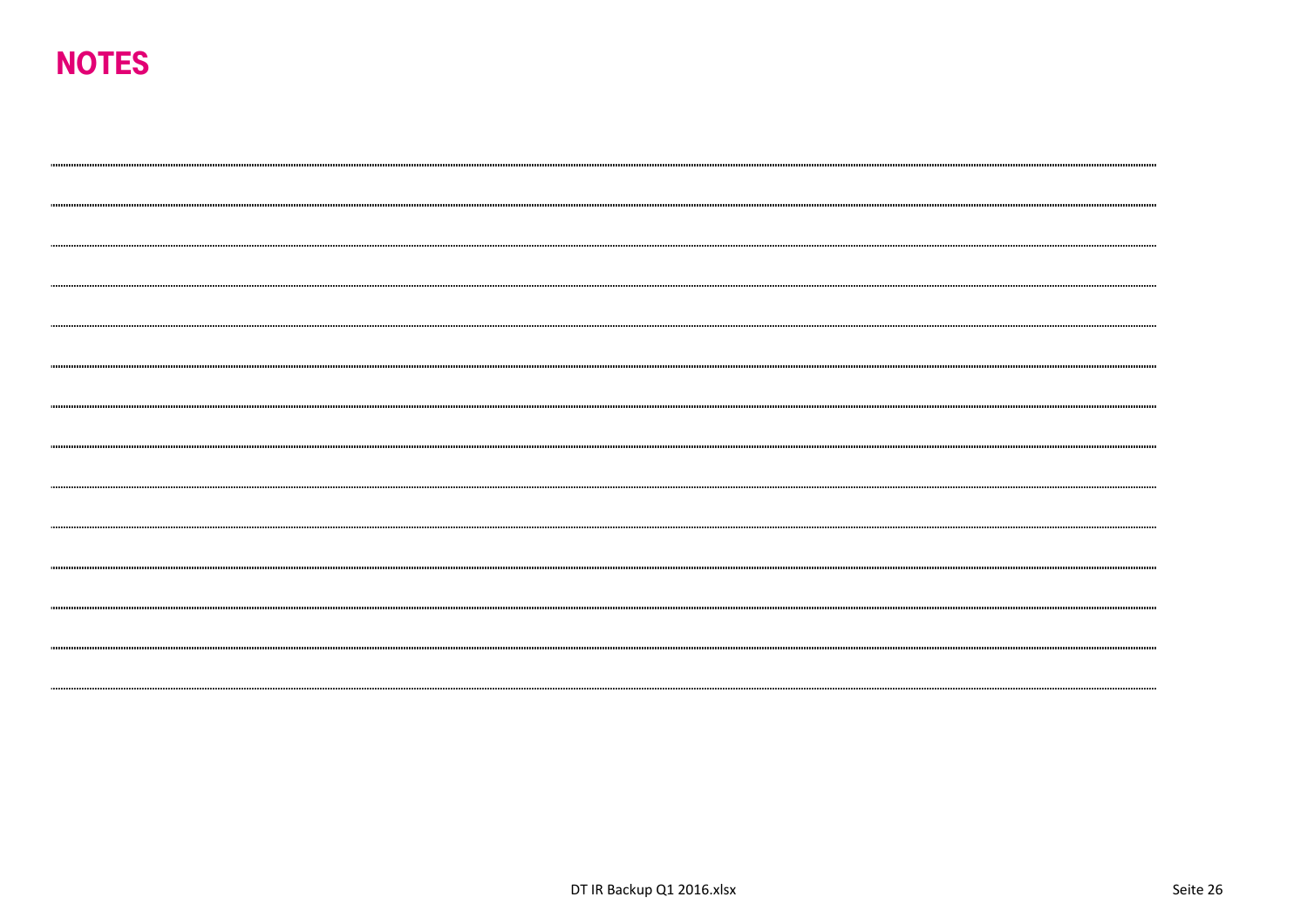#### CONTENTgeneral control of the control of the control of the control of the control of the control of the control of the

#### **GROUP**

| At a Glance                                          | 4  | <b>GERMANY</b>               |    |
|------------------------------------------------------|----|------------------------------|----|
| Excellent market position                            |    | Financials                   | 28 |
|                                                      |    | <b>EBITDA</b> reconciliation | 29 |
| <b>GROUP</b>                                         |    | Operationals                 | 30 |
| Adjusted for special factors                         | 8  | Additional information       | 31 |
| <b>EBITDA</b> reconciliation                         | 9  |                              |    |
| As reported                                          | 10 | <b>UNITED STATES</b>         |    |
| Special factors in the consolidated income statement | 11 | Financials                   | 44 |
| Details on special factors                           | 12 | <b>EBITDA</b> reconciliation | 45 |
| Change in the composition of the group               | 14 | Operationals                 | 46 |
| Consolidated statement of financial position         | 15 | Additional information       | 48 |
| Provisions for pensions                              | 17 |                              |    |
| Maturity profile                                     | 18 | <b>EUROPE</b>                |    |
| Liquidity reserves                                   | 19 | Financials                   | 55 |
| Net debt                                             | 20 | <b>EBITDA</b> reconciliation | 56 |
| Net debt development                                 | 21 | Greece                       | 58 |
| Cash capex                                           | 22 | Romania                      | 60 |
| Free cash flow                                       | 23 | Hungary                      | 62 |
| Personnel                                            | 24 | Poland                       | 64 |
| Exchange rates                                       | 25 | Czech Republic               | 66 |

#### EUROPE

| ______                 |                              |    |             |    |
|------------------------|------------------------------|----|-------------|----|
| ent market position    | Financials                   | 28 | Netherlands | ρŏ |
|                        | <b>EBITDA</b> reconciliation | 29 | Croatia     | 69 |
|                        | <b>Operationals</b>          | 30 | Slovakia    |    |
| ed for special factors | Additional information       |    | Austria     |    |

| <b>SYSTEMS SOLUTIONS</b> |  |
|--------------------------|--|
| <b>Financials</b>        |  |
| EBITDA reconciliation    |  |

| iviaturity profile-  | $\circ$ | <b>EURUPE</b>                |    |                              |    |
|----------------------|---------|------------------------------|----|------------------------------|----|
| Liquidity reserves   | 19      | <b>Financials</b>            | СC | <b>GHS</b>                   |    |
| Net debt             | 20      | <b>EBITDA</b> reconciliation | 56 | <b>Financials</b>            | 80 |
| Net debt development | 21      | Greece                       | 58 | <b>EBITDA</b> reconciliation | 81 |
| Cash capex           | 22      | Romania                      | 60 |                              |    |
| Free cash flow       | 23      | Hungary                      |    |                              |    |
| Personnel            | 24      | Poland                       | 64 |                              |    |
| Exchange rates       | 25      | Czech Republic               | 66 | <b>GLOSSARY</b>              | 83 |
|                      |         |                              |    |                              |    |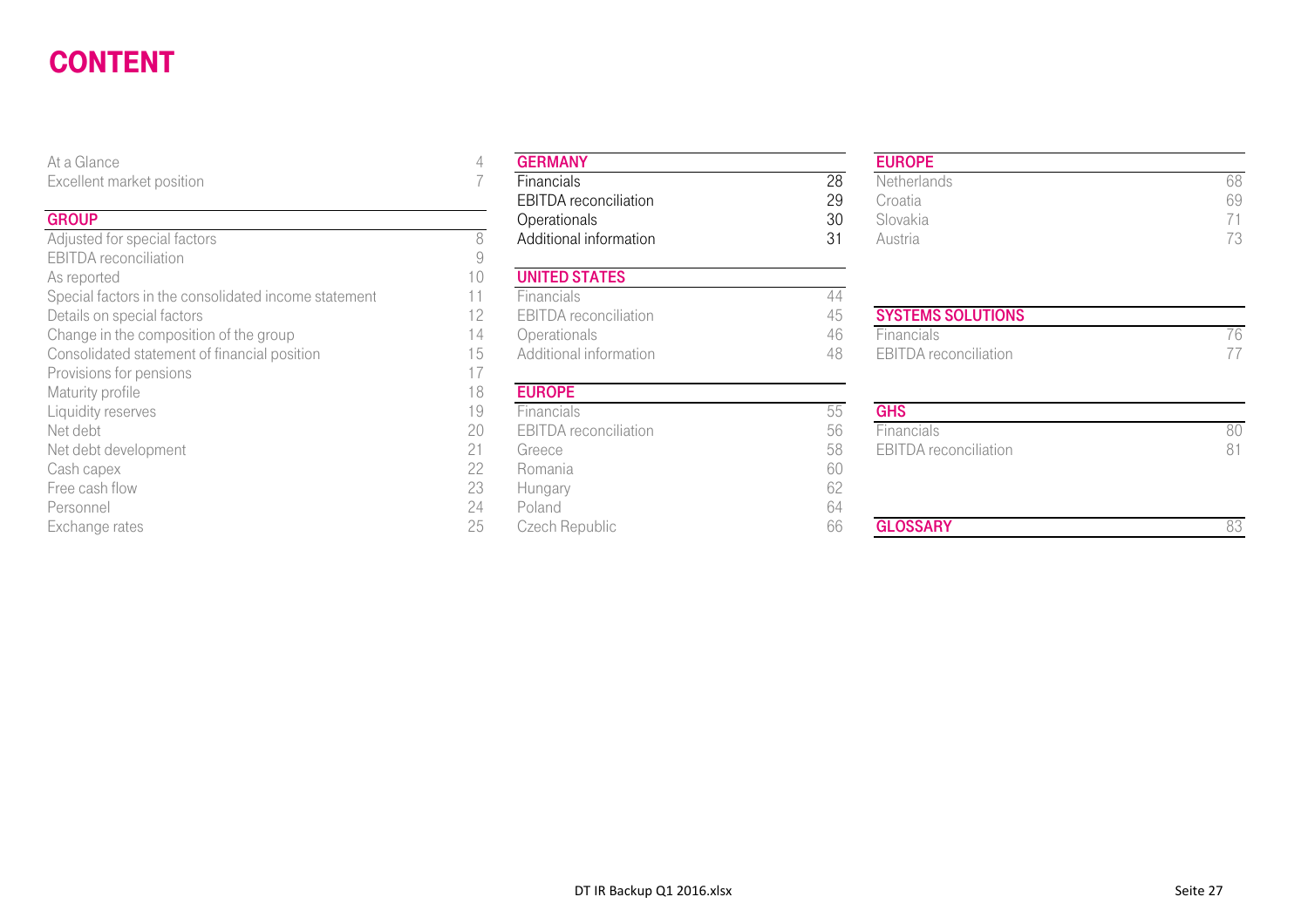### GERMANY FINANCIALS (ADJUSTED FOR SPECIAL FACTORS)

|      | O1                     | Q <sub>2</sub>         | Q3                | Q <sub>4</sub>         |                        | 01                     | Change |
|------|------------------------|------------------------|-------------------|------------------------|------------------------|------------------------|--------|
|      | 2015                   | 2015                   | 2015              | 2015                   | 2015                   | 2016                   |        |
| Note | millions of $\epsilon$ | millions of $\epsilon$ | millions of $\in$ | millions of $\epsilon$ | millions of $\epsilon$ | millions of $\epsilon$ | $\%$   |
|      | 5.589                  | 5.580                  | 5.568             | 5.659                  | 22.396                 | 5.452                  | (2, 5) |
|      | 5.265                  | 5.235                  | 5.223             | 5.321                  | 21.044                 | 5.136                  | (2, 5) |
|      | 2.211                  | 2.224                  | 2.269             | 2.086                  | 8.790                  | 2.180                  | (1, 4) |
|      | 39,6                   | 39,9                   | 40,8              | 36,9                   | 39,2                   | 40.0                   | 0,4p   |
|      | (935)                  | (946)                  | (919)             | (955)                  | (3.755)                | (948)                  | (1,4)  |
|      | 1.276                  | 1.278                  | 1.350             | 1.131                  | 5.035                  | 1.232                  | (3,4)  |
|      | 949                    | 1.055                  | 1.073             | 965                    | 4.042                  | 908                    | (4,3)  |
|      | 1.262                  | 1.169                  | 1.196             | 1.121                  | 4.748                  | 1.272                  | 0,8    |
|      |                        |                        |                   |                        |                        |                        |        |

### FINANCIALS (AS REPORTED)

|                                                  |      | 01                     | Q2                | Q3                     | Q4                     |                   | 01                     | Change |
|--------------------------------------------------|------|------------------------|-------------------|------------------------|------------------------|-------------------|------------------------|--------|
|                                                  |      | 2015                   | 2015              | 2015                   | 2015                   | 2015              | 2016                   |        |
|                                                  | Note | millions of $\epsilon$ | millions of $\in$ | millions of $\epsilon$ | millions of $\epsilon$ | millions of $\in$ | millions of $\epsilon$ | $\%$   |
| <b>TOTAL REVENUE</b>                             |      | 5.589                  | 5.580             | 5.593                  | 5.659                  | 22.421            | 5.452                  | (2, 5) |
| <b>NET REVENUE</b>                               |      | 5.265                  | 5.235             | 5.248                  | 5.321                  | 21.069            | 5.136                  | (2, 5) |
| <b>EBITDA</b>                                    |      | 2.125                  | 2.102             | 2.146                  | 1.872                  | 8.245             | 2.022                  | (4, 8) |
| EBITDA margin (EBITDA / total revenue)<br>O/2    |      | 38,0                   | 37,7              | 38,4                   | 33.1                   | 36,8              | 37,1                   | (0,9p) |
| Depreciation, amortization and impairment losses |      | (935)                  | (946)             | (919)                  | (955)                  | (3.755)           | (948)                  | (1,4)  |
| Profit (loss) from operations = EBIT             |      | 1.190                  | 1.156             | 1.227                  | 917                    | 4.490             | 1.074                  | (9,7)  |
| <b>CASH CAPEX</b>                                |      | 949                    | 2.622             | 1.073                  | 965                    | 5.609             | 908                    | (4,3)  |
| <b>CASH CONTRIBUTION</b>                         |      | 1.176                  | (520)             | 1.073                  | 907                    | 2.636             | 1.114                  | (5,3)  |

1 Q3/15 Special factors related to settlement agreements concerning charged fees for previous years.

2 Excluding payments for spectrum licences: EUR 1,6 bn in Q2/15.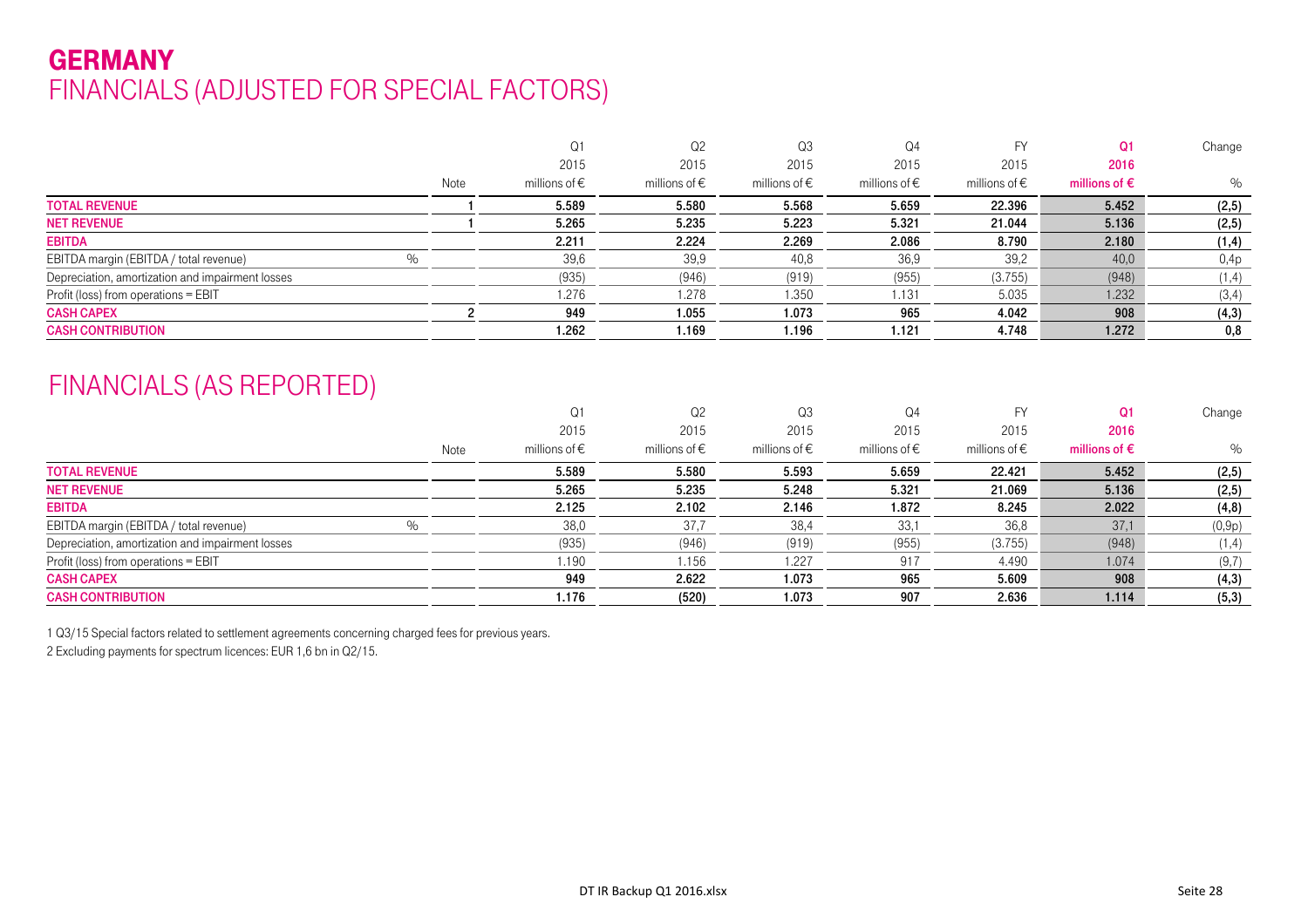### GERMANY EBITDA RECONCILIATION

|                                                    |      | $\Omega$ 1             | Q2                     | Q3                     | Q4                     |                   | O <sub>1</sub>         | Change |
|----------------------------------------------------|------|------------------------|------------------------|------------------------|------------------------|-------------------|------------------------|--------|
|                                                    |      | 2015                   | 2015                   | 2015                   | 2015                   | 2015              | 2016                   |        |
|                                                    | Note | millions of $\epsilon$ | millions of $\epsilon$ | millions of $\epsilon$ | millions of $\epsilon$ | millions of $\in$ | millions of $\epsilon$ | $\%$   |
| <b>TOTAL REVENUE</b>                               |      | 5.589                  | 5.580                  | 5.593                  | 5.659                  | 22.421            | 5.452                  | (2, 5) |
| TOTAL REVENUE (ADJUSTED FOR SPECIAL FACTORS)       |      | 5.589                  | 5.580                  | 5.568                  | 5.659                  | 22.396            | 5.452                  | (2, 5) |
| Profit (loss) from operations = EBIT               |      | 1.190                  | 1.156                  | 1.227                  | 917                    | 4.490             | 1.074                  | (9,7)  |
| - Depreciation, amortization and impairment losses |      | (935)                  | (946)                  | (919)                  | (955)                  | (3.755)           | (948)                  | (1,4)  |
| $=$ EBITDA                                         |      | 2.125                  | 2.102                  | 2.146                  | 1.872                  | 8.245             | 2.022                  | (4, 8) |
| EBITDA margin<br>$\%$                              |      | 38,0                   | 37.7                   | 38,4                   | 33,1                   | 36,8              | 37,1                   | (0,9p) |
| - Special factors affecting EBITDA                 |      | (86)                   | (122)                  | (123)                  | (214)                  | (545)             | (158)                  | (83,7) |
| = EBITDA (ADJUSTED FOR SPECIAL FACTORS)            |      | 2.211                  | 2.224                  | 2.269                  | 2.086                  | 8.790             | 2.180                  | (1, 4) |
| EBITDA margin (adjusted for special factors)       |      | 39,6                   | 39,9                   | 40,8                   | 36,9                   | 39,2              | 40.0                   | 0,4p   |

### SPECIAL FACTORS

|                                                 |      | Q1                     | Q <sub>2</sub>         | Q3                     | Q4                     |                        | O <sub>1</sub>         | Change |
|-------------------------------------------------|------|------------------------|------------------------|------------------------|------------------------|------------------------|------------------------|--------|
|                                                 |      | 2015                   | 2015                   | 2015                   | 2015                   | 2015                   | 2016                   |        |
|                                                 | Note | millions of $\epsilon$ | millions of $\epsilon$ | millions of $\epsilon$ | millions of $\epsilon$ | millions of $\epsilon$ | millions of $\epsilon$ | $\%$   |
| <b>EFFECTS ON EBITDA</b>                        |      | (86)                   | (122)                  | (123)                  | (214)                  | (545)                  | (158)                  | (83,7) |
| - of which personnel                            |      | (61                    | (92)                   | (89)                   | (160)                  | (402)                  | (144)                  | n.a.   |
| - of which other                                |      | (25)                   | (30)                   | (34)                   | (54)                   | (143)                  | (14)                   | 44,0   |
| EFFECTS ON PROFIT (LOSS) FROM OPERATIONS = EBIT |      | (86)                   | (122)                  | (123)                  | (214)                  | (545)                  | (158)                  | (83,7) |
| - of which personnel                            |      | (61                    | (92)                   | (89)                   | (160)                  | (402)                  | (144)                  | n.a.   |
| - of which other                                |      | (25)                   | (30)                   | (34)                   | (54)                   | (143)                  | (14)                   | 44,0   |

1 Q3/15 Special factors related to settlement agreements concerning charged fees for previous years.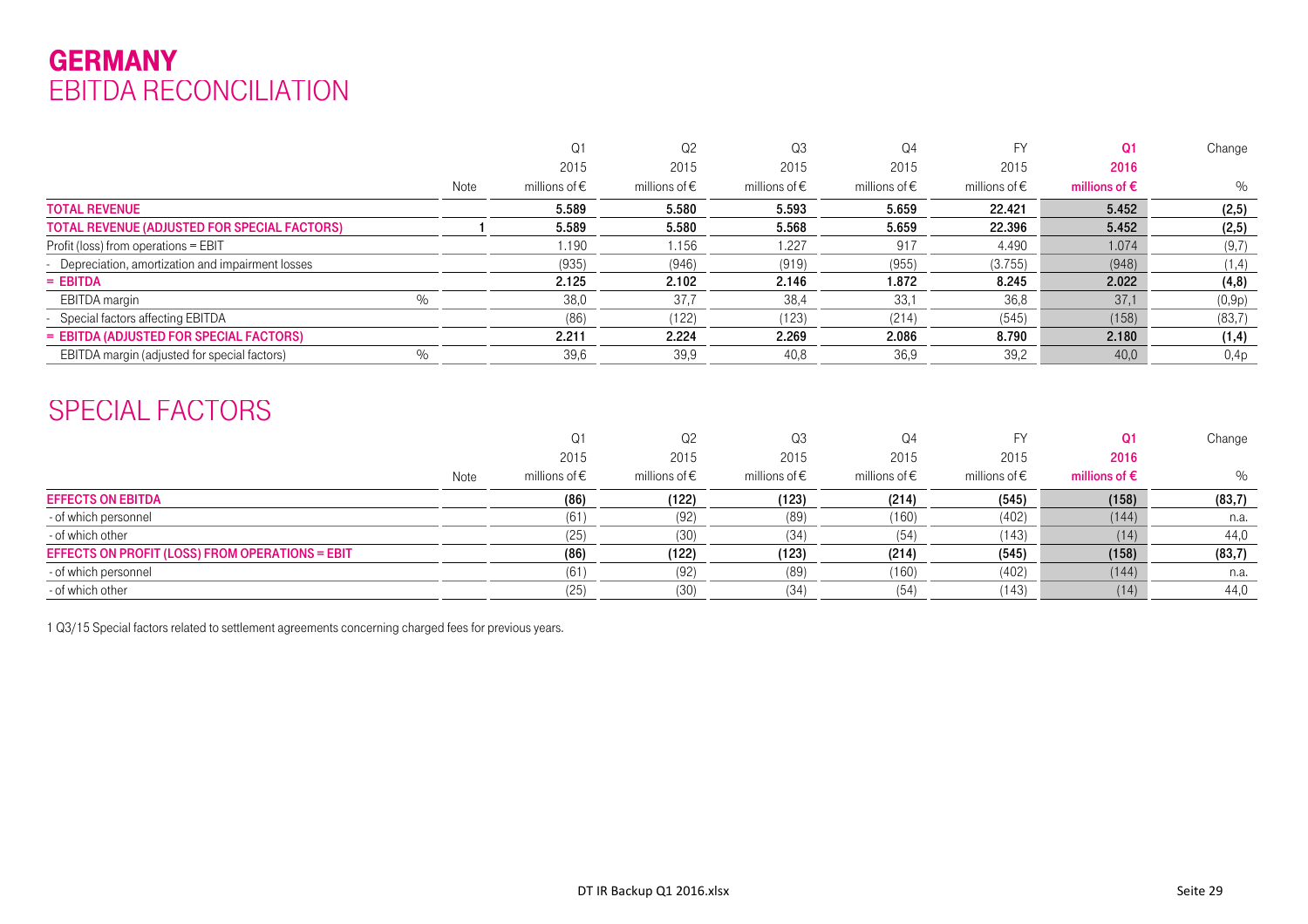### GERMANY**OPERATIONALS**

|                         |        |      | Q1     | Q2     | Q <sub>3</sub> | Q <sub>4</sub> | Q <sub>1</sub> | Change |
|-------------------------|--------|------|--------|--------|----------------|----------------|----------------|--------|
|                         |        | Note | 2015   | 2015   | 2015           | 2015           | 2016           | $\%$   |
| <b>GERMANY</b>          |        |      |        |        |                |                |                |        |
| <b>ACCESS LINES</b>     |        |      |        |        |                |                |                |        |
| Fixed network           | (000)' |      | 20.555 | 20.437 | 20.354         | 20.227         | 20.093         | (2,2)  |
| retail IP-based         | (000)  |      | 5.120  | 5.763  | 6.354          | 6.887          | 7.470          | 45,9   |
| Broadband               | (000)  |      | 12.437 | 12.518 | 12.596         | 12.644         | 12.706         | 2,2    |
| Fiber                   | (000)  | 1,2  | 2.094  | 2.365  | 2.613          | 2.923          | 3.286          | 56,9   |
| TV (incl. IPTV, SAT)    | (000)  |      | 2.516  | 2.578  | 2.632          | 2.683          | 2.736          | 8,7    |
| <b>ULLs</b>             | (000)  |      | 8.619  | 8.432  | 8.231          | 8.050          | 7.867          | (8,7)  |
| Wholesale bundled       | (000)  |      | 287    | 268    | 246            | 227            | 206            | (28,2) |
| Wholesale unbundled     | (000)  |      | 2.353  | 2.541  | 2.752          | 3.015          | 3.319          | 41,1   |
| Fiber                   | (000)' |      | 886    | 1.045  | 1.222          | 1.444          | 1.741          | 96,5   |
| <b>MOBILE CUSTOMERS</b> |        |      |        |        |                |                |                |        |
| Total                   | (000)  |      | 39.200 | 39.465 | 39.892         | 40.373         | 40.643         | 3,7    |
| - contract              | (000)  |      | 22.576 | 22.984 | 23.347         | 23.709         | 23.940         | 6,0    |
| - prepaid               | (000)  |      | 16.624 | 16.482 | 16.545         | 16.665         | 16.703         | 0,5    |

### CONSUMER OPERATIONALS

|                                |      | Q <sub>1</sub> | Q <sub>2</sub> | Q <sub>3</sub> | Q <sub>4</sub> | Q <sub>1</sub> | Change |
|--------------------------------|------|----------------|----------------|----------------|----------------|----------------|--------|
|                                | Note | 2015           | 2015           | 2015           | 2015           | 2016           | $\%$   |
| <b>GERMANY</b>                 |      |                |                |                |                |                |        |
| <b>ACCESS LINES</b>            |      |                |                |                |                |                |        |
| (000)<br>Fixed network         |      | 16.158         | 16.068         | 16.003         | 15.900         | 15.790         | (2,3)  |
| (000)<br>retail IP-based       |      | 4.610          | 5.161          | 5.653          | 6.076          | 6.521          | 41,5   |
| (000)<br>Broadband             |      | 10.012         | 10.093         | 10.162         | 10.209         | 10.257         | 2,4    |
| (000)<br>Fiber                 | 1,2  | 1.806          | 2.046          | 2.262          | 2.530          | 2.841          | 57,3   |
| TV (incl. IPTV, SAT)<br>(000)' |      | 2.326          | 2.387          | 2.441          | 2.492          | 2.546          | 9,5    |
| <b>MOBILE CUSTOMERS</b>        |      |                |                |                |                |                |        |
| Total<br>('000')               |      | 28.945         | 28.845         | 28.870         | 29.016         | 28.856         | (0,3)  |
| (000)<br>- contract            |      | 16.303         | 16.625         | 16.933         | 17.297         | 17.453         | 7,1    |
| (000)<br>- prepaid             |      | 12.642         | 12.219         | 11.937         | 11.719         | 11.403         | (9,8)  |

#### BUSINESS OPERATIONALS

|                         |       |      | Q1     | Q <sub>2</sub> | Q <sub>3</sub> | Q <sub>4</sub> | Q <sub>1</sub> | Change |
|-------------------------|-------|------|--------|----------------|----------------|----------------|----------------|--------|
|                         |       | Note | 2015   | 2015           | 2015           | 2015           | 2016           | $\%$   |
| <b>GERMANY</b>          |       |      |        |                |                |                |                |        |
| <b>ACCESS LINES</b>     |       |      |        |                |                |                |                |        |
| Fixed network           | (000) |      | 3.375  | 3.352          | 3.340          | 3.339          | 3.311          | (1, 9) |
| retail IP-based         | (000) |      | 482    | 572            | 667            | 773            | 897            | 86,1   |
| Broadband               | (000) |      | 2.090  | 2.088          | 2.092          | 2.093          | 2.093          | 0,1    |
| Fiber                   | (000) | .2   | 283    | 312            | 343            | 385            | 435            | 53,7   |
| TV (incl. IPTV, SAT)    | (000) |      | 188    | 189            | 189            | 190            | 189            | 0,5    |
| <b>MOBILE CUSTOMERS</b> |       |      |        |                |                |                |                |        |
| Total                   | (000) |      | 10.256 | 10.620         | 11.022         | 11.358         | 11.787         | 14,9   |
| - contract              | (000) |      | 6.273  | 6.358          | 6.414          | 6.412          | 6.487          | 3,4    |
| - prepaid               | (000) |      | 3.982  | 4.262          | 4.608          | 4.946          | 5.300          | 33,1   |

1 Figures do not add up.

2 Sum of all FTTx accesses (e.g. FTTC/VDSL, Vectoring and FTTH).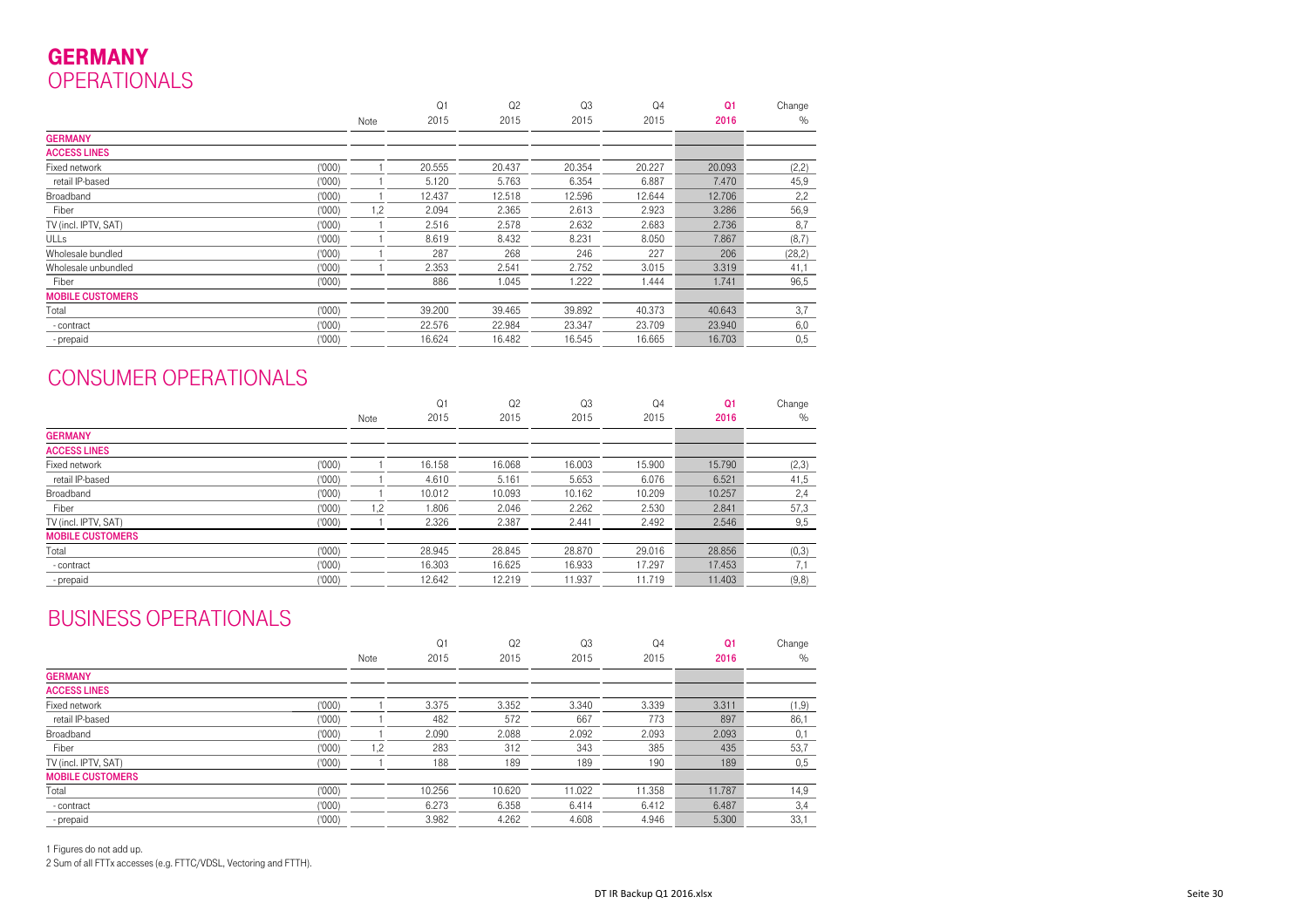### **GERMANY** REVENUE SPLIT - PRODUCTS

|                                                 |      | Q <sub>1</sub>         | Q <sub>2</sub>         | Q <sub>3</sub>         | Q4                     | <b>FY</b>              | $\Omega$ 1             | Change  |
|-------------------------------------------------|------|------------------------|------------------------|------------------------|------------------------|------------------------|------------------------|---------|
|                                                 |      | 2015                   | 2015                   | 2015                   | 2015                   | 2015                   | 2016                   |         |
|                                                 | Note | millions of $\epsilon$ | millions of $\epsilon$ | millions of $\epsilon$ | millions of $\epsilon$ | millions of $\epsilon$ | millions of $\epsilon$ | $\%$    |
| <b>GERMANY</b>                                  |      | 5.589                  | 5.580                  | 5.593                  | 5.659                  | 22.421                 | 5.452                  | (2, 5)  |
| <b>FIXED NETWORK CORE BUSINESS</b>              |      | 2.452                  | 2.439                  | 2.449                  | 2.462                  | 9.802                  | 2.410                  | (1,7)   |
| of which Fixed Revenues                         |      | 1.772                  | 1.766                  | 1.764                  | 1.758                  | 7.060                  | 1.755                  | (1,0)   |
| Voice only revenues                             |      | 499                    | 486                    | 479                    | 469                    | 1.933                  | 459                    | (8,0)   |
| Broadband revenues                              |      | 996                    | 995                    | 994                    | 993                    | 3.978                  | 993                    | (0,3)   |
| TV revenues                                     |      | 277                    | 285                    | 291                    | 296                    | 1.149                  | 303                    | 9,4     |
| of which Variable Revenues                      |      | 258                    | 251                    | 253                    | 247                    | 1.009                  | 226                    | (12, 4) |
| of which Revenues from add-on options           |      | 53                     | 50                     | 52                     | 51                     | 206                    | 51                     | (3, 8)  |
| thereof revenues from voice centric options     |      | 19                     | 17                     | 18                     | 16                     | 70                     | 17                     | (10, 5) |
| thereof revenues from broadband centric options |      | 17                     | 17                     | 18                     | 17                     | 69                     | 17                     | 0,0     |
| thereof revenues from TV centric options        |      | 17                     | 16                     | 17                     | 17                     | 67                     | 17                     | 0,0     |
| <b>MOBILE COMMUNICATIONS</b>                    |      | 2.061                  | 2.047                  | 2.056                  | 2.072                  | 8.236                  | 1.941                  | (5,8)   |
| of which Service Revenues                       |      | 1.677                  | 1.670                  | 1.692                  | 1.673                  | 6.712                  | 1.649                  | (1,7)   |
| thereof Data Revenues                           |      | 761                    | 772                    | 776                    | 774                    | 3.083                  | 789                    | 3,7     |
| <b>WHOLESALE SERVICES FIXED NETWORK</b>         | 1,2  | 824                    | 826                    | 846                    | 836                    | 3.332                  | 848                    | 2,9     |
| of which access full ULL                        |      | 294                    | 283                    | 302                    | 269                    | 1.148                  | 265                    | (9, 9)  |
| of which bundled and unbundled access line      |      | 149                    | 154                    | 157                    | 188                    | 648                    | 199                    | 33,6    |
| <b>ONLINE CONSUMER SERVICES</b>                 |      |                        | 0                      | 0                      | 0                      | 0                      | $\bf{0}$               | n.a.    |
| <b>VALUE-ADDED SERVICES</b>                     |      | 60                     | 56                     | 54                     | 57                     | 227                    | 53                     | (11,7)  |
| <b>OTHERS</b>                                   | 2    | 192                    | 212                    | 188                    | 232                    | 824                    | 200                    | 4,2     |

### REVENUE SPLIT - SEGMENTS

|                    |      | Q1                     | Q <sub>2</sub>         | Q <sub>3</sub>         | Q4                     |                        | Q1                     | Change |
|--------------------|------|------------------------|------------------------|------------------------|------------------------|------------------------|------------------------|--------|
|                    |      | 2015                   | 2015                   | 2015                   | 2015                   | 2015                   | 2016                   |        |
|                    | Note | millions of $\epsilon$ | millions of $\epsilon$ | millions of $\epsilon$ | millions of $\epsilon$ | millions of $\epsilon$ | millions of $\epsilon$ | %      |
| <b>GERMANY</b>     |      | 5.589                  | 5.580                  | 5.593                  | 5.659                  | 22.421                 | 5.452                  | (2, 5) |
| Consumer           |      | 3.037                  | 3.047                  | 3.028                  | 3.034                  | 12.146                 | 2.922                  | (3,8)  |
| Business customers |      | .484                   | 1.462                  | 1.486                  | i .510                 | 5.942                  | 1.447                  | (2,5)  |
| Wholesale          |      | 912                    | 914                    | 934                    | 925                    | 3.685                  | 933                    | 2,3    |
| Others             |      | 156                    | 157                    | 145                    | 190                    | 648                    | 150                    | (3,8)  |

1 Revenues Q3/15 not adjusted for special factors related to segment agreements concerning charged fees for previous years.

2 Figures 2015 are restated; approximately 80 million are shifted from "wholesale" category to "others".

3 As of 2016 the segment "Value-Added Services" has been discontinued. The relevant revenues have been allocated to the segments Consumer, Business and Other. Figures 2015 have been restated accordingly.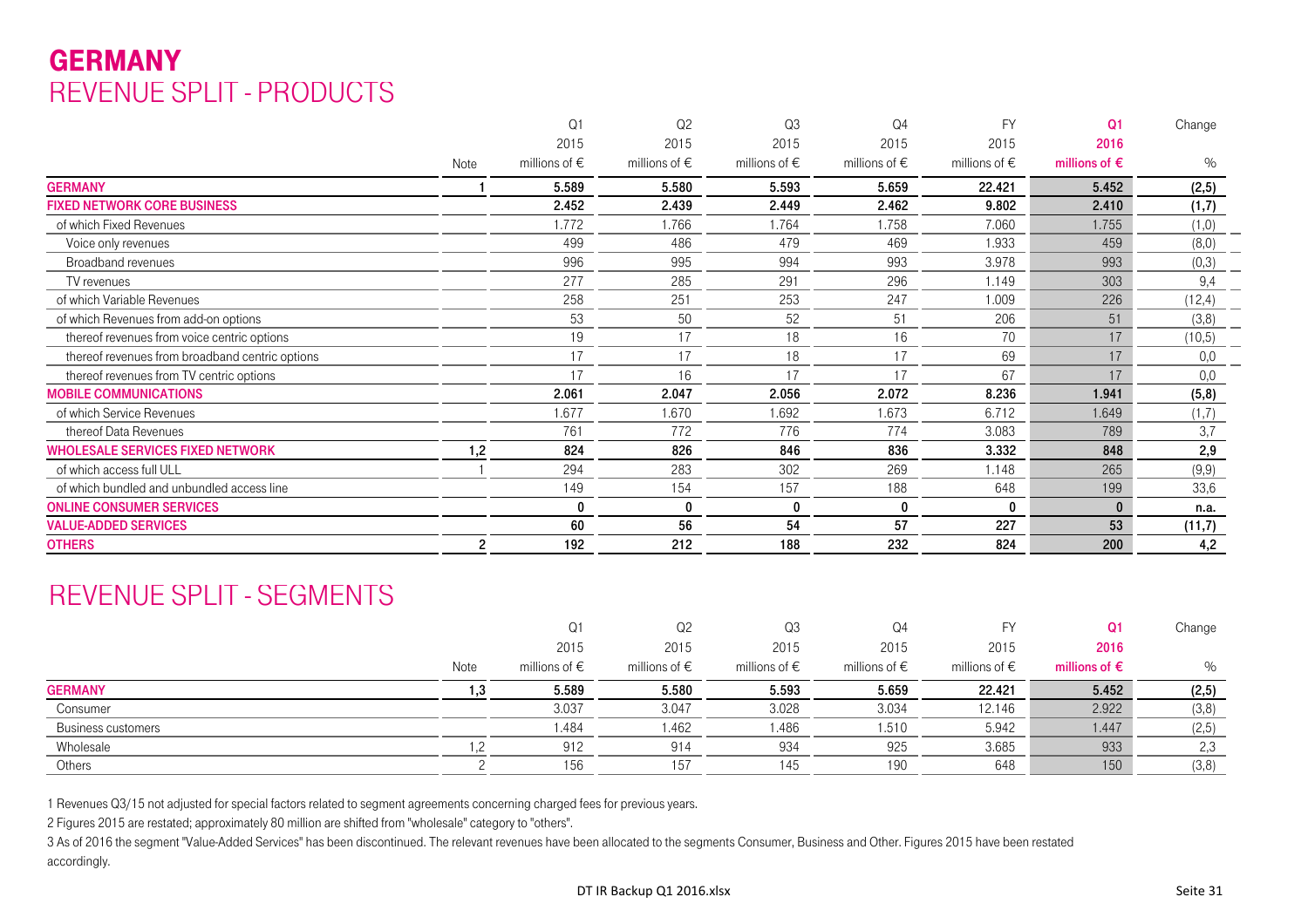### GERMANYMOBILE COMMUNICATIONS KPIS

|                                  |              | Q1   | Q <sub>2</sub> | Q <sub>3</sub> | Q4   | <b>FY</b>        | Q <sub>1</sub> | Change |
|----------------------------------|--------------|------|----------------|----------------|------|------------------|----------------|--------|
|                                  | Note         | 2015 | 2015           | 2015           | 2015 | 2015             | 2016           | $\%$   |
| <b>AVERAGE MONTHLY CHURN</b>     | (%)          | .7   | $\cdot$ 7      | 8, ا           | 8, ا | 1.7              | 1.6            | (0,1p) |
| - contract                       | (9/0)        | .5   | 5, ا           | 9, ا           | 1,8  | $1.\overline{7}$ | I.5            | 0,0p   |
| <b>SAC PER GROSS ADD</b>         | (€)          | 70   | 66             | 56             | 81   | 68               | 82             | 17,1   |
| - contract                       | $(\in)$      | 103  | 93             | 82             | 122  | 100              | 124            | 20,4   |
| - prepaid                        | (E)          |      | 12             | 9              |      | 10               | 14             | 27,3   |
| <b>SRC PER RETAINED CUSTOMER</b> | $(\epsilon)$ | 246  | 248            | 231            | 276  | 251              | 252            | 2,4    |
| <b>ARPU</b>                      | $(\epsilon)$ | 14   | 14             | 14             | 14   | 14               | 14             | 0,0    |
| - contract                       | $(\in)$      | 23   | 22             | 22             | 22   | 22               | 21             | (8,7)  |
| - prepaid                        | $(\in)$      |      |                | $\sqrt{2}$     | 3    |                  |                | 0,0    |
| <b>NON-VOICE % OF ARPU</b>       | (%)          | 51   | 52             | 52             | 52   | 53               | 52             | 1p     |
| <b>MOU PER CUSTOMER</b>          | (min)        | 86   | 88             | 89             | 89   | 88               | 88             | 2,3    |
| - contract                       | (min)        | 137  | 139            | 140            | 140  | 139              | 138            | 0,7    |

### CONSUMER - KPIS

|                                  |              |      | Q1   | Q <sub>2</sub> | Q <sub>3</sub> | Q <sub>4</sub> | <b>FY</b> | Q <sub>1</sub> | Change |
|----------------------------------|--------------|------|------|----------------|----------------|----------------|-----------|----------------|--------|
|                                  |              | Note | 2015 | 2015           | 2015           | 2015           | 2015      | 2016           | $\%$   |
| <b>AVERAGE MONTHLY CHURN</b>     | (%)          |      | 2,0  | 2,0            | 2,2            | 2,1            | 2,1       | 2,0            | 0,0p   |
| - contract                       | (%)          |      | 8,1  | 8, ا           | 2,2            | 2,1            | 2,0       | 1,8            | 0,0p   |
| <b>SAC PER GROSS ADD</b>         | $(\epsilon)$ |      | 74   | 69             | 56             | 80             | 69        | 90             | 21,6   |
| - contract                       | $(\in)$      |      | 97   | 85             | 70             | 107            | 90        | 116            | 19,6   |
| - prepaid                        | (€)          |      | 17   | 20             | 15             |                | 15        | 25             | 47,1   |
| <b>SRC PER RETAINED CUSTOMER</b> | $(\epsilon)$ |      | 252  | 280            | 257            | 301            | 272       | 277            | 9,9    |
| <b>ARPU</b>                      | (€)          |      | 13   | 13             | 13             | 13             | 13        | 13             | 0,0    |
| - contract                       | $(\in)$      |      | 20   | 20             | 20             | 19             | 20        | 19             | (5,0)  |
| - prepaid                        | $(\in)$      |      |      |                |                | ß              |           |                | 0,0    |
| <b>NON-VOICE % OF ARPU</b>       | (%)          |      | 51   | 51             | 51             | 51             | 53        | 52             | 1p     |
| <b>MOU PER CUSTOMER</b>          | (min)        |      | 88   | 91             | 94             | 95             | 92        | 95             | 8,0    |
| - contract                       | (min)        |      | 131  | 134            | 136            | 135            | 134       | 133            | 1,5    |
|                                  |              |      |      |                |                |                |           |                |        |

### BUSINESS CONSUMER - KPIS

|                                  |              | Q1   | Q <sub>2</sub> | Q <sub>3</sub> | Q <sub>4</sub> | <b>FY</b> | Q <sub>1</sub> | Change  |
|----------------------------------|--------------|------|----------------|----------------|----------------|-----------|----------------|---------|
|                                  | Note         | 2015 | 2015           | 2015           | 2015           | 2015      | 2016           | $\%$    |
| <b>AVERAGE MONTHLY CHURN</b>     | (%)          | 0,7  | 0,7            | 0,6            | 0,8            | 0,7       | 0,6            | (0,1p)  |
| - contract                       | (%)          | 0,7  | 0.7            | 0,9            | 1,2            | 0,8       | 0,8            | 0,1p    |
| <b>SAC PER GROSS ADD</b>         | (€)          | 57   | 55             | 58             | 82             | 64        | 60             | 5,6     |
| - contract                       | $(\in)$      | 132  | 136            | 160            | 223            | 164       | 163            | 23,5    |
| - prepaid                        | (€)          |      |                |                |                |           |                | 0,0     |
| <b>SRC PER RETAINED CUSTOMER</b> | $(\epsilon)$ | 234  | 199            | 189            | 235            | 214       | 208            | (11,1)  |
| <b>ARPU</b>                      | (€)          | 19   | 18             | 17             | 17             | 18        | 16             | (15, 8) |
| - contract                       | $(\in)$      | 30   | 29             | 28             | 28             | 29        | 28             | (6,7)   |
| - prepaid                        | $(\in)$      |      |                |                |                |           |                | 0,0     |
| <b>NON-VOICE % OF ARPU</b>       | (%)          | 52   | 54             | 52             | 53             | 53        | 52             | 2p      |
| <b>MOU PER CUSTOMER</b>          | (min)        | 115  | 112            | 111            | 110            | 112       | 106            | (7, 8)  |
| - contract                       | (min)        | 185  | 184            | 187            | 192            | 187       | 190            | 2,7     |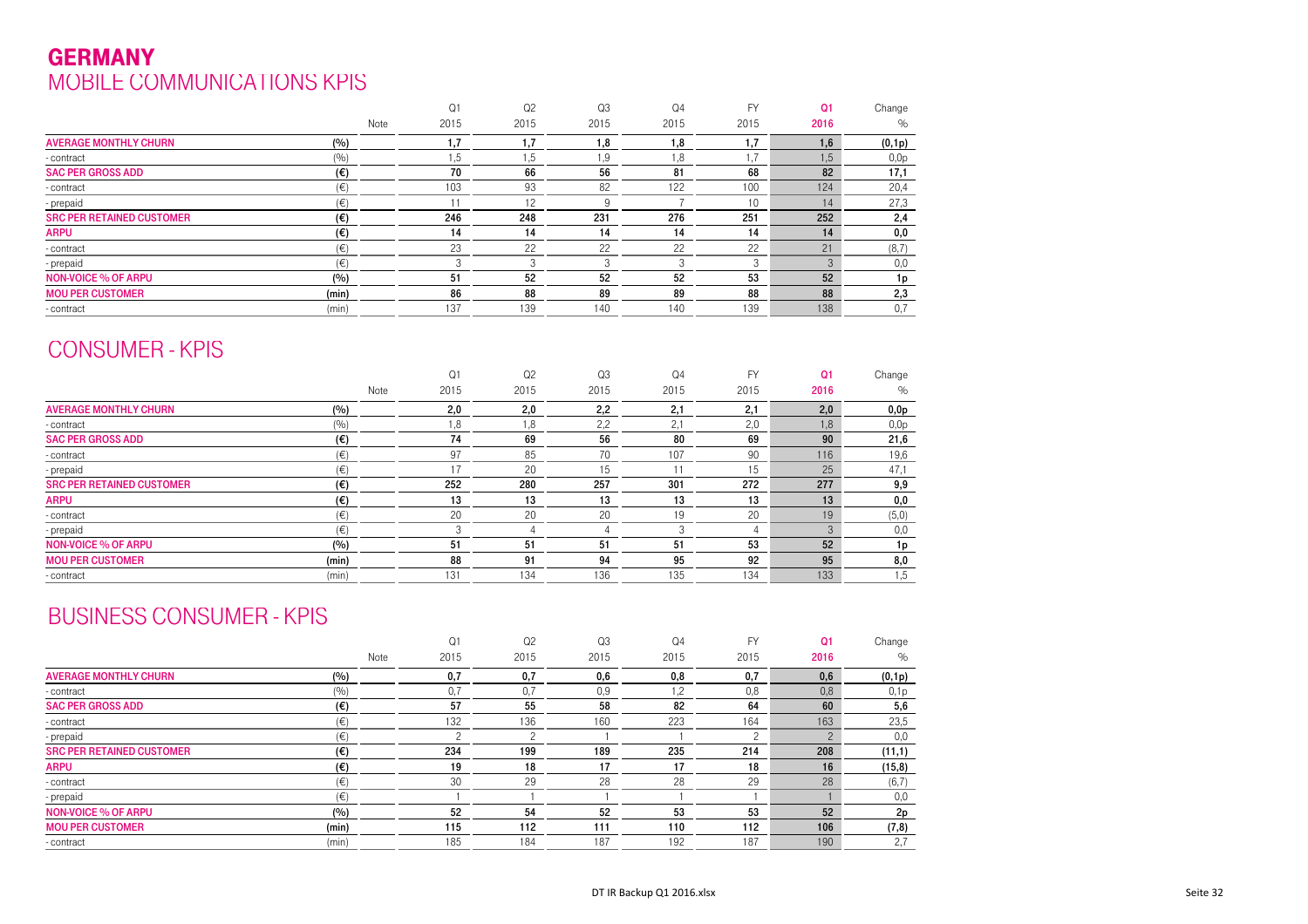## GERMANY MAGENTA MOBIL

| MAGENTA MOBIL PLANS IN €            | S                | M                |           | L Plus           |
|-------------------------------------|------------------|------------------|-----------|------------------|
| Monthly charge (without handset)    | 34.95            | 44.95            | 54.95     | 79.95            |
| Monthly charge (with handset)       | 44.95            | 54.95            | 64.95     |                  |
| Monthly charge (with top handset)   | 54.95            | 64.95            | 74.95     | 99.95            |
| Voice and SMS <sup>1</sup>          | flat             | flat             | flat      | flat             |
| Data                                | flat             | flat             | flat      | flat             |
| - Data Speed (download)             | up to 150 Mbit/s | up to 150 Mbit/s | max       | max              |
| - Data Speed (upload)               | up to 25 Mbit/s  | up to 25 Mbit/s  | max       | max              |
| - Data Volume until speed step down | 1 GB             | 3 GB             | 6 GB      | 10 <sub>GB</sub> |
| - Data Network                      | 3G/LTE           | 3G/LTE           | 3G/LTE    | 3G/LTE           |
| VoIP                                | free             | free             | free      | free             |
| Tethering                           | free             | free             | free      | free             |
| MMS all net                         | 0.39             | 0.39             | 0.39      | 0.39             |
| International Calls (minutes)       |                  |                  | -----     | 100              |
| International SMS (pieces)          |                  |                  |           | 100              |
| HotSpot Flatrate                    | free             | free             | free      | free             |
| MultiSim                            |                  |                  |           | free $2$         |
| Roaming Voice, SMS and Data         | free (EU)        | free $(EU)$      | free (EU) | free (EU)        |
| Fixed line number                   |                  |                  |           | free             |
| Activation fee                      | 29.95            | 29.95            | 29.95     | 29.95            |
| Duration of contract                | 24 months        | 24 months        | 24 months | 24 months        |

1 voice and sms within all german networks (mobile and fixed network).

2 up to two MultiSIM bookable.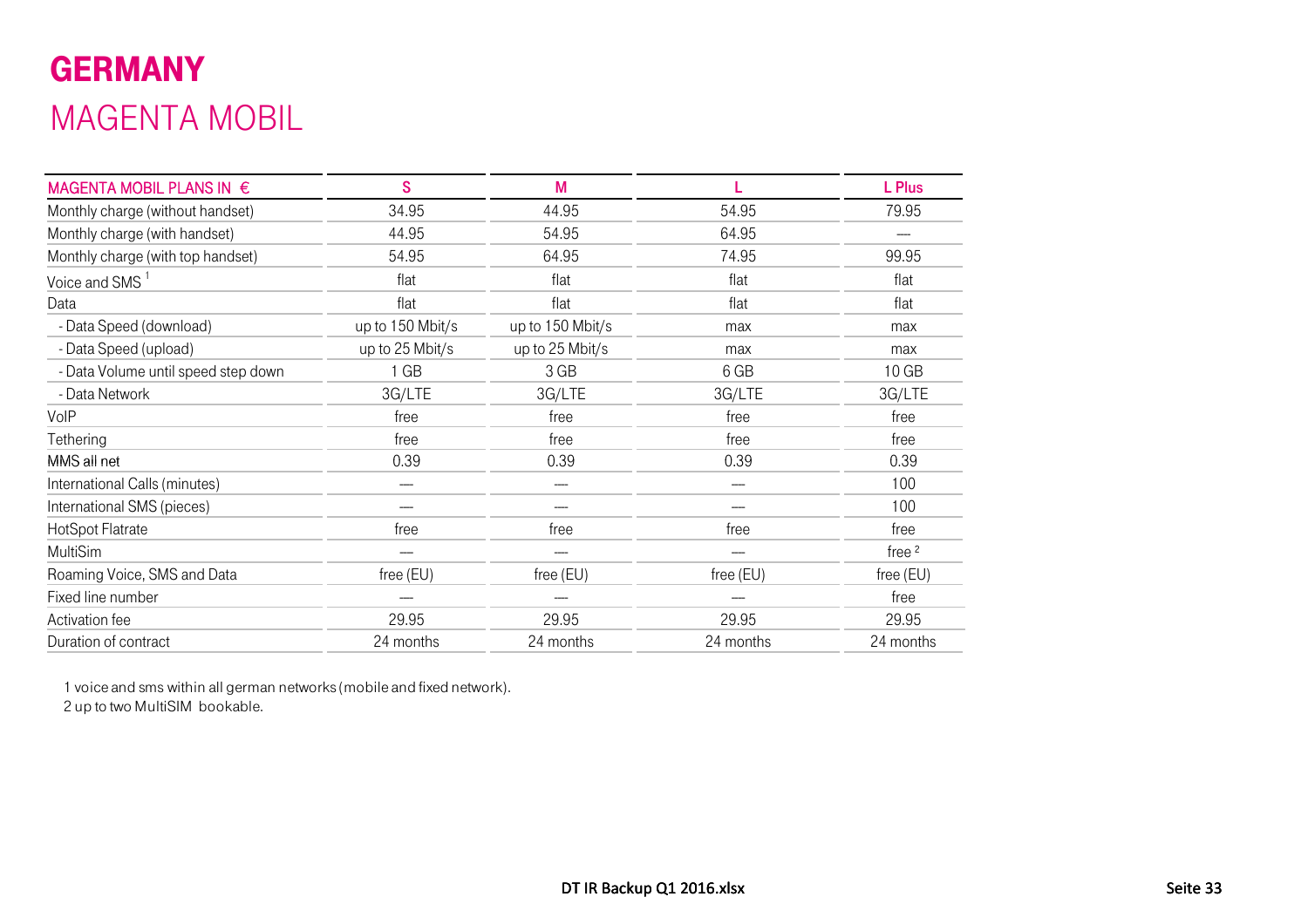## GERMANY MAGENTA MOBIL PREMIUM

| PREMIUM PLANS IN €                         | <b>L PREMIUM</b> | <b>L Plus PREMIUM</b> | <b>Complete PREMIUM</b>                |
|--------------------------------------------|------------------|-----------------------|----------------------------------------|
| Monthly charge (with top handset)          | 84.95            | 109.95                | 149.95                                 |
| handset upgrade period                     | 12 months        | 12 months             | 12 months                              |
| Voice and SMS <sup>1</sup>                 | flat             | flat                  | flat                                   |
| Data                                       | flat             | flat                  | flat                                   |
| - Data Speed (download)                    | max              | max                   | max                                    |
| - Data Speed (upload)                      | max              | max                   | max                                    |
| - Data Volume until speed step down        | 6 GB             | 10 <sub>GB</sub>      | 30 GB                                  |
| - Data Network                             | 3G/LTE           | 3G/LTE                | 3G/LTE                                 |
| VoIP                                       | free             | free                  | free                                   |
| Tethering                                  | free             | free                  | free                                   |
| MMS all net                                | 0.39             | 0.39                  | 0.39                                   |
| International Calls (minutes) <sup>2</sup> |                  | 100                   | 1.000                                  |
| International SMS (pieces)                 |                  | 100                   |                                        |
| HotSpot Flatrate                           | free             | free                  | free                                   |
| MultiSim                                   |                  | free <sup>3</sup>     | free <sup>3</sup>                      |
|                                            |                  |                       | 250 minutes;                           |
| Roaming Voice, SMS and Data                | free (EU)        | free (EU)             | 1.000 SMS;                             |
|                                            |                  |                       | 16xTravel & Surf WeekPass <sup>4</sup> |
| Fixed line number                          |                  | free                  |                                        |
| Activation fee                             | 29.95            | 29.95                 | 29.95                                  |
| Duration of contract                       | 24 months        | 24 months             | 24 months                              |

1 voice and sms within all german networks (mobile and fixed network).

2 EU and Country Group 2

3 up to two MultiSIM bookable.

4 incl. 50 MB.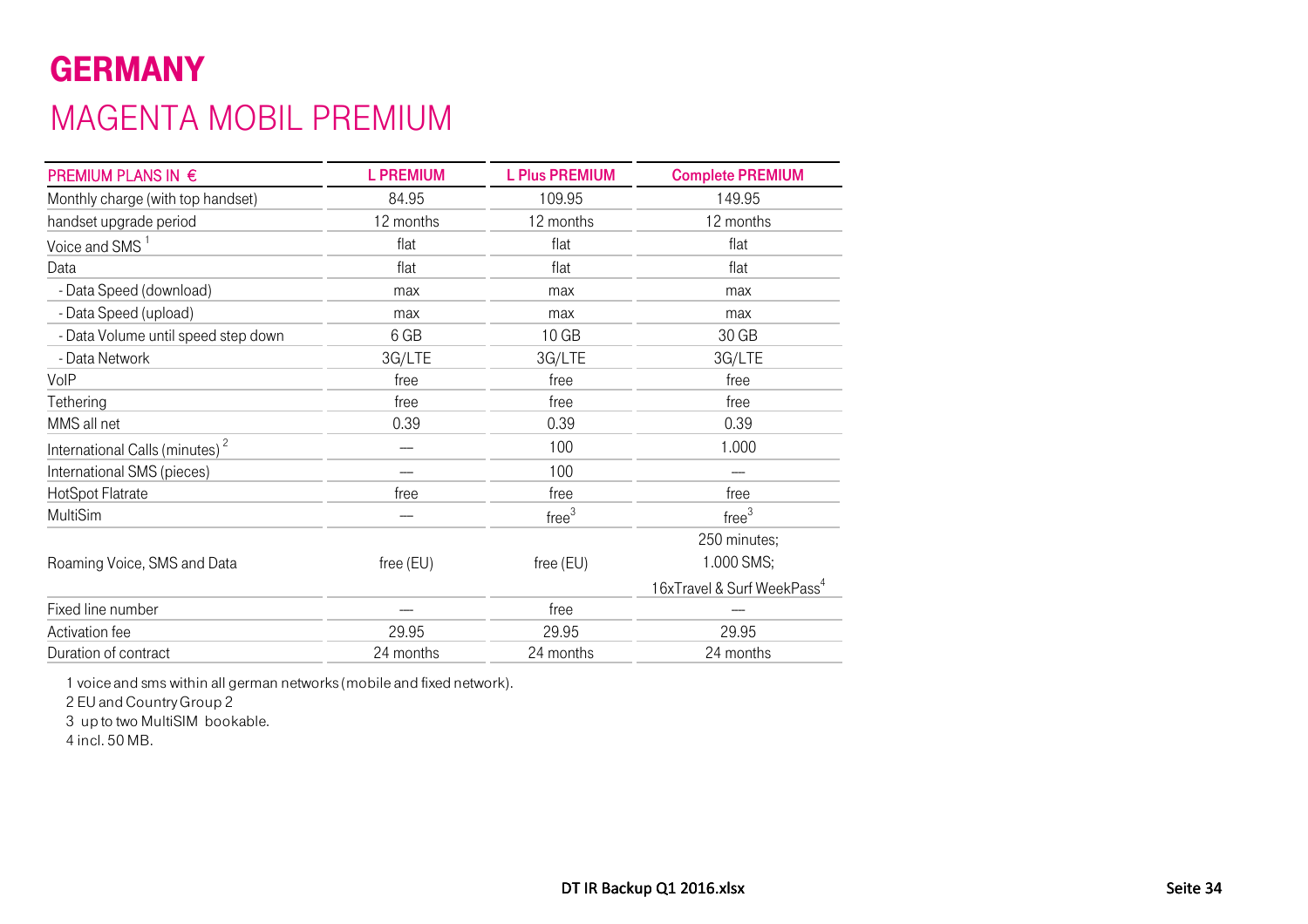## GERMANY MOBILE OPTIONS

| INTERNATIONAL OPTIONS IN $\epsilon$ | <b>ALL INCLUSIVE (ROAMING)</b>                                              | <b>INTERNATIONAL 100 or 400</b>                                    | <b>INTERNATIONAL SMS 100</b> |  |
|-------------------------------------|-----------------------------------------------------------------------------|--------------------------------------------------------------------|------------------------------|--|
| Monthly charge                      | 5.00                                                                        | 9.95 or 29.95                                                      | 9.95                         |  |
| Description                         | Use your flat (voice, SMS & data) tarif<br>in Europe                        | 100 or 400 min. mobile and fixed<br>Network to european countries. | 100 SMS to EU                |  |
| <b>VOICE OPTIONS IN €</b>           | <b>FAMILY</b>                                                               | <b>FIXED LINE NUMBER</b>                                           |                              |  |
| Monthly charge                      | 4.95                                                                        | 4.95                                                               |                              |  |
| Description                         | free calls between 4 mobil numbers<br>(onnet) and to one fixed line number. | fixed line number and call forwarding from this number.            |                              |  |
| ADDITIONAL DATA VOLUME OPTIONS IN € | Data S                                                                      | Data M                                                             | Data L                       |  |
| Monthly charge                      | 9.95                                                                        | 14.95                                                              | 24.95                        |  |
| Additional Data Volume (per month)  | 1 GB                                                                        | 2GB                                                                | 5GB                          |  |
| OHTER OPTIONS IN €                  | <b>MULTISIM</b>                                                             | <b>SPEED LTE MAX</b>                                               |                              |  |
| Monthly charge                      | 4.95                                                                        | 5.00                                                               |                              |  |
| Description                         | up to two MultiSIM bookable.                                                | max. LTE Speed                                                     |                              |  |
| ADDITIONAL DATA PACKAGES IN €       | <b>MultiData S</b>                                                          | <b>MultiData M</b>                                                 | <b>MultiDataL</b>            |  |
| Monthly charge                      | 10€                                                                         | 15€                                                                | 25€                          |  |
| Additional Data Volume (per month)  | 1 GB                                                                        | 2GB                                                                | 5GB                          |  |
| Description                         | up to two MultiSIM bookable                                                 | up to two MultiSIM bookable                                        | up to two MultiSIM bookable  |  |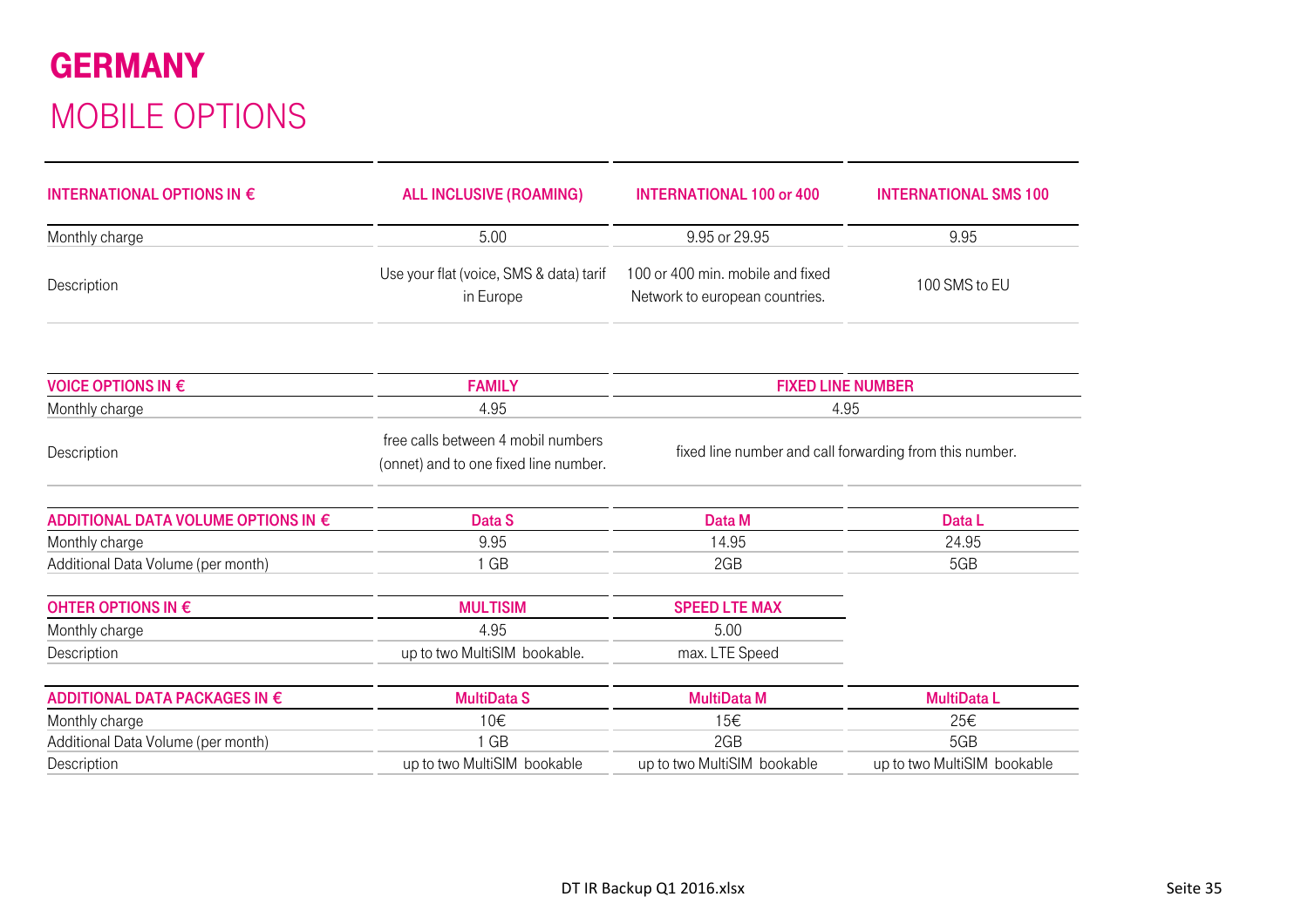## GERMANY

## DOUBLE PLAY VIA WIRELESS (CALL & SURF VIA FUNK)

| DOUBLE PLAY VIA WIRELESS <sup>1</sup> IN $\epsilon$ | S                                              | M               |                 |  |  |  |
|-----------------------------------------------------|------------------------------------------------|-----------------|-----------------|--|--|--|
| Monthly Charge <sup>2</sup>                         | $34.95^3$                                      | $39.95^{4}$     | $49.95^{b}$     |  |  |  |
| Data Speed (Mbit/s)                                 | 16 Mbit/s                                      | 50 Mbit/s       | 100 Mbit/s      |  |  |  |
| Data Volume until Speed Step Down (SSD)             | 10 <sub>GB</sub>                               | 15 GB           | 30 GB           |  |  |  |
| <b>Voice minutes</b>                                |                                                | € Cent/Minute   |                 |  |  |  |
| fixed net national                                  |                                                | flat            |                 |  |  |  |
| international                                       | from 2.9                                       |                 |                 |  |  |  |
| fixed to mobile                                     | 19.0                                           |                 |                 |  |  |  |
| <b>Options</b>                                      |                                                |                 |                 |  |  |  |
| Speed On                                            | €14.95 per 10GB                                | €14.95 per 15GB | €14.95 per 30GB |  |  |  |
| fixed to mobile                                     | 12.9 cents/minute, minimum charge €4 per month |                 |                 |  |  |  |
| mobile flat                                         | to Telekom Mobile €14.95 per month             |                 |                 |  |  |  |
| CountryFlat 1                                       | €3.95 per month                                |                 |                 |  |  |  |
| CountryFlat 2                                       | €14.95 per month                               |                 |                 |  |  |  |
| Mail & Cloud M                                      | €4.95 per month                                |                 |                 |  |  |  |
| Security Package M                                  | €3.95 per month                                |                 |                 |  |  |  |

1 Standard-PSTN; Universal-PSTN + €4

2 without terminal equipment. Monthly rent for Router €4.95

3 Promotional price. Regular price €39.95

4 Promotional price. Regular price €49.95

5 Promotional price. Regular price €69.95

For general conditions and further details, please see www.telekom.de. All prices in € including VAT.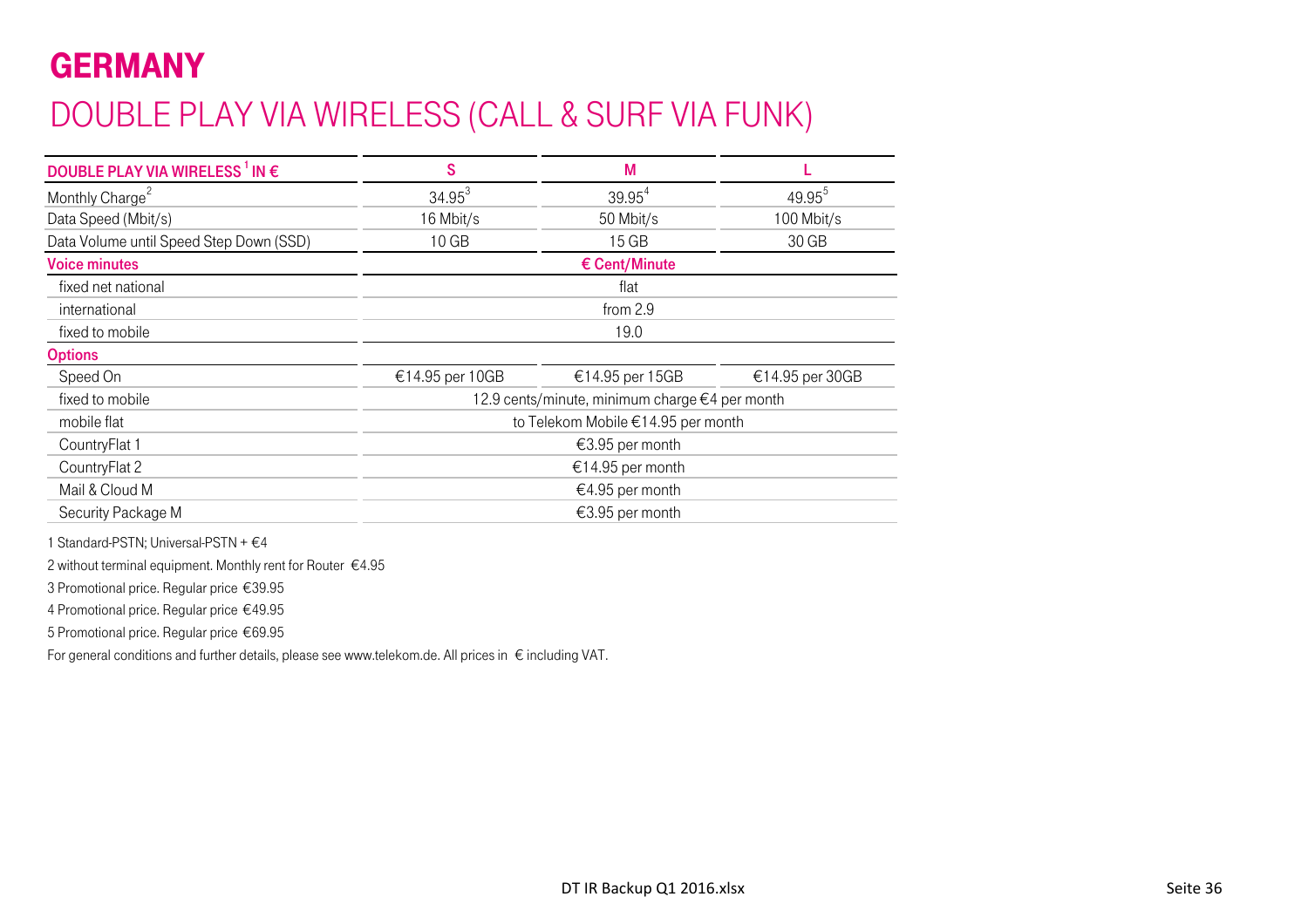# GERMANYMAGENTA ZUHAUSE

| MAGENTA ZUHAUSE IN €       | <b>ZUHAUSE XS<sup>1</sup></b> | ZUHAUSE S <sup>1</sup>                  | <b>ZUHAUSE M</b>                            | ZUHAUSE L <sup>1</sup>                               |  |  |  |
|----------------------------|-------------------------------|-----------------------------------------|---------------------------------------------|------------------------------------------------------|--|--|--|
|                            | 29.95                         | $34.95^{2}$                             | $39.95^{2}$                                 | $44.95^{2}$                                          |  |  |  |
|                            | 16 Mbit/s bandwidth           | 16 Mbit/s bandwidth, flat rate Internet | 50 Mbit/s bandwidth flat rate Internet      | 100 Mbit/s bandwidth <sup>5</sup> flat rate Internet |  |  |  |
|                            | flat rate Internet usage      | usage flat rate voice usage             | usage flat rate voice usage                 | usage flat rate voice usage                          |  |  |  |
| <b>ENTERTAIN</b>           |                               |                                         |                                             |                                                      |  |  |  |
| <b>ENTERTAIN</b>           | $\hspace{0.05cm}$             |                                         | $10.00^{3,4}$                               |                                                      |  |  |  |
| ENTERTAIN COMFORT SAT      | $-\!-\!$                      |                                         | $10.00^{3,4}$                               |                                                      |  |  |  |
| <b>ENTERTAIN TV PLUS</b>   | $-\!-\!$                      |                                         | $15.00^{3,4}$                               |                                                      |  |  |  |
| <b>ENTERTAIN SAT</b>       | $-\!-\!$                      | 5.00                                    |                                             | $\hspace{0.05cm}$                                    |  |  |  |
| CITY, DLD                  |                               | <b>CENT/MINUTE</b>                      |                                             |                                                      |  |  |  |
| Peak/Off peak              | 2.9 <sub>ct</sub>             |                                         | 0 <sub>ct</sub>                             |                                                      |  |  |  |
| international              |                               |                                         | from 2.9 ct                                 |                                                      |  |  |  |
| fixed to mobile            |                               |                                         | 19.0 ct                                     |                                                      |  |  |  |
| <b>CALLING PLANS</b>       |                               |                                         |                                             |                                                      |  |  |  |
| fixed to mobile            |                               |                                         | 12.9 ct/minute, 4.00 monthly minimum charge |                                                      |  |  |  |
| fixed to T-Mobile flatrate |                               |                                         | 14.95                                       |                                                      |  |  |  |
| fixed to mobile flatrate   |                               |                                         | 19.95                                       |                                                      |  |  |  |
| CountryFlat 1              |                               |                                         | 3.94                                        |                                                      |  |  |  |
| CountryFlat 2              |                               |                                         | 14.95                                       |                                                      |  |  |  |
| Set-up                     |                               |                                         | 69.95 (non-recurring charge)                |                                                      |  |  |  |

1 IP-Access incl. 2 voice channels and 3 telephone no.

2 Promotional price for new broadband customers: - €5.00 for the first 12 months

3 Additional (footnote 2) promotional price for new broadband customers: - €5.00 for the first 24 months (ZUHAUSE S) / ongoing (ZUHAUSE M&L)

4 Promotional price for upgraders from Double Play tariffs: - €5.00 for the first 24 months

5 SPEED OPTION XL: Also available with 200 Mbit/s for +€5.00

All prices in  $\epsilon$  including VAT; excl. terminal equipment.

All prices are charged on a monthly basis if not identified seperately (usage prices excluded)

For general conditions and further details, please see www.telekom.de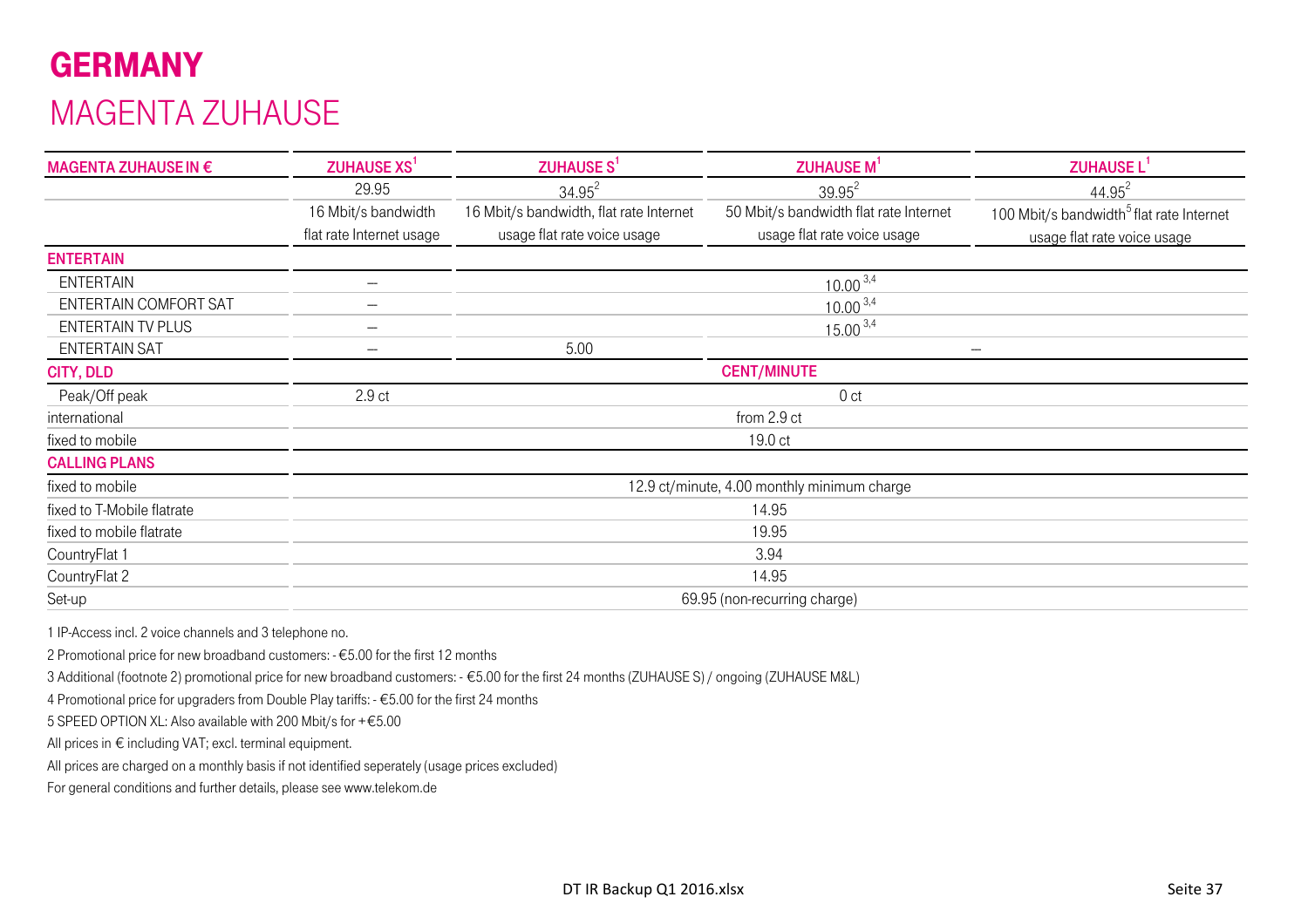# GERMANYMAGENTA ZUHAUSE HYBRID

| MAGENTA ZUHAUSE HYBRID IN € | ZUHAUSE S <sup>1</sup> HYBRID               | <b>ZUHAUSE M<sup>1</sup> HYBRID</b>         | ZUHAUSE L <sup>1</sup> HYBRID                |
|-----------------------------|---------------------------------------------|---------------------------------------------|----------------------------------------------|
|                             | $34.95^{2}$                                 | $39.95^2$                                   | $44.95^2$                                    |
|                             | 16 Mbit/s bandwidth + Hybrid LTE-Boost      | 50 Mbit/s bandwidth $3 +$ Hybrid LTE-Boost  | 100 Mbit/s bandwidth + Hybrid LTE-Boost      |
|                             | (up to 16 Mbit/s), flat rate Internet usage | (up to 50 Mbit/s), flat rate Internet usage | (up to 100 Mbit/s), flat rate Internet usage |
|                             | flat rate voice usage                       | flat rate voice usage                       | flat rate voice usage                        |
| <b>ENTERTAIN</b>            |                                             |                                             |                                              |
| <b>ENTERTAIN TV PLUS</b>    |                                             | $15.00^{4,5}$                               |                                              |
| <b>CITY, DLD</b>            |                                             | <b>CENT/MINUTE</b>                          |                                              |
| national                    |                                             | 0 <sub>ct</sub>                             |                                              |
| international               |                                             | from 2.9 ct                                 |                                              |
| fixed to mobile             |                                             | 19.0 ct                                     |                                              |
| <b>CALLING PLANS</b>        |                                             |                                             |                                              |
| fixed to mobile             |                                             | 12.9 ct/minute, 4.00 monthly minimum        |                                              |
| fixed to T-Mobile flatrate  |                                             | 14.95                                       |                                              |
| fixed to mobile flatrate    |                                             | 19.95                                       |                                              |
| CountryFlat 1               |                                             | 3.94                                        |                                              |
| CountryFlat 2               |                                             | 14.95                                       |                                              |
| Set-up                      |                                             | 69.95 (non-recurring charge)                |                                              |

1 IP-Access incl. 2 voice channels and 3 telephone no.

2 Promotional price for new broadband customers: - €5.00 for the first 12 months

3 16 Mbit/s DSL-bandwidth in non-VDSL-areas (ZUHAUSE M Hybrid (2))

4 Additional (footnote 2) promotional price for new broadband customers: - €5.00 for the first 24 months (ZUHAUSE S Hybrid) / ongoing (ZUHAUSE M&L Hybrid)

5 Promotional price for upgraders from Double Play tariffs: - €5.00 for the first 24 months

All prices excl. terminal equipment; Speedport Hybrid required (rental price per month: 9.95 €, purchase price 399.99€)

All prices in € including VAT; excl. terminal equipment.

All prices are charged on a monthly basis if not identified seperately (usage prices excluded)

For general conditions and further details, please see www.telekom.de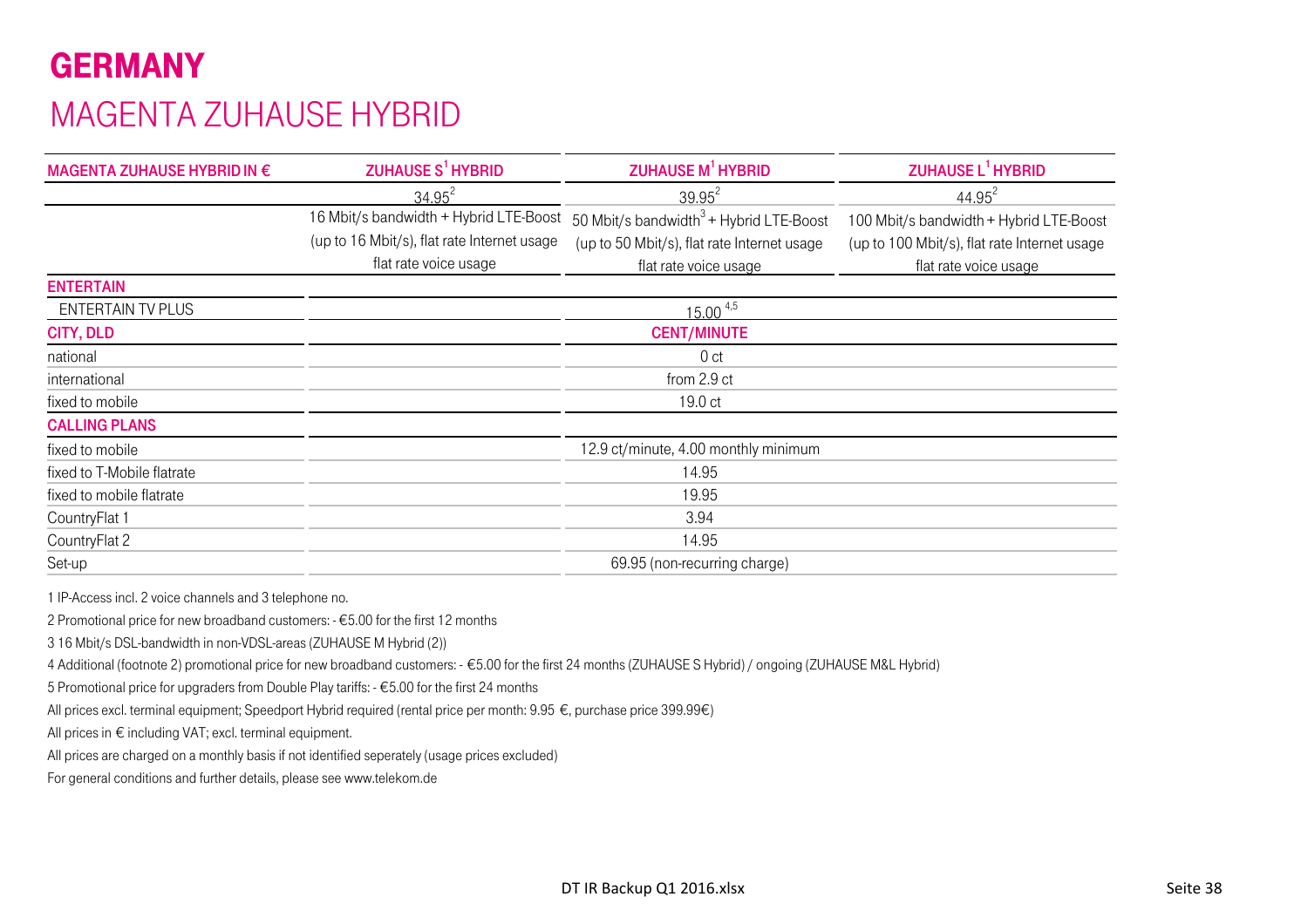# GERMANY SINGLE PLAY

| SINGLE PLAY IN $\epsilon$  | <b>CALL START</b>      | CALL BASIC <sup>1,2</sup>                        | <b>CALL COMFORT</b>            |  |  |  |
|----------------------------|------------------------|--------------------------------------------------|--------------------------------|--|--|--|
|                            | 17.95                  | 19.95                                            | 29.95                          |  |  |  |
|                            | Standard-PSTN,         | Standard-PSTN, voice usage per minute, up to 120 | Standard-PSTN,                 |  |  |  |
|                            | voice usage per minute | minutes included within Germany                  | voice flat rate within Germany |  |  |  |
| CITY, CDL                  |                        | € CENT/MINUTE                                    |                                |  |  |  |
| Peak/Off peak              |                        | 2.9                                              | flat                           |  |  |  |
| international              | from 2.9               |                                                  |                                |  |  |  |
| fixed to mobile            |                        | 19.0                                             |                                |  |  |  |
| <b>CALLING PLANS</b>       |                        |                                                  |                                |  |  |  |
| CountryFlat 1              |                        | € 3.94 per month                                 |                                |  |  |  |
| CountryFlat 2              |                        | €14.95 per month                                 |                                |  |  |  |
| fixed to mobile            |                        | 12.9 cents/minute, minimum charge €4 per month   |                                |  |  |  |
| fixed to T-Mobile flatrate |                        | €14.95 per month                                 |                                |  |  |  |
| Set-up                     |                        | One off charge PSTN €69.95                       |                                |  |  |  |

1 Standard-PSTN; Universal-PSTN + €8

2 Universal-PSTN up to 240 Min included

All prices in € including VAT. For general conditions and further details, please see www.telekom.de.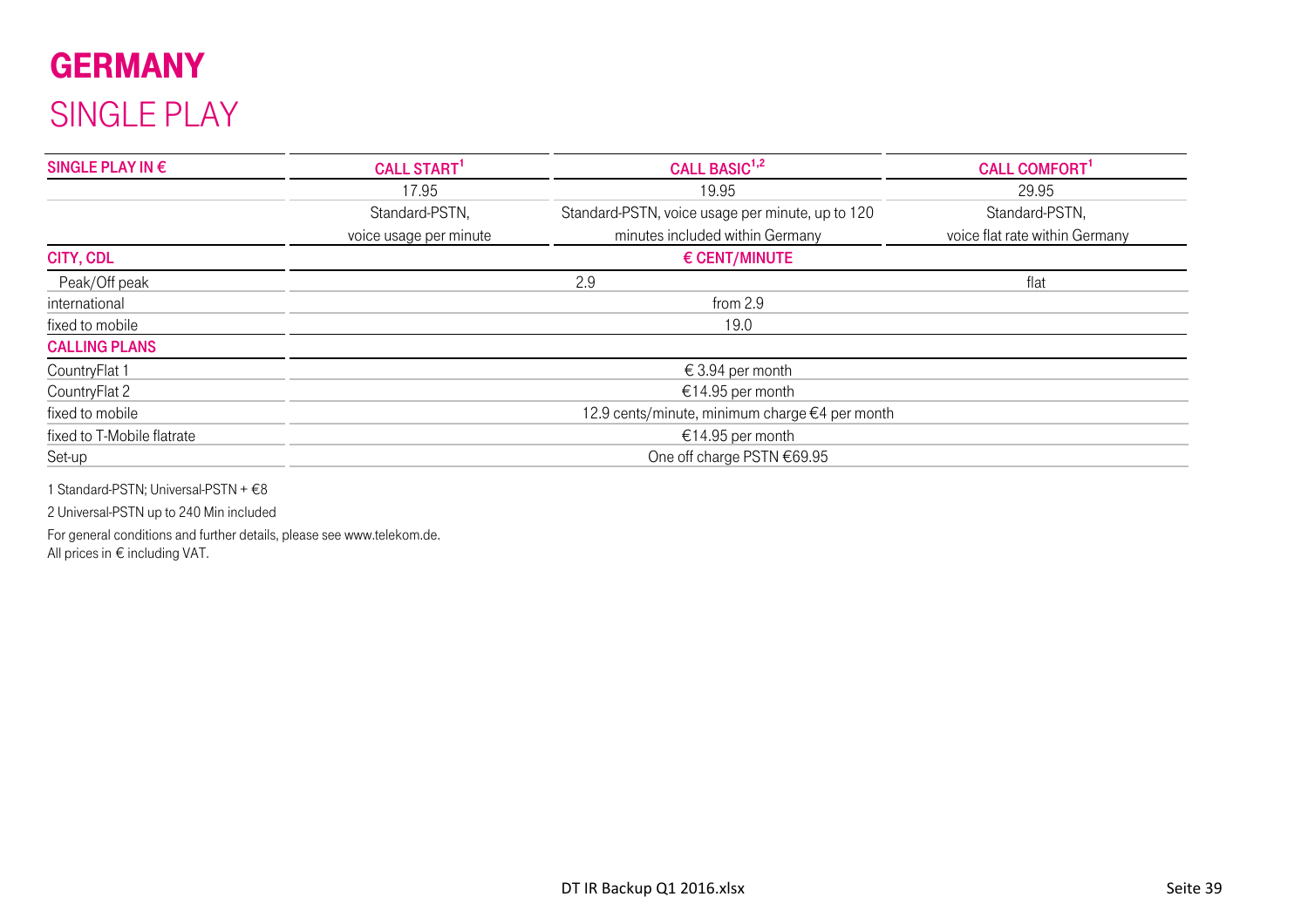# **GERMANY** MAGENTA EINS

Valid from May

| MAGENTA EINS <sup>1</sup> IN $\epsilon$   | <b>MagentaEINS S</b>                                                                                                                                                                              | <b>MagentaEINS M</b>                                                                                                                                                                              | <b>MagentaEINSL</b>                                                                                                                                                                               |  |  |
|-------------------------------------------|---------------------------------------------------------------------------------------------------------------------------------------------------------------------------------------------------|---------------------------------------------------------------------------------------------------------------------------------------------------------------------------------------------------|---------------------------------------------------------------------------------------------------------------------------------------------------------------------------------------------------|--|--|
| Monthly charge                            | 54.90 2                                                                                                                                                                                           | 84.852                                                                                                                                                                                            | 99.852                                                                                                                                                                                            |  |  |
| Fixed Line                                | Flatrate from fixed line to all national networks,<br>including calls to all mobile networks. Internet Flat<br>up to 16 Mbit/s download speed.                                                    | Flatrate from fixed line to all national networks, including<br>calls to all mobile networks. Internet Flat up to 50 Mbit/s<br>download speed.                                                    | Flatrate from fixed line to all national networks,<br>including calls to all mobile networks. Internet Flat<br>up to 100 Mbit/s download speed.                                                   |  |  |
| Mobile                                    | Unlimited SMS and calls from mobile into all<br>national networks in Germany. 1 GB Internet flat<br>with LTE Max until speed step down. Hotspot Flat<br>and abroad option All Inclusive included. | Unlimited SMS and calls from mobile into all national<br>networks in Germany. 3 GB Internet flat with LTE Max until<br>speed step down. Hotspot Flat and abroad option All<br>Inclusive included. | Unlimited SMS and calls from mobile into all<br>national networks in Germany. 6 GB Internet flat<br>with LTE Max until speed step down. Hotspot Flat<br>and abroad option All Inclusive included. |  |  |
| <b>TV</b>                                 |                                                                                                                                                                                                   | EntertainTV Plus incl. HD Receiver 500 GB Memory,<br>including 47 channels in HD quality.                                                                                                         | EntertainTV Plus incl. HD Receiver 500 GB Memory,<br>including 47 channels in HD quality.                                                                                                         |  |  |
| Set-up                                    |                                                                                                                                                                                                   | Service fee of 69,95€ for new fixed line & 29,95€ for new mobile contract.                                                                                                                        |                                                                                                                                                                                                   |  |  |
| Duration of contract                      |                                                                                                                                                                                                   | 24 months for new costumers; duration depends otherwise on fixed network and/or on mobile network contract conditions                                                                             |                                                                                                                                                                                                   |  |  |
| Handsets, options, calling<br>plans, etc. |                                                                                                                                                                                                   | Available based on comparable mobile and fixed line stand-alone offers.                                                                                                                           |                                                                                                                                                                                                   |  |  |

1 Booking Prerequisites: only available as IP-Tariff; Mobile tariff with monthly charge≥ €29.95; Identical adress for fixed and mobile contracts.

2 Promotional price in the first 12 months for new customers; Regular price € 59.90 (S), €89.85 (M) and €104,85 (L).

3 Price for international calls depend of fixed-network and/or mobile-network contract. Otherwise from 2.9 cent/min. (fixed line) and from 69 cent/min. (mobile)

More MagentaEINS convergent Bundles including existing customers' tariffs available.

For general terms & conditions and further details, please visit: www.telekom.de. All prices in€ and include VAT.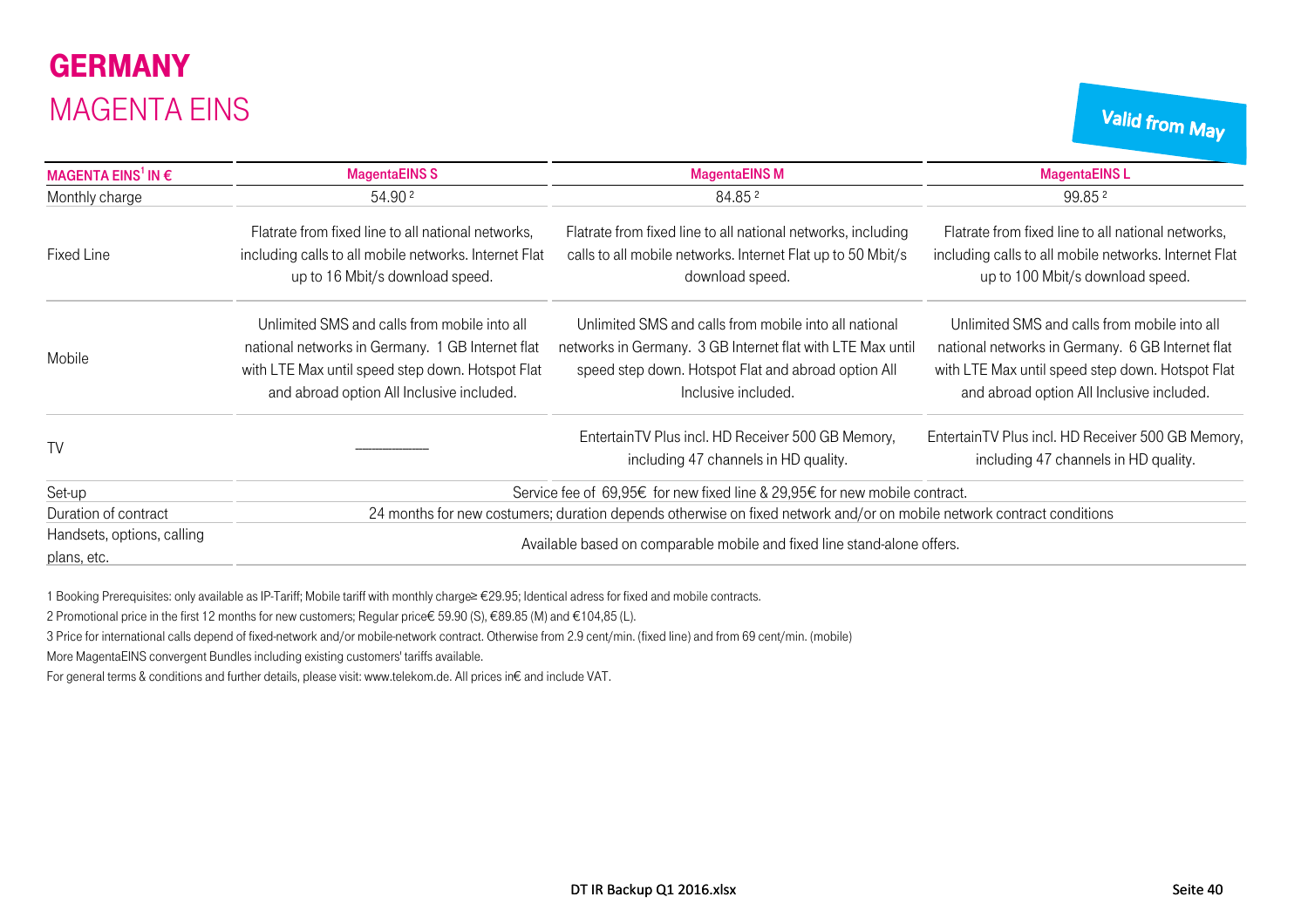# FIXED NETWORK

# OVERVIEW DOM. INTERCONNECTION TARIFFS (EXCL. VAT)

| TERMINATION FEES IN CENT/MIN.                                               | <b>PEAK</b><br>(9:00-18:00), OLD | <b>PEAK</b><br>(9:00-18:00), NEW                 | <b>OFF-PEAK</b><br>(18:00-9:00), OLD | <b>OFF-PEAK</b><br>(18:00-9:00), NEW                 |                                                                                                                      |
|-----------------------------------------------------------------------------|----------------------------------|--------------------------------------------------|--------------------------------------|------------------------------------------------------|----------------------------------------------------------------------------------------------------------------------|
| Local                                                                       | 0.36                             | $0.24^{1}$                                       | 0.25                                 | $0.24^{1}$                                           |                                                                                                                      |
| Single transit                                                              | 0.40                             | $0.26^{1}$                                       | 0.28                                 | $0.26$ <sup>1</sup>                                  |                                                                                                                      |
| Double transit national                                                     | 0.40                             | $0.26$ <sup>1</sup>                              | 0.28                                 | $0.26$ <sup>1</sup>                                  |                                                                                                                      |
| <b>ORIGINATION FEES IN CENT/MIN.</b>                                        | <b>PEAK</b><br>(9:00-18:00), OLD | <b>PEAK</b><br>$(9:00-18:00)$ , NEW <sup>1</sup> | <b>OFF-PEAK</b><br>(18:00-9:00), OLD | <b>OFF-PEAK</b><br>$(18:00-9:00)$ , NEW <sup>1</sup> |                                                                                                                      |
| Local                                                                       | 0.36                             | 0.24                                             | 0.25                                 | 0.24                                                 | 1 Prices are valid from Dec. 01, 2014 to Dec. 31, 2016.<br>2 Depending on complexity - valid to Jun. 30, 2014.       |
| Single transit                                                              | 0.52                             | 0.35                                             | 0.36                                 | 0.35                                                 | 3 Depending on complexity - valid to Sep. 30, 2016.                                                                  |
| Double transit national                                                     | 0.61                             | 0.41                                             | 0.43                                 | 0.41                                                 | 4 Twisted pair copper access line valid to Jun. 30, 2013<br>5 Twisted pair copper access line valid to Jun. 30, 2016 |
| <b>FULLY UNBUNDLED ("ULL")</b>                                              |                                  | <b>OLD</b>                                       |                                      | <b>NEW</b>                                           | 6 valid to Jun. 30, 2014.                                                                                            |
| One time fee                                                                |                                  | $31.01^2$                                        |                                      | 29.78 <sup>3</sup>                                   | 7 valid to Sep. 30, 2016.<br>8 Since Dec. 01, 2010 these prices are ex post.                                         |
| Monthly fee                                                                 |                                  | 10.08 <sup>4</sup>                               | 10.19 <sup>5</sup><br><b>NEW</b>     |                                                      | 9 No price changes since Jul. 01, 2011.                                                                              |
| <b>PARTIALLY UNBUNDLED ("LINE</b><br><b>SHARING")</b>                       |                                  | <b>OLD</b>                                       |                                      |                                                      | 10 Monthly fee for VDSL Vectoring (over 50 to 100<br>Mbit/s): 29.52 €. Launch Aug. 01, 2014.                         |
| One time fee                                                                |                                  | 34.13 <sup>2</sup>                               |                                      | 34.23 <sup>3</sup>                                   |                                                                                                                      |
| Monthly fee                                                                 | $1.68^{6}$                       |                                                  |                                      | $1.78^{7}$                                           |                                                                                                                      |
| <b>IP-BSA ADSL SHARED (CLASSIC)</b>                                         |                                  | <b>OLD</b>                                       |                                      | <b>NEW</b>                                           |                                                                                                                      |
| One time fee                                                                |                                  | $\hspace{0.05cm} -\hspace{0.05cm}$               |                                      | $44.87^{8,9}$                                        |                                                                                                                      |
| Monthly fee                                                                 |                                  |                                                  |                                      | $8.12^{8,9}$                                         |                                                                                                                      |
| <b>IP-BSA ADSL STAND ALONE (CLASSIC)</b>                                    |                                  | <b>OLD</b>                                       |                                      | <b>NEW</b>                                           |                                                                                                                      |
| One time fee                                                                |                                  | $\overline{\phantom{a}}$                         |                                      | 47.68 8,9                                            |                                                                                                                      |
| Monthly fee                                                                 |                                  |                                                  |                                      | 18.20 8,9                                            |                                                                                                                      |
| IP-BSA VDSL (until 50 Mbit/s) <sup>10</sup> STAND<br><b>ALONE (CLASSIC)</b> |                                  | OLD (IN $\epsilon$ )                             |                                      | NEW (IN $\epsilon$ )                                 |                                                                                                                      |
| One time fee                                                                |                                  |                                                  |                                      | $46.43^{8,9}$                                        |                                                                                                                      |
| Monthly fee                                                                 |                                  | $\overline{\phantom{a}}$                         |                                      | 25.32 8,9                                            |                                                                                                                      |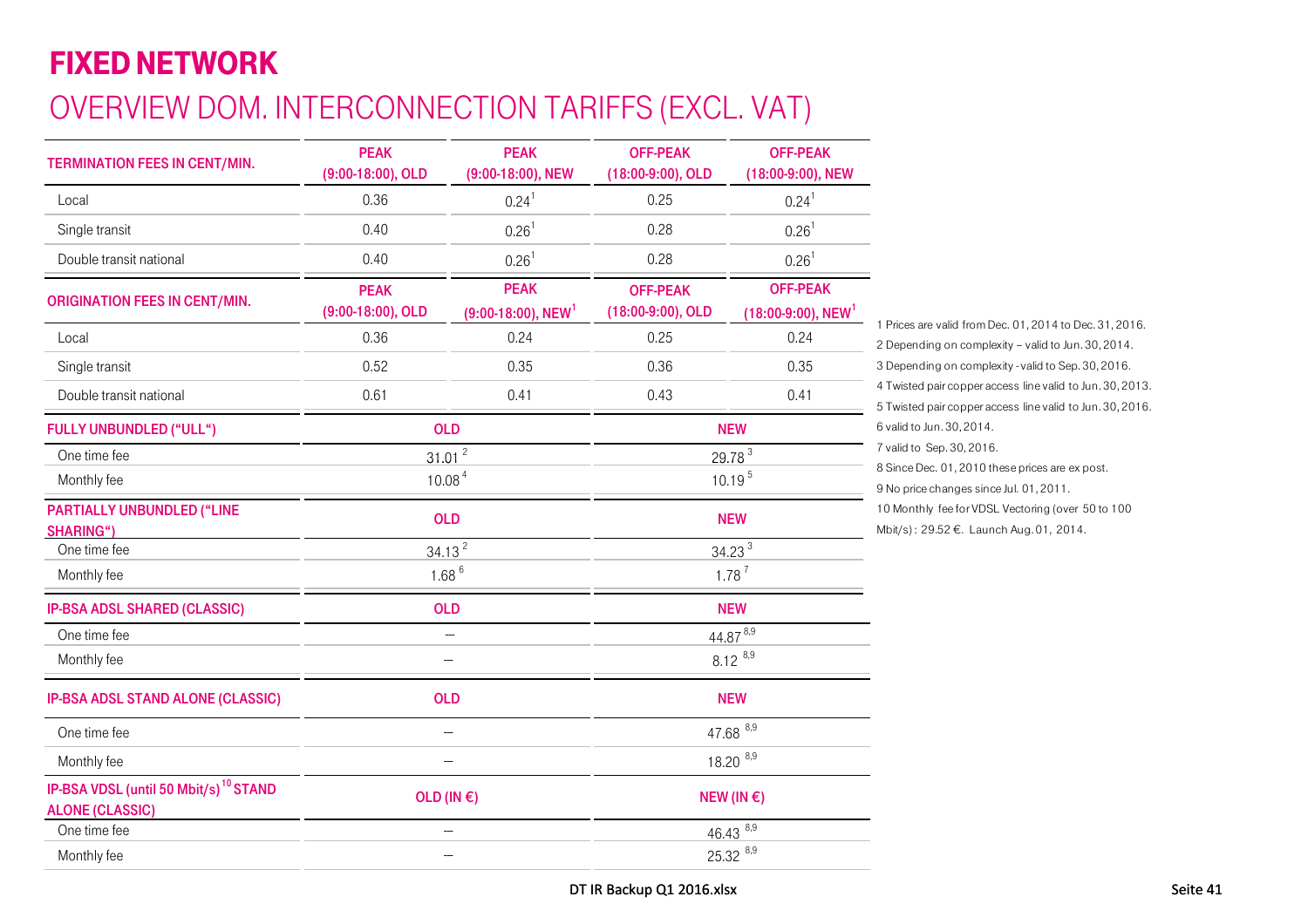# NOTES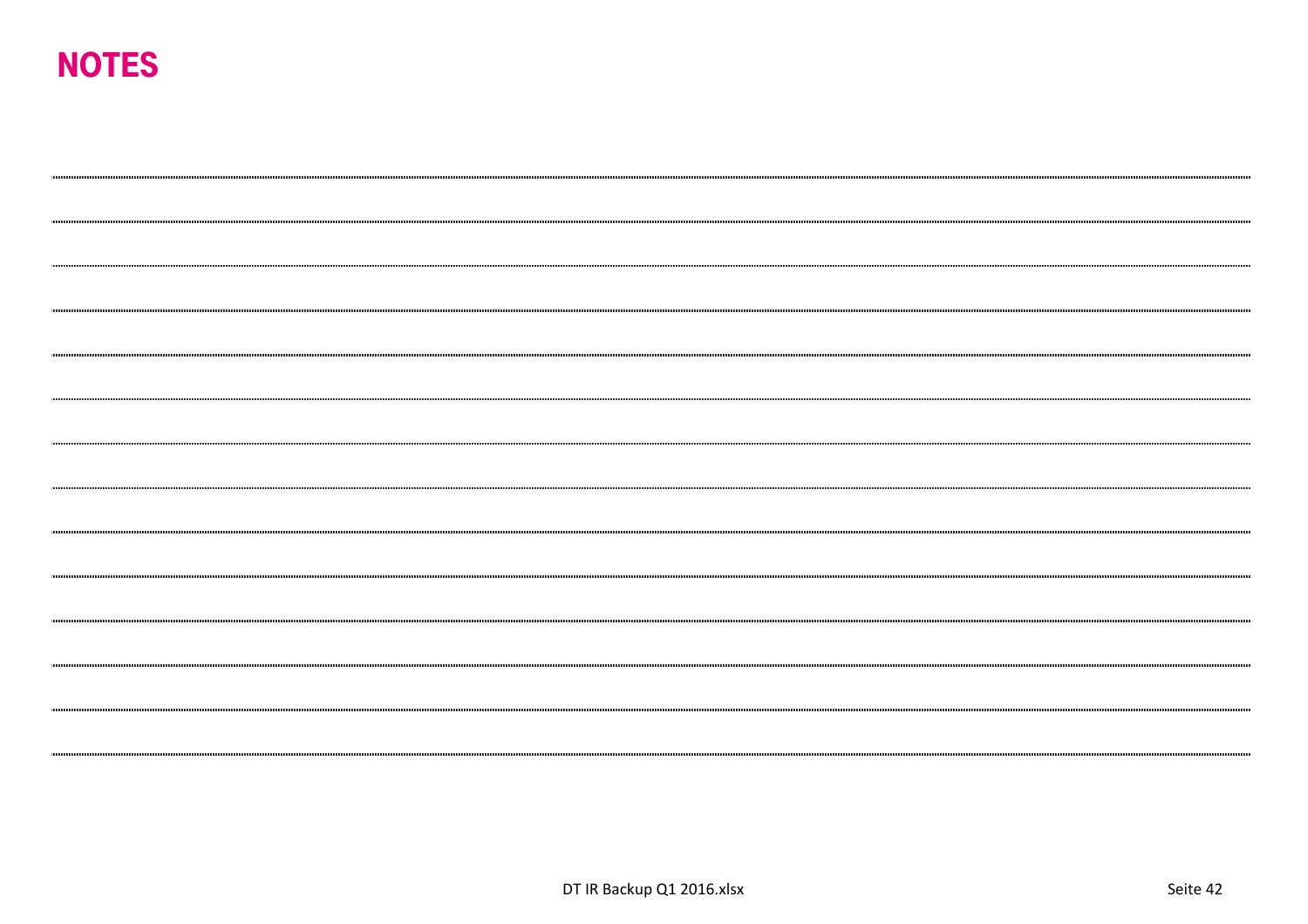#### CONTENTUSE A CONSTRUCTION OF THE CONSTRUCTION OF THE CONSTRUCTION OF THE CONSTRUCTION OF THE CONSTRUCTION OF THE CONSTRUCTION OF THE CONSTRUCTION OF THE CONSTRUCTION OF THE CONSTRUCTION OF THE CONSTRUCTION OF THE CONSTRUCTION OF

At a Glance 4

#### **GROUP**

Adjusted for special factors and the set of the set of the SAD Additional information 31 Additional information 31 Austria 731 EBITDA reconciliation As reported 10<br>Special factors in the consolidated income statement 11 Special factors in the consolidated income statement 11 Financials **Financials** 44 Details on special factors<br>Change in the composition of the group **12** EBITDA reconciliation **14** Constitution **14** Change in the composition of the group **14** Change in the composition of the group Consolidated statement of financial position 15 Additional information 48 EBITDA reconciliation 17<br>Provisions for pensions Provisions for pensions Maturity profile 18<br>
Liquidity reserves 19 Liquidity reserves 55 Net debt development 68 EBIT DATE: 100 EBITDA RECONCILIATION 81 Extended 58 EBITORAL RECONCILIATION 81 Cash capex 22 Romania 60 Free cash flow 23 Hungary 62 Personnel 24 Poland 64

| 4  | <b>GERMANY</b>               |    |
|----|------------------------------|----|
|    | Financials                   | 28 |
|    | <b>EBITDA</b> reconciliation | 29 |
|    | Operationals                 | 30 |
| 8  | Additional information       | 31 |
| 9  |                              |    |
| 10 | <b>UNITED STATES</b>         |    |
| 11 | Financials                   | 44 |
| 12 | <b>EBITDA</b> reconciliation | 45 |
| 14 | Operationals                 | 46 |
| 15 | Additional information       | 48 |
| 17 |                              |    |
| 18 | <b>EUROPE</b>                |    |
| 19 | Financials                   | 55 |
| 20 | <b>EBITDA</b> reconciliation | 56 |
| 21 | Greece                       | 58 |
| 22 | Romania                      | 60 |
| 23 | Hungary                      | 62 |
| 24 | Poland                       | 64 |
| 25 | Czech Republic               | 66 |
|    |                              |    |

#### EUROPE

| ent market position    | Financials                   |    | Netherlands | 68 |
|------------------------|------------------------------|----|-------------|----|
|                        | <b>EBITDA</b> reconciliation |    | Croatia     | 69 |
|                        | <b>Operationals</b>          | 3U | Slovakia    |    |
| ed for special factors | Additional information       |    | Austria     |    |

# Change in the composition of the group 14 Operationals 14 Operationals 46 Financials 76

| iviaturity prome     | $\cup$ | <b>EUNUFE</b>                |    |                              |    |
|----------------------|--------|------------------------------|----|------------------------------|----|
| Liquidity reserves   | 19     | <b>Financials</b>            |    | <b>GHS</b>                   |    |
| Net debt             | 20     | <b>EBITDA</b> reconciliation | 56 | Financials                   | 80 |
| Net debt development | 21     | Greece                       | 58 | <b>EBITDA</b> reconciliation | 81 |
| Cash capex           | 22     | Romania                      | 60 |                              |    |
| Free cash flow       | 23     | Hungary                      | 0Z |                              |    |
| Personnel            | 24     | Poland                       | 64 |                              |    |
| Exchange rates       | 25     | Czech Republic               | 66 | <b>GLOSSARY</b>              | 83 |
|                      |        |                              |    |                              |    |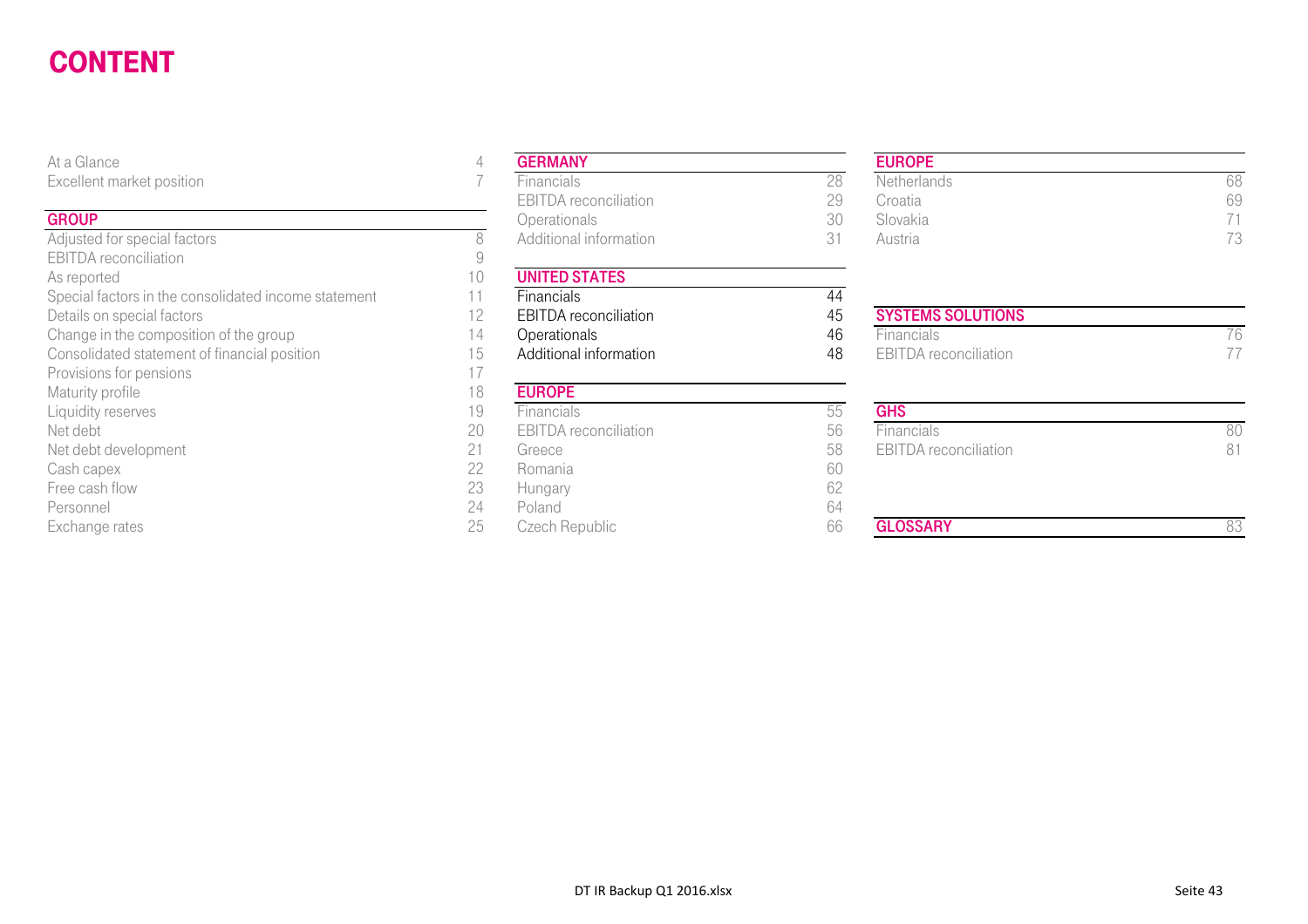# UNITED STATESFINANCIALS (ADJUSTED FOR SPECIAL FACTORS)

|                                                          |      | Q <sub>1</sub>         | Q <sub>2</sub>         | Q3                     | Q4                     | FY                     | Q1                     | Change  |
|----------------------------------------------------------|------|------------------------|------------------------|------------------------|------------------------|------------------------|------------------------|---------|
|                                                          |      | 2015                   | 2015                   | 2015                   | 2015                   | 2015                   | 2016                   |         |
|                                                          | Note | millions of $\epsilon$ | millions of $\epsilon$ | millions of $\epsilon$ | millions of $\epsilon$ | millions of $\epsilon$ | millions of $\epsilon$ | $\%$    |
| <b>TOTAL REVENUE</b>                                     |      | 6.905                  | 7.479                  | 7.060                  | 7.519                  | 28.963                 | 7.816                  | 13,2    |
| <b>NET REVENUE</b>                                       |      | 6.904                  | 7.479                  | 7.060                  | 7.518                  | 28.961                 | 7.816                  | 13,2    |
| <b>EBITDA</b>                                            |      | 1.225                  | 1.652                  | 1.702                  | 2.075                  | 6.654                  | 1.908                  | 55,8    |
| $\frac{0}{0}$<br>EBITDA margin (EBITDA / total revenues) |      | 17,7                   | 22,1                   | 24,1                   | 27,6                   | 23,0                   | 24,4                   | 6,7p    |
| Depreciation, amortization and impairment losses         |      | (838)                  | (853)                  | (931)                  | (1.153)                | (3.775)                | (1.312)                | (56, 6) |
| Profit (loss) from operations = EBIT                     |      | 387                    | 799                    | 771                    | 922                    | 2.879                  | 596                    | 54,0    |
| <b>CASH CAPEX</b>                                        |      | 845                    | 996                    | 044. ا                 | 1.297                  | 4.182                  | 1.200                  | 42,0    |
| <b>CASH CONTRIBUTION</b>                                 |      | 380                    | 656                    | 658                    | 778                    | 2.472                  | 708                    | 86,3    |

### FINANCIALS (AS REPORTED)

|                                                  |      | Q <sub>1</sub>         | Q <sub>2</sub>         | Q3                     | Q4                     | <b>FY</b>              | Q1                     | Change  |
|--------------------------------------------------|------|------------------------|------------------------|------------------------|------------------------|------------------------|------------------------|---------|
|                                                  |      | 2015                   | 2015                   | 2015                   | 2015                   | 2015                   | 2016                   |         |
|                                                  | Note | millions of $\epsilon$ | millions of $\epsilon$ | millions of $\epsilon$ | millions of $\epsilon$ | millions of $\epsilon$ | millions of $\epsilon$ | %       |
| <b>TOTAL REVENUE</b>                             |      | 6.905                  | 7.443                  | 7.059                  | 7.518                  | 28.925                 | 7.816                  | 13,2    |
| <b>NET REVENUE</b>                               |      | 6.904                  | 7.443                  | 7.059                  | 7.518                  | 28.924                 | 7.816                  | 13,2    |
| <b>EBITDA</b>                                    |      | 1.111                  | 1.581                  | 1.468                  | 2.069                  | 6.229                  | 2.268                  | n.a.    |
| $\%$<br>EBITDA margin (EBITDA / total revenue)   |      | 16,1                   | 21,2                   | 20,8                   | 27,5                   | 21,5                   | 29,0                   | 12,9p   |
| Depreciation, amortization and impairment losses |      | (838)                  | (853)                  | (931)                  | (1.153)                | (3.775)                | (1.312)                | (56, 6) |
| Profit (loss) from operations = EBIT             |      | 273                    | 728                    | 537                    | 916                    | 2.454                  | 956                    | n.a.    |
| <b>CASH CAPEX</b>                                |      | 2.729                  | 1.230                  | 1.103                  | 1.319                  | 6.381                  | 1.756                  | (35,7)  |
| <b>CASH CONTRIBUTION</b>                         |      | (1.618)                | 351                    | 365                    | 750                    | (152)                  | 512                    | n.a.    |

1 Excluding special factors affecting revenue of EUR 36mn in Q2/15 and EUR 1mn in Q3/15.

2 Excluding special factors affecting EBITDA of EUR 114mn in Q1/15, EUR 71mn in Q2/15, EUR 234mn in Q3/15, EUR 6mn in Q4/15, and EUR (360mn) in Q1/16.

3 Excluding spectrum purchases of EUR 1.884mn in Q1/15, EUR 234mn in Q2/15, EUR 59mn in Q3/15, EUR 22mn in Q4/15, and EUR 556mn in Q1/16.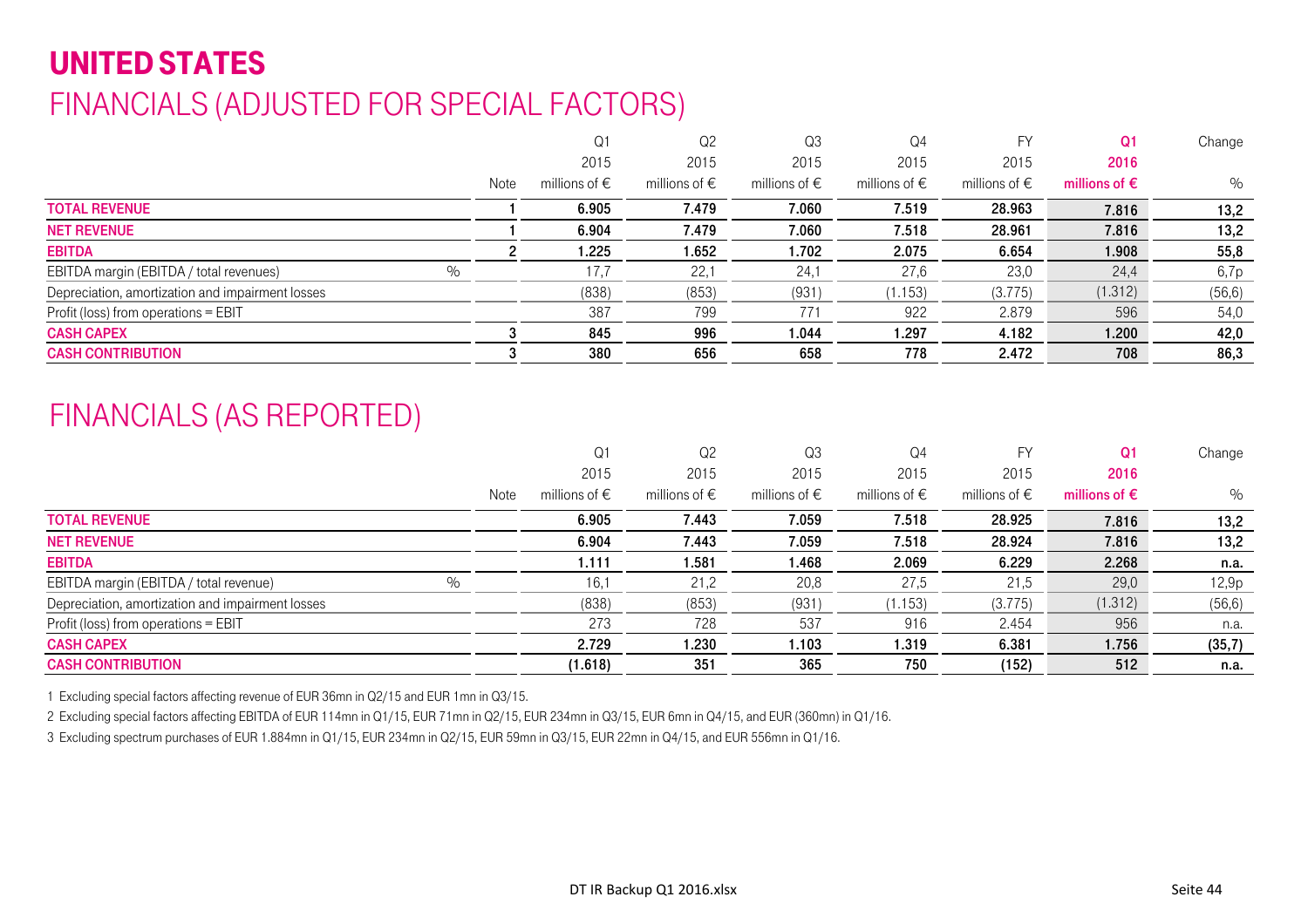# UNITED STATES EBITDA RECONCILIATION

|                                                    |      | Q <sub>1</sub>         | Q2                     | Q <sub>3</sub>         | Q4                     |                        | Q1                     | Change  |
|----------------------------------------------------|------|------------------------|------------------------|------------------------|------------------------|------------------------|------------------------|---------|
|                                                    |      | 2015                   | 2015                   | 2015                   | 2015                   | 2015                   | 2016                   |         |
|                                                    | Note | millions of $\epsilon$ | millions of $\epsilon$ | millions of $\epsilon$ | millions of $\epsilon$ | millions of $\epsilon$ | millions of $\epsilon$ | $\%$    |
| <b>TOTAL REVENUE</b>                               |      | 6.905                  | 7.443                  | 7.059                  | 7.518                  | 28.925                 | 7.816                  | 13,2    |
| Profit (loss) from operations = EBIT               |      | 273                    | 728                    | 537                    | 916                    | 2.454                  | 956                    | n.a.    |
| - Depreciation, amortization and impairment losses |      | (838)                  | (853)                  | (931)                  | (1.153)                | (3.775)                | (1.312)                | (56, 6) |
| $=$ EBITDA                                         |      | 1.111                  | 1.581                  | 1.468                  | 2.069                  | 6.229                  | 2.268                  | n.a.    |
| EBITDA margin<br>$\frac{0}{0}$                     |      | 16,1                   | 21,2                   | 20,8                   | 27,5                   | 21,5                   | 29,0                   | 12,9p   |
| - Special factors affecting EBITDA                 |      | (114)                  |                        | (234)                  | (6)                    | (425)                  | 360                    | n.a.    |
| = EBITDA ADJUSTED FOR SPECIAL FACTORS              |      | 1.225                  | 1.652                  | 1.702                  | 2.075                  | 6.654                  | 1.908                  | 55,8    |
| EBITDA margin (adjusted for special factors)       |      | 17,7                   | 22.                    | 24.1                   | 27,6                   | 23,0                   | 24,4                   | 6,7p    |

### SPECIAL FACTORS

|                                                 |      | Q1                     | Q <sub>2</sub>         | Q <sub>3</sub>         | Q4                     | FY                     | Q1                     |
|-------------------------------------------------|------|------------------------|------------------------|------------------------|------------------------|------------------------|------------------------|
|                                                 |      | 2015                   | 2015                   | 2015                   | 2015                   | 2015                   | 2016                   |
|                                                 | Note | millions of $\epsilon$ | millions of $\epsilon$ | millions of $\epsilon$ | millions of $\epsilon$ | millions of $\epsilon$ | millions of $\epsilon$ |
| <b>EFFECTS ON EBITDA</b>                        |      | (114)                  | (71)                   | (234)                  | (6)                    | (425)                  | 360                    |
| - of which personnel                            |      | (22)                   | (20)                   | (4)                    |                        | (50)                   | (7)                    |
| - of which other                                |      | (92)                   | (51)                   | (230)                  |                        | (375)                  | 367                    |
| EFFECTS ON PROFIT (LOSS) FROM OPERATIONS = EBIT |      | (114)                  | (71)                   | (234)                  | (6)                    | (425)                  | 360                    |
| - of which personnel                            |      | (22)                   | (20)                   | (4)                    |                        | (50)                   | (7)                    |
| - of which other                                |      | (92)                   | (51)                   | (230)                  | (2)                    | (375)                  | 367                    |

1 Excluding special factors affecting EBITDA of EUR 114mn in Q1/15, EUR 71mn in Q2/15, EUR 234mn in Q3/15, EUR 6mn in Q4/15, and EUR (360mn) in Q1/16.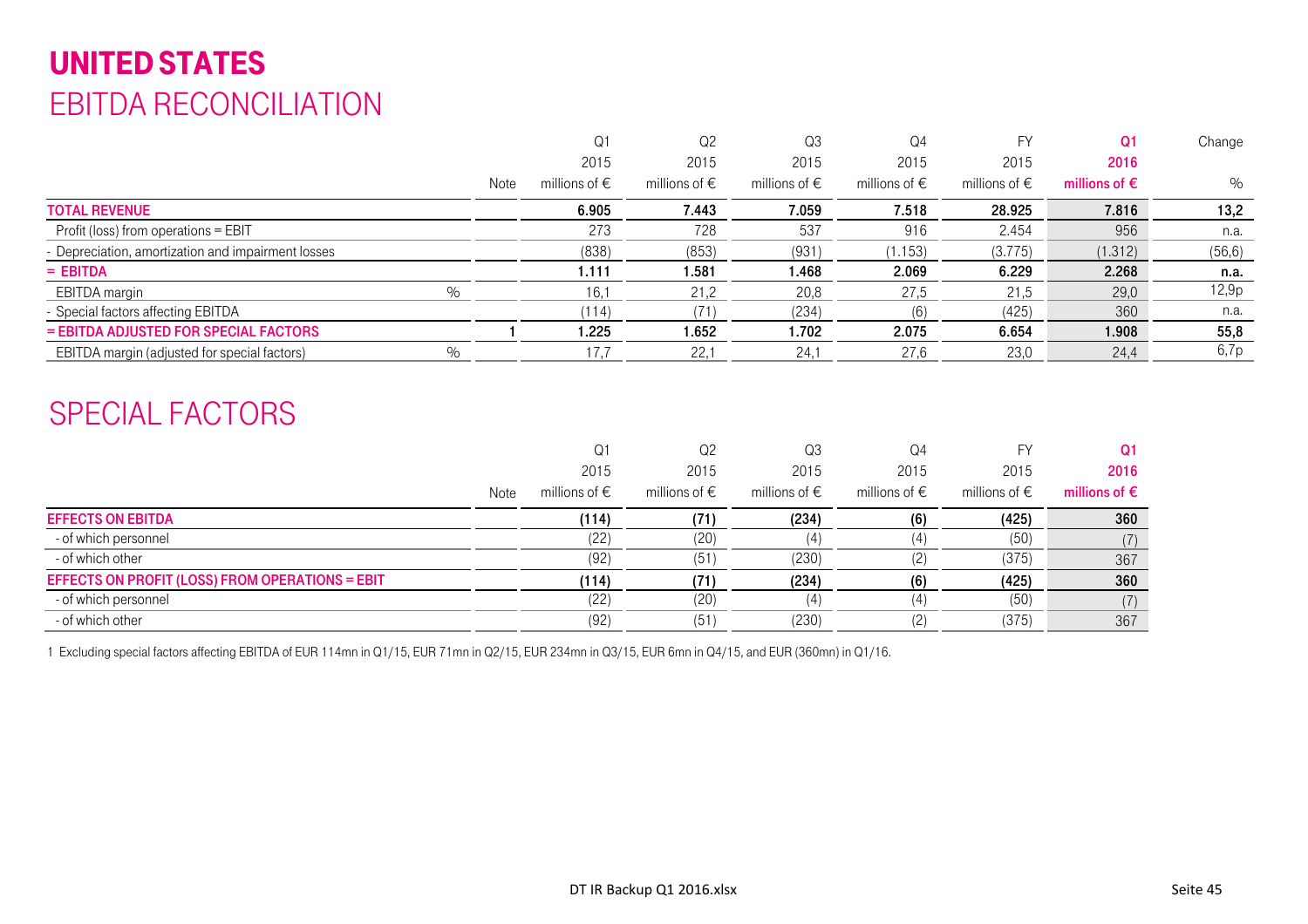# UNITED STATES OPERATIONAL

|                                                         |                      |                | Q1     | Q2     | Q3              | Q4              | <b>FY</b> | Q <sub>1</sub> | Change  |
|---------------------------------------------------------|----------------------|----------------|--------|--------|-----------------|-----------------|-----------|----------------|---------|
|                                                         |                      | Note           | 2015   | 2015   | 2015            | 2015            | 2015      | 2016           | $\%$    |
| <b>CUSTOMERS (END OF PERIOD)</b>                        | (000)                |                | 56.836 | 58.908 | 61.220          | 63.282          | 63.282    | 65.503         | 15,2    |
| Branded postpaid                                        | (000)                |                | 28.310 | 29.318 | 30.403          | 31.695          | 31.695    | 32.736         | 15,6    |
| Branded prepay                                          | (1000)               |                | 16.389 | 16.567 | 17.162          | 17.631          | 17.631    | 18.438         | 12,5    |
| - BRANDED                                               | (000)                |                | 44.699 | 45.885 | 47.565          | 49.326          | 49.326    | 51.174         | 14,5    |
| - WHOLESALE                                             | (1000)               |                | 12.137 | 13.023 | 13.655          | 13.956          | 13.956    | 14.329         | 18,1    |
| <b>NET ADDS</b>                                         | (000)                |                | 1.818  | 2.072  | 2.312           | 2.062           | 8.264     | 2.221          | 22,2    |
| Branded postpaid                                        | (1000)               |                | 1.125  | 1.008  | 1.085           | 1.292           | 4.510     | 1.041          | (7, 5)  |
| Branded prepay                                          | (000)                |                | 73     | 178    | 595             | 469             | 1.315     | 807            | n.a.    |
| - BRANDED                                               | (1000)               |                | 1.198  | 1.186  | 1.680           | 1.761           | 5.825     | 1.848          | 54,3    |
| - WHOLESALE                                             | (000)                |                | 620    | 886    | 632             | 301             | 2.439     | 373            | (39, 8) |
| <b>AVERAGE MONTHLY CHURN</b>                            | (9/0)                |                | 3,3    | 3,4    | 3,5             | 3,5             | 3,4       | 3,0            | (0,3p)  |
| - Branded postpaid                                      | (9/0)                |                | 1,5    | 1,5    | 1,6             | 1,6             | 1,5       | 1,5            | 0,0p    |
| - Branded prepay                                        | (9/0)                |                | 4,6    | 4,9    | 4,1             | 4,1             | 4,5       | 3,8            | (0,8p)  |
| <b>TOTAL REVENUES</b>                                   | $(\epsilon$ million) |                | 6.905  | 7.443  | 7.059           | 7.518           | 28.925    | 7.816          | 13,2    |
| Service revenue                                         | $(\in$ million)      |                | 5.037  | 5.436  | 5.553           | 5.880           | 21.906    | 5.870          | 16,5    |
| <b>EBITDA (ADJUSTED FOR SPECIAL FACTORS)</b>            | $(\epsilon$ million) | $\overline{2}$ | 1.225  | 1.652  | 1.702           | 2.075           | 6.654     | 1.908          | 55,8    |
| EBITDA margin (adjusted for special factors)            |                      |                |        |        |                 |                 |           |                |         |
| (EBITDA / total revenue)                                | (9/0)                |                | 17,7   | 22,1   | 24,1            | 27,6            | 23,0      | 24,4           | 6,7p    |
| EBITDA margin (adjusted for special factors)            |                      |                |        |        |                 |                 |           |                |         |
| (EBITDA / service revenue)                              | (9/0)                |                | 24,3   | 30,4   | 30,7            | 35,3            | 30,4      | 32,5           | 8,2p    |
| <b>BLENDED ARPU</b>                                     | $(\in)$              |                | 30     | 31     | 31              | 32              | 31        | 30             | 0,0     |
| - Branded postpaid                                      | $(\in)$              |                | 40     | 41     | 41              | 42              | 41        | 40             | 0,0     |
| - Branded prepay                                        | $(\in)$              |                | 33     | 34     | 33              | $\overline{34}$ | 34        | 34             | 3,0     |
| <b>NON-VOICE % OF ARPU</b>                              | (9/0)                |                | 55     | 56     | $\overline{57}$ | 58              | 56        | 58,1           | 3,1p    |
| <b>CASH CAPEX</b>                                       | $(\epsilon$ million) |                | 2.729  | 1.230  | 1.103           | 1.319           | 6.381     | 1.756          | (35,7)  |
| <b>CASH CAPEX (ADJUSTED FOR SPECIAL FACTORS)</b>        | $(\epsilon$ million) | 3              | 845    | 996    | 1.044           | 1.297           | 4.182     | 1.200          | 42,0    |
| <b>CASH CONTRIBUTION (ADJUSTED FOR SPECIAL FACTORS)</b> | $(\epsilon$ million) | 3              | 380    | 656    | 658             | 778             | 2.472     | 708            | 86,3    |

Note: T-Mobile's historical metrics have changed to conform with the current branded customer presentation. Branded customer metrics revenues exclude machine-to-machine, MVNO, third party roaming and

third party one-time fees. Certain historical customer numbers may not tie to historical reports due to rounding.

1 Includes revenues from providing recurring wireless, customer roaming and handset insurance services.

2 Excluding special factors affecting EBITDA of EUR 114mn in Q1/15, EUR 71mn in Q2/15, EUR 234mn in Q3/15, EUR 6mn in Q4/15, and EUR (360mn) in Q1/16.

3 Excluding spectrum purchases of EUR 1.884mn in Q1/15, EUR 234mn in Q2/15, EUR 59mn in Q3/15, EUR 22mn in Q4/15, and EUR 556mn in Q1/16.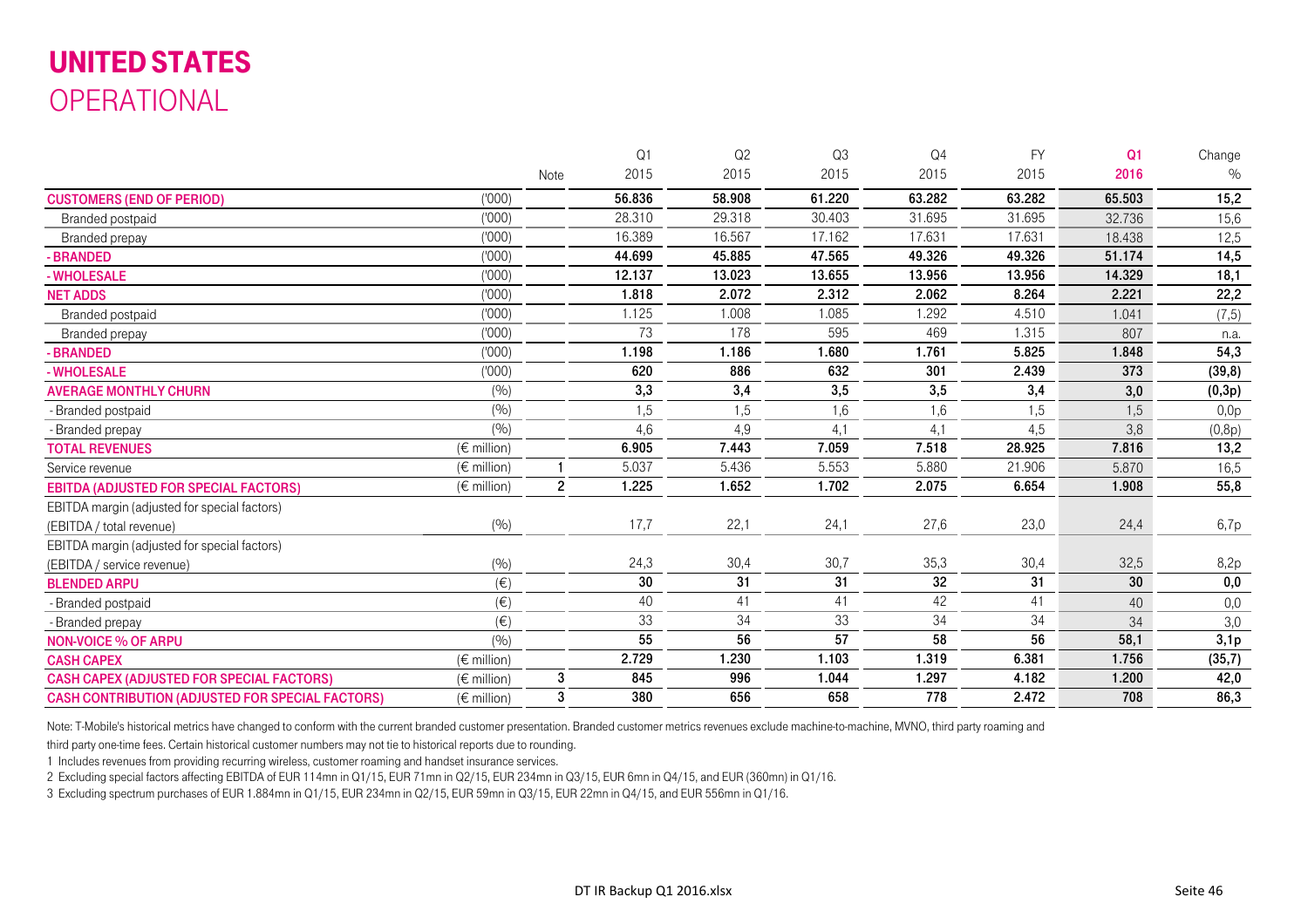# UNITED STATES OPERATIONAL IN US-\$

|                                                         |               |                | Q1     | Q <sub>2</sub>  | Q <sub>3</sub> | Q <sub>4</sub> | <b>FY</b> | Q <sub>1</sub> | Change  |
|---------------------------------------------------------|---------------|----------------|--------|-----------------|----------------|----------------|-----------|----------------|---------|
|                                                         |               | Note           | 2015   | 2015            | 2015           | 2015           | 2015      | 2016           | $\%$    |
| <b>CUSTOMERS (END OF PERIOD)</b>                        | (1000)        |                | 56.836 | 58.908          | 61.220         | 63.282         | 63.282    | 65.503         | 15,2    |
| Branded postpaid                                        | (1000)        |                | 28.310 | 29.318          | 30.403         | 31.695         | 31.695    | 32.736         | 15,6    |
| Branded prepay                                          | (1000)        |                | 16.389 | 16.567          | 17.162         | 17.631         | 17.631    | 18.438         | 12,5    |
| - BRANDED                                               | (000)         |                | 44.699 | 45.885          | 47.565         | 49.326         | 49.326    | 51.174         | 14,5    |
| - WHOLESALE                                             | (1000)        |                | 12.137 | 13.023          | 13.655         | 13.956         | 13.956    | 14.329         | 18,1    |
| <b>NET ADDS</b>                                         | (1000)        |                | 1.818  | 2.072           | 2.312          | 2.062          | 8.264     | 2.221          | 22,2    |
| Branded postpaid                                        | (1000)        |                | 1.125  | 1.008           | 1.085          | 1.292          | 4.510     | 1.041          | (7, 5)  |
| Branded prepay                                          | (1000)        |                | 73     | 178             | 595            | 469            | 1.315     | 807            | n.a.    |
| - BRANDED                                               | (1000)        |                | 1.198  | 1.186           | .680           | 1.761          | 5.825     | 1.848          | 54,3    |
| - WHOLESALE                                             | (1000)        |                | 620    | 886             | 632            | 301            | 2.439     | 373            | (39, 8) |
| <b>AVERAGE MONTHLY CHURN</b>                            | (%)           |                | 3,3    | 3,4             | 3,5            | 3,5            | 3,4       | 3,0            | (0,3p)  |
| - Branded postpaid                                      | (%)           |                | 1,5    | 1,5             | 1,6            | 1,6            | 1,5       | 1,5            | 0,0p    |
| - Branded prepay                                        | (9/0)         |                | 4,6    | 4,9             | 4,1            | 4,1            | 4,5       | 3,8            | (0,8p)  |
| <b>TOTAL REVENUES</b>                                   | (USD million) |                | 7.774  | 8.219           | 7.849          | 8.227          | 32.069    | 8.619          | 10,9    |
| Service revenue                                         | (USD million) |                | 5.668  | 6.004           | 6.177          | 6.433          | 24.282    | 6.472          | 14,2    |
| <b>EBITDA (ADJUSTED FOR SPECIAL FACTORS)</b>            | (USD million) | $\overline{2}$ | 1.371  | 1.823           | 1.893          | 2.268          | 7.355     | 2.104          | 53,5    |
| EBITDA margin (adjusted for special factors)            |               |                |        |                 |                |                |           |                |         |
| (EBITDA / total revenue)                                | (9/0)         |                | 17,6   | 22,1            | 24,1           | 27,6           | 22,9      | 24,4           | 6,8p    |
| EBITDA margin (adjusted for special factors)            |               |                |        |                 |                |                |           |                |         |
| (EBITDA / service revenue)                              | (9/0)         |                | 24,2   | 30,4            | 30,6           | 35,3           | 30,3      | 32,5           | 8,3p    |
| <b>BLENDED ARPU</b>                                     | (USD)         |                | 34     | 35              | 34             | 35             | 34        | 34             | 0,0     |
| - Branded postpaid                                      | (USD)         |                | 45     | 46              | 45             | 46             | 45        | 44             | (2,2)   |
| - Branded prepay                                        | (USD)         |                | 37     | $\overline{37}$ | 37             | 37             | 37        | 37             | 0,0     |
| <b>NON-VOICE % OF ARPU</b>                              | (%)           |                | 55     | 56              | 57             | 58             | 56        | 58             | 3,0p    |
| <b>CASH CAPEX</b>                                       | (USD million) |                | 3.114  | 1.350           | 1.224          | 1.453          | 7.141     | 1.933          | (37, 9) |
| <b>CASH CAPEX (ADJUSTED FOR SPECIAL FACTORS)</b>        | (USD million) | 3              | 966    | 1.096           | 1.157          | 1.428          | 4.647     | 1.322          | 36,9    |
| <b>CASH CONTRIBUTION (ADJUSTED FOR SPECIAL FACTORS)</b> | (USD million) | 3              | 405    | 727             | 736            | 840            | 2.708     | 782            | 93,1    |

Note: T-Mobile's historical metrics have changed to conform with the current branded customer presentation. Branded customer metrics revenues exclude machine-to-machine, MVNO, third party roaming and third party one-time fees. Certain historical customer numbers may not tie to historical reports due to rounding.

1 Includes revenues from providing recurring wireless, customer roaming and handset insurance services.

2 Excluding special factors affecting EBITDA of USD 132mn in Q1/15, USD 78mn in Q2/15 USD 259mn in Q3/15, USD 6mn in Q4/15, and USD 400mn in Q1/16.

3 Excluding spectrum purchases of USD 2.148mn in Q1/15, USD 254mn in Q2/15, USD 67mn in Q3/15, USD 25mn in Q4/15, and USD 611mn in Q1/16.

For US-GAAP numbers please visit investor.t-mobile.com to download the corresponding T-Mobile USA earnings release.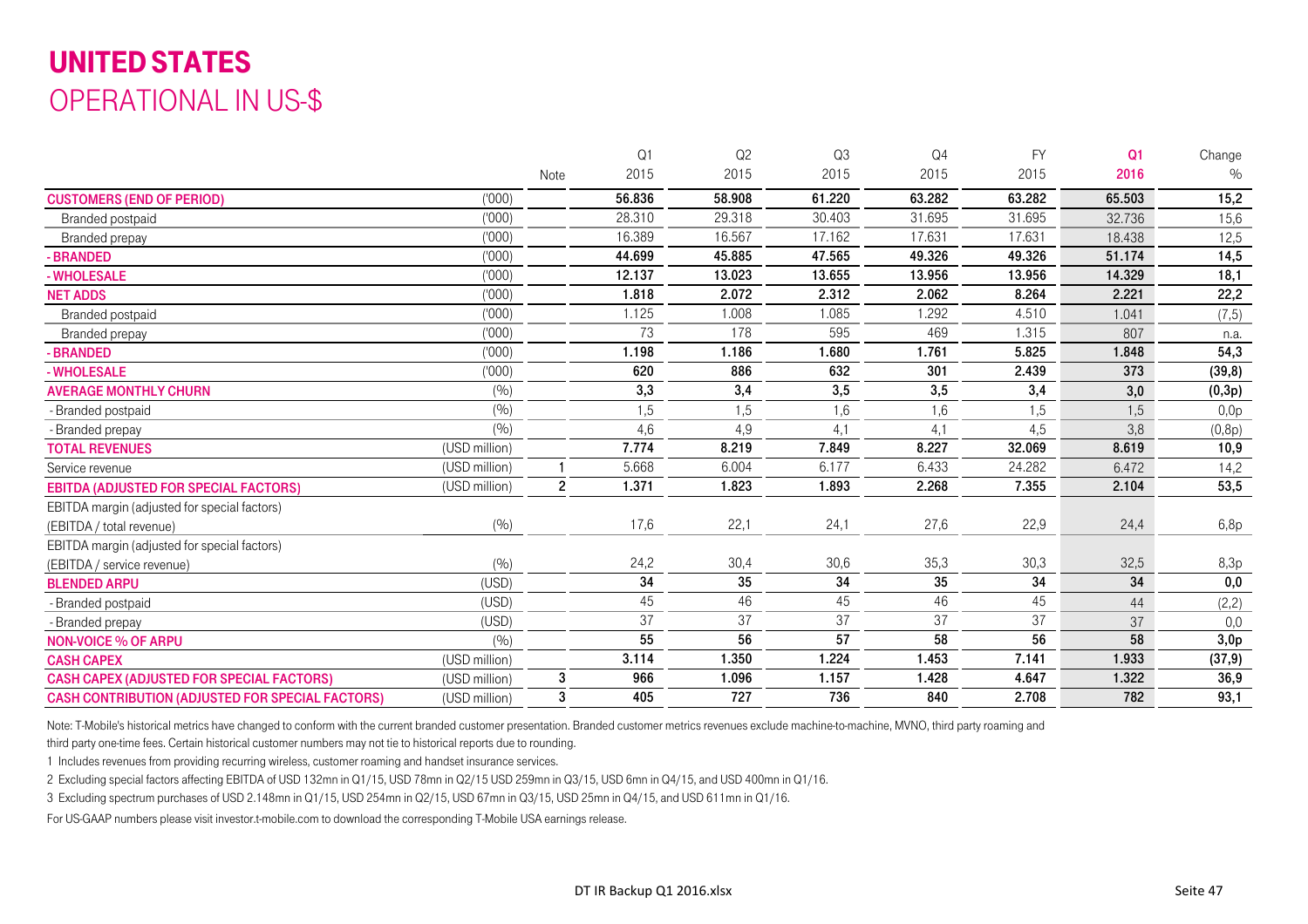| SIMPLE CHOICE PLAN <sup>1,2,3,5,6,7,8,9,10,11,12,13</sup>                     | <b>PRICING</b> <sup>8</sup> |
|-------------------------------------------------------------------------------|-----------------------------|
| Unlimited Talk, Text and Web with up to 2GB of full speed data <sup>4,5</sup> | \$50.00                     |
| Unlimited Talk, Text and Web with up to 6GB of full speed data <sup>4</sup>   | \$65.00                     |
| Unlimited Talk, Text and Web with up to 10GB of full speed data <sup>4</sup>  | \$80.00                     |
| Unlimited Talk, Text and Unlimited Nationwide 4G LTE data                     | \$95.00                     |
| (unlimited full speed data)                                                   |                             |

1 Text plans include unlimited nationwide text, picture and video messaging. As of Mar. 23, 2014 international texting from the US to virtually anywhere, at no extra charge.

5 Includes up to 2GB of full speed data at no additional charge.

2 Web plans include overage-free data with nationwide Web and e-mail access. Full speeds available up to monthly allotment, then slowed to up to 2G speeds for rest of billing cycle. All unlimited data plans are unlimited while on T-Mobile's network.

3 On-network and domestic roaming data allotments differ: 2 GB full-speed plan, 6 GB, 10 GB and unlimited 4G LTE full-speed plans with 6 GB through 22 GB Smartphone Mobile HotSpot features include 200 MB roaming.

4 Customers may choose to add more full speed data in increments of 4 GB/each \$15 more per month per line, up to 10 GB of full-speed data; and unlimited 4G LTE with 14 GB through 22 GB of Smartphone Mobile HotSpot

7 No limits or overages while on T-Mobile's network. No annual service contract required.

6 All plan options include Smartphone Mobile HotSpot capability that share the same full speed data allotment of their data plan except for the Unlimited Nationwide 4G LTE plan which includes up to 14 GB

of Smartphone Mobile HotSpot full speed data usage, then slowed to 2G speeds for balance of service period. Customers may purchase additional capped Smartphone Mobile HotSpot data usage for the Unlimited Nationwide 4G LTE Data plan in 4GB increments for \$15 each up to 22GB. Use of connected devices subject to T-Mobile's Terms and Conditions. Must use device manufacturer or T-Mobile feature.

8 All prices reflect monthly recurring charges; taxes and fees additional. Credit approval, \$20 SIM starter kit and deposit may be required. Web plans provide access to data; capable device required to achieve 4G LTE speeds.

9 All postpaid Simple Choice plan options include unlimited (2G) data and text while in over 140 countries and destinations at no extra charge.

10 All postpaid Simple Choice plan options include free data for music streaming on select 12 All postpaid Simple Choice plan options include unlimited talk, text and data in Mexico and Canada music stations just like in the U.S.

11 6-10GB postpaid Simple Choice plan options include Data Stash, the ability to carry forward unused high speed data for up to a year, up to 20GB.

13 All postpaid Simple Choice plan options include Binge On, which optimizes video content to 480p. All new dataplans with 6GB or more include unlimited video streaming from participating video services (62 partners as of 4/5/2016) not counting against the data limit.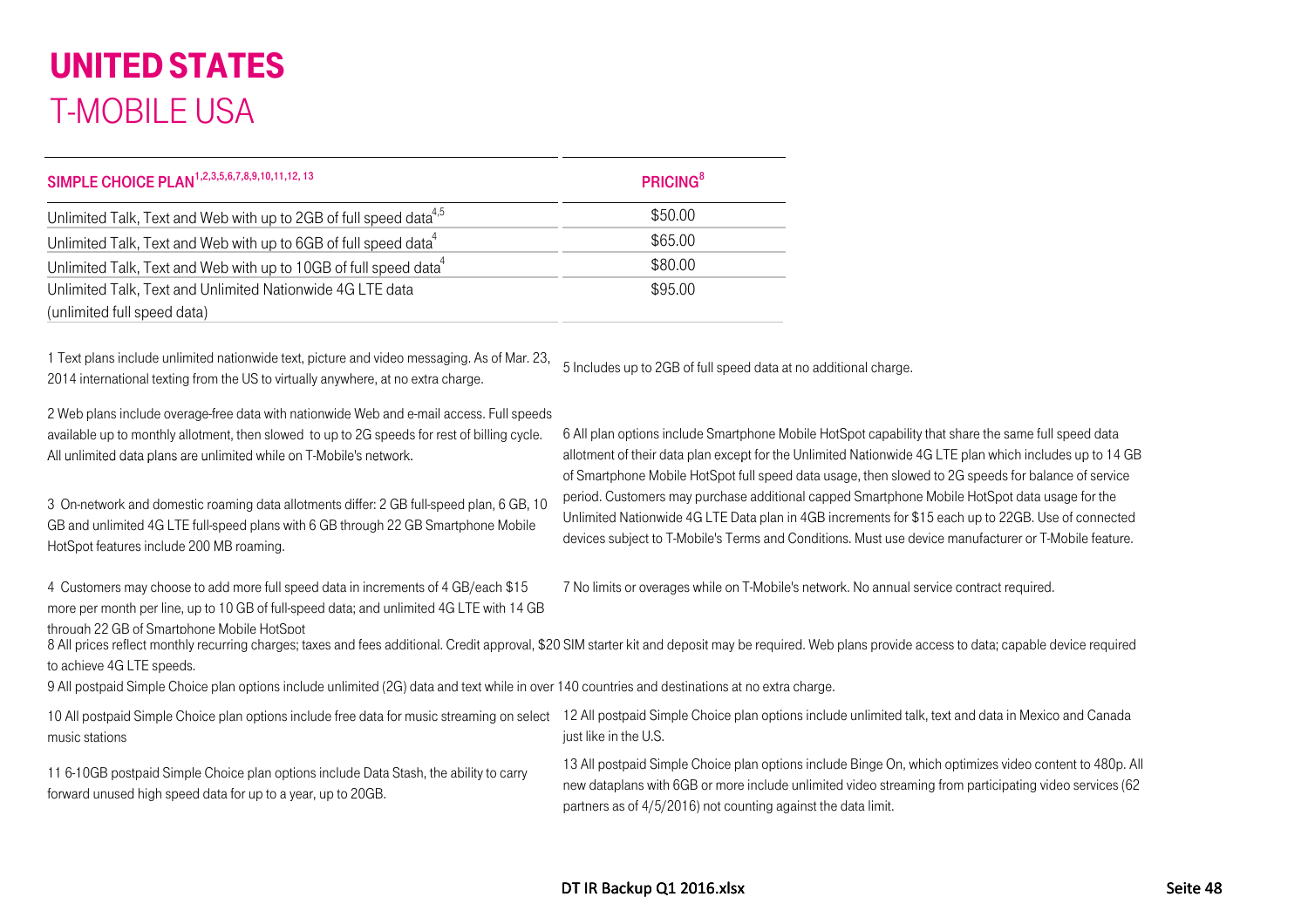| SIMPLE CHOICE PLAN <sup>1,2,3,4,5,6,7,8,9,10,12,13</sup><br><b>INCLUDED FEATURES PER LINE</b>                                                                                                                                                                         | PRICING <sup>7</sup>                                                                                                                                                                                                                                                                                                                                                                                                     |
|-----------------------------------------------------------------------------------------------------------------------------------------------------------------------------------------------------------------------------------------------------------------------|--------------------------------------------------------------------------------------------------------------------------------------------------------------------------------------------------------------------------------------------------------------------------------------------------------------------------------------------------------------------------------------------------------------------------|
| Unlimited Talk, Text and Web with up to 2GB of full speed data (first 2 lines)                                                                                                                                                                                        | \$80.00 for first 2 lines                                                                                                                                                                                                                                                                                                                                                                                                |
| Unlimited Talk, Text and Web with up to 2GB of full speed data (third, fourth, fifth and up to 12<br>lines)                                                                                                                                                           | \$10.00 per line                                                                                                                                                                                                                                                                                                                                                                                                         |
| DATA PLAN ADD-ON TO SIMPLE CHOICE MULTI-LINE <sup>2,3,5,6,7</sup>                                                                                                                                                                                                     | PRICING <sup>7,14</sup>                                                                                                                                                                                                                                                                                                                                                                                                  |
| Add more full speed data in increments of 4GB, up to 10 GB of data (each line)                                                                                                                                                                                        | \$15.00 (more per line per 4 GB)                                                                                                                                                                                                                                                                                                                                                                                         |
| Unlimited Nationwide 4G LTE data (unlimited full speed data)                                                                                                                                                                                                          | \$45.00 (more per line)                                                                                                                                                                                                                                                                                                                                                                                                  |
| 1 Text plans include unlimited nationwide text, picture and video messaging. As of Mar. 23, 2014<br>international texting from the US to virtually anywhere, at no extra charge.                                                                                      | 5 All plan options include Smartphone Mobile HotSpot capability that share the same full speed<br>data allotment of their data plan except for the Unlimited Nationwide 4G LTE plan which includes<br>up to 14 GB of Smartphone Mobile HotSpot full speed data usage, then slowed to 2G speeds for                                                                                                                       |
| 2 Web plans include overage-free data with nationwide Web and e-mail access. Full speeds available<br>up to monthly allotment, then slowed to up to 2G speeds for rest of billing cycle. All unlimited data<br>plans are unlimited while on T-Mobile's network.       | balance of service period. Customers may purchase additional capped Smartphone Mobile<br>HotSpot data usage for the Unlimited Nationwide 4G LTE Data plan in 4GB increments for \$15<br>each up to 22GB. Use of connected devices subject to T-Mobile's Terms and Conditions. Must use<br>device manufacturer or T-Mobile feature.                                                                                       |
| 3 On-network and domestic roaming data allotments differ: 2 GB full-speed plan, 6 GB, 10 GB and<br>unlimited 4G LTE full-speed plans with 6 GB through 22 GB Smartphone Mobile HotSpot features<br>include 200 MB roaming.                                            | 6 No limits or overages while on T-Mobile's network. No annual service contract required.                                                                                                                                                                                                                                                                                                                                |
| 4 Includes up to 2GB of full speed data at no additional charge.                                                                                                                                                                                                      | 7 All prices reflect monthly recurring charges; taxes and fees additional. Credit approval, \$20 SIM<br>starter kit and deposit may be required. Web plans provide access to data; capable device required<br>to achieve 4G LTE speeds.                                                                                                                                                                                  |
| 8 All postpaid Simple Choice plan options include unlimited (2G) data and text while in over 140 countries and destinations at no extra charge per line.                                                                                                              |                                                                                                                                                                                                                                                                                                                                                                                                                          |
| 9 All postpaid Simple Choice plan options include free data for music streaming on select music<br>stations<br>10 6-10GB postpaid Simple Choice plan options include Data Stash, the ability to carry forward<br>unused high speed data for up to a year, up to 20GB. | 12 All postpaid Simple Choice plan options include unlimited talk, text and data in Mexico and<br>Canada just like in the U.S.<br>13 All postpaid All Simple Choice plan options include Binge On, which optimizes video content to<br>480p. All new dataplans with 6GB or more include unlimited video streaming from participating<br>video services (62 partners as of 4/5/2016) not counting against the data limit. |
|                                                                                                                                                                                                                                                                       | 14 Family Match applies when all lines in the account start with the same additional data, 6GB,<br>10GB or unlimited 4G LTE; the price is \$10 more per line per 4GB increments                                                                                                                                                                                                                                          |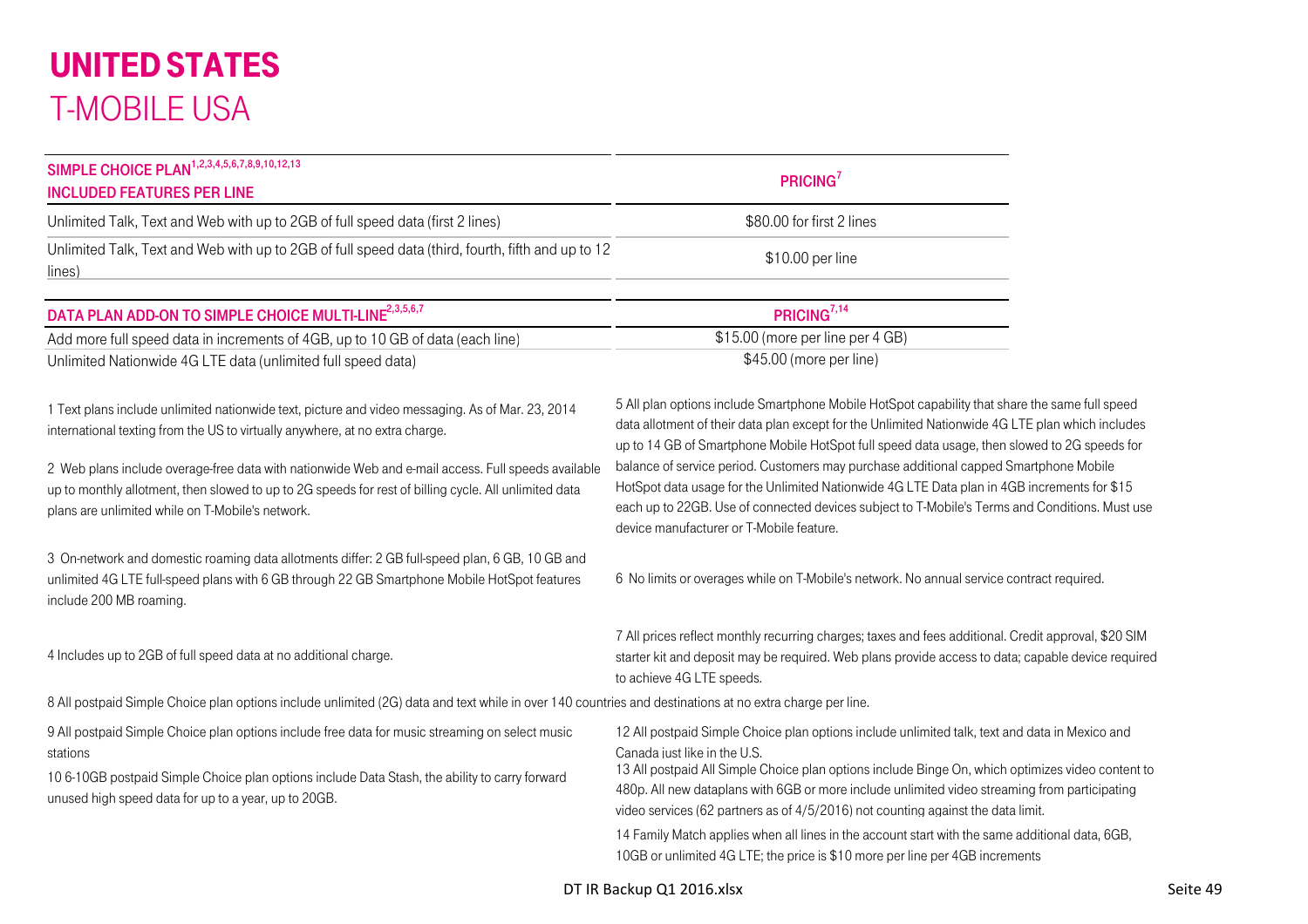| SIMPLE CHOICE PLAN (PAY IN ADVANCE) <sup>1,2,3,4,5,6,7,8,11,13,14,15</sup> | PRICING <sup>11</sup> |
|----------------------------------------------------------------------------|-----------------------|
| Unlimited Talk, Text and Web with up to 2GB of full speed data             | \$50.00               |
| Unlimited Talk, Text and Web with up to 6GB of full speed data             | \$65.00               |
| Unlimited Talk, Text and Web with up to 10GB of full speed data            | \$80.00               |
| Unlimited Talk, Text and Unlimited Nationwide 4G LTE data                  | \$95.00               |
| (unlimited full speed data)                                                |                       |

1 No annual contract required.

2 Text plans include unlimited nationwide text, picture and video messaging. As of Apr. 26, 2014 international texting from the US to virtually anywhere, at no extra charge.

6 No limits or overages while on T-Mobile's network.

7 For No Annual contract plans \$50 and up and that include

3 Web plans include overage-free data with nationwide Web and e-mail access. Full speed, 4G LTE data available up to monthly allotment, then slowed to 2G speeds for balance of service period. All unlimited data plans are unlimited while on T-Mobile's network. unlimited data. Not available for Pay As You Go plans.

4 Features available through the 30th day.

5 These plan options include Smartphone Mobile HotSpot (tethering) capability that share the same full 8 On-network and domestic roaming data allotments differ: 2 GB speed data allotment of their data plan except for the Unlimited Nationwide 4G LTE plan which includes up to 14 GB of Smartphone Mobile HotSpot full speed data usage, then slowed to 2G speeds for balance with 6 GB through 14 GB Smartphone Mobile HotSpot features of service period. Use of connected devices subject to T-Mobile's Terms and Conditions. Must use device manufacturer or T-Mobile feature.

full-speed plan; 6 GB, 10 GB and unlimited 4G LTE full-speed plans include 200 MB roaming.

| 14 Pay in Advance Simple Choice plan options include unlimited talk, text and data in Mexico and |  |
|--------------------------------------------------------------------------------------------------|--|
| Canada just like in the U.S.                                                                     |  |

13 All Pay in Advance Simple Choice plan options include free data for music streaming on select music stations

15 All Pay in Advance Simple Choice plan options include Binge On, which optimizes video content to 480p. All new dataplans with 6GB or more include unlimited video streaming from participating video services (62 partners as of 4/5/2016) not counting against the data limit.

#### ADDITIONAL ADD-ON PAY IN ADVANCE PLANS \$50/MONTH OR HIGHER  $T^{11}$ Stateside International Talk with Mobile $^9$ Stateside International Talk<sup>10</sup>  $k^{10}$  \$10.00

9 Unlimited calling to mobile numbers in 30+ countries and unlimited calling to landlines in 70+ countries. Plus, get 1000 mobile-to-mobile minutes to Mexico (Overage extra (if available funds for Pay In Advance); \$0.04/minute), unlimited texting to 200+ countries, and discounted calling rates to the rest of the world.

10 Unlimited calls to landlines in 70+ countries and unlimited texting to 200+ countries. Plus, call mobile numbers in 100+ countries for just \$0.20/minute and get discounted calling rates to the rest of the world.

11 All prices reflect monthly charges. \$20 SIM starter kit may be required. Capable device required to achieve 4G LTE speeds.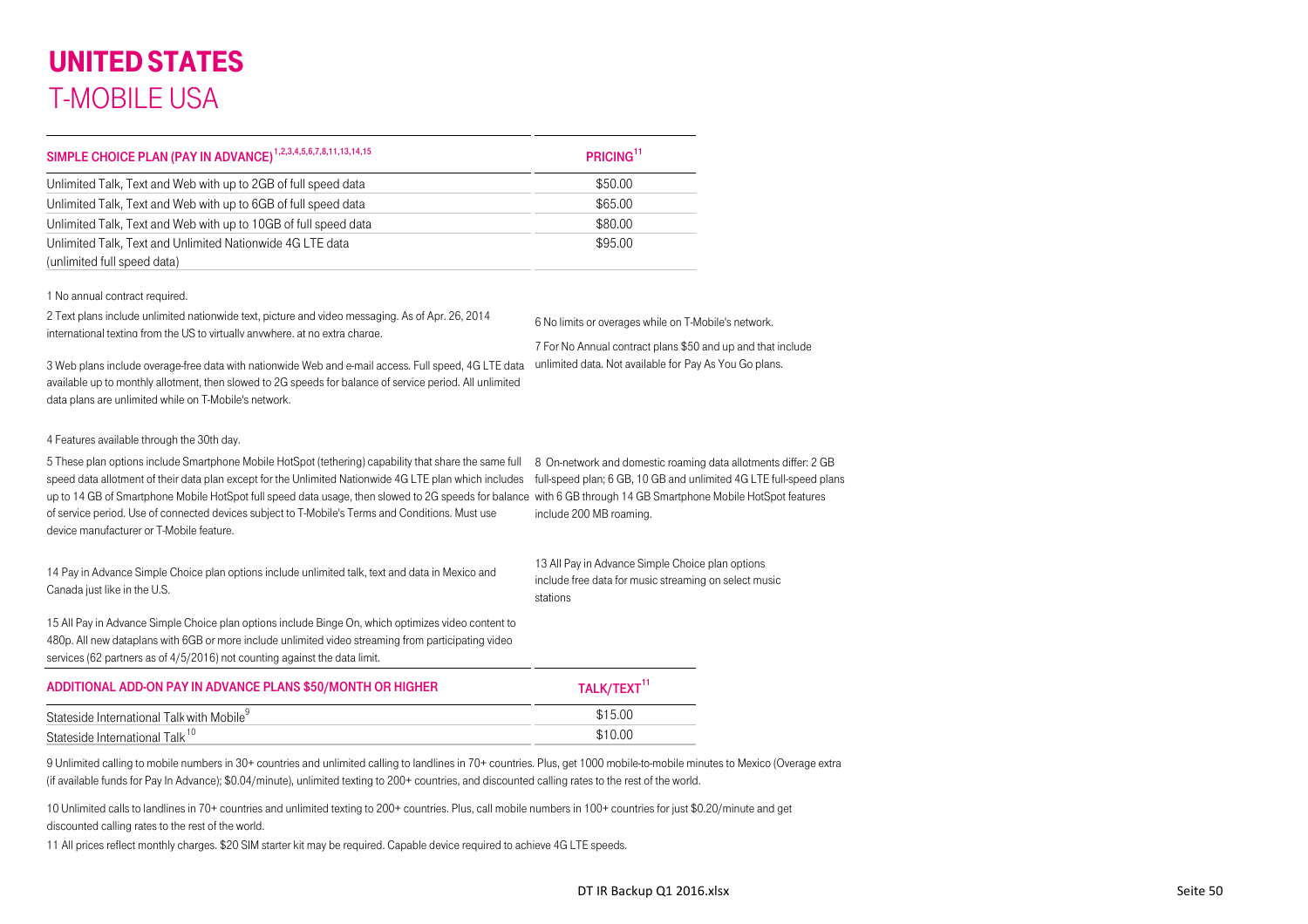| SIMPLY PREPAID PLAN (PREPAID) <sup>1,2,3,4,5,6,7,8,9,10,11,12</sup> | PRICING <sup>12</sup> |
|---------------------------------------------------------------------|-----------------------|
| Unlimited Talk and Text                                             | \$25.00               |
| Unlimited Talk, Text and Web with up to 3GB of 4G LTE               | \$40.00               |
| Unlimited Talk, Text and Web with up to 5GB of 4G LTE               | \$50.00               |
| Unlimited Talk, Text and Web with up to 10GB of 4G LTE              | \$60.00               |

1 No annual contract required.

2 Text plans include unlimited nationwide text, picture and video messaging and international text.

3 Web plans include overage-free data with nationwide Web and e-mail access. All plans have 4G LTE data available up to monthly allotment, then slowed to 2G speeds for balance of service period. All unlimited data plans are unlimited while on T-Mobile's network 4 Features available through the 30th day. 6 No limits or overages while on T-Mobile's network.

7 Includes access to BlackBerry email, BlackBerry Messenger, and BlackBerry App World for your BlackBerry device, for \$0 per month. For No Annual contract plans \$40 and up and that include unlimited data Not available for Pay As You Go plans 8 Roaming and on-network data allotments differ; 1GB includes 10 MB roaming; 3GB includes 50MB roaming, 5GB+ includes 100 MB roaming.

| ADDITIONAL ADD-ONS FOR ALL PREPAID PLANS9              | $\mathsf{COST}^\mathsf{1U}$ |
|--------------------------------------------------------|-----------------------------|
| Stateside International Talk with Mobile <sup>11</sup> | \$15.00                     |
| Stateside International Talk <sup>12</sup>             | \$10.00                     |
| Mexico + Canada Unlimited $14$                         | \$5.00                      |

9 Applicable on all monthly prepaid plans, not applicable on Pay As You Go plans.

10 All prices reflect monthly charges. \$20 SIM starter kit may be required. Capable device required to achieve 4G LTE speeds.

11 Unlimited calling to mobile numbers in 30+ countries and unlimited calling to landlines in 70+ countries. Plus, get discounted calling rates to the rest of the world.

12 Unlimited calls to landlines in 70+ countries. Plus, call mobile numbers in 100+ countries for just \$0.20/minute and get discounted calling rates to the rest of the world.

14 Get unlimited calling to and from the U.S. to any number, including mobile phones, in Mexico and Canada. And when you travel throughout the U.S., Mexico, & Canada your phone works the same with 4G LTE data and unlimited calling and texting. To top it off, this service includes unlimited texting from the U.S., Mexico, and Canada to virtually anywhere.

| <b>ALSO AVAILABLE</b>                        | <b>PRICING</b> |
|----------------------------------------------|----------------|
| Pay As You Go <sup>14</sup>                  | \$3.00         |
| Add-Ons (optional):                          |                |
| 1-Wk Data Pass - up to 1GB of 4G LTE data    | \$10.00        |
| 1-Day Data Pass - up to 500MB of 4G LTE data | \$5.00         |
| 1-Wk Pass - Unlimited Talk & Text            | \$10.00        |

14 Includes 30 minutes or messages. Additional minutes available for 10 cents per minute or message.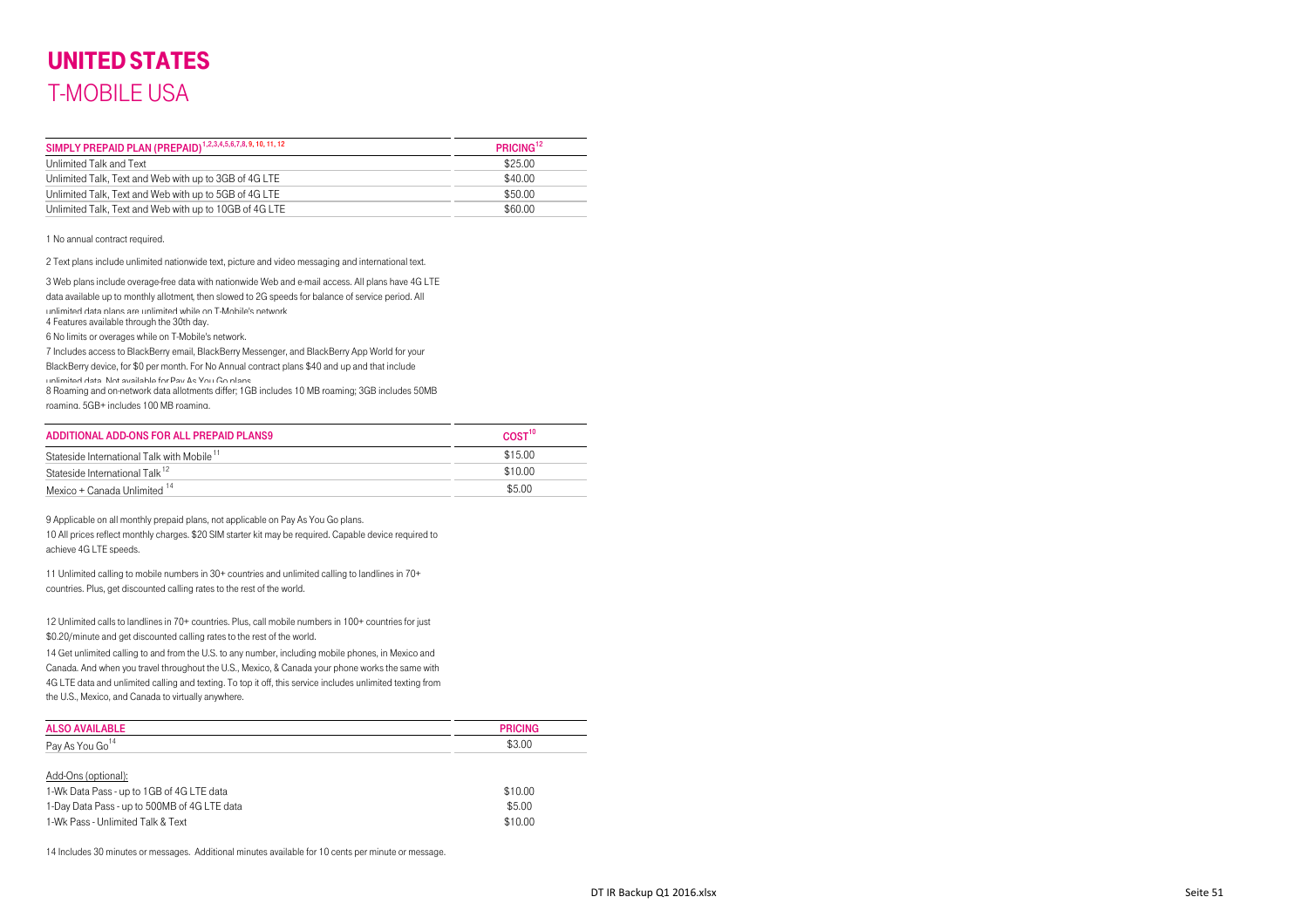| SIMPLE CHOICE VALUE <sup>1,2,3,4,5,6,7,8,9,10,11,12</sup><br><b>MOBILE INTERNET PLANS</b> | <b>PRICING</b> | <b>HOTSPOT ACCESS<sup>3</sup></b> |
|-------------------------------------------------------------------------------------------|----------------|-----------------------------------|
| Unlimited, Overage-Free Mobile Internet 2 GB                                              | \$20.00        | Included                          |
| Unlimited, Overage-Free Mobile Internet 6 GB                                              | \$35.00        | Included                          |
| Unlimited, Overage-Free Mobile Internet 10 GB                                             | \$50.00        | Included                          |
| Unlimited, Overage-Free Mobile Internet 14 GB                                             | \$65.00        | Included                          |
| Unlimited, Overage-Free Mobile Internet 18 GB                                             | \$80.00        | Included                          |
| Unlimited, Overage-Free Mobile Internet 22 GB                                             | \$95.00        | Included                          |

1 Prices reflect monthly recurring charges; taxes and fees additional. Credit approval, \$20 SIM starter kit and deposit may be required.

2 \$10 discount available when added to a postpaid voice line of service with T-Mobile on the same account.

3 All plan options include Smartphone Mobile HotSpot capability that share the same full speed data allotment of their data plan. Plan data allotment applies.

Use of connected devices subject to T-Mobile's Terms and Conditions. Must use device manufacturer or T-Mobile feature.

4 No overage charges. After data allotment used, speeds slowed to up to 2G speeds for rest of billing cycle.

5 Customers may choose to add more full speed data in increments of 4 GB/each \$15 more per month per line, up to 22 GB of data. Or purchase an On Demand

Mobile Internet (full speed data) Pass by day or week increments. (See On Demand Mobile Internet Passes (Postpaid) below).

6 On-network and domestic roaming data allotments differ: 1 GB through 22 GB full-speed plans include 200 MB roaming.

7 All monthly postpaid Simple Choice plan options include unlimited (2G).

8 All postpaid Simple Choice plan options include free data for music streaming on select music stations

9 6-22GB postpaid Simple Choice plan options include Data Stash, the ability to carry forward unused high speed data for up to a year, up to 20GB.

10 Mobile Internet Simple Choice plan options include unlimited (2G) data and text while in over 140 countries and destinations at no extra charge per line.

11 Mobile Internet Simple Choice plan options include unlimited talk, text and data in Mexico and Canada just like in the U.S.

12 All postpaid Mobile Internet Simple Choice plan options include Binge On, which optimizes video content to 480p. All new dataplans with 6GB or more include unlimited video streaming from participating video services (62 partners as of 4/5/2016) not counting against the data limit.

| ON DEMAND MOBILE INTERNET PASSES (Postpaid) <sup>1,2,3,4</sup>       | <b>PRICING</b> | <b>HOTSPOT ACCESS</b> <sup>3</sup> |
|----------------------------------------------------------------------|----------------|------------------------------------|
| Unlimited, Overage-Free Mobile Internet 500 MB data (use for 1 days) | \$5.00         | Included                           |
| Unlimited, Overage-Free Mobile Internet 1 GB data (use for 7 days)   | \$10.00        | Included                           |

1 Credit approval, \$20 SIM starter kit and deposit may be required.

2 No overage charges. After data allotment used, speeds slowed to up to 2G speeds for rest of billing cycle.

3 All plan options include Smartphone Mobile HotSpot capability that share the same full speed data allotment of their data plan Plan data allotment applies.

Use of connected devices subject to T-Mobile's Terms and Conditions. Must use device manufacturer or T-Mobile feature.

4 Mobile Internet On Demand passes include unlimtied data in Mexico and Canada just like in the U.S. when added on top of Simple Choice plan options

| PAY IN ADVANCE - (SINGLE USE) DATA PASSES <sup>1,2,3</sup> | <b>PRICING</b> | <b>HOTSPOT ACCESS</b> |
|------------------------------------------------------------|----------------|-----------------------|
| Unlimited, Overage-Free 500 MB data (use for 1 day)        | \$5.00         | Not Included          |
| Unlimited, Overage-Free 1 GB data (use for 7 days)         | \$10.00        | Not Included          |
| Unlimited, Overage-Free 3 GB data (use for 30 days)        | \$30.00        | Not Included          |

1 \$20 SIM starter kit may be required. Service available for time period and/or usage amount provided by Pass. For time period, a day is 12:00 a.m. to

11:59 p.m., based on time zone associated with account phone number. Usage rounded up to the nearest MB

2 No overage charges. After data allotment used, speeds slowed to up to 2G speeds for rest of billing cycle.

3 No domestic roaming. Pay in Advance Simple Choice single-use plan options include unlimited data in Mexico

and Canada just like in the U.S.

| PAY IN ADVANCE - MONTHLY RECURRING (AUTO-RENEW) PASSES <sup>1, 2,3</sup> | <b>PRICING</b> | <b>HOTSPOT ACCESS</b> |
|--------------------------------------------------------------------------|----------------|-----------------------|
| Unlimited, Overage-Free Mobile Internet 2 GB                             | \$20.00        | Not Included          |
| Unlimited, Overage-Free Mobile Internet 6 GB                             | \$35.00        | Not Included          |
| Unlimited, Overage-Free Mobile Internet 10 GB                            | \$50.00        | Not Included          |
| Unlimited, Overage-Free Mobile Internet 14 GB                            | \$65.00        | Not Included          |
| Unlimited, Overage-Free Mobile Internet 18 GB                            | \$80.00        | Not Included          |
| Unlimited, Overage-Free Mobile Internet 22 GB                            | \$95.00        | Not Included          |

1 Prices reflect monthly recurring charges. \$20 SIM starter kit and deposit may be required.

2 No overage charges. After data allotment used, speeds slowed to up to 2G speeds for rest of billing cycle.

3 On-network, Domestic data only. No roaming.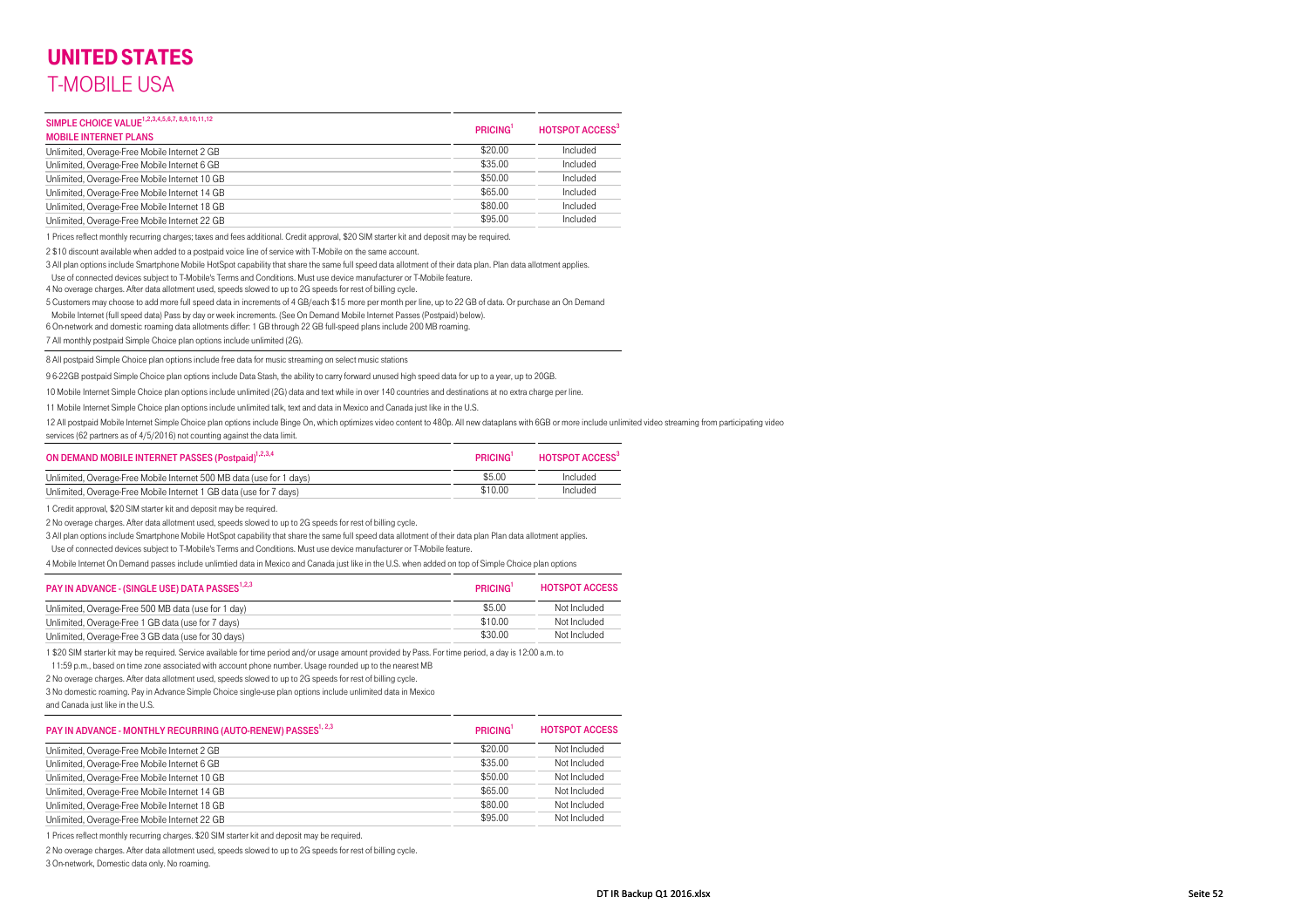# NOTES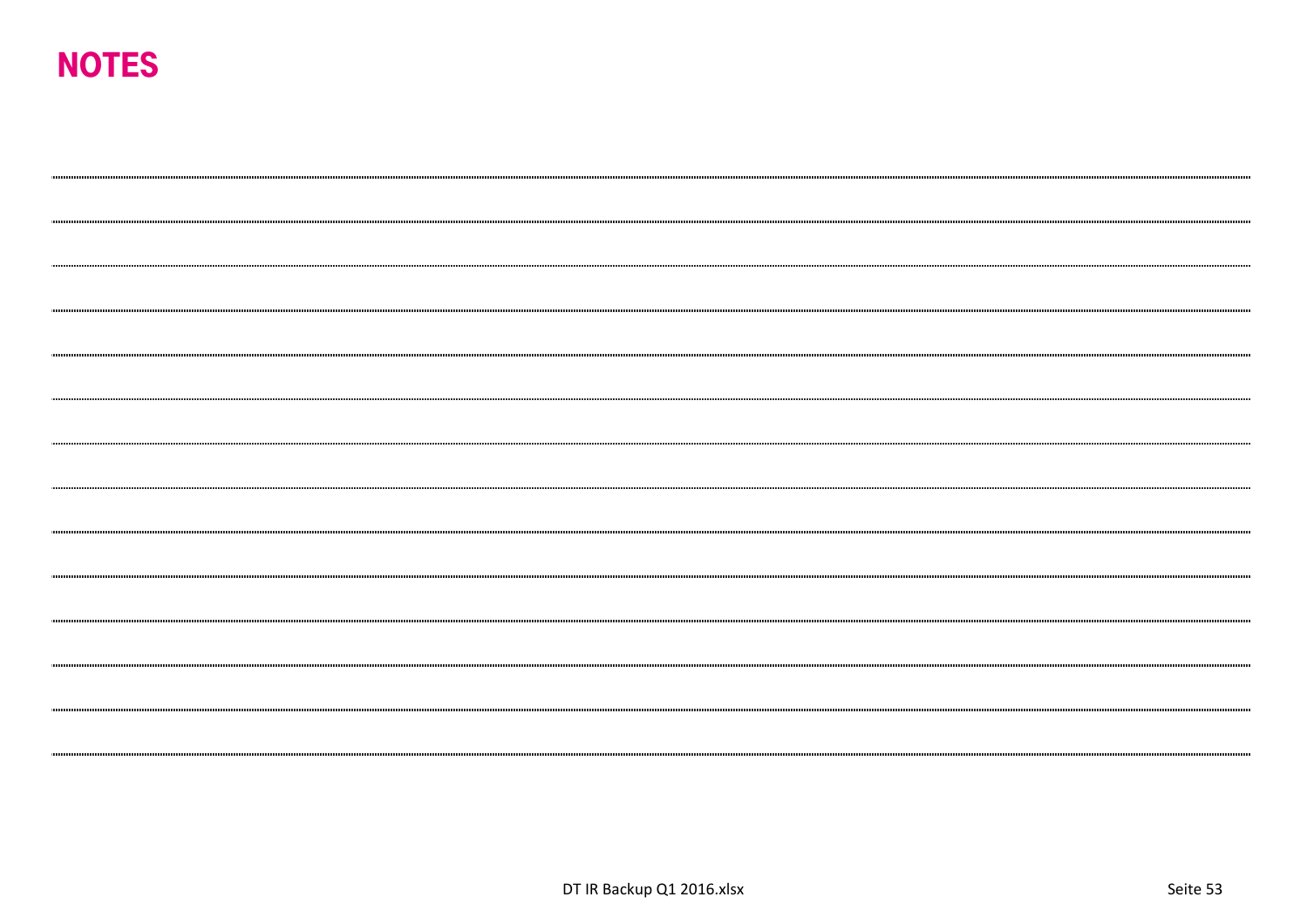#### CONTENTSEE AND A CONTRACT COMMUNICATION CONTRACT CONTRACT CONTRACT CONTRACT CONTRACT CONTRACT CONTRACT CONTRACT CONTR

#### **GROUP**

Adjusted for special factors and the set of the set of the SAD Additional information 31 Additional information 31 Austria 731 EBITDA reconciliation As reported 10<br>Special factors in the consolidated income statement 11 Special factors in the consolidated income statement 11 Financials **Financials** 44 Details on special factors<br>
Change in the composition of the group<br>
Change in the composition of the group<br>

2008 - 2014 Derationals Consolidated statement of financial position 15 Additional information 48 EBITDA reconciliation 17<br>Provisions for pensions Provisions for pensions Maturity profile 18<br>
Liquidity reserves 19 Liquidity reserves **19** Financials **19** Financials **55**<br>Net debt **56** GHS COMERTINA reconciliation 56 Net debt 20 Net debt development 58 EBIT DATE: 1000 EBITDA RECONCILIATION 21 Greece 58 EBITORA RECONCILIATION 58 Cash capex 22 Romania 60 Free cash flow 23 Personnel 24

| At a Glance                                          | 4  | <b>GERMANY</b>               |    |
|------------------------------------------------------|----|------------------------------|----|
| Excellent market position                            |    | <b>Financials</b>            | 28 |
|                                                      |    | <b>EBITDA</b> reconciliation | 29 |
| <b>GROUP</b>                                         |    | Operationals                 | 30 |
| Adjusted for special factors                         | 8  | Additional information       | 31 |
| <b>EBITDA</b> reconciliation                         | 9  |                              |    |
| As reported                                          | 10 | <b>UNITED STATES</b>         |    |
| Special factors in the consolidated income statement | 11 | Financials                   | 44 |
| Details on special factors                           | 12 | <b>EBITDA</b> reconciliation | 45 |
| Change in the composition of the group               | 14 | Operationals                 | 46 |
| Consolidated statement of financial position         | 15 | Additional information       | 48 |
| Provisions for pensions                              | 17 |                              |    |
| Maturity profile                                     | 18 | <b>EUROPE</b>                |    |
| Liquidity reserves                                   | 19 | Financials                   | 55 |
| Net debt                                             | 20 | <b>EBITDA</b> reconciliation | 56 |
| Net debt development                                 | 21 | Greece                       | 58 |
| Cash capex                                           | 22 | Romania                      | 60 |
| Free cash flow                                       | 23 | Hungary                      | 62 |
| Personnel                                            | 24 | Poland                       | 64 |
| Exchange rates                                       | 25 | Czech Republic               | 66 |

#### EUROPE

| ------                 | __________                   |                     | _______     |    |
|------------------------|------------------------------|---------------------|-------------|----|
| ent market position    | ⊦ınancials                   | ∩∩                  | Netherlands | 68 |
|                        | <b>EBITDA</b> reconciliation | $\cap$<br>- -       | Croatia     | 69 |
|                        | <b>Operationals</b>          | $\cap$ $\cap$<br>UU | Slovakia    |    |
| ed for special factors | Additional information       |                     | Austria     | 70 |

# Change in the composition of the group 14 Operationals 14 Operationals 46 Financials 76

| iviaturity pronie    | I O | <b>EUNUFE</b>                |    |                              |    |
|----------------------|-----|------------------------------|----|------------------------------|----|
| Liquidity reserves   | 19  | <b>Financials</b>            | 55 | <b>GHS</b>                   |    |
| Net debt             | 20  | <b>EBITDA</b> reconciliation | 56 | <b>Financials</b>            | 80 |
| Net debt development | ገ 1 | Greece                       | 58 | <b>EBITDA</b> reconciliation | 81 |
| Cash capex           | 22  | Romania                      | 60 |                              |    |
| Free cash flow       | 23  | Hungary                      | 62 |                              |    |
| Personnel            | 24  | Poland                       | 64 |                              |    |
| Exchange rates       | 25  | Czech Republic               | 66 | <b>GLOSSARY</b>              | 33 |
|                      |     |                              |    |                              |    |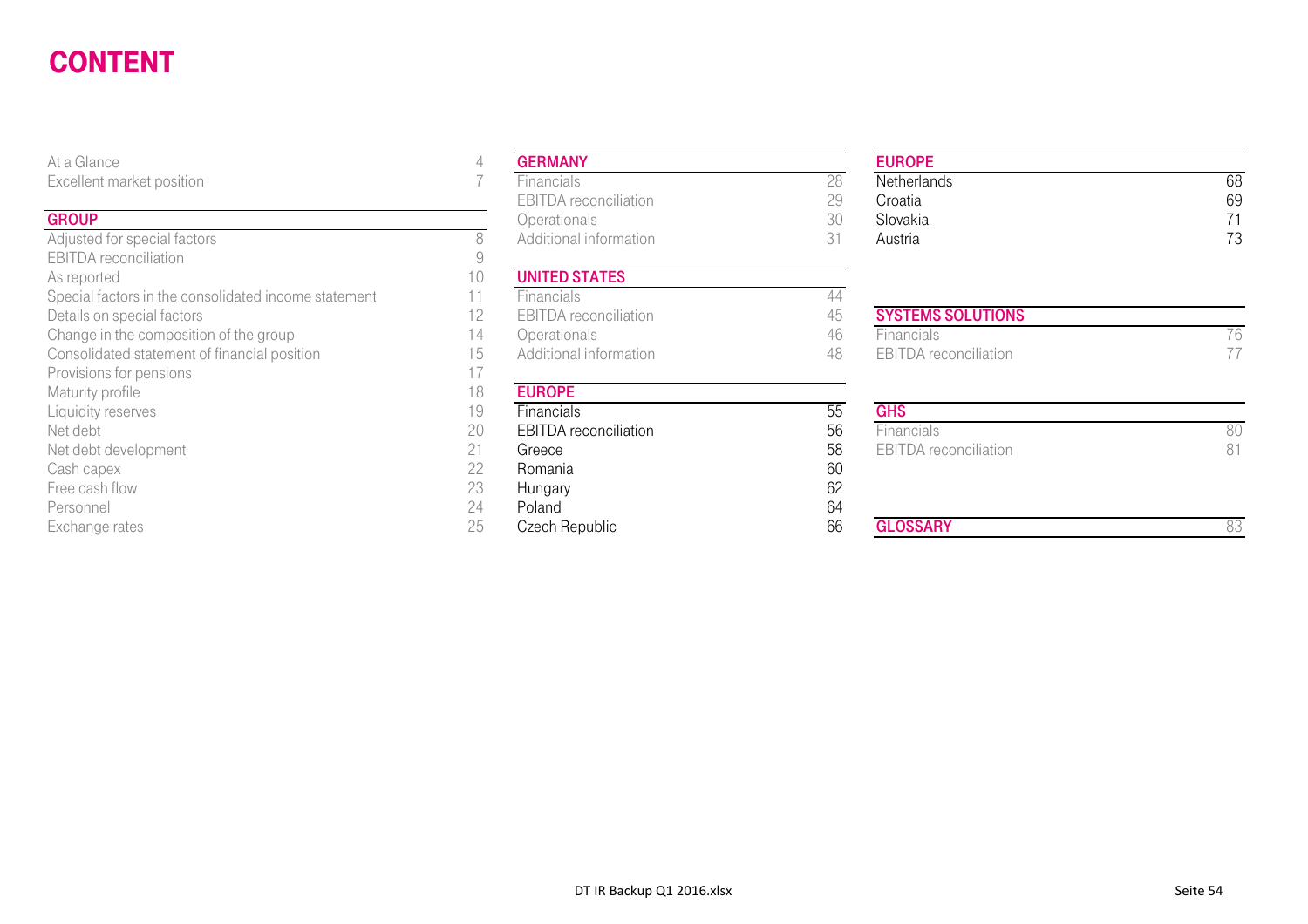# EUROPEFINANCIALS (ADJUSTED FOR SPECIAL FACTORS)<sup>1</sup>

|                                                  |      | Q1                     | Q <sub>2</sub>         | Q3                | Q <sub>4</sub>         | <b>FY</b>              | Q1                     | Change |
|--------------------------------------------------|------|------------------------|------------------------|-------------------|------------------------|------------------------|------------------------|--------|
|                                                  |      | 2015                   | 2015                   | 2015              | 2015                   | 2015                   | 2016                   |        |
|                                                  | Note | millions of $\epsilon$ | millions of $\epsilon$ | millions of $\in$ | millions of $\epsilon$ | millions of $\epsilon$ | millions of $\epsilon$ | $\%$   |
| <b>TOTAL REVENUE</b>                             |      | 3.157                  | 3.209                  | 3.261             | 3.397                  | 13.024                 | 3.080                  | (2, 4) |
| International Revenue                            |      | 3.028                  | 3.086                  | 3.119             | 3.263                  | 12.495                 | 2.948                  | (2,6)  |
| <b>NET REVENUE</b>                               |      | 3.098                  | 3.150                  | 3.200             | 3.334                  | 12.782                 | 3.018                  | (2,6)  |
| <b>EBITDA</b>                                    |      | 1.016                  | 1.081                  | 1.157             | 1.075                  | 4.329                  | 986                    | (3,0)  |
| EBITDA margin (EBITDA / total revenue)<br>$\%$   |      | 32,2                   | 33,7                   | 35,5              | 31,6                   | 33,2                   | 32,0                   | (0,2p) |
| Depreciation, amortization and impairment losses |      | (636)                  | (627)                  | (640)             | (686)                  | (2.589)                | (636)                  | 0.0    |
| Profit (loss) from operations = EBIT             |      | 380                    | 454                    | 517               | 389                    | 1.740                  | 350                    | (7,9)  |
| <b>CASH CAPEX</b>                                |      | 482                    | 294                    | 402               | 460                    | 1.638                  | 500                    | 3,7    |
| <b>CASH CONTRIBUTION</b>                         |      | 534                    | 787                    | 755               | 615                    | 2.691                  | 486                    | (9, 0) |

### FINANCIALS (AS REPORTED)

|                                                  |      | Q1                     | Q2                     | Q3                     | Q <sub>4</sub>         | FY                     | Q1                     | Change |
|--------------------------------------------------|------|------------------------|------------------------|------------------------|------------------------|------------------------|------------------------|--------|
|                                                  |      | 2015                   | 2015                   | 2015                   | 2015                   | 2015                   | 2016                   |        |
|                                                  | Note | millions of $\epsilon$ | millions of $\epsilon$ | millions of $\epsilon$ | millions of $\epsilon$ | millions of $\epsilon$ | millions of $\epsilon$ | %      |
| <b>TOTAL REVENUE</b>                             |      | 3.157                  | 3.209                  | 3.261                  | 3.397                  | 13.024                 | 3.080                  | (2, 4) |
| <b>NET REVENUE</b>                               |      | 3.098                  | 3.150                  | 3.200                  | 3.334                  | 12.782                 | 3.018                  | (2, 6) |
| <b>EBITDA</b>                                    |      | 962                    | 1.017                  | 1.107                  | 1.022                  | 4.108                  | 962                    | 0,0    |
| $\%$<br>EBITDA margin (EBITDA / total revenue)   |      | 30,5                   | 31,7                   | 33,9                   | 30,1                   | 31,5                   | 31,2                   | 0,7p   |
| Depreciation, amortization and impairment losses |      | (636)                  | (626)                  | (641)                  | (729)                  | (2.632)                | (636)                  | 0,0    |
| Profit (loss) from operations = EBIT             |      | 326                    | 391                    | 466                    | 293                    | 1.476                  | 326                    | 0,0    |
| <b>CASH CAPEX</b>                                |      | 498                    | 303                    | 403                    | 463                    | 1.667                  | 1.009                  | n.a.   |
| <b>CASH CONTRIBUTION</b>                         |      | 464                    | 714                    | 704                    | 559                    | 2.441                  | (47)                   | n.a.   |

1 Business customer operations at Magyar Telekom in Hungary, which had previously been organizationally assigned to the Systems Solutions operating segment, have been bundled and reported

under the Europe operating segment since January 1, 2016. Comparative figures have been adjusted retrospectively.

2 Special factors affecting EBITDA: EUR 55mn in Q1/15, EUR 62mn in Q2/15, EUR 51mn in Q3/15, EUR 51mn in Q4/15 and EUR 24mn in Q1/16.

3 Special factors affecting EBIT: EUR 55mn in Q1/15 (thereof EUR 55mn resulting from EBITDA), EUR 62mn in Q2/15 (thereof EUR 62mn resulting from EBITDA), EUR 51mn in Q3/15 (thereof EUR 51mn resulting from EBITDA), EUR 94mn in Q4/15 (thereof EUR 51mn resulting from EBITDA) and EUR 24mn in Q1/16 (thereof EUR 24mn resulting from EBITDA).

4 Excluding payments for spectrum licences: EUR 1mn in Q1/15 in Austria, EUR 15mn in Q1/15 in Albania, EUR 9mn in Q2/15 in Albania, EUR 1mn in Q3/15 in Austria, EUR 3mn in Q4/15 in Poland, EUR 484mn in Poland in Q1/16 and EUR 23mn in Netherlands in Q1/16.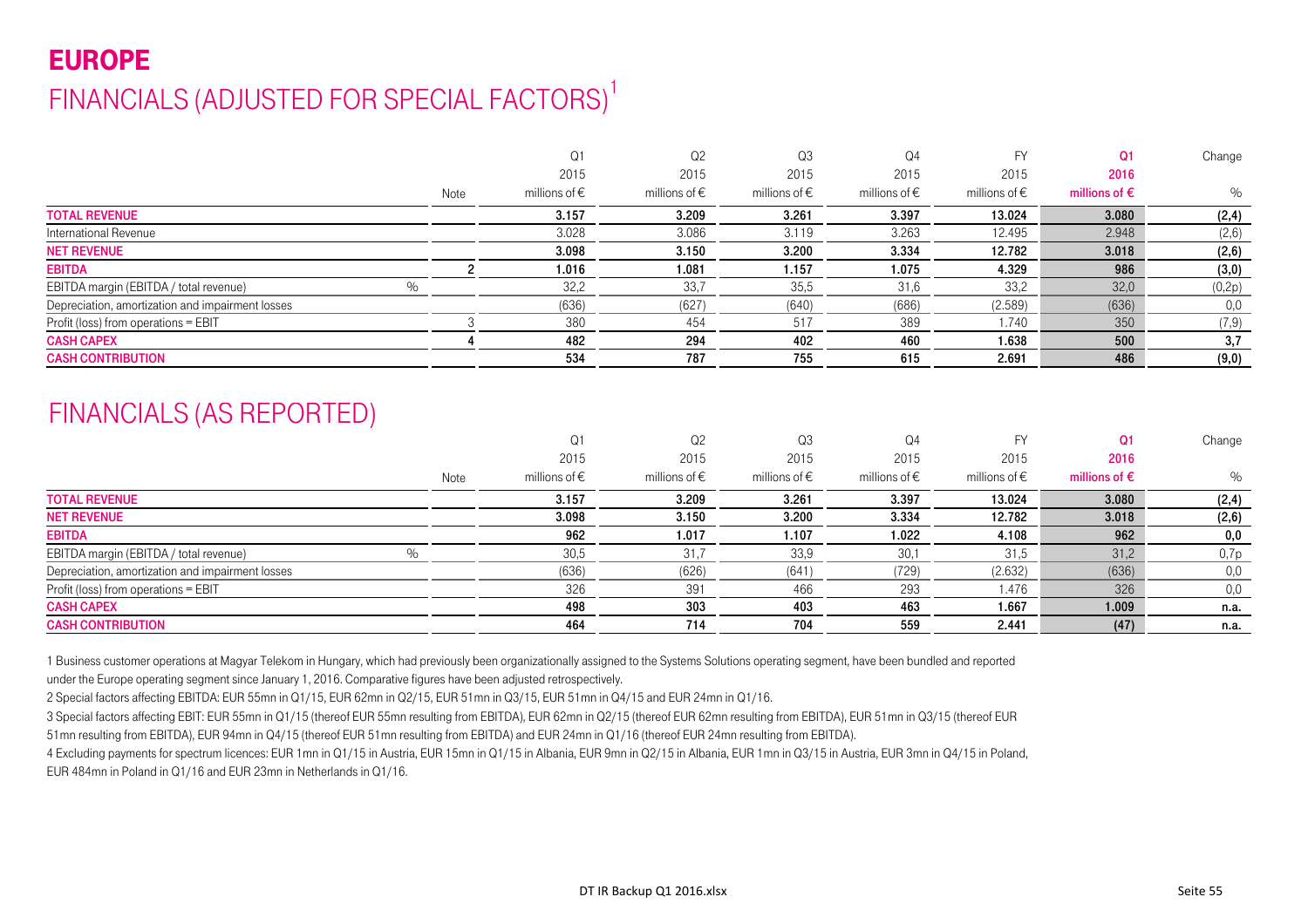# EUROPE EBITDA RECONCILIATION<sup>1</sup>

|                                                    |               | $\Omega$ 1             | Q <sub>2</sub>         | Q3                     | Q4                     |                        | <b>O1</b>              | Change |
|----------------------------------------------------|---------------|------------------------|------------------------|------------------------|------------------------|------------------------|------------------------|--------|
|                                                    |               | 2015                   | 2015                   | 2015                   | 2015                   | 2015                   | 2016                   |        |
|                                                    | Note          | millions of $\epsilon$ | millions of $\epsilon$ | millions of $\epsilon$ | millions of $\epsilon$ | millions of $\epsilon$ | millions of $\epsilon$ | $\%$   |
| <b>TOTAL REVENUE</b>                               |               | 3.157                  | 3.209                  | 3.261                  | 3.397                  | 13.024                 | 3.080                  | (2, 4) |
| TOTAL REVENUE (ADJUSTED FOR SPECIAL FACTORS)       |               | 3.157                  | 3.209                  | 3.261                  | 3.397                  | 13.024                 | 3.080                  | (2, 4) |
| Profit (loss) from operations = EBIT               |               | 326                    | 391                    | 466                    | 293                    | 1.476                  | 326                    | 0,0    |
| - Depreciation, amortization and impairment losses |               | (636)                  | (626)                  | (641)                  | (729)                  | (2.632)                | (636)                  | 0,0    |
| $=$ EBITDA                                         |               | 962                    | 1.017                  | 1.107                  | 1.022                  | 4.108                  | 962                    | 0,0    |
| EBITDA margin                                      | $\frac{0}{0}$ | 30,5                   | 31,7                   | 33,9                   | 30,1                   | 31,5                   | 31,2                   | 0,7p   |
| - Special factors affecting EBITDA                 |               | (54)                   | (64)                   | (50)                   | (53)                   | (221)                  | (24)                   | 55,6   |
| = EBITDA (ADJUSTED FOR SPECIAL FACTORS)            |               | 1.016                  | 1.081                  | 1.157                  | 1.075                  | 4.329                  | 986                    | (3,0)  |
| EBITDA margin (adjusted for special factors)       | O/2           | 32,2                   | 33,7                   | 35,5                   | 31,6                   | 33,2                   | 32,0                   | (0,2p) |
|                                                    |               |                        |                        |                        |                        |                        |                        |        |

### SPECIAL FACTORS

|                                                 |      |                        | Q <sub>2</sub>         | Q <sub>3</sub>         | Q4                     |                        |                        | Change  |
|-------------------------------------------------|------|------------------------|------------------------|------------------------|------------------------|------------------------|------------------------|---------|
|                                                 |      | 2015                   | 2015                   | 2015                   | 2015                   | 2015                   | 2016                   |         |
|                                                 | Note | millions of $\epsilon$ | millions of $\epsilon$ | millions of $\epsilon$ | millions of $\epsilon$ | millions of $\epsilon$ | millions of $\epsilon$ | $\%$    |
| <b>EFFECTS ON EBITDA</b>                        |      | (54)                   | (64)                   | (50)                   | (53)                   | (221)                  | (24)                   | 55,6    |
| - of which personnel                            |      |                        | (97)                   | (34)                   | (24)                   | (177)                  | (29)                   | (31, 8) |
| - of which other                                |      | 132                    |                        | (16)                   | (29)                   | (44)                   |                        | n.a.    |
| EFFECTS ON PROFIT (LOSS) FROM OPERATIONS = EBIT |      | (54)                   | (63)                   | (51)                   | (96)                   | (264)                  | (24)                   | 55,6    |
| - of which personnel                            |      |                        | (97)                   | (34)                   | '24)                   | (177)                  | (29)                   | (31, 8) |
| - of which other                                |      | (32)                   |                        |                        |                        | (87)                   |                        | n.a.    |

1 Business customer operations at Magyar Telekom in Hungary, which had previously been organizationally assigned to the Systems Solutions operating segment, have been bundled and reported under the Europe operating segment since January 1, 2016. Comparative figures have been adjusted retrospectively.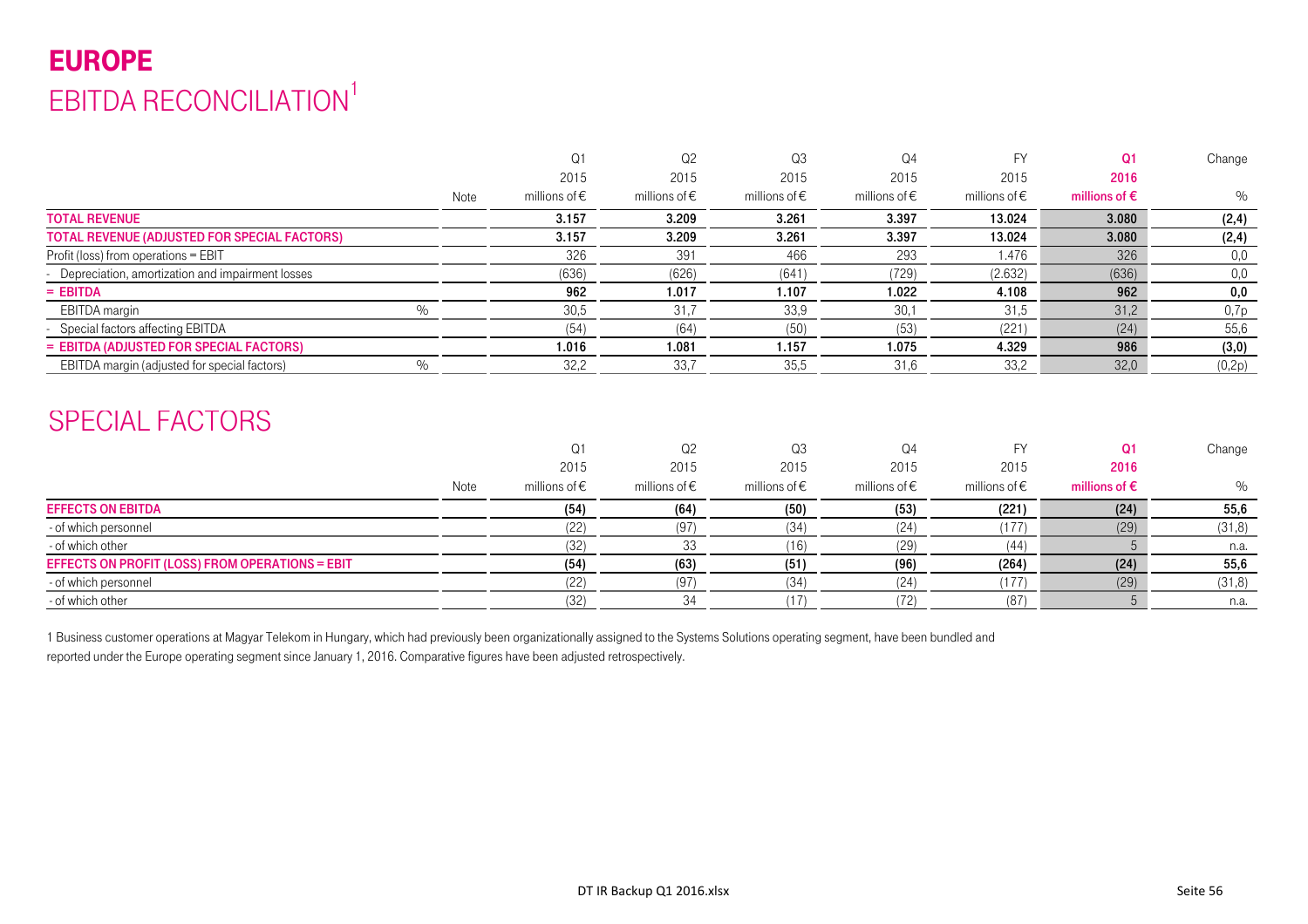### EUROPE CUSTOMER SUMMARY

|                                  |                         | Q1     | Q <sub>2</sub> | Q <sub>3</sub> | Q4     | Q <sub>1</sub> | Change  |
|----------------------------------|-------------------------|--------|----------------|----------------|--------|----------------|---------|
|                                  |                         | 2015   | 2015           | 2015           | 2015   | 2016           |         |
|                                  | Note                    | (000)  | (000)          | (000)          | (000)  | (000)          | $\%$    |
| <b>GREECE</b>                    |                         |        |                |                |        |                |         |
| Fixed network Access Lines       |                         | 2.599  | 2.591          | 2.577          | 2.586  | 2.583          | (0,6)   |
| <b>Broadband Access Lines</b>    |                         | 1.413  | 1.448          | 1.480          | 1.531  | 1.574          | 11,4    |
| Mobile Customers                 |                         | 7.308  | 7.387          | 7.428          | 7.399  | 7.477          | 2,3     |
| <b>ROMANIA</b>                   |                         |        |                |                |        |                |         |
| Fixed network Access Lines       |                         | 2.189  | 2.153          | 2.117          | 2.091  | 2.055          | (6,1)   |
| <b>Broadband Access Lines</b>    |                         | 1.192  | 1.186          | 1.181          | 1.186  | 1.204          | 1,0     |
| Mobile Customers                 |                         | 6.008  | 6.015          | 5.905          | 5.992  | 5.934          | (1,2)   |
| <b>HUNGARY</b>                   | 1                       |        |                |                |        |                |         |
| Fixed network Access Lines       | $\overline{\mathbf{c}}$ | 1.710  | 1.671          | 1.677          | 1.674  | 1.659          | (3,0)   |
| Broadband Access Lines           | $\overline{c}$          | 990    | 1.000          | 1.010          | 1.023  | 1.028          | 3,8     |
| Mobile Customers                 |                         | 5.463  | 5.476          | 5.482          | 5.504  | 5.372          | (1,7)   |
| <b>POLAND</b>                    |                         |        |                |                |        |                |         |
| Fixed network Access Lines       | $\overline{\mathbf{c}}$ | 12     | 18             | 17             | 18     | 18             | 50,0    |
| <b>Broadband Access Lines</b>    | $\overline{\mathbf{c}}$ | 11     | 13             | 13             | 15     | 17             | 54,5    |
| Mobile Customers                 | 3                       | 15.794 | 15.827         | 15.696         | 12.056 | 11.821         | (25, 2) |
| <b>CZECH REPUBLIC</b>            |                         |        |                |                |        |                |         |
| Fixed network Access Lines       | $\overline{\mathbf{c}}$ | 155    | 152            | 147            | 154    | 141            | (9,0)   |
| Broadband Access Lines           | $\overline{c}$          | 145    | 143            | 138            | 134    | 133            | (8,3)   |
| Mobile Customers                 |                         | 5.993  | 5.996          | 5.981          | 6.019  | 6.024          | 0,5     |
| <b>CROATIA</b>                   |                         |        |                |                |        |                |         |
| Fixed network Access Lines       |                         | 1.052  | 1.038          | 1.020          | 1.004  | 1.012          | (3,8)   |
| Broadband Access Lines           |                         | 726    | 733            | 733            | 741    | 749            | 3,2     |
| Mobile Customers                 |                         | 2.214  | 2.241          | 2.323          | 2.233  | 2.206          | (0, 4)  |
| <b>NETHERLANDS</b>               |                         |        |                |                |        |                |         |
| - Mobile Customers               |                         | 3.830  | 3.689          | 3.686          | 3.677  | 3.668          | (4,2)   |
| <b>SLOVAKIA</b>                  |                         |        |                |                |        |                |         |
| Fixed network Access Lines       |                         | 875    | 864            | 858            | 855    | 851            | (2,7)   |
| <b>Broadband Access Lines</b>    |                         | 570    | 578            | 587            | 599    | 609            | 6,8     |
| - Mobile Customers               |                         | 2.202  | 2.196          | 2.204          | 2.235  | 2.231          | 1,3     |
| <b>AUSTRIA</b>                   |                         |        |                |                |        |                |         |
| Mobile Customers                 |                         | 3.956  | 3.934          | 3.962          | 4.323  | 4.221          | 6,7     |
| <b>OTHER</b>                     |                         |        |                |                |        |                |         |
| Fixed network Access Lines       | $\overline{\mathbf{c}}$ | 395    | 389            | 385            | 381    | 367            | (7,1)   |
| <b>Broadband Access Lines</b>    | $\overline{c}$          | 293    | 291            | 289            | 285    | 283            | (3,4)   |
| Mobile Customers                 |                         | 3.596  | 3.585          | 3.579          | 3.299  | 3.255          | (9,5)   |
| TOTAL                            | 1                       |        |                |                |        |                |         |
| Fixed network Access Lines       |                         | 8.987  | 8.875          | 8.798          | 8.763  | 8.687          | (3,3)   |
| $-IP$                            |                         | 3.626  | 3.805          | 3.973          | 4.132  | 4.261          | 17,5    |
|                                  |                         | 5.046  | 5.084          | 5.122          | 5.189  | 5.254          |         |
| Broadband Access Lines Retail    |                         |        |                |                |        |                | 4,1     |
| Wholesale Bundled Access Lines   |                         | 136    | 126            | 121            | 121    | 122            | (10,3)  |
| Wholesale Unbundled Access Lines |                         | 156    | 167            | 181            | 199    | 215            | 37,8    |
| - TV (IPTV, SAT, Cable)          |                         | 3.741  | 3.768          | 3.832          | 3.904  | 3.922          | 4,8     |
| - Mobile Customers               |                         | 56.365 | 56.345         | 56.246         | 52.737 | 52.208         | (7, 4)  |

1 Business customer operations at Magyar Telekom in Hungary, which had previously been organizationally assigned to the Systems Solutions operating segment, have been bundled and reported under the Europe operating segment since January 1, 2016. Comparative figures have been adjusted retrospectively.

2 From January 2015 parts of the GTS Group were integrated into Czech Republic and Poland. From April 2015 parts were integrated into Hungary.

3 In the fourth quarter of 2015, the number of mobile customers in Poland decreased by 3 838 thousand in connection with the deactivation of inactive prepaid SIM cards.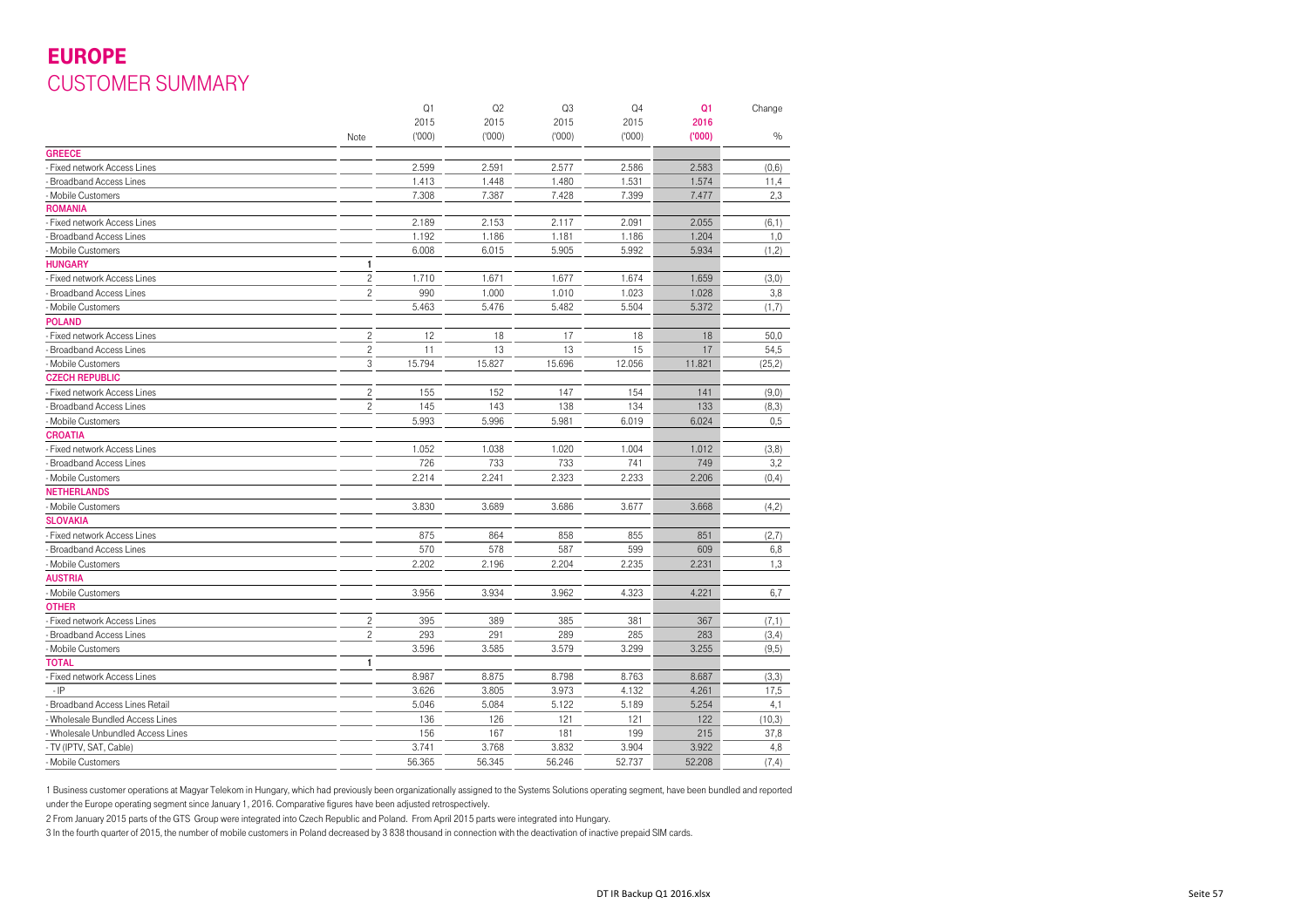### GREECE FINANCIALS (ADJUSTED FOR SPECIAL FACTORS)

|                                                       |      | Q <sub>1</sub>         | Q <sub>2</sub>         | Q3                     | Q <sub>4</sub>         | <b>FY</b>              | Q <sub>1</sub>         | Change |
|-------------------------------------------------------|------|------------------------|------------------------|------------------------|------------------------|------------------------|------------------------|--------|
|                                                       |      | 2015                   | 2015                   | 2015                   | 2015                   | 2015                   | 2016                   |        |
|                                                       | Note | millions of $\epsilon$ | millions of $\epsilon$ | millions of $\epsilon$ | millions of $\epsilon$ | millions of $\epsilon$ | millions of $\epsilon$ | $\%$   |
| <b>TOTAL REVENUE</b>                                  |      | 692                    | 704                    | 721                    | 761                    | 2.878                  | 685                    | (1, 0) |
| - of which Fixed network                              |      | 441                    | 448                    | 446                    | 498                    | 1.833                  | 449                    | 1,8    |
| - of which Mobile communications                      |      | 294                    | 303                    | 319                    | 312                    | 1.228                  | 277                    | (5,8)  |
| <b>EBITDA</b>                                         |      | 263                    | 267                    | 297                    | 291                    | 1.118                  | 267                    | 1,5    |
| - of which Fixed network                              |      | 153                    | 147                    | 162                    | 177                    | 639                    | 165                    | 7,8    |
| - of which Mobile communications                      |      | 100                    | 110                    | 127                    | 101                    | 438                    | 92                     | (8,0)  |
| <b>EBITDA MARGIN (EBITDA / TOTAL REVENUE)</b><br>$\%$ |      | 38,0                   | 37,9                   | 41,2                   | 38,2                   | 38,8                   | 39,0                   | 1,0p   |
| $\%$<br>- of which Fixed network                      |      | 34,7                   | 32,8                   | 36,3                   | 35,5                   | 34,9                   | 36,7                   | 2,0p   |
| $\%$<br>- of which Mobile communications              |      | 34,0                   | 36,3                   | 39,8                   | 32,4                   | 35,7                   | 33,2                   | (0,8p) |
| <b>CASH CAPEX (AS REPORTED)</b>                       |      | 85                     | 44                     | 88                     | 94                     | 311                    | 87                     | 2,4    |
| - of which Fixed network                              |      | 37                     | 29                     | 45                     | 43                     | 154                    | 55                     | 48,6   |
| - of which Mobile communications                      |      | 48                     | 14                     | 41                     | 46                     | 149                    | 31                     | (35,4) |
| <b>CASH CONTRIBUTION</b>                              |      | 178                    | 223                    | 209                    | 197                    | 807                    | 180                    | 1,1    |
| - of which Fixed network                              |      | 116                    | 118                    | 117                    | 134                    | 485                    | 110                    | (5,2)  |
| - of which Mobile communications                      |      | 52                     | 97                     | 85                     | 55                     | 289                    | 61                     | 17,3   |

1 Special factors affecting EBITDA: EUR 8mn in Q1/15, EUR 45mn in Q2/15, EUR 1mn in Q3/15, EUR 21mn in Q4/15 and EUR 4mn in Q1/16.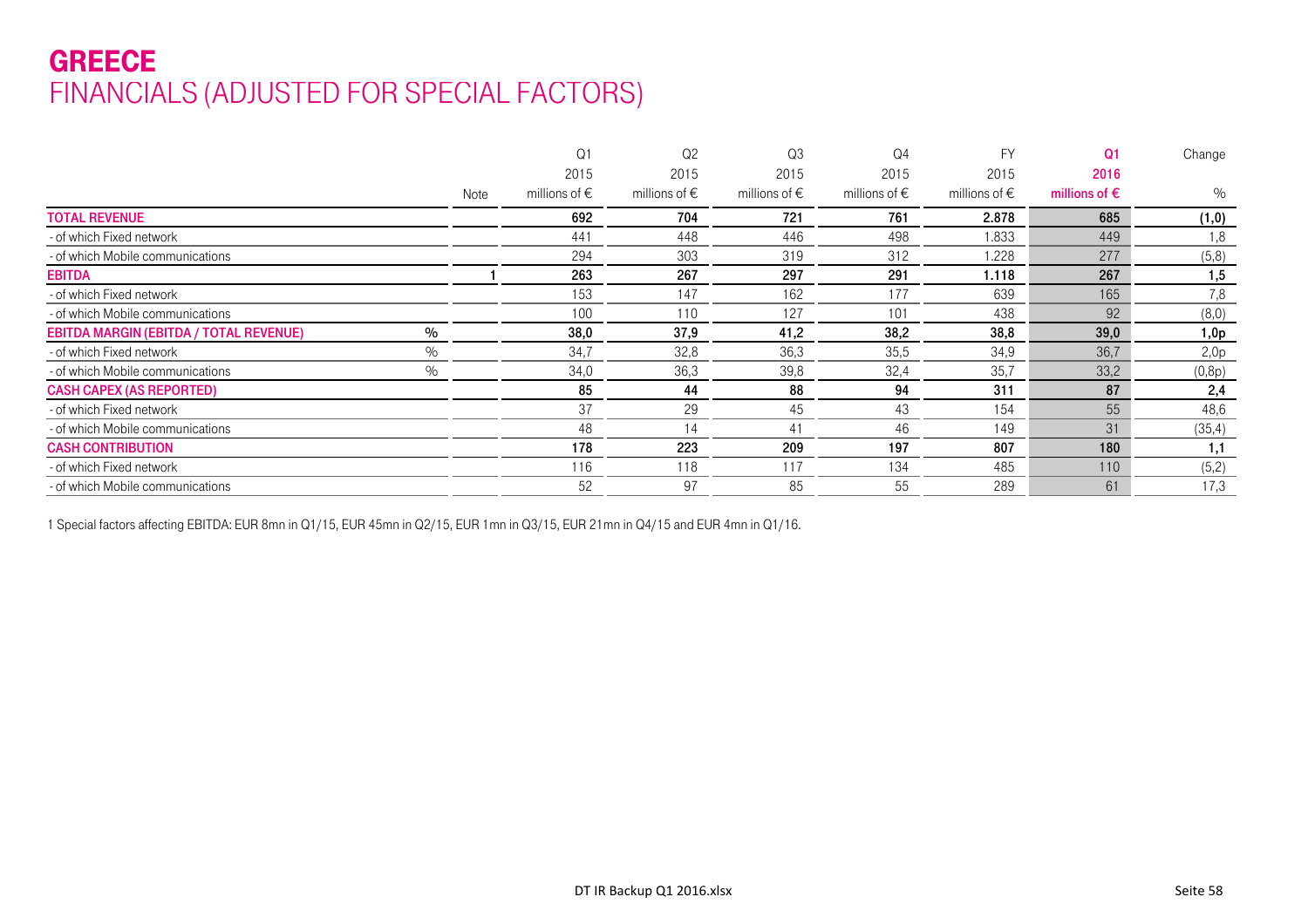# GREECE OPERATIONALS

|                                              |                      |      | Q <sub>1</sub> | Q2             | Q3             | Q <sub>4</sub> | <b>FY</b>      | Q <sub>1</sub> | Change  |
|----------------------------------------------|----------------------|------|----------------|----------------|----------------|----------------|----------------|----------------|---------|
|                                              |                      | Note | 2015           | 2015           | 2015           | 2015           | 2015           | 2016           | $\%$    |
| <b>FIXED NETWORK (END OF PERIOD)</b>         |                      |      |                |                |                |                |                |                |         |
| <b>Fixed network Access Lines</b>            | (000)                |      | 2.599          | 2.591          | 2.577          | 2.586          | 2.586          | 2.583          | (0, 6)  |
| $-IP$                                        | (1000)               |      | 16             | 20             | 36             | 78             | 78             | 166            | n.a.    |
| <b>Broadband Access Lines Retail</b>         | (000)                |      | 1.392          | 1.426          | 1.457          | 1.505          | 1.505          | 1.541          | 10,7    |
| TV (IPTV, SAT, Cable)                        | (000)                |      | 367            | 378            | 412            | 445            | 445            | 456            | 24,3    |
| Wholesale Bundled Access Lines               | (000)                |      | 21             | 21             | 23             | 26             | 26             | 32             | 52,4    |
| ULLs/Wholesale PSTN                          | (000)                |      | 2.059          | 2.057          | 2.055          | 2.057          | 2.057          | 2.062          | 0,1     |
| Wholesale Unbundled Access Lines             | (000)                |      | $\overline{0}$ | $\overline{0}$ | $\overline{0}$ | $\overline{0}$ | $\overline{0}$ | $\theta$       | n.a.    |
| <b>MOBILE COMMUNICATIONS (END OF PERIOD)</b> |                      |      |                |                |                |                |                |                |         |
| Service revenue                              | $(\epsilon$ million) |      | 229            | 243            | 261            | 237            | 970            | 222            | (3,1)   |
| <b>CUSTOMERS</b>                             | (000)                |      | 7.308          | 7.387          | 7.428          | 7.399          | 7.399          | 7.477          | 2,3     |
| - contract                                   | (000)                |      | 2.260          | 2.289          | 2.283          | 2.250          | 2.250          | 2.231          | (1,3)   |
| - prepaid                                    | (000)                |      | 5.049          | 5.097          | 5.144          | 5.150          | 5.150          | 5.245          | 3,9     |
| <b>NET ADDS</b>                              | (000)                |      | 28             | 78             | 41             | (28)           | 119            | 77             | n.a.    |
| - contract                                   | (000)                |      | 33             | 30             | (6)            | (34)           | 23             | (18)           | n.a.    |
| - prepaid                                    | (1000)               |      | (4)            | 49             | 47             | 6              | 97             | 96             | n.a.    |
| <b>AVERAGE MONTHLY CHURN</b>                 | (%)                  |      | 1,5            | 1,5            | 1,7            | 1,7            | 1,6            | 1,6            | 0,1p    |
| - contract                                   | (%)                  |      | 1,2            | ,2             | 1,1            | 1,8            | 1,3            | 1,5            | 0,3p    |
| <b>SAC PER GROSS ADD</b>                     | $(\epsilon)$         |      | 16             | 18             | 10             | 13             | 14             | 12             | (25, 0) |
| - contract                                   | $(\in)$              |      | 53             | 63             | 66             | 59             | 60             | 66             | 24,5    |
| - prepaid                                    | $(\in)$              |      |                | $\overline{c}$ | $\mathbf{2}$   | $\overline{c}$ | $\overline{c}$ | $\mathbf{2}$   | 100,0   |
| <b>SRC PER RETAINED CUSTOMER</b>             | $(\epsilon)$         |      | 39             | 40             | 45             | 42             | 41             | 40             | 2,6     |
| <b>ARPU</b>                                  | $(\epsilon)$         |      | 10             | 11             | 12             | 11             | 11             | 10             | 0,0     |
| - contract                                   | $(\in)$              |      | 24             | 25             | 27             | 24             | 25             | 23             | (4,2)   |
| - prepaid                                    | $(\in)$              |      | $\overline{4}$ | 5              | $\mathbf 5$    | 5              | 5              | $\overline{4}$ | 0,0     |
| <b>NON-VOICE % OF ARPU</b>                   | (%)                  |      | 27             | 27             | 31             | 28             | 28             | 29             | 2p      |
| <b>MOU PER CUSTOMER</b>                      | (min)                |      | 282            | 299            | 288            | 284            | 288            | 270            | (4,3)   |
| - contract                                   | (min)                |      | 419            | 444            | 420            | 439            | 430            | 423            | 1,0     |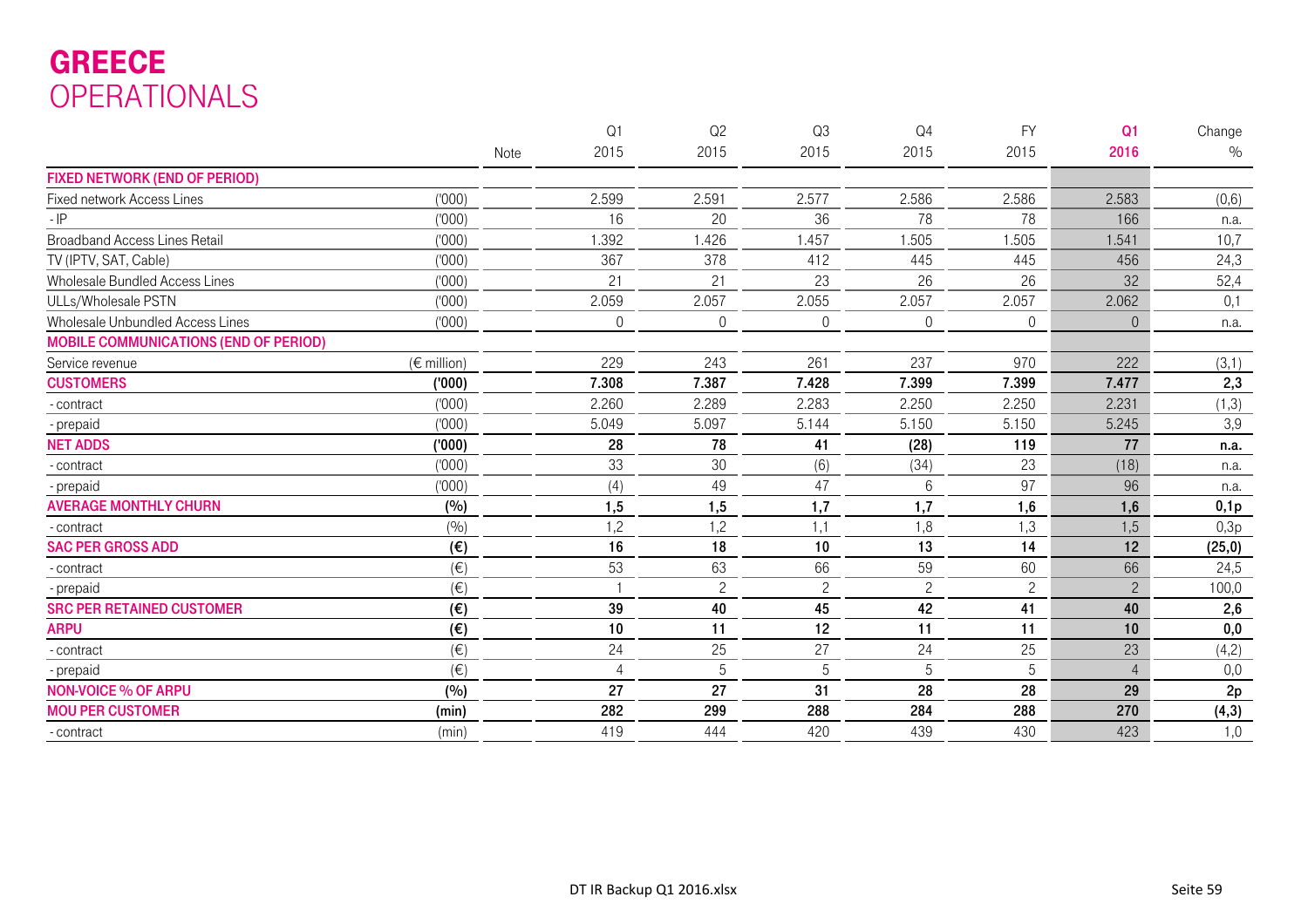# ROMANIA FINANCIALS (ADJUSTED FOR SPECIAL FACTORS)<sup>1</sup>

|      | Q <sub>1</sub>         | Q <sub>2</sub>         | Q <sub>3</sub>         | Q <sub>4</sub>         | <b>FV</b>              | Q <sub>1</sub>         | Change  |
|------|------------------------|------------------------|------------------------|------------------------|------------------------|------------------------|---------|
|      | 2015                   | 2015                   | 2015                   | 2015                   | 2015                   | 2016                   |         |
| Note | millions of $\epsilon$ | millions of $\epsilon$ | millions of $\epsilon$ | millions of $\epsilon$ | millions of $\epsilon$ | millions of $\epsilon$ | %       |
|      | 241                    | 241                    | 239                    | 263                    | 984                    | 234                    | (2,9)   |
|      | 241                    | 241                    | 239                    | 263                    | 984                    | 234                    | (2, 9)  |
|      | 140                    | 142                    | 132                    | 148                    | 562                    | 127                    | (9,3)   |
|      | 101                    | 99                     | 107                    | 115                    | 422                    | 107                    | 5,9     |
|      | 241                    | 241                    | 239                    | 263                    | 984                    | 234                    | (2, 9)  |
|      | 160                    | 153                    | 157                    | 165                    | 635                    | 153                    | (4,4)   |
|      | 54                     | 54                     | 53                     | 69                     | 230                    | 50                     | (7, 4)  |
|      | 55                     | 49                     | 48                     | 53                     | 205                    | 38                     | (30, 9) |
|      | 22,8                   | 20,3                   | 20,1                   | 20,2                   | 20,8                   | 16,2                   | (6, 6p) |
|      | 49                     | 32                     | 28                     | 23                     | 132                    | 33                     | (32,7)  |
|      | 6                      | 17                     | 20                     | 30                     | 73                     | 5                      | (16,7)  |
|      |                        |                        |                        |                        |                        |                        |         |

1 Since our subsidiary in Romania offers convergent Fixed and Mobile products, from Q3/15 onwards it is shown as integrated company. For better comparability figures for prior periods have been adjusted.

2 Special factors affecting EBITDA: EUR 2mn in Q2/15, EUR 13mn in Q3/15 and EUR 3mn in Q4/15.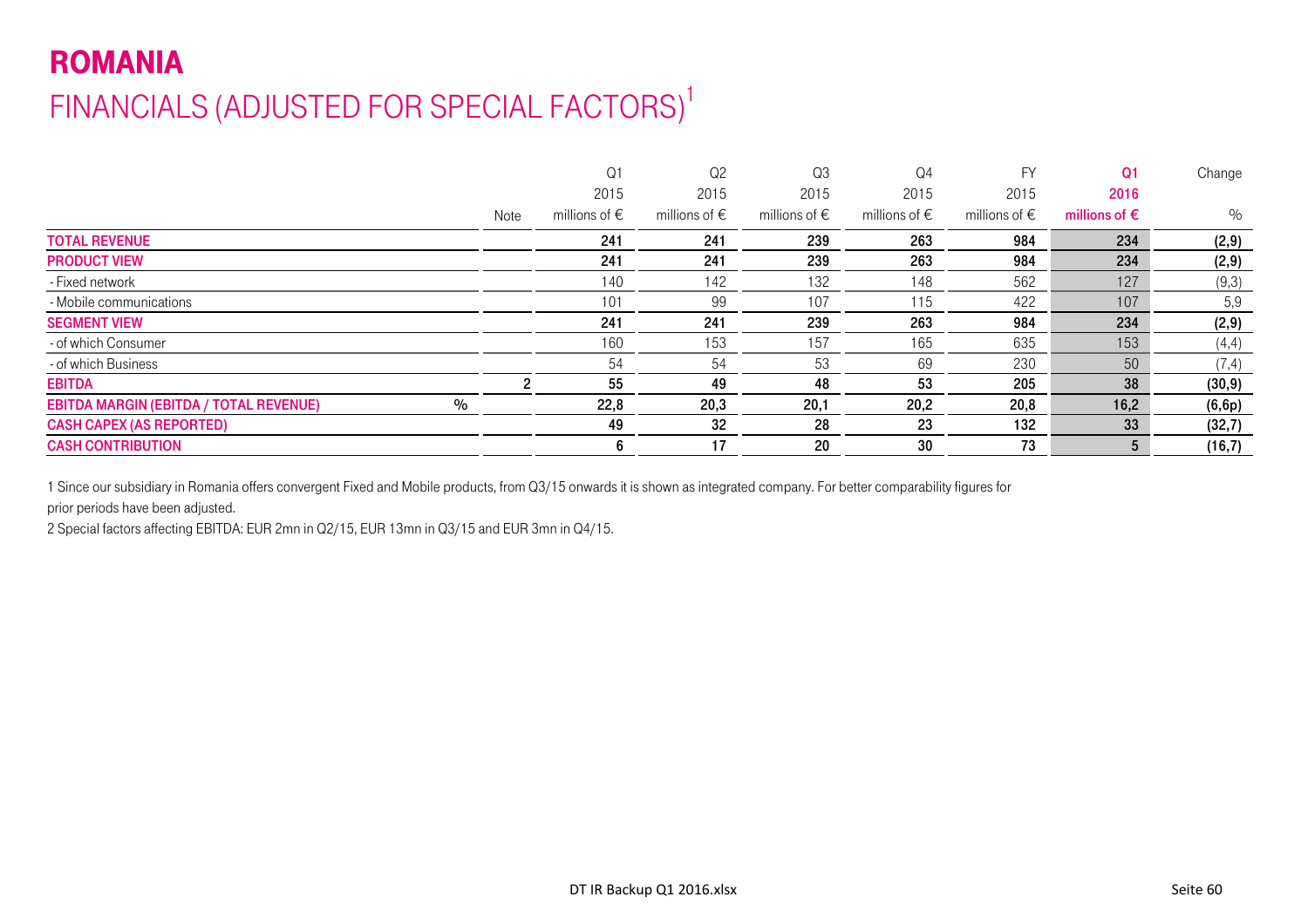# ROMANIA OPERATIONALS

|                                              |                      |      | Q <sub>1</sub> | Q2             | Q3               | Q <sub>4</sub> | <b>FY</b>       | Q <sub>1</sub>  | Change  |
|----------------------------------------------|----------------------|------|----------------|----------------|------------------|----------------|-----------------|-----------------|---------|
|                                              |                      | Note | 2015           | 2015           | 2015             | 2015           | 2015            | 2016            | $\%$    |
| <b>FIXED NETWORK (END OF PERIOD)</b>         |                      |      |                |                |                  |                |                 |                 |         |
| Fixed network Access Lines                   | (000)                |      | 2.189          | 2.153          | 2.117            | 2.091          | 2.091           | 2.055           | (6,1)   |
| $-IP$                                        | (000)                |      | 316            | 341            | 362              | 392            | 392             | 409             | 29,4    |
| <b>Broadband Access Lines Retail</b>         | (000)                |      | 1.192          | 1.186          | 1.181            | 1.186          | 1.186           | 1.204           | 1,0     |
| TV (IPTV, SAT, Cable)                        | (000)                |      | 1.414          | 1.421          | 1.432            | 1.452          | 1.452           | 1.449           | 2,5     |
| Wholesale Bundled Access Lines               | (000)                |      | $\theta$       | $\mathbf 0$    | $\overline{0}$   | $\Omega$       | $\overline{0}$  | $\Omega$        | n.a.    |
| ULLs/Wholesale PSTN                          | (000)                |      | $\mathbf 0$    | $\mathbf 0$    | $\boldsymbol{0}$ | $\Omega$       | $\overline{0}$  | $\Omega$        | n.a.    |
| Wholesale Unbundled Access Lines             | (000)                |      | $\mathbf 0$    | $\mathbf 0$    | $\overline{0}$   | 0              | $\overline{0}$  | $\mathbf{0}$    | n.a.    |
| <b>MOBILE COMMUNICATIONS (END OF PERIOD)</b> |                      |      |                |                |                  |                |                 |                 |         |
| Service revenue                              | $(\epsilon$ million) |      | 80             | 79             | 83               | 83             | 325             | 81              | 1,3     |
| <b>CUSTOMERS</b>                             | (000)                |      | 6.008          | 6.015          | 5.905            | 5.992          | 5.992           | 5.934           | (1,2)   |
| - contract                                   | (000)                |      | 1.751          | 1.794          | 1.846            | 1.893          | 1.893           | 1.923           | 9,8     |
| - prepaid                                    | (000)                |      | 4.257          | 4.221          | 4.060            | 4.099          | 4.099           | 4.011           | (5,8)   |
| <b>NET ADDS</b>                              | (000)                |      | (40)           | $\overline{7}$ | (109)            | 87             | (55)            | (58)            | (45, 0) |
| - contract                                   | (000)                |      | 61             | 43             | 52               | 47             | 203             | 30              | (50, 8) |
| - prepaid                                    | (000)                |      | (100)          | (36)           | (161)            | 39             | (258)           | (88)            | 12,0    |
| <b>AVERAGE MONTHLY CHURN</b>                 | (%)                  |      | 2,8            | 2,8            | 3,3              | 3,1            | 3,0             | 3,4             | 0,6p    |
| - contract                                   | (9/0)                |      | 1,0            | 1,3            | 1,2              | 1,7            | 1,3             | 1,7             | 0,7p    |
| <b>SAC PER GROSS ADD</b>                     | $(\epsilon)$         |      | 11             | 13             | 17               | 14             | 14              | 11              | 0,0     |
| - contract                                   | $(\in)$              |      | 41             | 57             | 63               | 53             | 54              | 43              | 4,9     |
| - prepaid                                    | $(\in)$              |      |                |                |                  | $\overline{c}$ |                 |                 | 0,0     |
| <b>SRC PER RETAINED CUSTOMER</b>             | $(\epsilon)$         |      | 8              | $\overline{7}$ | 11               | 10             | 9               | 13              | 62,5    |
| <b>ARPU</b>                                  | $(\epsilon)$         |      | 4              | 5              | $\bf 5$          | $\bf 5$        | $5\phantom{.0}$ | $5\phantom{.0}$ | 25,0    |
| - contract                                   | $(\in)$              |      | $9\,$          | 9              | 9                | 9              | 9               | 9               | 0,0     |
| - prepaid                                    | $(\in)$              |      | $\sqrt{3}$     | 3              | $\mathfrak{Z}$   | 3              | 3               | 3               | 0,0     |
| <b>NON-VOICE % OF ARPU</b>                   | (%)                  |      | 27             | 24             | 27               | 27             | 26              | 29              | 2p      |
| <b>MOU PER CUSTOMER</b>                      | (min)                |      | 297            | 299            | 289              | 297            | 295             | 303             | 2,0     |
| - contract                                   | (min)                |      | 455            | 454            | 435              | 440            | 446             | 434             | (4, 6)  |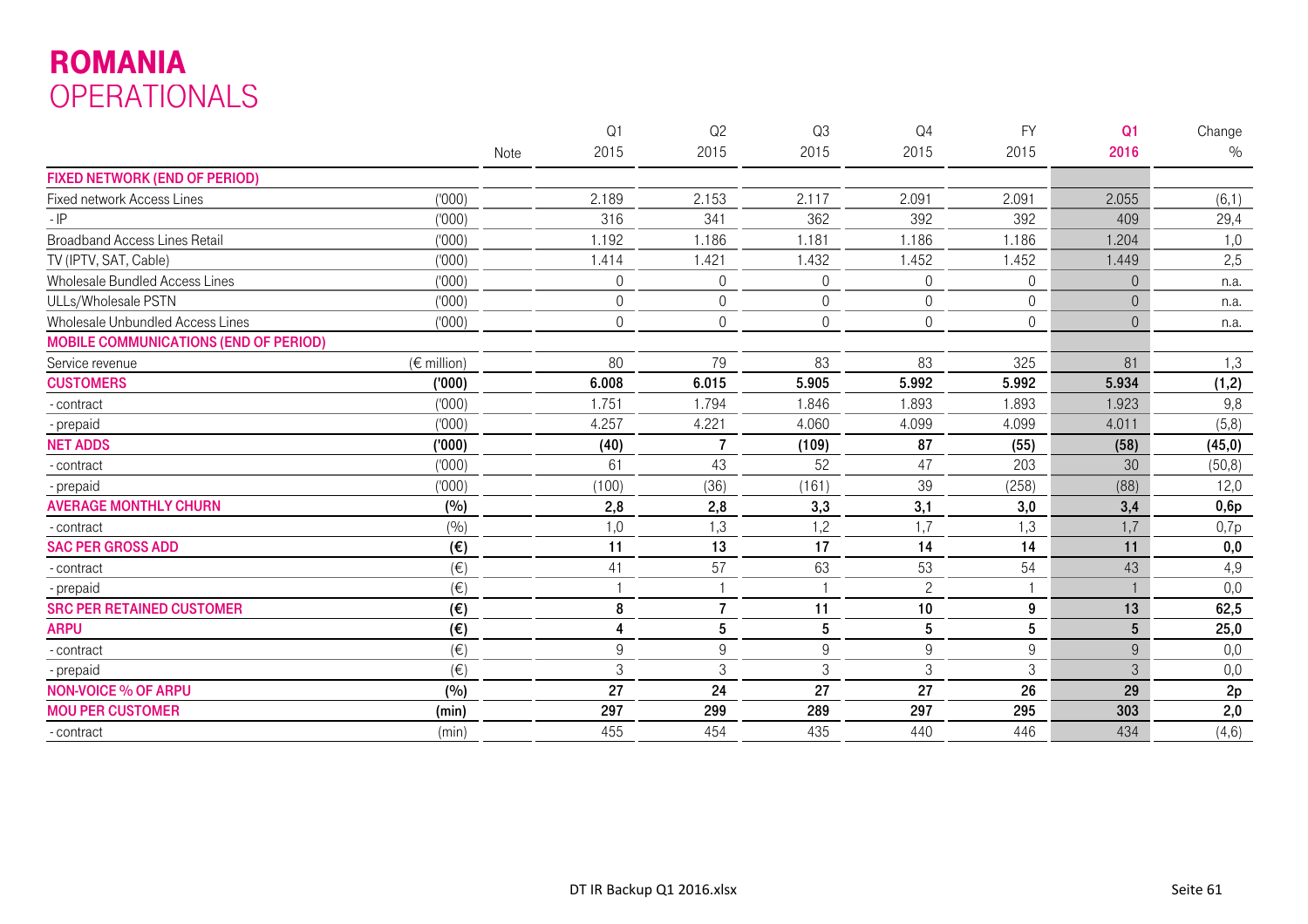# **HUNGARY** FINANCIALS (ADJUSTED FOR SPECIAL FACTORS)<sup>1</sup>

|                                                       |      | Q <sub>1</sub>         | Q <sub>2</sub>         | Q <sub>3</sub>         | Q4                     | FY                     | Q <sub>1</sub>         | Change  |
|-------------------------------------------------------|------|------------------------|------------------------|------------------------|------------------------|------------------------|------------------------|---------|
|                                                       |      | 2015                   | 2015                   | 2015                   | 2015                   | 2015                   | 2016                   |         |
|                                                       | Note | millions of $\epsilon$ | millions of $\epsilon$ | millions of $\epsilon$ | millions of $\epsilon$ | millions of $\epsilon$ | millions of $\epsilon$ | $\%$    |
| <b>TOTAL REVENUE</b>                                  |      | 445                    | 453                    | 432                    | 518                    | 1.848                  | 403                    | (9, 4)  |
| <b>PRODUCT VIEW</b>                                   |      | 445                    | 453                    | 432                    | 518                    | 1.848                  | 403                    | (9, 4)  |
| - Fixed network                                       |      | 228                    | 234                    | 219                    | 292                    | 973                    | 194                    | (14, 9) |
| - Mobile communications                               |      | 217                    | 219                    | 213                    | 226                    | 875                    | 209                    | (3,7)   |
| <b>SEGMENT VIEW</b>                                   |      | 445                    | 453                    | 432                    | 518                    | 1.848                  | 403                    | (9, 4)  |
| - of which Consumer                                   |      | 233                    | 234                    | 230                    | 245                    | 942                    | 227                    | (2,6)   |
| - of which Business                                   |      | 136                    | 155                    | 141                    | 199                    | 631                    | 139                    | 2,2     |
| <b>EBITDA</b>                                         | 2,4  | 115                    | 145                    | 142                    | 124                    | 526                    | 126                    | 9,6     |
| $\%$<br><b>EBITDA MARGIN (EBITDA / TOTAL REVENUE)</b> |      | 25,8                   | 32,0                   | 32,9                   | 23,9                   | 28,5                   | 31,3                   | 5,5p    |
| <b>CASH CAPEX (AS REPORTED)</b>                       |      | 63                     | 52                     | 63                     | 93                     | 271                    | 71                     | 12,7    |
| <b>CASH CONTRIBUTION</b>                              |      | 52                     | 93                     | 79                     | 31                     | 255                    | 55                     | 5,8     |
|                                                       |      |                        |                        |                        |                        |                        |                        |         |

1Business customer operations at Magyar Telekom in Hungary, which had previously been organizationally assigned to the Systems Solutions operating segment, have been

bundled and reported under the Europe operating segment since January 1, 2016. Comparative figures have been adjusted retrospectively.

2 From April 2015 parts of the GTS Central Europe Group were integrated into Hungary.

3 Fixed Network include Total revenue of HU GHS.

4 Special factors affecting EBITDA: EUR 1mn in Q1/15, EUR 1mn in Q2/15, EUR 13mn in Q3/15, EUR 5mn in Q4/15 and EUR -7mn in Q1/16.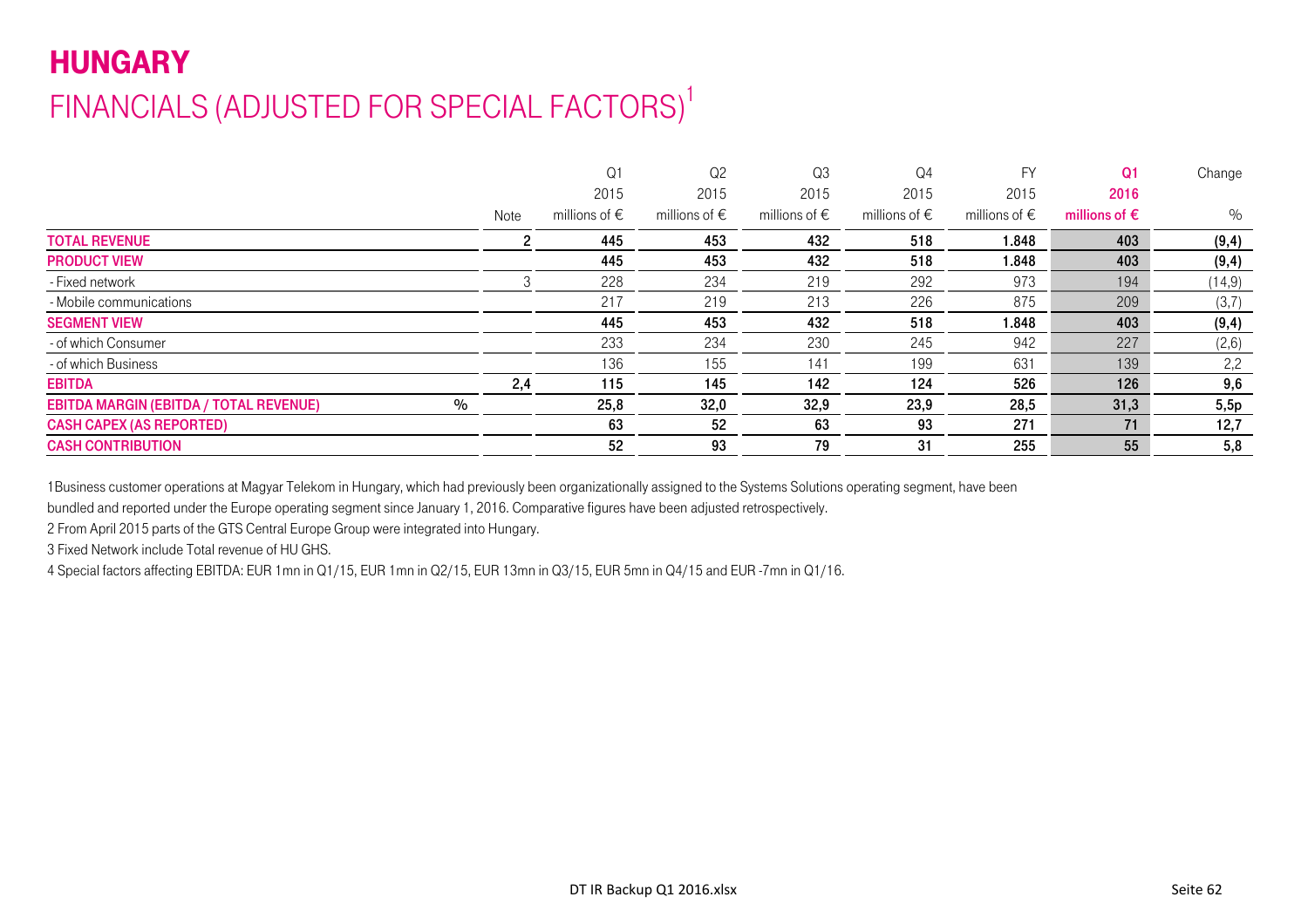# HUNGARY OPERATIONALS<sup>1</sup>

|                                                  |                | Q1              | Q2             | Q3             | Q <sub>4</sub> | <b>FY</b>      | Q <sub>1</sub> | Change  |
|--------------------------------------------------|----------------|-----------------|----------------|----------------|----------------|----------------|----------------|---------|
|                                                  | Note           | 2015            | 2015           | 2015           | 2015           | 2015           | 2016           | $\%$    |
| <b>FIXED NETWORK (END OF PERIOD)</b>             | $\overline{c}$ |                 |                |                |                |                |                |         |
| (000)<br>Fixed network Access Lines              |                | 1.710           | 1.671          | 1.677          | 1.674          | 1.674          | 1.659          | (3,0)   |
| (1000)<br>$-IP$                                  |                | 1.040           | 1.136          | 1.207          | .286           | 1.286          | 1.331          | 28,0    |
| (1000)<br><b>Broadband Access Lines Retail</b>   |                | 949             | 956            | 975            | 988            | 988            | 996            | 5,0     |
| (000)<br>TV (IPTV, SAT, Cable)                   |                | 934             | 939            | 949            | 961            | 961            | 964            | 3,2     |
| (000)<br>Wholesale Bundled Access Lines          |                | 27              | 18             | 17             | 17             | 17             | 15             | (44, 4) |
| (1000)<br>ULLs/Wholesale PSTN                    |                | 11              | 11             | 10             | 10             | 10             | 9              | (18,2)  |
| Wholesale Unbundled Access Lines<br>(1000)       |                | 13              | 12             | 12             | 12             | 12             | 13             | 0,0     |
| <b>MOBILE COMMUNICATIONS (END OF PERIOD)</b>     |                |                 |                |                |                |                |                |         |
| $(\epsilon$ million)<br>Service revenue          |                | 184             | 178            | 181            | 178            | 721            | 173            | (6, 0)  |
| (000)<br><b>CUSTOMERS</b>                        |                | 5.463           | 5.476          | 5.482          | 5.504          | 5.504          | 5.372          | (1,7)   |
| (000)<br>- contract                              |                | 3.009           | 3.055          | 3.069          | 3.103          | 3.103          | 3.100          | 3,0     |
| (000)<br>- prepaid                               |                | 2.454           | 2.421          | 2.414          | 2.401          | 2.401          | 2.271          | (7, 5)  |
| <b>NET ADDS</b><br>(000)                         |                | (15)            | 13             | 6              | 22             | 26             | (132)          | n.a.    |
| (000)<br>- contract                              |                | 12              | 46             | 13             | 34             | 106            | (2)            | n.a.    |
| (1000)<br>- prepaid                              |                | (27)            | (33)           | (7)            | (13)           | (80)           | (130)          | n.a.    |
| <b>AVERAGE MONTHLY CHURN</b><br>(%)              |                | 1,5             | 1,4            | 1,6            | 1,2            | 1,4            | 1,8            | 0,3p    |
| (9/0)<br>- contract                              |                | 1,0             | 0,8            | 0,9            | 0,8            | 0,9            | 1,0            | 0,0p    |
| <b>SAC PER GROSS ADD</b><br>$(\epsilon)$         |                | 18              | 19             | 14             | 24             | 19             | 19             | 5,6     |
| $(\in)$<br>- contract                            |                | 38              | 30             | 42             | 53             | 40             | 40             | 5,3     |
| $(\in)$<br>- prepaid                             |                | $6\phantom{.}6$ | 10             | $\sqrt{3}$     |                | 5              | 3              | (50, 0) |
| <b>SRC PER RETAINED CUSTOMER</b><br>$(\epsilon)$ |                | 52              | 54             | 47             | 66             | 55             | 55             | 5,8     |
| <b>ARPU</b><br>$(\epsilon)$                      |                | 11              | 11             | 11             | 11             | 11             | 11             | 0,0     |
| $(\in)$<br>- contract                            |                | 17              | 17             | 17             | 17             | 17             | 16             | (5,9)   |
| $(\in)$<br>- prepaid                             |                | $\overline{4}$  | $\overline{4}$ | $\overline{4}$ | $\overline{4}$ | $\overline{4}$ | 3              | (25,0)  |
| (%)<br><b>NON-VOICE % OF ARPU</b>                |                | 25              | 27             | 28             | 28             | 27             | 33             | 8p      |
| <b>MOU PER CUSTOMER</b><br>(min)                 |                | 179             | 186            | 187            | 187            | 185            | 186            | 3,9     |
| (min)<br>- contract                              |                | 282             | 291            | 290            | 289            | 288            | 288            | 2,1     |

1 Business customer operations at Magyar Telekom in Hungary, which had previously been organizationally assigned to the Systems Solutions operating segment, have been bundled and

reported under the Europe operating segment since January 1, 2016. Comparative figures have been adjusted retrospectively.

2 From April 2015 parts of the GTS Central Europe Group were integrated into Hungary.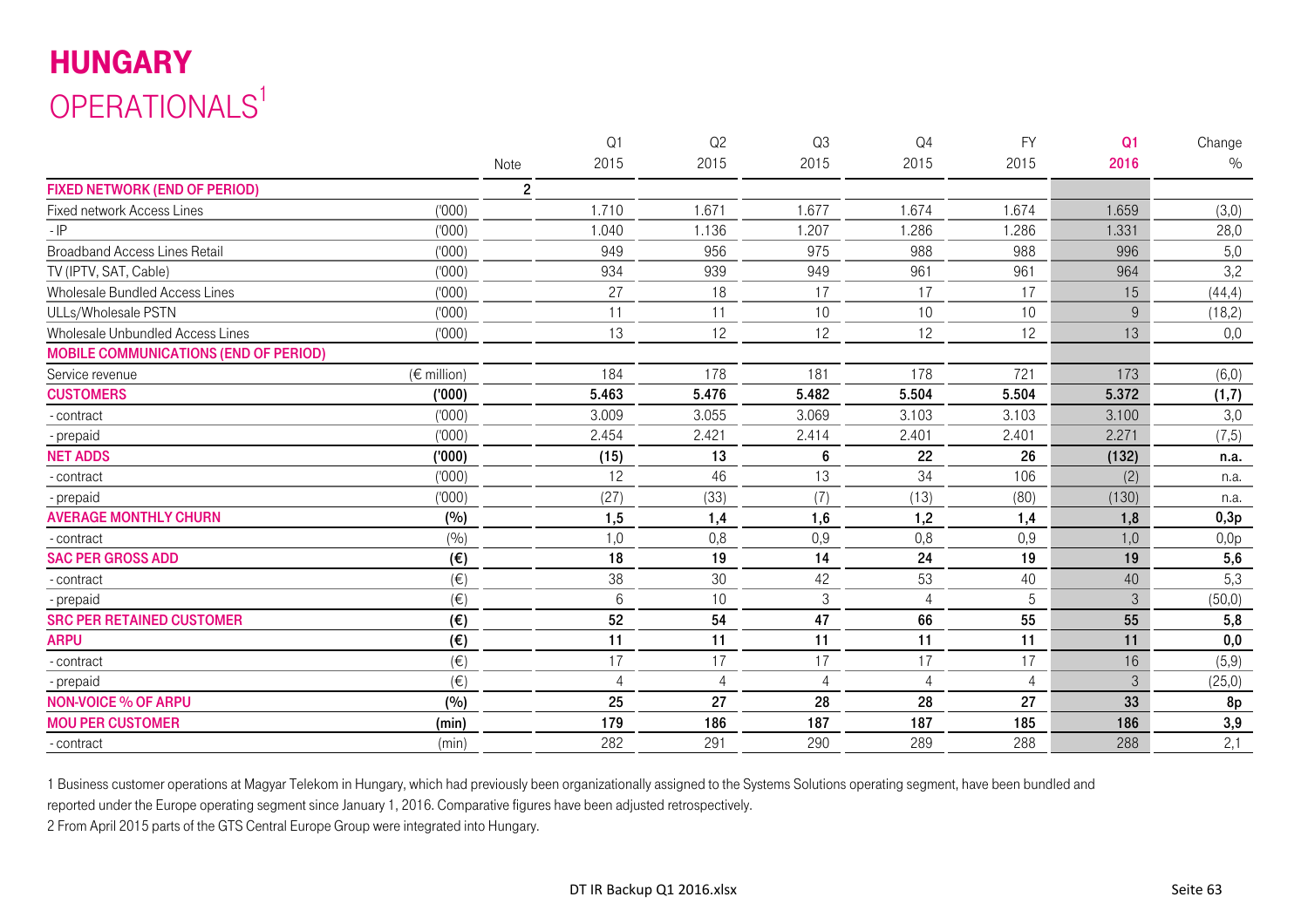# POLAND FINANCIALS (ADJUSTED FOR SPECIAL FACTORS)

|                                                                |               | Q <sub>1</sub>         | Q <sub>2</sub>         | Q <sub>3</sub>         | Q4                     | FY                     | Q <sub>1</sub>         | Change  |
|----------------------------------------------------------------|---------------|------------------------|------------------------|------------------------|------------------------|------------------------|------------------------|---------|
|                                                                |               | 2015                   | 2015                   | 2015                   | 2015                   | 2015                   | 2016                   |         |
|                                                                | Note          | millions of $\epsilon$ | millions of $\epsilon$ | millions of $\epsilon$ | millions of $\epsilon$ | millions of $\epsilon$ | millions of $\epsilon$ | $\%$    |
| <b>TOTAL REVENUE</b>                                           |               | 382                    | 385                    | 391                    | 386                    | 544. ا                 | 378                    | (1, 0)  |
| <b>PRODUCT VIEW</b>                                            |               | 382                    | 385                    | 391                    | 386                    | 544. ا                 | 378                    | (1, 0)  |
| - Fixed network                                                |               | 23                     | 29                     | 26                     | 23                     | 101                    | 24                     | 4,3     |
| - Mobile communications                                        |               | 358                    | 358                    | 365                    | 362                    | 1.443                  | 354                    | (1,1)   |
| <b>SEGMENT VIEW</b>                                            |               | 382                    | 385                    | 391                    | 386                    | 544. ا                 | 378                    | (1, 0)  |
| - of which Consumer                                            |               | 220                    | 217                    | 216                    | 215                    | 868                    | 196                    | (10, 9) |
| - of which Business                                            |               | 136                    | 136                    | 132                    | 132                    | 536                    | 124                    | (8, 8)  |
| <b>EBITDA</b>                                                  | $\mathbf{.2}$ | 130                    | 145                    | 164                    | 141                    | 580                    | 120 <sub>1</sub>       | (7,7)   |
| $\frac{0}{0}$<br><b>EBITDA MARGIN (EBITDA / TOTAL REVENUE)</b> |               | 34,0                   | 37,7                   | 41,9                   | 36,5                   | 37,6                   | 31,7                   | (2,3p)  |
| <b>CASH CAPEX (AS REPORTED)</b>                                |               | 62                     | 45                     | 34                     | 48                     | 189                    | 546                    | n.a.    |
| <b>CASH CONTRIBUTION</b>                                       |               | 68                     | 100                    | 130                    | 93                     | 391                    | (426)                  | n.a.    |

1 From January 2015 parts of the GTS Central Europe Group were integrated into Poland.

2 Special factors affecting EBITDA: EUR 1mn in Q1/15, EUR 6mn in Q2/15, EUR 1mn in Q3/15, EUR 1mn in Q4/15 and EUR 14mn in Q1/16.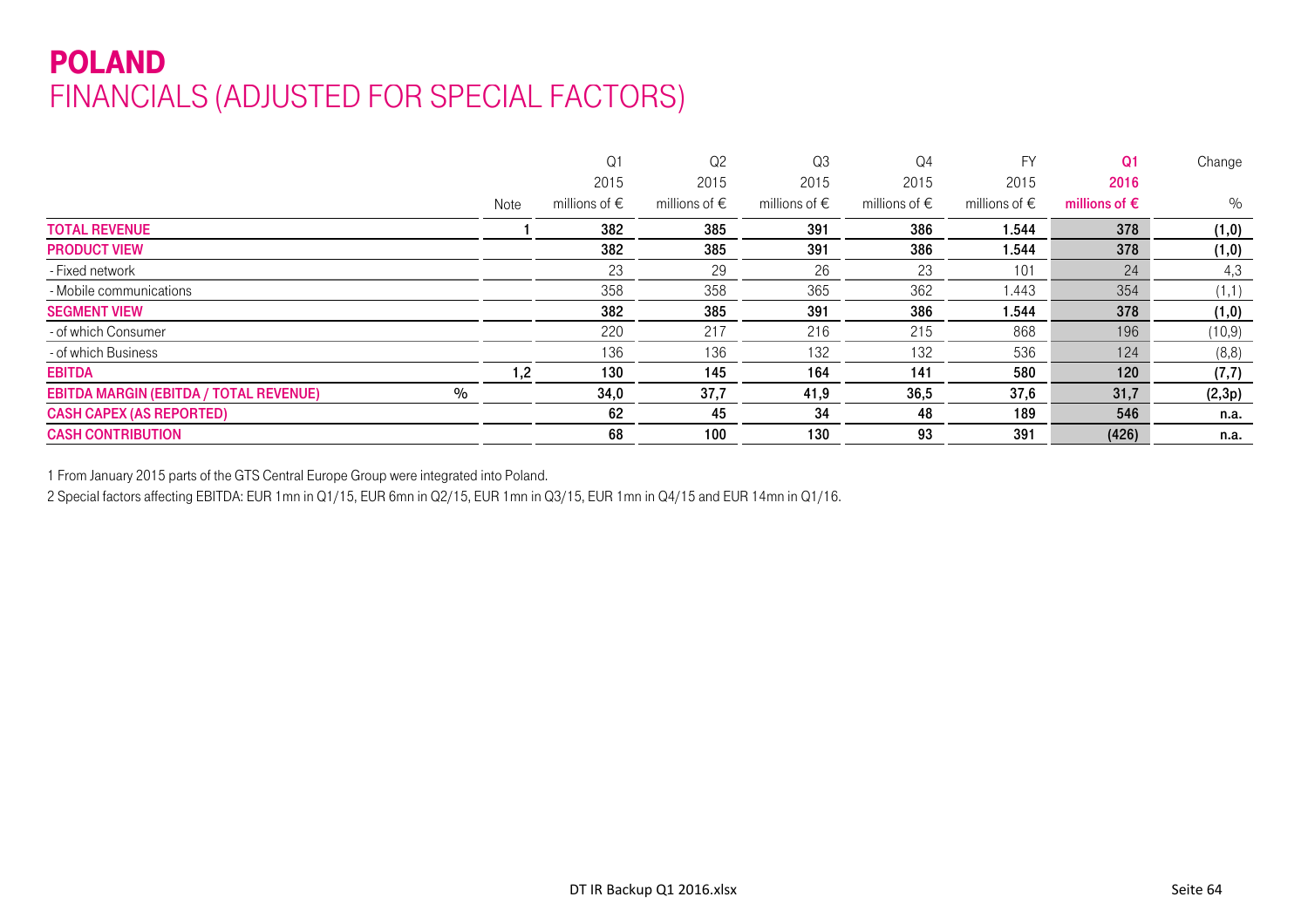# POLAND OPERATIONALS

|                                                  |                | Q1             | Q2             | Q3               | Q <sub>4</sub> | <b>FY</b>       | Q <sub>1</sub>   | Change         |
|--------------------------------------------------|----------------|----------------|----------------|------------------|----------------|-----------------|------------------|----------------|
|                                                  | Note           | 2015           | 2015           | 2015             | 2015           | 2015            | 2016             | $\%$           |
| <b>FIXED NETWORK (END OF PERIOD)</b>             |                |                |                |                  |                |                 |                  |                |
| (000)<br>Fixed network Access Lines              |                | 12             | 18             | 17               | 18             | 18              | 18               | 50,0           |
| (1000)<br>$-IP$                                  |                | $\overline{c}$ | 3              | $\sqrt{3}$       | 3              | 3               | $\overline{2}$   | 0,0            |
| (1000)<br><b>Broadband Access Lines Retail</b>   |                | $6\,$          | 9              | $\,8\,$          | 10             | 10 <sup>°</sup> | 10               | 66,7           |
| (000)<br>TV (IPTV, SAT, Cable)                   |                | $\mathbf 0$    | $\mathbf 0$    | $\overline{0}$   | $\Omega$       | $\overline{0}$  | $\theta$         | n.a.           |
| (1000)<br>Wholesale Bundled Access Lines         |                | $\mathbf 0$    | $\mathbf 0$    | $\mathbf 0$      | $\mathbf 0$    | $\overline{0}$  | $\boldsymbol{0}$ | n.a.           |
| (1000)<br>ULLs/Wholesale PSTN                    |                | $\Omega$       | $\mathbf 0$    | $\mathbf 0$      | $\Omega$       | $\overline{0}$  | $\Omega$         | n.a.           |
| (000)<br>Wholesale Unbundled Access Lines        |                | 5              | $\overline{4}$ | $\overline{4}$   | 5              | 5               | $6\,$            | 20,0           |
| <b>MOBILE COMMUNICATIONS (END OF PERIOD)</b>     |                |                |                |                  |                |                 |                  |                |
| $(\epsilon$ million)<br>Service revenue          |                | 256            | 268            | 267              | 243            | 1.034           | 244              | (4,7)          |
| (000)<br><b>CUSTOMERS</b>                        |                | 15.794         | 15.827         | 15.696           | 12.056         | 12.056          | 11.821           | (25, 2)        |
| (000)<br>- contract                              |                | 6.784          | 6.708          | 6.640            | 6.569          | 6.569           | 6.518            | (3,9)          |
| (1000)<br>- prepaid                              | $\overline{c}$ | 9.010          | 9.118          | 9.056            | 5.487          | 5.487           | 5.303            | (41,1)         |
| <b>NET ADDS</b><br>(000)                         |                | 93             | 32             | (130)            | (3.641)        | (3.646)         | (235)            | n.a.           |
| (000)<br>- contract                              |                | (39)           | (76)           | (68)             | (71)           | (254)           | (50)             | (28, 2)        |
| (000)<br>- prepaid                               | $\overline{c}$ | 132            | 108            | (62)             | (3.569)        | (3.391)         | (184)            | n.a.           |
| <b>AVERAGE MONTHLY CHURN</b><br>(%)              |                | 2,0            | 2,1            | 2,6              | 11,0           | 4,3             | 3,4              | 1,4p           |
| (9/0)<br>- contract                              |                | 1,1            | 1,1            | 1,1              | 1,2            | 1,1             | 1,2              | 0,1p           |
| <b>SAC PER GROSS ADD</b><br>$(\epsilon)$         |                | $\sqrt{5}$     | 11             | $\boldsymbol{6}$ | 7              | $\overline{7}$  | $\overline{7}$   | 40,0           |
| $(\in)$<br>- contract                            |                | 21             | 65             | 34               | 35             | 38              | 31               | 47,6           |
| (E)<br>- prepaid                                 |                | $\mathbf{2}$   | $\overline{c}$ |                  |                | $\overline{c}$  | $\mathbf{2}$     | 0,0            |
| <b>SRC PER RETAINED CUSTOMER</b><br>$(\epsilon)$ |                | $\mathbf 0$    | 6              | 12               | (12)           | 1               |                  | n.a.           |
| <b>ARPU</b><br>$(\epsilon)$                      |                | 5              | 6              | 6                | 6              | 6               | $\overline{7}$   | 40,0           |
| $(\in)$<br>- contract                            |                | 11             | 11             | 11               | 10             | 11              | 10               | (9,1)          |
| $(\in)$<br>- prepaid                             |                | $\overline{c}$ | $\overline{c}$ | $\overline{c}$   | $\mathbf{2}$   | $\overline{c}$  | $\overline{c}$   | 0,0            |
| <b>NON-VOICE % OF ARPU</b><br>(%)                |                | 39             | 39             | 39               | 40             | 39              | 39               | 0 <sub>p</sub> |
| (min)<br><b>MOU PER CUSTOMER</b>                 |                | 150            | 154            | 154              | 172            | 157             | 204              | 36,0           |
| (min)<br>- contract                              |                | 299            | 311            | 313              | 322            | 311             | 325              | 8,7            |

1 From January 2015 parts of the GTS Central Europe Group were integrated into Poland.

2 In the fourth quarter of 2015, the number of mobile customers in Poland decreased by 3 838 thousand in connection with the deactivation of inactive prepaid SIM cards.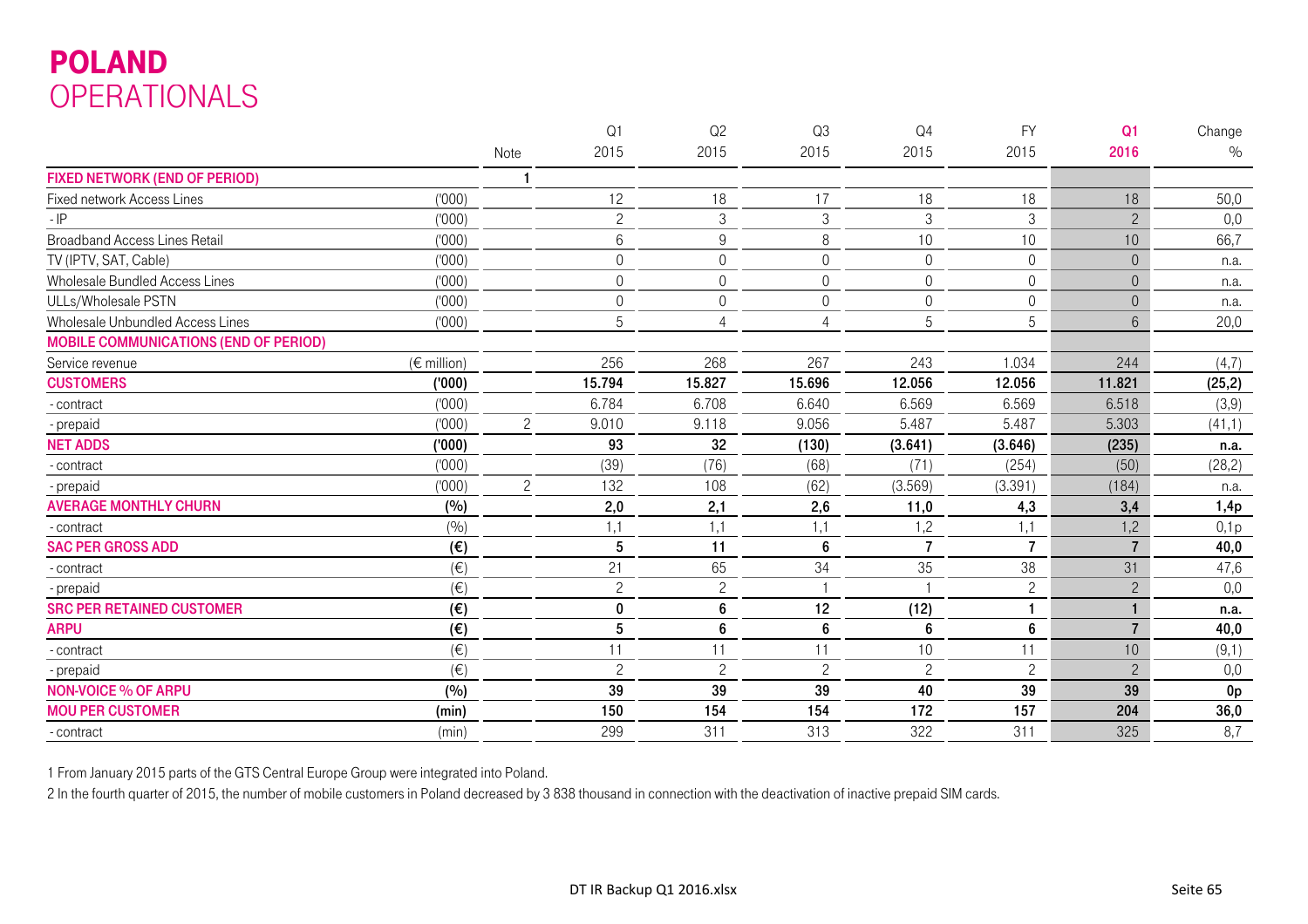# CZECH REPUBLIC FINANCIALS (ADJUSTED FOR SPECIAL FACTORS)

|                                                       |      | Q <sub>1</sub>         | Q <sub>2</sub>         | Q <sub>3</sub>         | Q4                     | <b>FY</b>              | Q <sub>1</sub>         | Change  |
|-------------------------------------------------------|------|------------------------|------------------------|------------------------|------------------------|------------------------|------------------------|---------|
|                                                       |      | 2015                   | 2015                   | 2015                   | 2015                   | 2015                   | 2016                   |         |
|                                                       | Note | millions of $\epsilon$ | millions of $\epsilon$ | millions of $\epsilon$ | millions of $\epsilon$ | millions of $\epsilon$ | millions of $\epsilon$ | %       |
| <b>TOTAL REVENUE</b>                                  |      | 226                    | 231                    | 242                    | 259                    | 958                    | 229                    | 1,3     |
| <b>PRODUCT VIEW</b>                                   |      | 226                    | 231                    | 242                    | 259                    | 958                    | 229                    | 1,3     |
| - Fixed network                                       |      | 46                     | 51                     | 51                     | 70                     | 218                    | 51                     | 10,9    |
| - Mobile communications                               |      | 179                    | 181                    | 191                    | 189                    | 740                    | 178                    | (0, 6)  |
| <b>SEGMENT VIEW</b>                                   |      | 226                    | 231                    | 242                    | 259                    | 958                    | 229                    | 1,3     |
| - of which Consumer                                   |      | 112                    | 117                    | 117                    | 118                    | 464                    | 113                    | 0,9     |
| - of which Business                                   |      | 99                     | 103                    | 107                    | 122                    | 431                    | 103                    | 4,0     |
| <b>EBITDA</b>                                         | 1,2  | 89                     | 96                     | 100                    | 105                    | 390                    | 99                     | 11,2    |
| $\%$<br><b>EBITDA MARGIN (EBITDA / TOTAL REVENUE)</b> |      | 39,4                   | 41,6                   | 41,3                   | 40,5                   | 40,7                   | 43,2                   | 3,8p    |
| <b>CASH CAPEX (AS REPORTED)</b>                       |      | 66                     | (27)                   | 29                     | 36                     | 104                    | 42                     | (36, 4) |
| <b>CASH CONTRIBUTION</b>                              |      | 23                     | 123                    | 71                     | 69                     | 286                    | 57                     | n.a.    |

1 From January 2015 parts of the GTS Central Europe Group were integrated into Czech Republic. 2 Special factors affecting EBITDA: EUR 1mn in Q2/15, EUR 3mn in Q4/15 and EUR 1mn in Q1/16. 3 Reported Cash Capex in Q2/15 is impacted by an adjustment of the Q1/15 Cash Capex figure.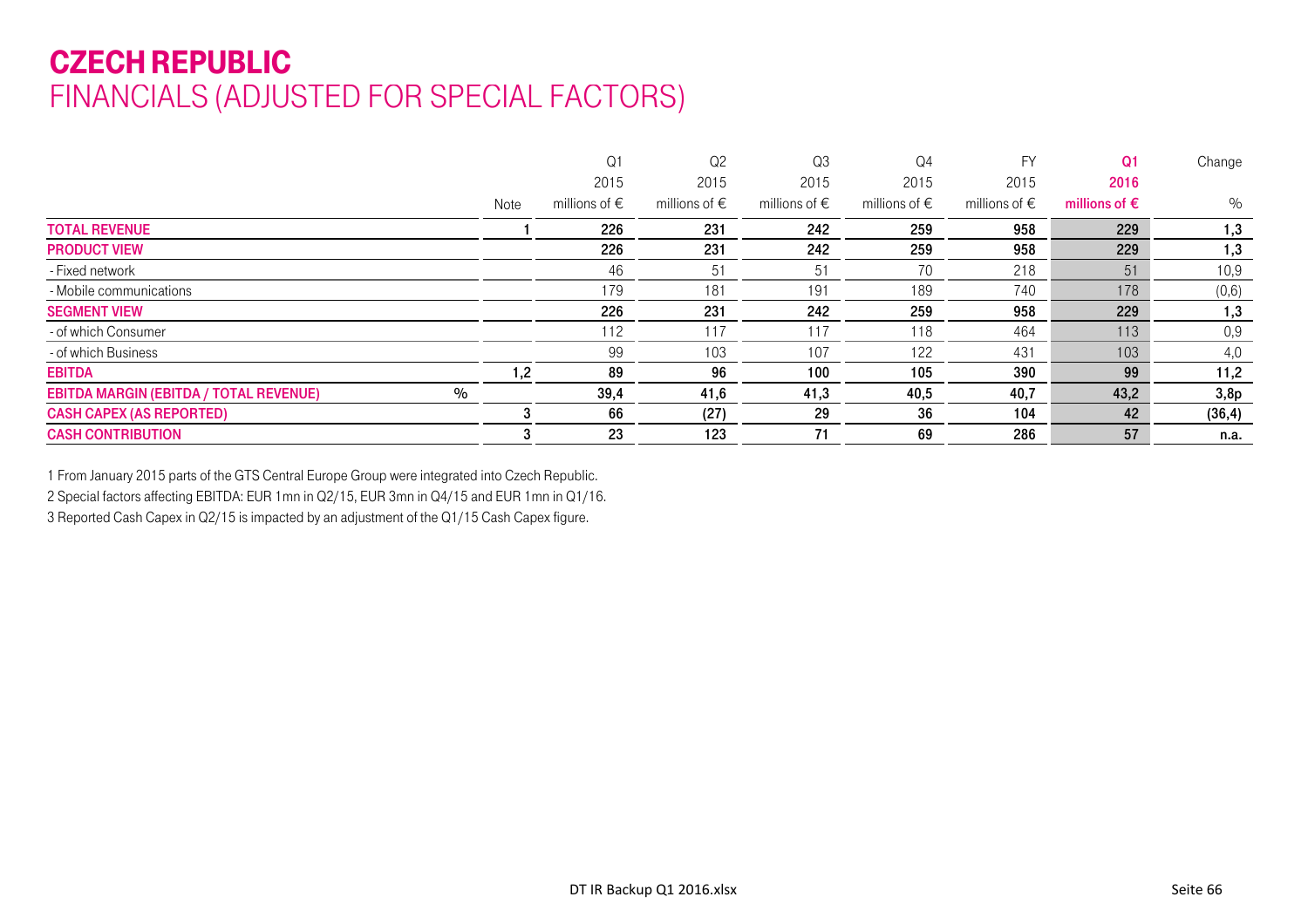### CZECH REPUBLIC OPERATIONALS

|                                              |                      | Q1             | Q2             | Q3               | Q <sub>4</sub>   | <b>FY</b>      | Q <sub>1</sub> | Change |
|----------------------------------------------|----------------------|----------------|----------------|------------------|------------------|----------------|----------------|--------|
|                                              |                      | 2015<br>Note   | 2015           | 2015             | 2015             | 2015           | 2016           | $\%$   |
| <b>FIXED NETWORK (END OF PERIOD)</b>         |                      |                |                |                  |                  |                |                |        |
| Fixed network Access Lines                   | (000)                | 155            | 152            | 147              | 154              | 154            | 141            | (9,0)  |
| $-IP$                                        | (000)                | 136            | 134            | 130              | 137              | 137            | 125            | (8,1)  |
| <b>Broadband Access Lines Retail</b>         | (000)                | 143            | 141            | 136              | 132              | 132            | 131            | (8,4)  |
| TV (IPTV, SAT, Cable)                        | (000)                | $\overline{c}$ | $\overline{c}$ | $\overline{c}$   | $\overline{c}$   | $\overline{c}$ | $\overline{c}$ | 0,0    |
| Wholesale Bundled Access Lines               | (000)                | $\theta$       | 0              | $\boldsymbol{0}$ | 0                | $\overline{0}$ | $\overline{0}$ | n.a.   |
| ULLs/Wholesale PSTN                          | (000)                | 8              | 8              | $\overline{7}$   |                  |                | $\overline{7}$ | (12,5) |
| Wholesale Unbundled Access Lines             | (000)                | $\overline{c}$ | $\overline{c}$ | $\overline{c}$   | $\overline{c}$   | $\overline{2}$ | $\overline{c}$ | 0,0    |
| <b>MOBILE COMMUNICATIONS (END OF PERIOD)</b> |                      |                |                |                  |                  |                |                |        |
| Service revenue                              | $(\epsilon$ million) | 160            | 166            | 172              | 168              | 666            | 165            | 3,1    |
| <b>CUSTOMERS</b>                             | ('000)               | 5.993          | 5.996          | 5.981            | 6.019            | 6.019          | 6.024          | 0,5    |
| - contract                                   | (000)                | 3.519          | 3.532          | 3.556            | 3.597            | 3.597          | 3.628          | 3,1    |
| - prepaid                                    | (000)                | 2.474          | 2.464          | 2.425            | 2.422            | 2.422          | 2.396          | (3,2)  |
| <b>NET ADDS</b>                              | (000)                | (7)            | 3              | (16)             | 38               | 18             | 5              | n.a.   |
| - contract                                   | (000)                | 19             | 13             | 24               | 41               | 97             | 31             | 63,2   |
| - prepaid                                    | (000)                | (26)           | (10)           | (39)             | (3)              | (78)           | (26)           | 0,0    |
| <b>AVERAGE MONTHLY CHURN</b>                 | (%)                  | 1,5            | 1,6            | 1,5              | 1,3              | 1,5            | 1,3            | (0,2p) |
| - contract                                   | (%)                  | 0,6            | 0,6            | 0,5              | 0,5              | 0,6            | 0,5            | (0,1p) |
| <b>SAC PER GROSS ADD</b>                     | (€)                  | 21             | 22             | 24               | 21               | 22             | 21             | 0,0    |
| - contract                                   | $(\in)$              | 47             | 50             | 57               | 47               | 50             | 49             | 4,3    |
| - prepaid                                    | $(\in)$              | $\overline{c}$ | $\overline{c}$ | $\sqrt{3}$       | $\mathfrak{Z}$   | $\mathfrak{Z}$ | $\overline{4}$ | 100,0  |
| <b>SRC PER RETAINED CUSTOMER</b>             | (€)                  | 9              | 10             | 12               | 13               | 11             | 12             | 33,3   |
| <b>ARPU</b>                                  | $(\epsilon)$         | 9              | 9              | 10               | $\boldsymbol{9}$ | 9              | 9              | 0,0    |
| - contract                                   | $(\in)$              | 13             | 13             | 14               | 13               | 13             | 13             | 0,0    |
| - prepaid                                    | $(\in)$              | 3              | $\,3$          | $\overline{4}$   | 4                | $\sqrt{3}$     | 3              | 0,0    |
| <b>NON-VOICE % OF ARPU</b>                   | (%)                  | 41             | 45             | 47               | 47               | 45             | 48             | 7p     |
| <b>MOU PER CUSTOMER</b>                      | (min)                | 154            | 158            | 153              | 157              | 155            | 155            | 0,6    |
| - contract                                   | (min)                | 235            | 240            | 230              | 234              | 235            | 231            | (1,7)  |

1 From January 2015 parts of the GTS Central Europe Group were integrated into Czech Republic.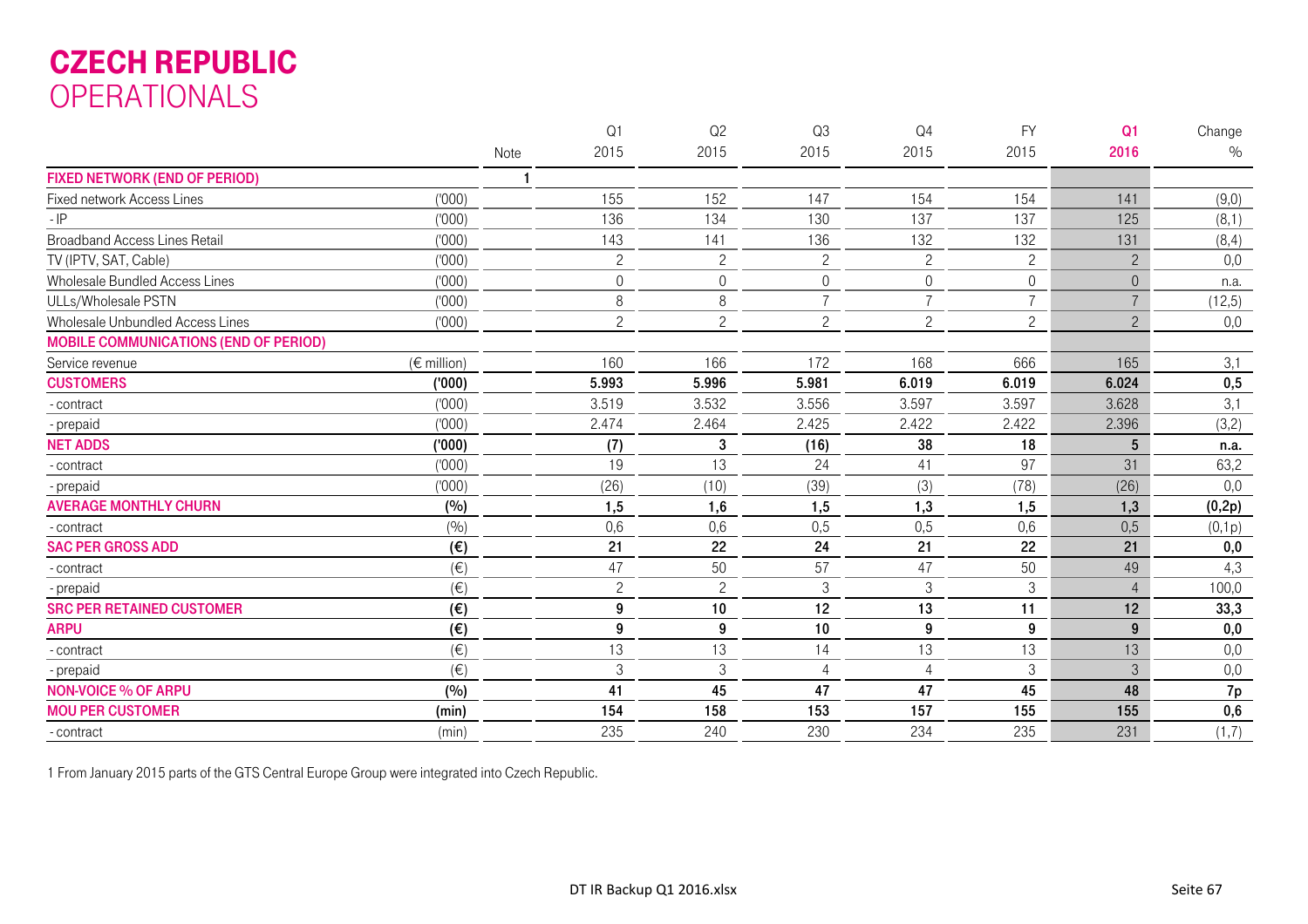### NETHERLANDSFINANCIALS (ADJUSTED FOR SPECIAL FACTORS)

|                                              |                 |                | Q1                     | Q2                     | Q3                     | Q <sub>4</sub>         | <b>FY</b>              | Q <sub>1</sub>         | Change  |
|----------------------------------------------|-----------------|----------------|------------------------|------------------------|------------------------|------------------------|------------------------|------------------------|---------|
|                                              |                 |                | 2015                   | 2015                   | 2015                   | 2015                   | 2015                   | 2016                   |         |
|                                              |                 | Note           | millions of $\epsilon$ | millions of $\epsilon$ | millions of $\epsilon$ | millions of $\epsilon$ | millions of $\epsilon$ | millions of $\epsilon$ | $\%$    |
| <b>TOTAL REVENUE</b>                         |                 |                | 346                    | 362                    | 346                    | 340                    | 1.394                  | 324                    | (6, 4)  |
| - of which Consumer                          |                 |                | 251                    | 266                    | 249                    | 245                    | 1.011                  | 228                    | (9,2)   |
| - of which Business                          |                 |                | 63                     | 62                     | 62                     | 62                     | 249                    | 60                     | (4, 8)  |
| <b>EBITDA</b>                                |                 |                | 133                    | 124                    | 125                    | 118                    | 500                    | 88                     | (33, 8) |
| EBITDA MARGIN (EBITDA / TOTAL REVENUE)       | $\%$            |                | 38,4                   | 34,3                   | 36,1                   | 34,7                   | 35,9                   | 27,2                   | (11,2p) |
| <b>CASH CAPEX (AS REPORTED)</b>              |                 |                | 46                     | 42                     | 41                     | 47                     | 176                    | 54                     | 17,4    |
| <b>CASH CONTRIBUTION</b>                     |                 |                | 87                     | 82                     | 84                     | 71                     | 324                    | 34                     | (60, 9) |
|                                              |                 |                |                        |                        |                        |                        |                        |                        |         |
| <b>OPERATIONALS</b>                          |                 |                |                        |                        |                        |                        |                        |                        |         |
|                                              |                 |                | Q <sub>1</sub>         | Q2                     | Q3                     | Q <sub>4</sub>         | <b>FY</b>              | Q <sub>1</sub>         | Change  |
|                                              |                 | Note           | 2015                   | 2015                   | 2015                   | 2015                   | 2015                   | 2016                   | $\%$    |
| <b>MOBILE COMMUNICATIONS (END OF PERIOD)</b> |                 |                |                        |                        |                        |                        |                        |                        |         |
| Service revenue                              | $(\in$ million) |                | 257                    | 255                    | 257                    | 233                    | 1.002                  | 228                    | (11,3)  |
| <b>CUSTOMERS</b>                             | (000)           |                | 3.830                  | 3.689                  | 3.686                  | 3.677                  | 3.677                  | 3.668                  | (4,2)   |
| - contract                                   | (1000)          |                | 2.836                  | 2.751                  | 2.775                  | 2.800                  | 2.800                  | 2.825                  | (0,4)   |
| - prepaid                                    | (1000)          | 3              | 994                    | 938                    | 910                    | 878                    | 878                    | 843                    | (15,2)  |
| <b>NET ADDS</b>                              | (000)           |                | (70)                   | (44)                   | (4)                    | (8)                    | (125)                  | (9)                    | 87,1    |
| - contract                                   | (000)           | $\overline{c}$ | (12)                   | (85)                   | 24                     | 24                     | (48)                   | 25                     | n.a.    |
| - prepaid                                    | (000)           | $\overline{c}$ | (58)                   | 41                     | (28)                   | (33)                   | (77)                   | (34)                   | 41,4    |
| <b>AVERAGE MONTHLY CHURN</b>                 | (%)             |                | 1,8                    | 1,7                    | 1,7                    | 1,6                    | 1,7                    | 1,5                    | (0,3p)  |
| - contract                                   | (%)             |                | 1,1                    | 1,3                    | 1,3                    | 1,3                    | 1,2                    | 1,2                    | 0,1p    |
| <b>SAC PER GROSS ADD</b>                     | $(\epsilon)$    |                | 143                    | 124                    | 113                    | 93                     | 117                    | 111                    | (22, 4) |
| - contract                                   | $(\in)$         |                | 206                    | 162                    | 143                    | 115                    | 151                    | 130                    | (36, 9) |
| - prepaid                                    | $(\in)$         |                | 19                     | 17                     | 19                     | 8                      | 16                     | 18                     | (5,3)   |
| <b>SRC PER RETAINED CUSTOMER</b>             | $(\epsilon)$    |                | 113                    | 126                    | 95                     | 59                     | 98                     | 121                    | 7,1     |
| <b>ARPU</b>                                  | $(\epsilon)$    |                | 22                     | 23                     | 23                     | 21                     | 22                     | 21                     | (4, 5)  |
| - contract                                   | $(\in)$         |                | 29                     | 29                     | 30                     | 27                     | 28                     | 26                     | (10,3)  |
| - prepaid                                    | $(\in)$         |                | $\overline{4}$         | 5                      | $\overline{4}$         | $\overline{4}$         | $\overline{4}$         | $\overline{4}$         | 0,0     |
| <b>NON-VOICE % OF ARPU</b>                   | (%)             |                | 54                     | 58                     | 59                     | 60                     | 58                     | 61                     | 7p      |
| <b>MOU PER CUSTOMER</b>                      | (min)           |                | 158                    | 168                    | 163                    | 175                    | 165                    | 180                    | 13,9    |
| - contract                                   | (min)           |                | 204                    | 212                    | 206                    | 221                    | 209                    | 226                    | 10,8    |

1 Special factors affecting EBITDA: EUR 2mn in Q1/15, EUR 1mn in Q2/15, EUR 1mn in Q3/15, EUR 5mn in Q4/15 and EUR 1mn in Q1/16.

2 Q2/15 impacted by reclassification of M2M customers from postpaid to prepaid.

3 Our subsidiary in the Netherlands sold its Bliep brand and the prepaid customer relationships maintained under the brand effective Mar. 1, 2015. This decreased our customer base by 97 thousand customers up from April. Customer figures for prior periods have not been adjusted.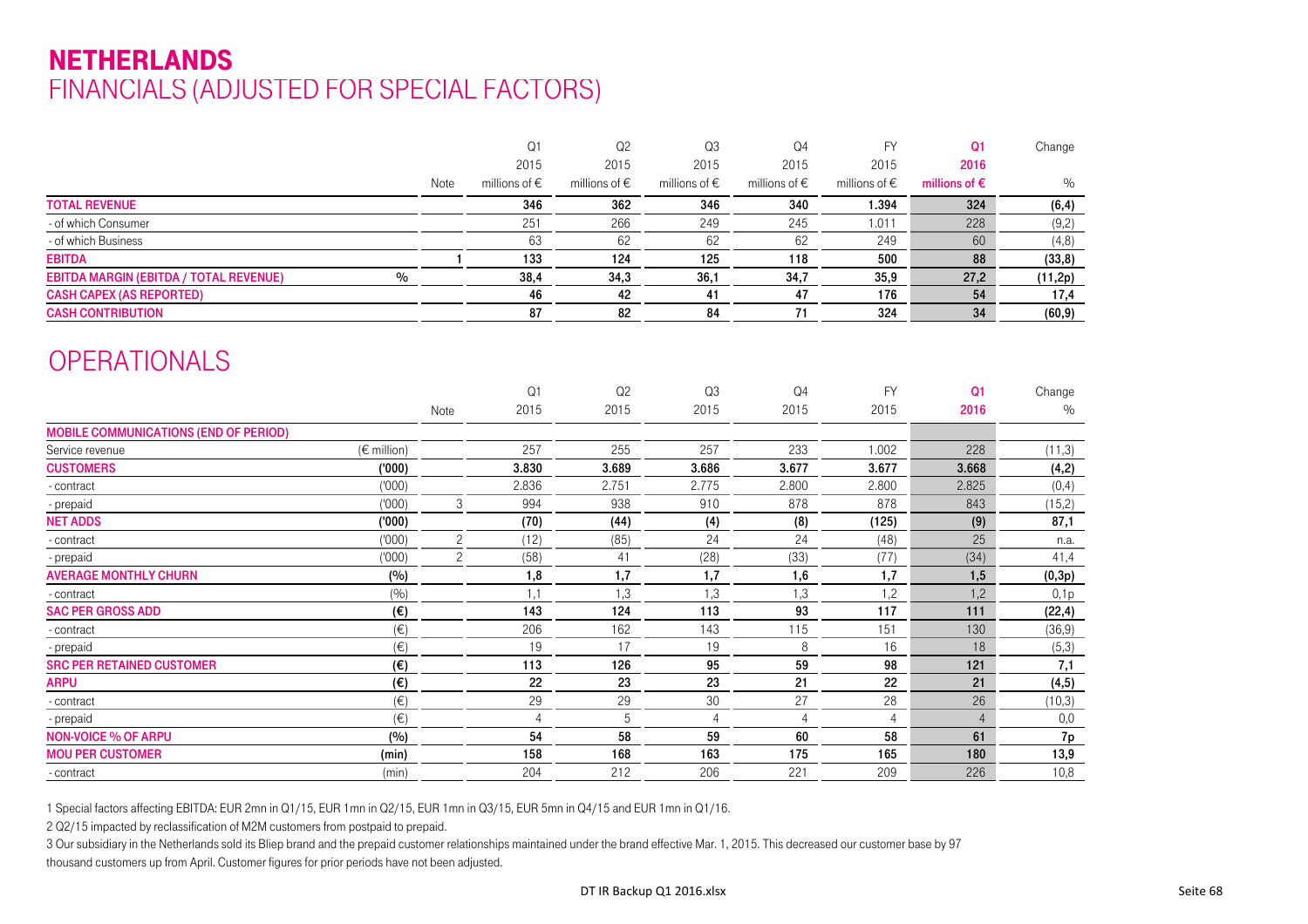# CROATIA FINANCIALS (ADJUSTED FOR SPECIAL FACTORS)

|                                                       |      | Q <sub>1</sub>         | Q <sub>2</sub>         | Q3                     | Q4                     | <b>FV</b>              | Q <sub>1</sub>         | Change |
|-------------------------------------------------------|------|------------------------|------------------------|------------------------|------------------------|------------------------|------------------------|--------|
|                                                       |      | 2015                   | 2015                   | 2015                   | 2015                   | 2015                   | 2016                   |        |
|                                                       | Note | millions of $\epsilon$ | millions of $\epsilon$ | millions of $\epsilon$ | millions of $\epsilon$ | millions of $\epsilon$ | millions of $\epsilon$ | %      |
| <b>TOTAL REVENUE</b>                                  |      | 211                    | 222                    | 249                    | 227                    | 909                    | 220                    | 4,3    |
| <b>PRODUCT VIEW</b>                                   |      | 211                    | 222                    | 249                    | 227                    | 909                    | 220                    | 4,3    |
| - Fixed network                                       |      | 129                    | 139                    | 146                    | 136                    | 550                    | 134                    | 3,9    |
| - Mobile communications                               |      | 81                     | 85                     | 103                    | 90                     | 359                    | 86                     | 6,2    |
| <b>SEGMENT VIEW</b>                                   |      | 211                    | 222                    | 249                    | 227                    | 909                    | 220                    | 4,3    |
| - of which Consumer                                   |      | 119                    | 120                    | 124                    | 120                    | 483                    | 116                    | (2,5)  |
| - of which Business                                   |      | 64                     | 70                     | 79                     | 74                     | 287                    | 70                     | 9,4    |
| <b>EBITDA</b>                                         |      | 81                     | 90                     | 102                    | 94                     | 367                    | 82                     | 1,2    |
| $\%$<br><b>EBITDA MARGIN (EBITDA / TOTAL REVENUE)</b> |      | 38,4                   | 40,5                   | 41,0                   | 41,4                   | 40,4                   | 37,3                   | (1,1p) |
| <b>CASH CAPEX (AS REPORTED)</b>                       |      | 30                     | 39                     | 40                     | 20                     | 129                    | 52                     | 73,3   |
| <b>CASH CONTRIBUTION</b>                              |      | 51                     | 51                     | 62                     | 74                     | 238                    | 30                     | (41,2) |

1 Special factors affecting EBITDA: EUR 10mn in Q1/15, EUR 1mn in Q2/15, EUR 1mn in Q4/15 and EUR 8mn in Q1/16.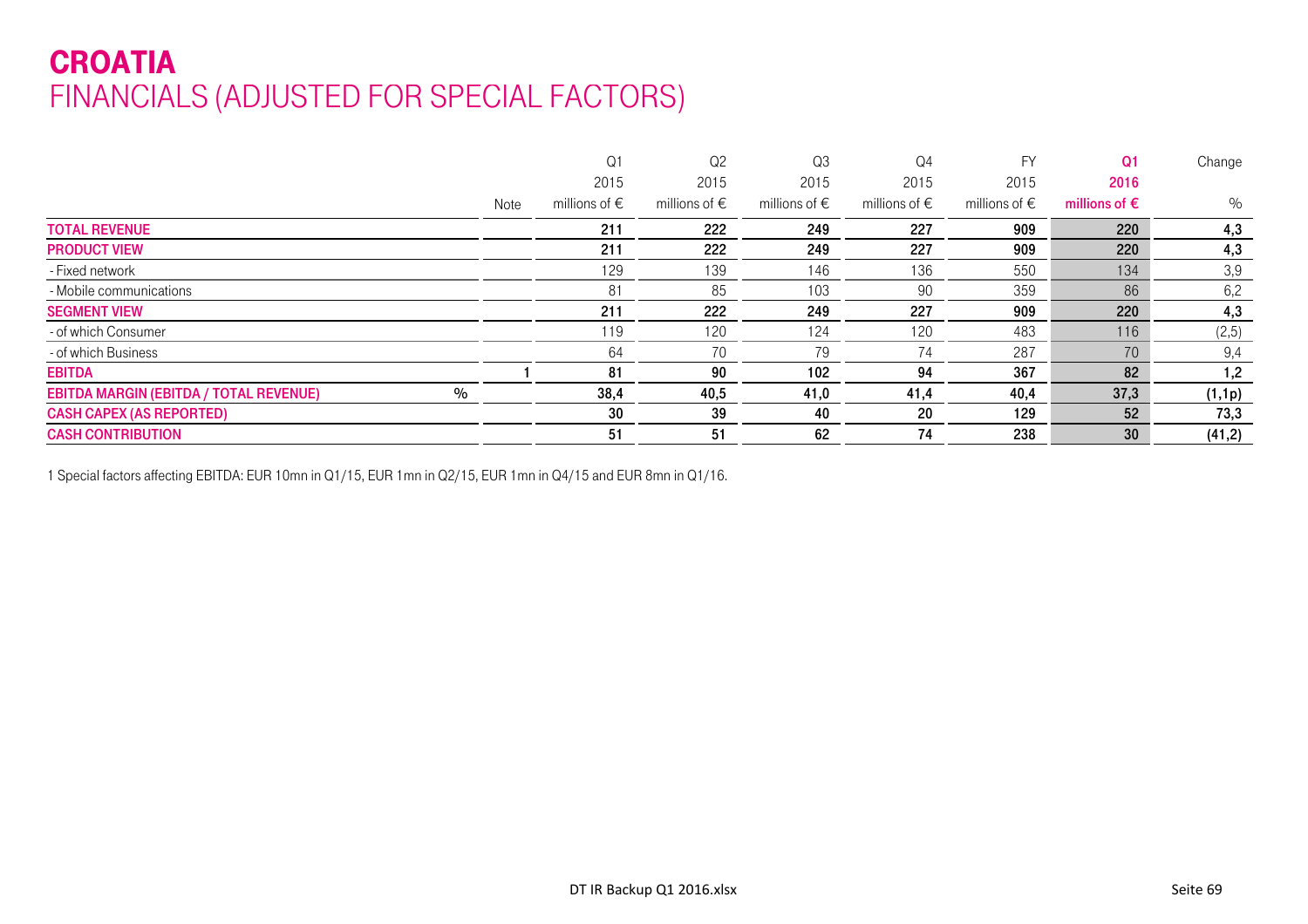# CROATIA OPERATIONALS

|                                              |                       |      | Q <sub>1</sub> | Q2             | Q3             | Q <sub>4</sub> | <b>FY</b> | Q <sub>1</sub> | Change |
|----------------------------------------------|-----------------------|------|----------------|----------------|----------------|----------------|-----------|----------------|--------|
|                                              |                       | Note | 2015           | 2015           | 2015           | 2015           | 2015      | 2016           | $\%$   |
| <b>FIXED NETWORK (END OF PERIOD)</b>         |                       |      |                |                |                |                |           |                |        |
| <b>Fixed network Access Lines</b>            | (000)                 |      | 1.052          | 1.038          | 1.020          | 1.004          | 1.004     | 1.012          | (3,8)  |
| $-IP$                                        | (000)                 |      | 897            | 952            | 1.001          | 1.004          | 1.004     | 1.012          | 12,8   |
| <b>Broadband Access Lines Retail</b>         | (000)                 |      | 644            | 642            | 638            | 636            | 636       | 634            | (1,6)  |
| TV (IPTV, SAT, Cable)                        | (000)                 |      | 390            | 387            | 385            | 388            | 388       | 387            | (0,8)  |
| Wholesale Bundled Access Lines               | (000)                 |      | 46             | 45             | 39             | 37             | 37        | 34             | (26,1) |
| ULLs/Wholesale PSTN                          | (000)                 |      | 191            | 173            | 161            | 159            | 159       | 156            | (18,3) |
| Wholesale Unbundled Access Lines             | (000)                 |      | 36             | 46             | 56             | 68             | 68        | 81             | n.a.   |
| <b>MOBILE COMMUNICATIONS (END OF PERIOD)</b> |                       |      |                |                |                |                |           |                |        |
| Service revenue                              | $(E \text{ million})$ |      | 65             | 70             | 82             | 67             | 284       | 66             | 1,5    |
| <b>CUSTOMERS</b>                             | (000)                 |      | 2.214          | 2.241          | 2.323          | 2.233          | 2.233     | 2.206          | (0, 4) |
| - contract                                   | (000)                 |      | 1.098          | 1.105          | 1.112          | 1.119          | 1.119     | 1.119          | 1,9    |
| - prepaid                                    | (000)                 |      | 1.116          | 1.136          | 1.211          | 1.114          | 1.114     | 1.087          | (2, 6) |
| <b>NET ADDS</b>                              | (000)                 |      | (38)           | 27             | 83             | (91)           | (20)      | (27)           | 28,9   |
| - contract                                   | (000)                 |      | (1)            | $\overline{7}$ |                |                | 20        | $\Omega$       | 100,0  |
| - prepaid                                    | (000)                 |      | (37)           | 19             | 76             | (98)           | (40)      | (27)           | 27,0   |
| <b>AVERAGE MONTHLY CHURN</b>                 | (%)                   |      | 2,6            | 2,0            | 2,2            | 3,7            | 2,6       | 2,6            | 0,0p   |
| - contract                                   | (9/0)                 |      | 1,1            | 0,8            | 1,1            | 1,1            | 1,0       | 1,1            | 0,0p   |
| <b>SAC PER GROSS ADD</b>                     | $(\epsilon)$          |      | 14             | 12             | 10             | 16             | 13        | 13             | (7, 1) |
| - contract                                   | $(\in)$               |      | 49             | 50             | 53             | 59             | 53        | 52             | 6,1    |
| - prepaid                                    | $(\in)$               |      | $\sqrt{3}$     | $\overline{c}$ | $\overline{c}$ | $\,3$          | 3         | $\overline{c}$ | (33,3) |
| <b>SRC PER RETAINED CUSTOMER</b>             | $(\epsilon)$          |      | 57             | 74             | 67             | 57             | 63        | 69             | 21,1   |
| <b>ARPU</b>                                  | $(\epsilon)$          |      | 10             | 11             | 12             | 10             | 10        | 10             | 0,0    |
| - contract                                   | $(\in)$               |      | 14             | 15             | 18             | 14             | 16        | 15             | 7,1    |
| - prepaid                                    | $(\in)$               |      | 5              | 6              | $6\,$          | 5              | 6         | 5              | 0,0    |
| <b>NON-VOICE % OF ARPU</b>                   | (%)                   |      | 45             | 46             | 49             | 46             | 47        | 49             | 4p     |
| <b>MOU PER CUSTOMER</b>                      | (min)                 |      | 187            | 200            | 198            | 195            | 195       | 196            | 4,8    |
| - contract                                   | (min)                 |      | 248            | 268            | 269            | 266            | 263       | 260            | 4,8    |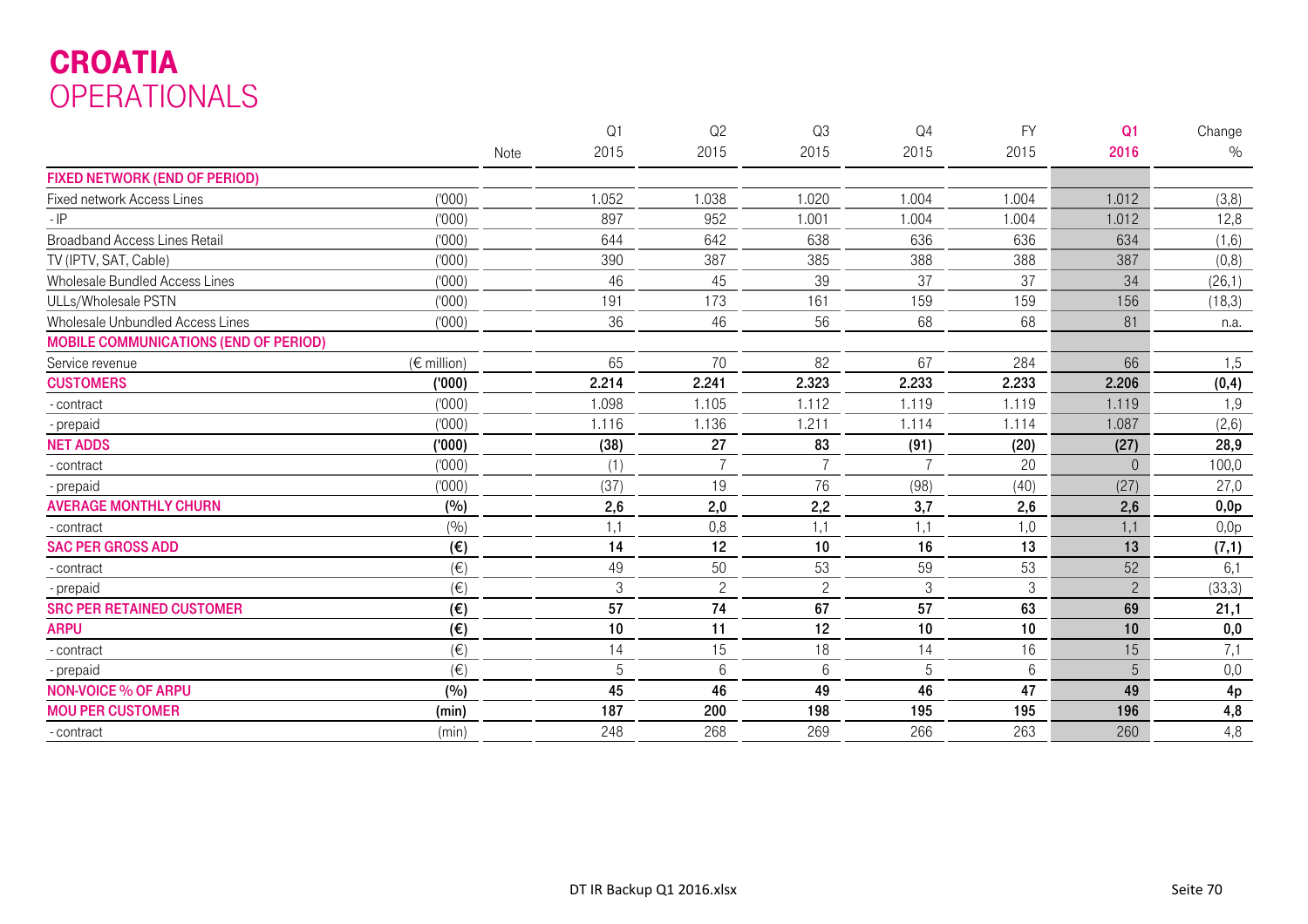# SLOVAKIA FINANCIALS (ADJUSTED FOR SPECIAL FACTORS)

|                                                       |      | Q <sub>1</sub>         | Q <sub>2</sub>         | Q <sub>3</sub>         | Q4                     | FY                     | Q <sub>1</sub>         | Change  |
|-------------------------------------------------------|------|------------------------|------------------------|------------------------|------------------------|------------------------|------------------------|---------|
|                                                       |      | 2015                   | 2015                   | 2015                   | 2015                   | 2015                   | 2016                   |         |
|                                                       | Note | millions of $\epsilon$ | millions of $\epsilon$ | millions of $\epsilon$ | millions of $\epsilon$ | millions of $\epsilon$ | millions of $\epsilon$ | %       |
| <b>TOTAL REVENUE</b>                                  |      | 187                    | 185                    | 199                    | 212                    | 783                    | 187                    | 0,0     |
| <b>PRODUCT VIEW</b>                                   |      | 187                    | 185                    | 199                    | 212                    | 783                    | 187                    | 0,0     |
| - Fixed network                                       |      | 96                     | 97                     | 107                    | 122                    | 422                    | 96                     | 0,0     |
| - Mobile communications                               |      | 91                     | 88                     | 92                     | 90                     | 361                    | 91                     | 0,0     |
| <b>SEGMENT VIEW</b>                                   |      | 187                    | 185                    | 199                    | 212                    | 783                    | 187                    | 0,0     |
| - of which Consumer                                   |      | 116                    | 115                    | 119                    | 117                    | 467                    | 119                    | 2,6     |
| - of which Business                                   |      | 47                     | 48                     | 60                     | 72                     | 227                    | 47                     | 0,0     |
| <b>EBITDA</b>                                         |      | 73                     | 76                     | 83                     | 64                     | 296                    | 78                     | 6,8     |
| $\%$<br><b>EBITDA MARGIN (EBITDA / TOTAL REVENUE)</b> |      | 39,0                   | 41,1                   | 41,7                   | 30,2                   | 37,8                   | 41,7                   | 2,7p    |
| <b>CASH CAPEX (AS REPORTED)</b>                       |      | 28                     | 22                     | 24                     | 26                     | 100                    | 43                     | 53,6    |
| <b>CASH CONTRIBUTION</b>                              |      | 45                     | 54                     | 59                     | 38                     | 196                    | 35                     | (22, 2) |

1 Special factors affecting EBITDA: EUR 29mn in Q1/15, EUR 1mn in Q2/15, EUR 6mn in Q4/15 and EUR -2mn in Q1/16.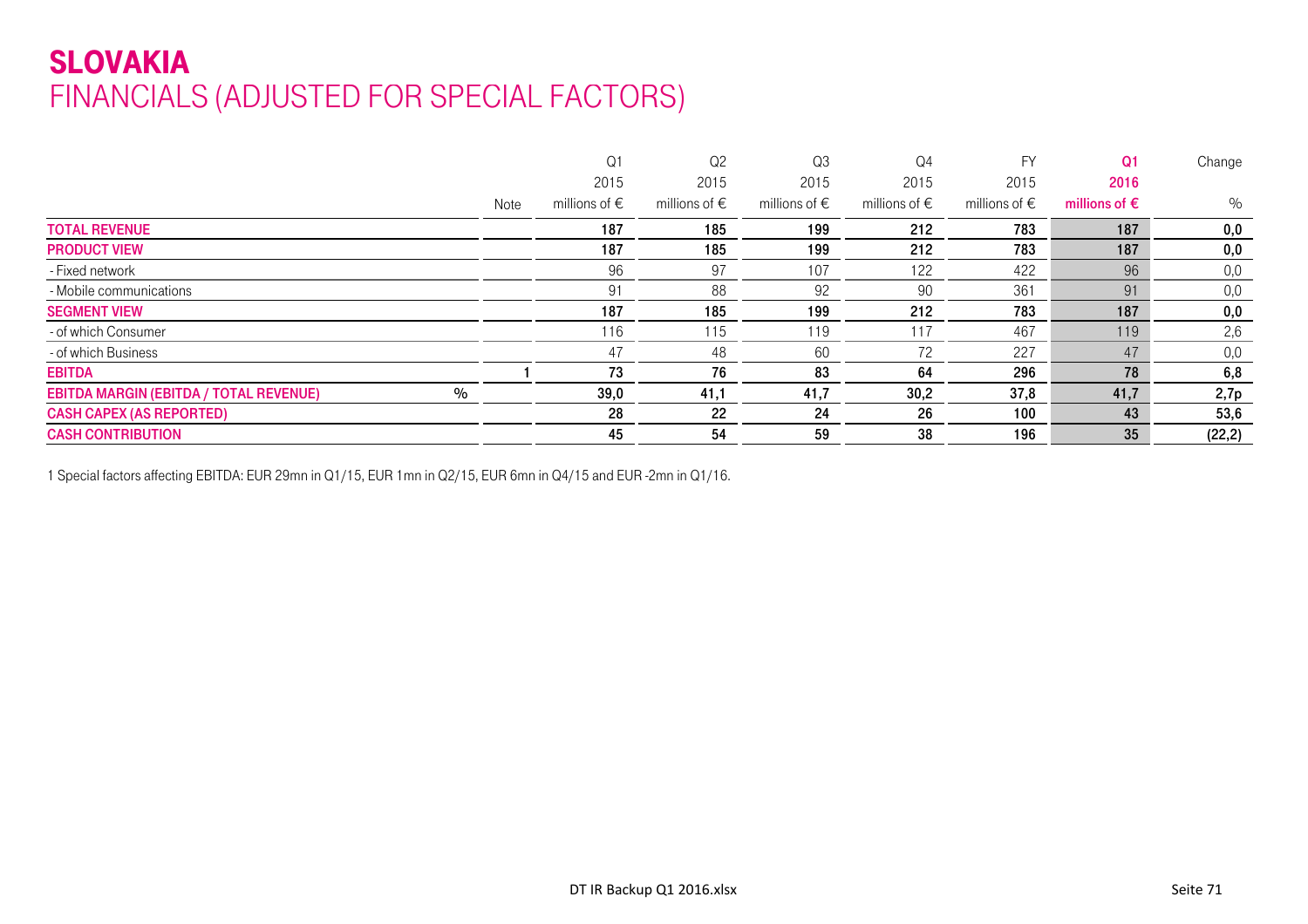# SLOVAKIA OPERATIONALS

|                                              |                      |      | Q <sub>1</sub> | Q2       | Q3               | Q <sub>4</sub> | <b>FY</b>      | Q <sub>1</sub> | Change         |
|----------------------------------------------|----------------------|------|----------------|----------|------------------|----------------|----------------|----------------|----------------|
|                                              |                      | Note | 2015           | 2015     | 2015             | 2015           | 2015           | 2016           | $\%$           |
| <b>FIXED NETWORK (END OF PERIOD)</b>         |                      |      |                |          |                  |                |                |                |                |
| <b>Fixed network Access Lines</b>            | (000)                |      | 875            | 864      | 858              | 855            | 855            | 851            | (2,7)          |
| $-IP$                                        | (000)                |      | 875            | 864      | 858              | 855            | 855            | 851            | (2,7)          |
| <b>Broadband Access Lines Retail</b>         | (000)                |      | 454            | 459      | 465              | 473            | 473            | 481            | 5,9            |
| TV (IPTV, SAT, Cable)                        | (000)                |      | 474            | 481      | 489              | 493            | 493            | 500            | 5,5            |
| Wholesale Bundled Access Lines               | (000)                |      | 18             | 18       | 17               | 17             | 17             | 16             | (11,1)         |
| ULLs/Wholesale PSTN                          | (000)                |      | $\Omega$       | $\Omega$ | $\Omega$         | $\Omega$       | $\Omega$       | $\Omega$       | n.a.           |
| Wholesale Unbundled Access Lines             | (1000)               |      | 98             | 102      | 105              | 109            | 109            | 112            | 14,3           |
| <b>MOBILE COMMUNICATIONS (END OF PERIOD)</b> |                      |      |                |          |                  |                |                |                |                |
| Service revenue                              | $(\epsilon$ million) |      | 80             | 79       | 84               | 80             | 323            | 82             | 2,5            |
| <b>CUSTOMERS</b>                             | ('000)               |      | 2.202          | 2.196    | 2.204            | 2.235          | 2.235          | 2.231          | 1,3            |
| - contract                                   | (000)                |      | 1.424          | 1.427    | 1.431            | 1.453          | 1.453          | 1.462          | 2,7            |
| - prepaid                                    | (000)                |      | 777            | 769      | 773              | 782            | 782            | 770            | (0,9)          |
| <b>NET ADDS</b>                              | (000)                |      | (18)           | (6)      | $\boldsymbol{9}$ | 31             | 15             | (4)            | 77,8           |
| - contract                                   | (000)                |      | (7)            | 3        | 4                | 22             | 22             | 8              | n.a.           |
| - prepaid                                    | (1000)               |      | (11)           | (9)      | $\overline{4}$   | 9              | (7)            | (12)           | (9,1)          |
| <b>AVERAGE MONTHLY CHURN</b>                 | (%)                  |      | 1,3            | 1,1      | 1,0              | 1,1            | 1,1            | 1,4            | 0,1p           |
| - contract                                   | (%)                  |      | 1,1            | 0,9      | 0,8              | 0,9            | 0,9            | 0,9            | (0,2p)         |
| <b>SAC PER GROSS ADD</b>                     | $(\epsilon)$         |      | 62             | 65       | 51               | 56             | 58             | 44             | (29,0)         |
| - contract                                   | $(\in)$              |      | 108            | 106      | 100              | 96             | 102            | 80             | (25, 9)        |
| - prepaid                                    | $(\in)$              |      | $\overline{4}$ | 3        | $\overline{4}$   | 4              | $\overline{4}$ | 3              | (25,0)         |
| <b>SRC PER RETAINED CUSTOMER</b>             | $(\epsilon)$         |      | 110            | 120      | 115              | 159            | 128            | 132            | 20,0           |
| <b>ARPU</b>                                  | $(\epsilon)$         |      | 12             | 12       | 13               | 12             | 12             | 12             | 0,0            |
| - contract                                   | $(\in)$              |      | 17             | 17       | 18               | 17             | 17             | 17             | 0,0            |
| - prepaid                                    | $(\in)$              |      | $\sqrt{3}$     | 3        | $\mathfrak{Z}$   | $\mathfrak{Z}$ | $\mathfrak{Z}$ | 3              | 0,0            |
| <b>NON-VOICE % OF ARPU</b>                   | (%)                  |      | 39             | 37       | 38               | 39             | 38             | 40             | 1 <sub>p</sub> |
| <b>MOU PER CUSTOMER</b>                      | (min)                |      | 164            | 171      | 168              | 175            | 169            | 171            | 4,3            |
| - contract                                   | (min)                |      | 231            | 240      | 235              | 244            | 237            | 238            | 3,0            |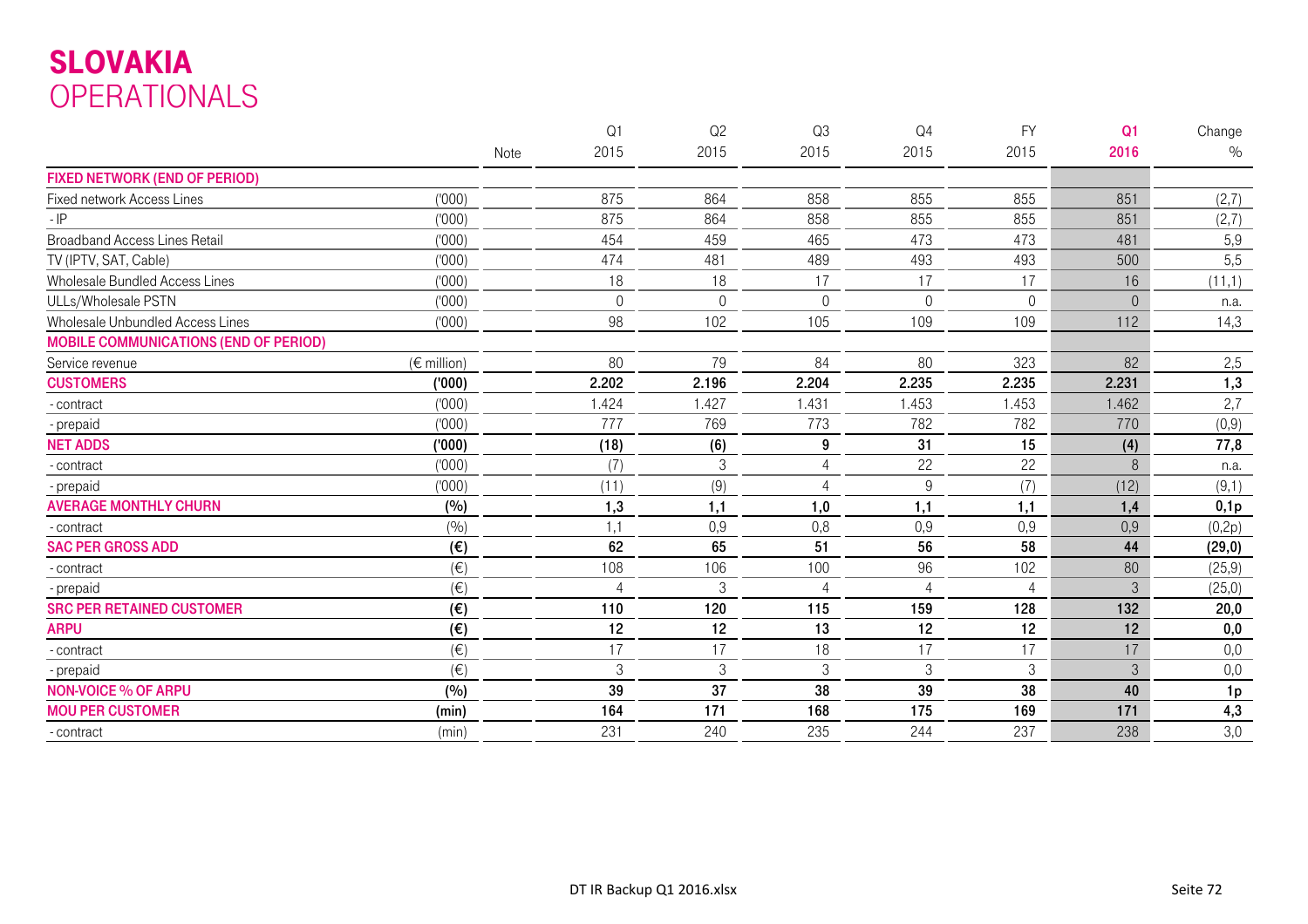## AUSTRIAFINANCIALS (ADJUSTED FOR SPECIAL FACTORS)

|                                                       |                         | Q1                | Q2                | Q3                     | Q <sub>4</sub>    | <b>FY</b>              | Q <sub>1</sub>         | Change  |
|-------------------------------------------------------|-------------------------|-------------------|-------------------|------------------------|-------------------|------------------------|------------------------|---------|
|                                                       |                         | 2015              | 2015              | 2015                   | 2015              | 2015                   | 2016                   |         |
|                                                       | Note                    | millions of $\in$ | millions of $\in$ | millions of $\epsilon$ | millions of $\in$ | millions of $\epsilon$ | millions of $\epsilon$ | $\%$    |
| <b>TOTAL REVENUE</b>                                  |                         | 197               | 205               | 207                    | 220               | 829                    | 208                    | 5,6     |
| - of which Consumer                                   |                         | 150               | 155               | 154                    | 165               | 624                    | 154                    | 2,7     |
| - of which Business                                   |                         | 38                | 42                | 43                     | 44                | 167                    | 43                     | 13,2    |
| <b>EBITDA</b>                                         |                         | 65                | 66                | 64                     | 64                | 259                    | 69                     | 6,2     |
| $\%$<br><b>EBITDA MARGIN (EBITDA / TOTAL REVENUE)</b> |                         | 33,0              | 32,2              | 30,9                   | 29,1              | 31,2                   | 33,2                   | 0,2p    |
| <b>CASH CAPEX (AS REPORTED)</b>                       |                         | 30                | 27                | 33                     | 39                | 129                    | 40                     | 33,3    |
| <b>CASH CONTRIBUTION</b>                              |                         | 35                | 39                | 31                     | 25                | 130                    | 29                     | (17,1)  |
| <b>OPERATIONALS</b>                                   |                         |                   |                   |                        |                   |                        |                        |         |
|                                                       |                         | Q1                | Q2                | Q3                     | Q <sub>4</sub>    | <b>FY</b>              | Q <sub>1</sub>         | Change  |
|                                                       | Note                    | 2015              | 2015              | 2015                   | 2015              | 2015                   | 2016                   | $\%$    |
| <b>MOBILE COMMUNICATIONS (END OF PERIOD)</b>          |                         |                   |                   |                        |                   |                        |                        |         |
| $(\epsilon$ million)<br>Service revenue               |                         | 172               | 175               | 178                    | 179               | 704                    | 178                    | 3,5     |
| <b>CUSTOMERS</b><br>(000)                             | 2,3                     | 3.956             | 3.934             | 3.962                  | 4.323             | 4.323                  | 4.221                  | 6,7     |
| (1000)<br>- contract                                  |                         | 2.571             | 2.564             | 2.573                  | 2.959             | 2.959                  | 3.001                  | 16,7    |
| (1000)<br>- prepaid                                   |                         | 1.385             | 1.370             | 1.390                  | 1.364             | 1.364                  | 1.220                  | (11, 9) |
| <b>NET ADDS</b><br>(000)                              | $\overline{\mathbf{c}}$ | (64)              | (22)              | 28                     | 361               | 304                    | 13                     | n.a.    |
| (000)<br>- contract                                   |                         | (52)              | (7)               | $9\,$                  | 387               | 336                    | 42                     | n.a.    |
| (000)<br>- prepaid                                    |                         | (12)              | (14)              | 19                     | (25)              | (32)                   | (29)                   | n.a.    |
| <b>AVERAGE MONTHLY CHURN</b><br>(%)                   |                         | 1,8               | 1,6               | 1,5                    | 2,6               | 1,9                    | 2,7                    | 0,9p    |
| (%)<br>- contract                                     | $\overline{c}$          | 1,3               | 0,6               | 0,6                    | 2,2               | 1,2                    | 2,4                    | 1,1p    |
| <b>SAC PER GROSS ADD</b><br>$(\epsilon)$              |                         | 54                | 53                | 48                     | 22                | 35                     | 27                     | (50, 0) |
| $(\in)$<br>- contract                                 |                         | 133               | 152               | 143                    | 24                | 52                     | 35                     | (73,7)  |
| $(\in)$<br>- prepaid                                  |                         | 6                 | $\Delta$          | $\overline{4}$         | $\overline{7}$    | 5                      | $\overline{4}$         | (33,3)  |
| <b>SRC PER RETAINED CUSTOMER</b><br>$(\epsilon)$      | $\overline{c}$          | 89                | 101               | 100                    | 106               | 100                    | 102                    | 14,6    |
| <b>ARPU</b><br>$(\epsilon)$                           | 2,3                     | 14                | 15                | 15                     | 14                | 15                     | 14                     | 0,0     |
| $(\in)$<br>- contract                                 |                         | 20                | 21                | 21                     | 19                | 20                     | 18                     | (10,0)  |
| $(\in)$<br>- prepaid                                  |                         | $\overline{4}$    | $\overline{4}$    | $\overline{4}$         | $\overline{4}$    | $\overline{4}$         | $\overline{4}$         | 0,0     |
| (%)<br><b>NON-VOICE % OF ARPU</b>                     |                         | 44                | 42                | 43                     | 44                | 43                     | 45                     | 1p      |
| <b>MOU PER CUSTOMER</b><br>(min)                      |                         | 206               | 203               | 194                    | 192               | 199                    | 193                    | (6, 3)  |
| (min)<br>- contract                                   |                         | 261               | 257               | 243                    | 233               | 242                    | 222                    | (14, 9) |

1 Special factors affecting EBITDA: EUR 5mn in Q1/15 and EUR 16mn in Q3/15.

2 Effect in Q4/15: Standardization of SIM card reporting in whole segment.

Effect adjusted KPIs Q4/15: SAC per gross add 76€, SAC per gross add contract 143€, ARPU 15€, ARPU contract 21€.

Effect adjusted KPIs FY/15: SAC per gross add 58€, SAC per gross add contract 144€, ARPU 16€, ARPU contract 21€.

3 Effect in Q1/2016: impacted by reclassification of M2M customers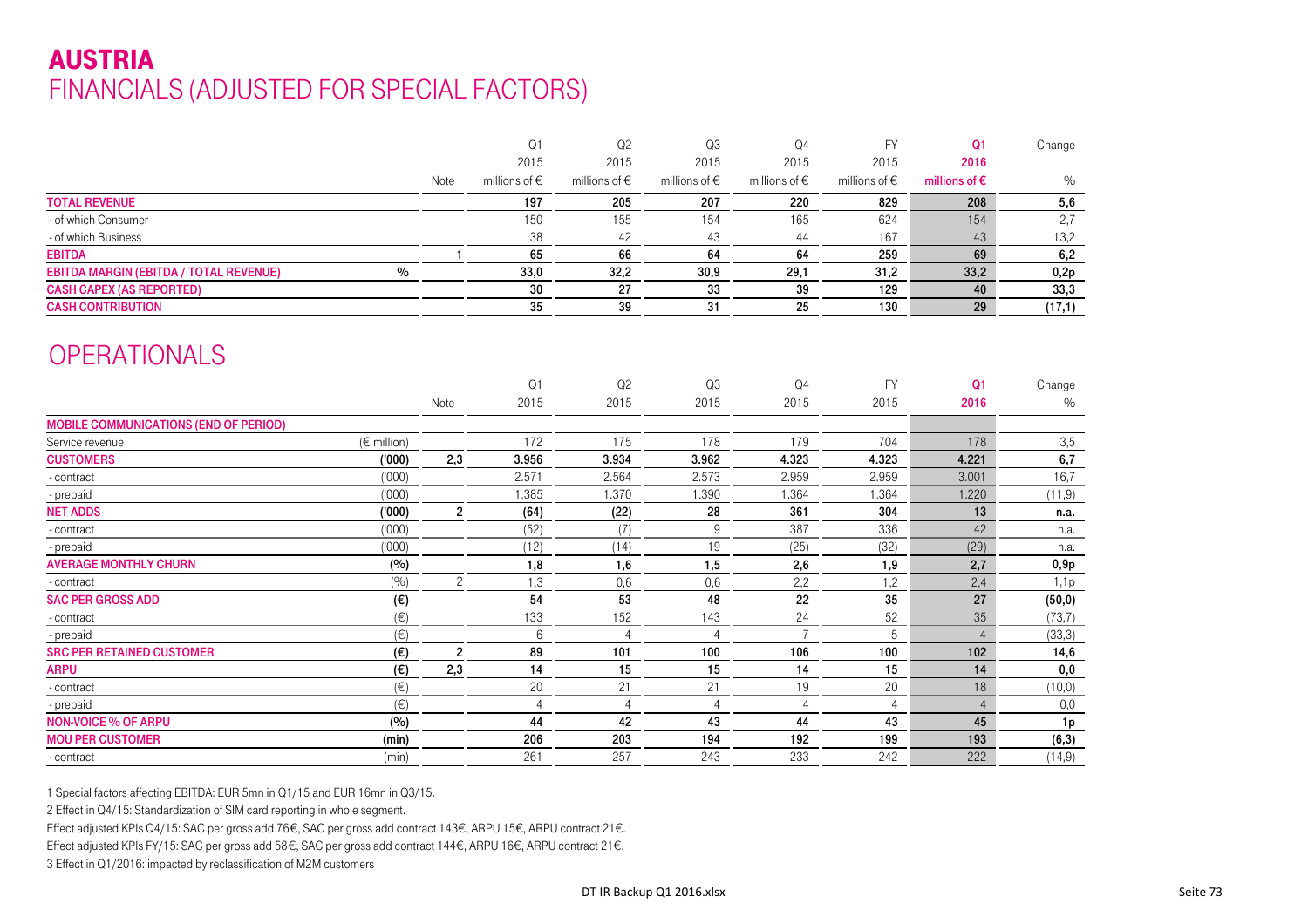# NOTES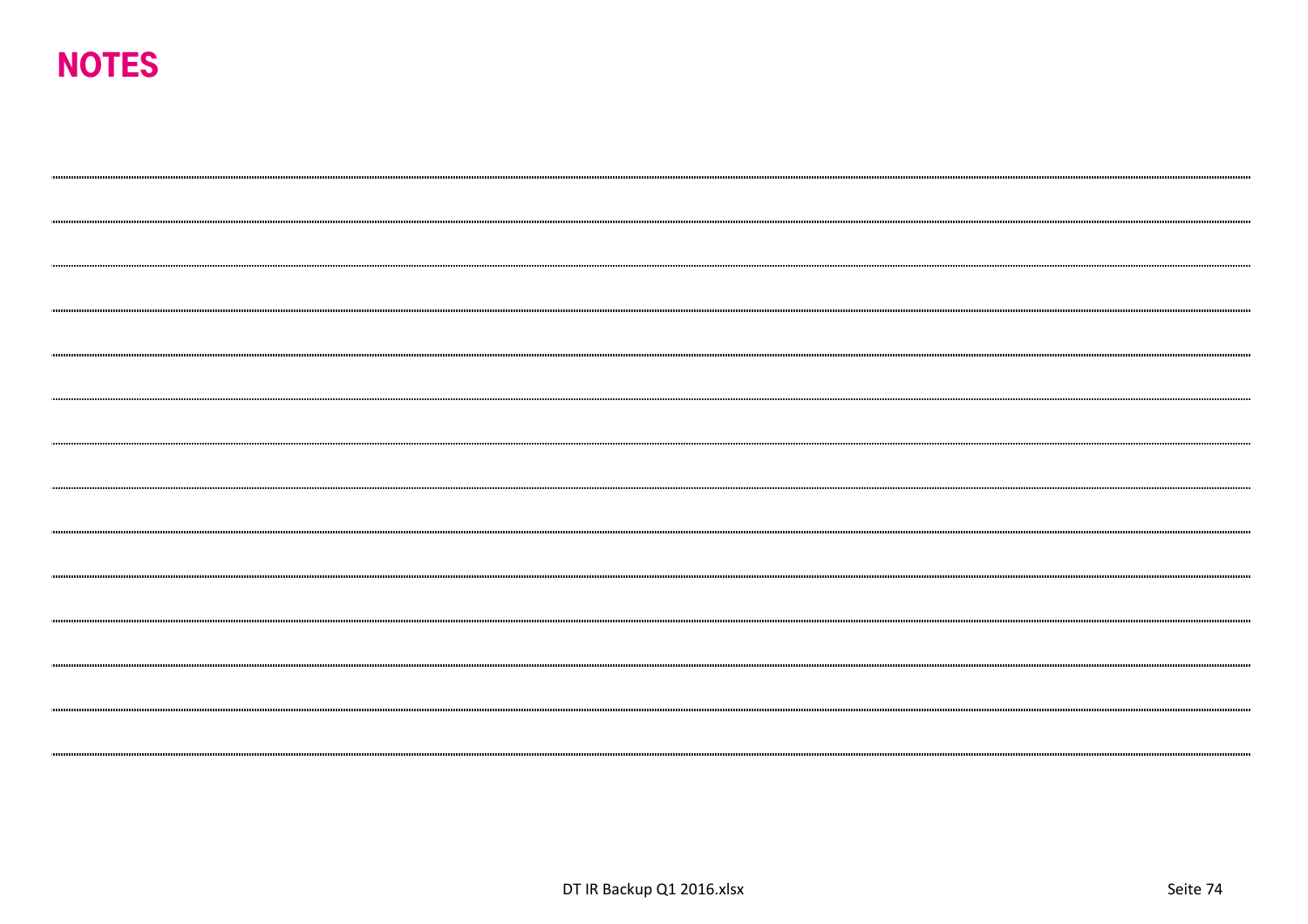#### CONTENTgeneral production of the control of the control of the control of the control of the control of the control of

#### **GROUP**

| At a Glance                                          | 4  | <b>GERMANY</b>               |    |
|------------------------------------------------------|----|------------------------------|----|
| Excellent market position                            |    | Financials                   | 28 |
|                                                      |    | <b>EBITDA</b> reconciliation | 29 |
| <b>GROUP</b>                                         |    | Operationals                 | 30 |
| Adjusted for special factors                         | 8  | Additional information       | 31 |
| <b>EBITDA</b> reconciliation                         | 9  |                              |    |
| As reported                                          | 10 | <b>UNITED STATES</b>         |    |
| Special factors in the consolidated income statement | 11 | Financials                   | 44 |
| Details on special factors                           | 12 | <b>EBITDA</b> reconciliation | 45 |
| Change in the composition of the group               | 14 | Operationals                 | 46 |
| Consolidated statement of financial position         | 15 | Additional information       | 48 |
| Provisions for pensions                              | 17 |                              |    |
| Maturity profile                                     | 18 | <b>EUROPE</b>                |    |
| Liquidity reserves                                   | 19 | Financials                   | 55 |
| Net debt                                             | 20 | <b>EBITDA</b> reconciliation | 56 |
| Net debt development                                 | 21 | Greece                       | 58 |
| Cash capex                                           | 22 | Romania                      | 60 |
| Free cash flow                                       | 23 | Hungary                      | 62 |
| Personnel                                            | 24 | Poland                       | 64 |
| Exchange rates                                       | 25 | Czech Republic               | 66 |

#### EUROPE

| ------                 | ___________                  |        | _______            |    |
|------------------------|------------------------------|--------|--------------------|----|
| ent market position    | Financials                   | ററ     | <b>Netherlands</b> | 68 |
|                        | <b>EBITDA</b> reconciliation | $\cap$ | Croatia            | 69 |
|                        | <b>Operationals</b>          | JU     | Slovakia           |    |
| ed for special factors | Additional information       |        | Austria            | 70 |

| I O | <b>CUNUPE</b>                |    |                              |    |
|-----|------------------------------|----|------------------------------|----|
| 19  | Financials                   | UU | <b>GHS</b>                   |    |
| 20  | <b>EBITDA</b> reconciliation | 56 | <b>Financials</b>            | 80 |
| 21  | Greece                       | 58 | <b>EBITDA</b> reconciliation | 81 |
| 22  | Romania                      | 60 |                              |    |
| 23  | Hungary                      | bΖ |                              |    |
| 24  | Poland                       | 64 |                              |    |
| 25  | Czech Republic               | 66 | <b>GLOSSARY</b>              |    |
|     |                              |    |                              |    |
|     |                              |    |                              |    |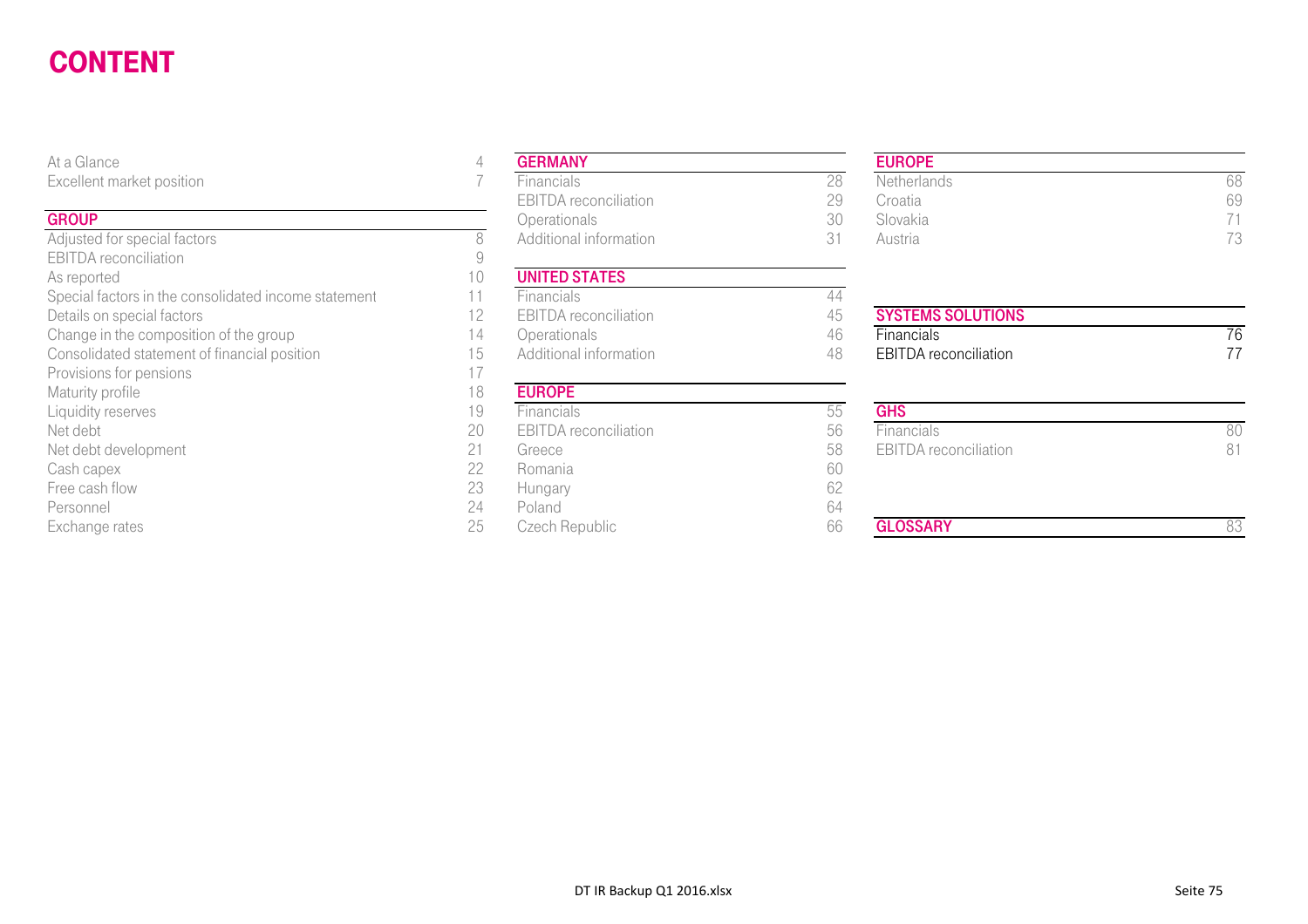# SYSTEMS SOLUTIONS

# FINANCIALS (ADJUSTED FOR SPECIAL FACTORS)<sup>1</sup>

|                                                  |      |      | Q <sub>1</sub>         | Q <sub>2</sub>         | Q <sub>3</sub>         | Q <sub>4</sub>         | <b>FY</b>              | Q <sub>1</sub>         | Change  |
|--------------------------------------------------|------|------|------------------------|------------------------|------------------------|------------------------|------------------------|------------------------|---------|
|                                                  |      |      | 2015                   | 2015                   | 2015                   | 2015                   | 2015                   | 2016                   |         |
|                                                  |      | Note | millions of $\epsilon$ | millions of $\epsilon$ | millions of $\epsilon$ | millions of $\epsilon$ | millions of $\epsilon$ | millions of $\epsilon$ | $\%$    |
| <b>TOTAL REVENUE</b>                             |      |      | 1.927                  | 2.073                  | 2.031                  | 2.163                  | 8.194                  | 2.045                  | 6,1     |
| Market Unit                                      |      |      | 1.621                  | 1.641                  | 1.671                  | 1.724                  | 6.657                  | 1.728                  | 6,6     |
| Telekom IT                                       |      |      | 306                    | 432                    | 360                    | 439                    | 1.537                  | 317                    | 3,6     |
| International Revenue                            |      |      | 537                    | 537                    | 534                    | 529                    | 2.137                  | 631                    | 17,5    |
| <b>NET REVENUE</b>                               |      |      | 1.420                  | 1.435                  | 1.452                  | 1.520                  | 5.827                  | 1.545                  | 8,8     |
| <b>EBITDA</b>                                    |      |      | 145                    | 203                    | 176                    | 216                    | 740                    | 206                    | 42,1    |
| Market Unit                                      |      |      | 135                    | 122                    | 142                    | 182                    | 581                    | 196                    | 45,2    |
| Telekom IT                                       |      |      | 10 <sup>1</sup>        | 81                     | 34                     | 34                     | 159                    | $\mathbf{Q}$           | (10, 0) |
| EBITDA margin (EBITDA / total revenue)           | $\%$ |      | 7,5                    | 9,8                    | 8,7                    | 10,0                   | 9,0                    | 10.1                   | 2,6p    |
| Depreciation, amortization and impairment losses |      |      | (131)                  | (172)                  | (128)                  | (137)                  | (568)                  | (116)                  | 11,5    |
| Profit (loss) from operations = EBIT             |      |      | 14                     | 31                     | 48                     | 79                     | 172                    | 90                     | n.a.    |
| <b>EBIT MARGIN</b>                               | $\%$ |      | 0.7                    | 1,5                    | 2,4                    | 3,7                    | 2,1                    | 4,4                    | 3,7p    |
| <b>CASH CAPEX</b>                                |      |      | 248                    | 276                    | 282                    | 345                    | 1.151                  | 237                    | (4, 4)  |
| <b>CASH CONTRIBUTION</b>                         |      |      | (103)                  | (73)                   | (106)                  | (129)                  | (411)                  | (31)                   | 69,9    |
| <b>ORDER ENTRY</b>                               |      |      | 1.212                  | 1.281                  | 1.191                  | 1.924                  | 5.608                  | 1.522                  | 25,6    |

## FINANCIALS (AS REPORTED)

|                                                  |      | $\Omega$ 1             | Q <sub>2</sub>         | Q3                     | Q4                     | EV                     |                        | Change |
|--------------------------------------------------|------|------------------------|------------------------|------------------------|------------------------|------------------------|------------------------|--------|
|                                                  |      | 2015                   | 2015                   | 2015                   | 2015                   | 2015                   | 2016                   |        |
|                                                  | Note | millions of $\epsilon$ | millions of $\epsilon$ | millions of $\epsilon$ | millions of $\epsilon$ | millions of $\epsilon$ | millions of $\epsilon$ | %      |
| <b>TOTAL REVENUE</b>                             |      | 1.927                  | 2.073                  | 2.031                  | 2.163                  | 8.194                  | 2.045                  | 6,1    |
| <b>NET REVENUE</b>                               |      | 1.420                  | 1.435                  | 1.452                  | 1.520                  | 5.827                  | 1.545                  | 8,8    |
| <b>EBITDA</b>                                    |      |                        | (16)                   | 34                     |                        | 93                     | 146                    | n.a.   |
| EBITDA margin (EBITDA / total revenue)           |      |                        | (0,8)                  |                        | 0,2                    |                        |                        | 3,4p   |
| Depreciation, amortization and impairment losses |      | (141)                  | (221)                  | (133)                  | (139)                  | (634)                  | (116)                  | 17,7   |
| Profit (loss) from operations = EBIT             |      | (70)                   | (237)                  | (99)                   | (135)                  | (541)                  | 30                     | n.a.   |
| <b>CASH CAPEX</b>                                |      | 248                    | 276                    | 282                    | 345                    | 1.151                  | 237                    | (4, 4) |
| <b>CASH CONTRIBUTION</b>                         |      | (177)                  | (292)                  | (248)                  | (341)                  | (1.058)                | (91)                   | 48,6   |

1 Business customer operations at Magyar Telekom in Hungary, which had previously been organizationally assigned to the Systems Solutions operating segment, have been bundled and reported under the Europe operating segment since January 1, 2016. Comparative figures have been adjusted retrospectively.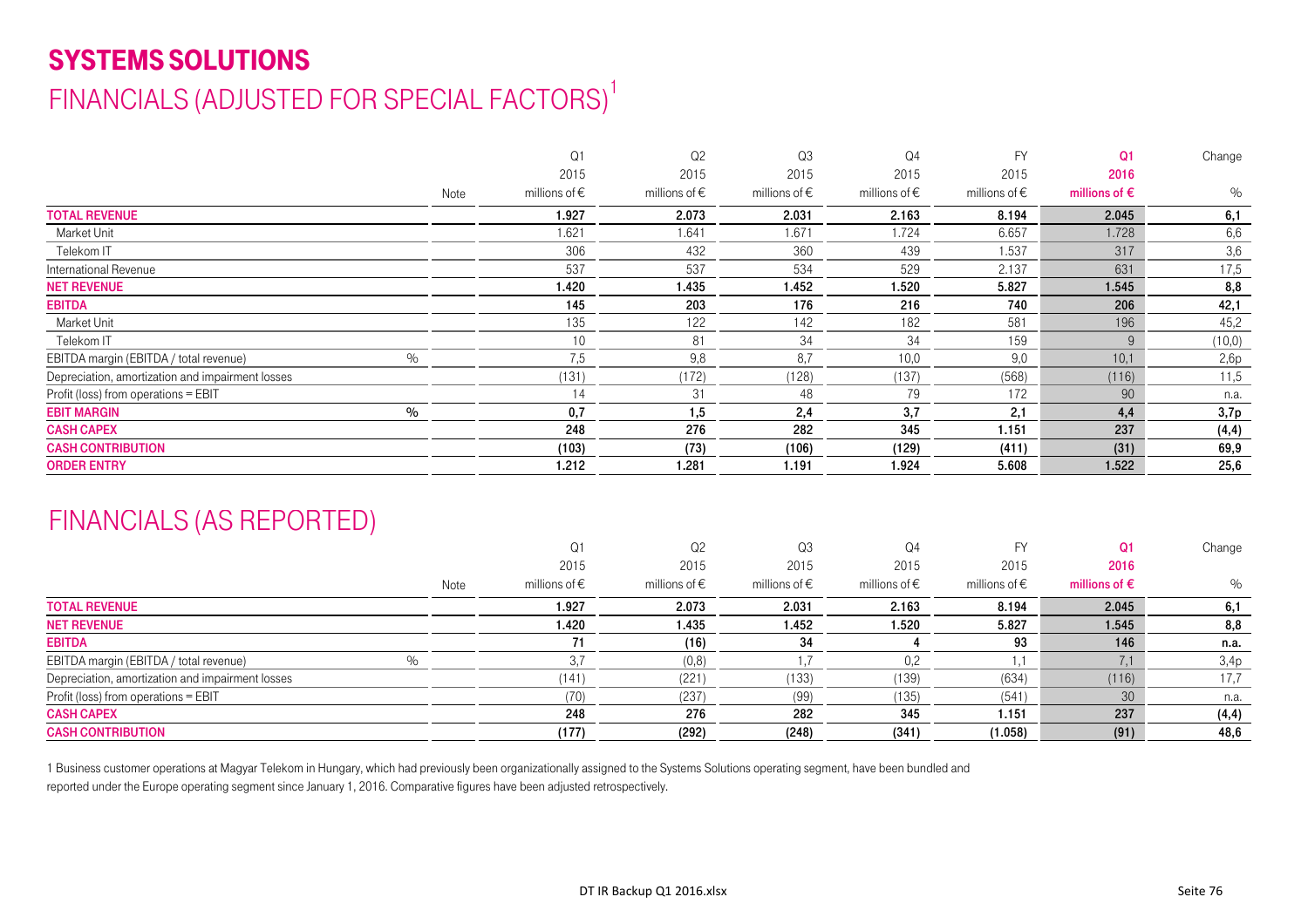# SYSTEMS SOLUTIONS EBITDA RECONCILIATION<sup>1</sup>

|                                                      |      | Q <sub>1</sub>         | Q <sub>2</sub>         | Q <sub>3</sub>         | Q <sub>4</sub>         | <b>FY</b>              | O <sub>1</sub>         | Change |
|------------------------------------------------------|------|------------------------|------------------------|------------------------|------------------------|------------------------|------------------------|--------|
|                                                      |      | 2015                   | 2015                   | 2015                   | 2015                   | 2015                   | 2016                   |        |
|                                                      | Note | millions of $\epsilon$ | millions of $\epsilon$ | millions of $\epsilon$ | millions of $\epsilon$ | millions of $\epsilon$ | millions of $\epsilon$ | %      |
| <b>TOTAL REVENUE</b>                                 |      | 1.927                  | 2.073                  | 2.031                  | 2.163                  | 8.194                  | 2.045                  | 6,1    |
| Profit (loss) from operations = EBIT                 |      | (70)                   | (237)                  | (99)                   | (135)                  | (541)                  | 30                     | n.a.   |
| - Depreciation, amortization and impairment losses   |      | (141)                  | (221)                  | (133)                  | (139)                  | (634)                  | (116)                  | 17,7   |
| $=$ EBITDA                                           |      | 71                     | (16)                   | 34                     |                        | 93                     | 146                    | n.a.   |
| $\%$<br>EBITDA margin                                |      | 3,7                    | (0,8)                  | 1,7                    | 0,2                    | 1,1                    | 7,1                    | 3,4p   |
| - Special factors affecting EBITDA                   |      | (74)                   | (219)                  | (142)                  | (212)                  | (647)                  | (60)                   | 18,9   |
| = EBITDA (ADJUSTED FOR SPECIAL FACTORS)              |      | 145                    | 203                    | 176                    | 216                    | 740                    | 206                    | 42,1   |
| $\%$<br>EBITDA margin (adjusted for special factors) |      | 7,5                    | 9,8                    | 8,7                    | 10,0                   | 9,0                    | 10,1                   | 2,6p   |
| <b>SPECIAL FACTORS</b>                               |      |                        |                        |                        |                        |                        |                        |        |
|                                                      |      | Q <sub>1</sub>         | Q <sub>2</sub>         | Q <sub>3</sub>         | Q <sub>4</sub>         | <b>FY</b>              | <b>O1</b>              | Change |
|                                                      |      | 2015                   | 2015                   | 2015                   | 2015                   | 2015                   | 2016                   |        |
|                                                      | Note | millions of $\epsilon$ | millions of $\epsilon$ | millions of $\epsilon$ | millions of $\epsilon$ | millions of $\epsilon$ | millions of $\epsilon$ | $\%$   |
| <b>EFFECTS ON EBITDA</b>                             |      | (74)                   | (219)                  | (142)                  | (212)                  | (647)                  | (60)                   | 18,9   |
| - of which personnel                                 |      | (35)                   | (116)                  | (73)                   | (143)                  | (367)                  | (33)                   | 5,7    |
| - of which other                                     |      | (39)                   | (103)                  | (68)                   | (70)                   | (280)                  | (27)                   | 30,8   |
| EFFECTS ON PROFIT (LOSS) FROM OPERATIONS = EBIT      |      | (84)                   | (268)                  | (147)                  | (214)                  | (713)                  | (60)                   | 28,6   |
| - of which personnel                                 |      | (35)                   | (116)                  | (73)                   | (143)                  | (367)                  | (33)                   | 5,7    |
| - of which other                                     |      | (50)                   | (151)                  | (74)                   | (72)                   | (346)                  | (27)                   | 46,0   |

1 Business customer operations at Magyar Telekom in Hungary, which had previously been organizationally assigned to the Systems Solutions operating segment, have been bundled and reported under the Europe operating segment since January 1, 2016. Comparative figures have been adjusted retrospectively.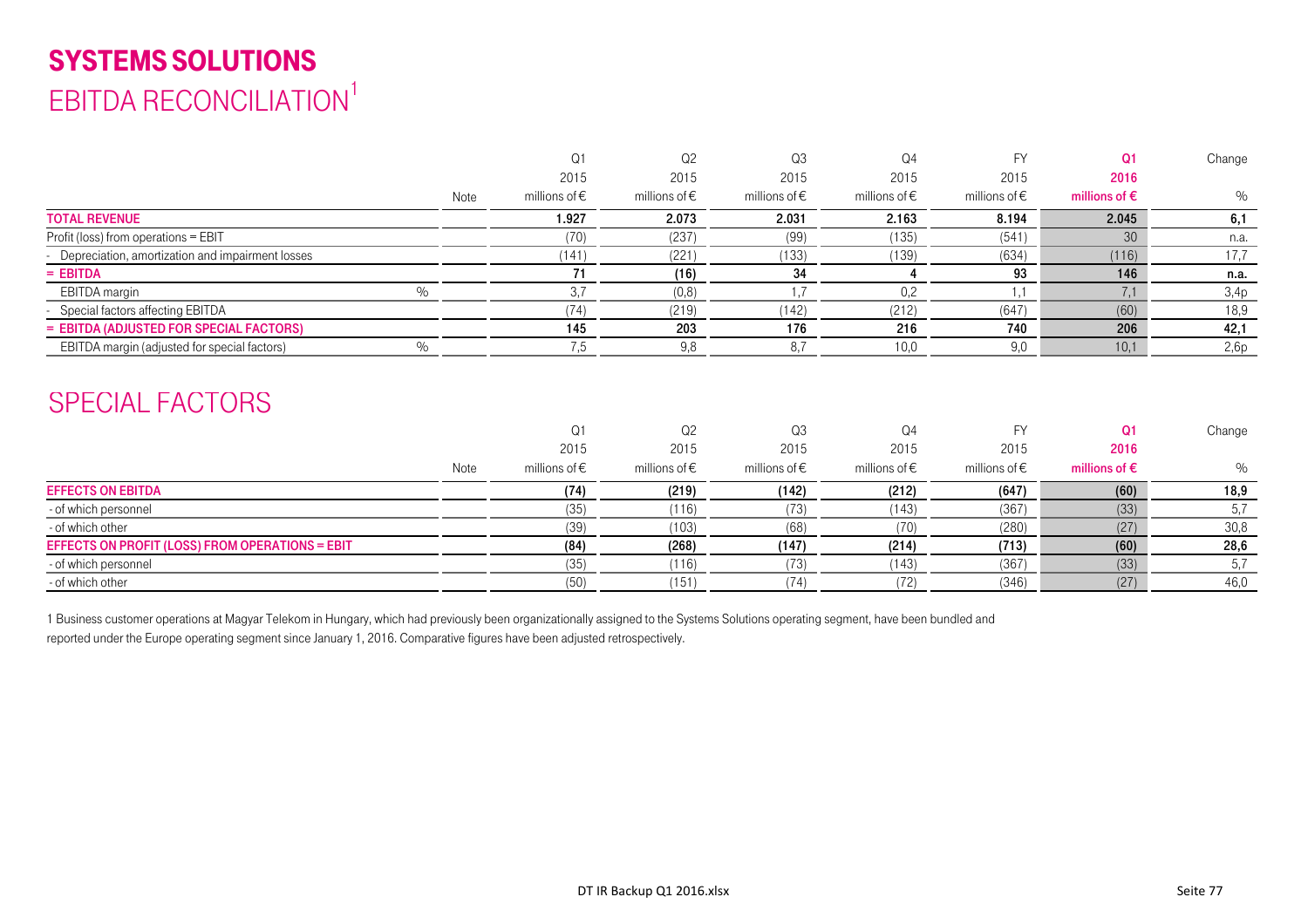# NOTES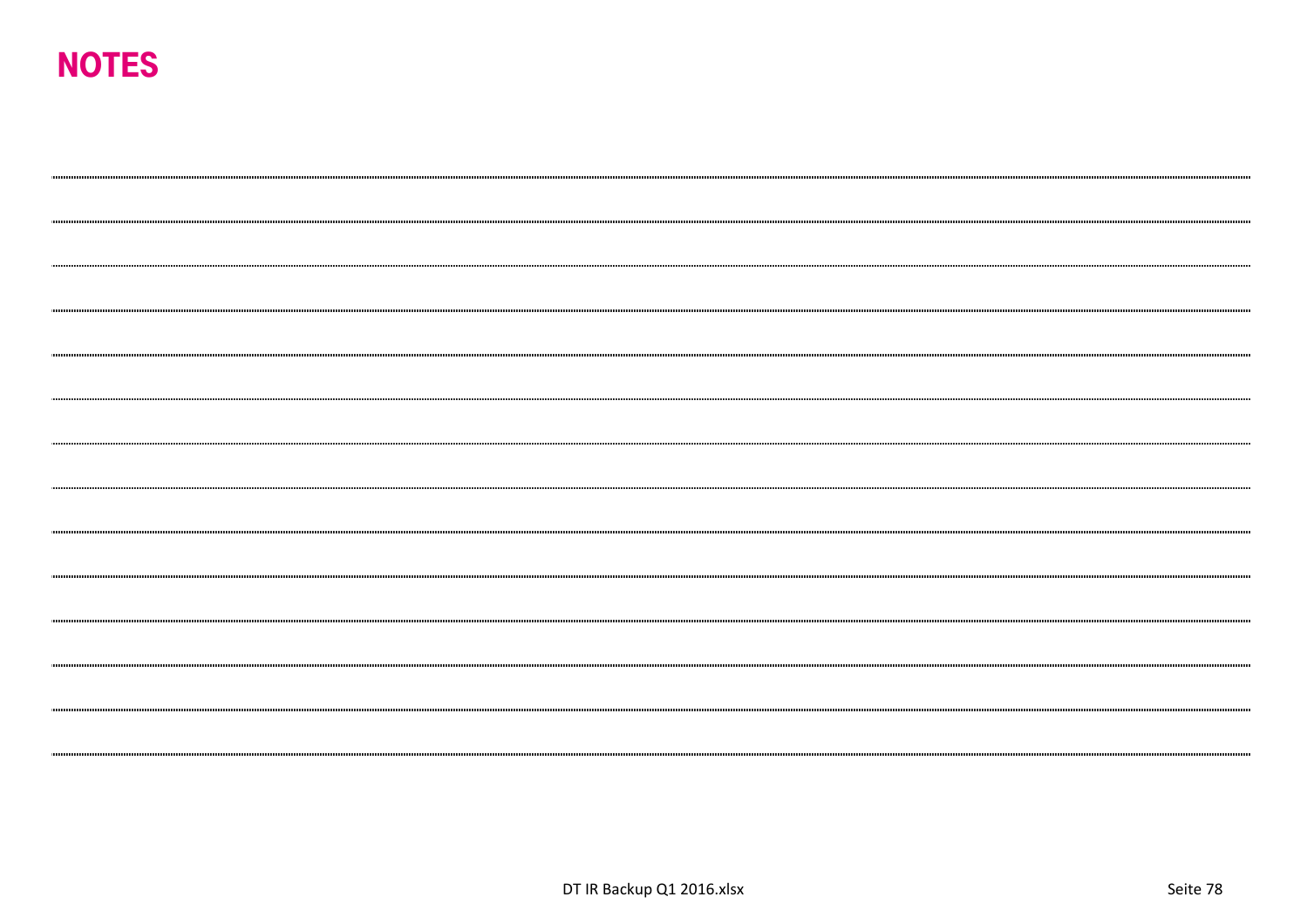#### CONTENT $\blacksquare$ Ghendale and Ghendale and Ghendale and Ghendale and Ghendale and Ghendale and Ghendale and Ghendale and Ghendale and Ghendale and Ghendale and Ghendale and Ghendale and Ghendale and Ghendale and Ghendale and Ghendal

#### **GROUP**

Adjusted for special factors and the set of the set of the SAD Additional information 31 Additional information 31 Austria 731 EBITDA reconciliation As reported 10<br>Special factors in the consolidated income statement 11 Special factors in the consolidated income statement 11 Financials **Financials** 44 Details on special factors<br>
Change in the composition of the group<br>
Change in the composition of the group<br>

2008 - 2014 Derationals Consolidated statement of financial position 15 Additional information 48 EBITDA reconciliation 17<br>Provisions for pensions Provisions for pensions Maturity profile 18<br>
Liquidity reserves 19 Liquidity reserves 55 Net debt 20 EBITDA reconciliation 56Net debt development 68 EBIT DATE: 100 EBITDA RECONCILIATION 81 Extended 58 EBITORAL RECONCILIATION 81 Cash capex 22 Romania 60 Free cash flow 23 Hungary 62 Personnel 24 Poland 64

| At a Glance                                          | 4  | <b>GERMANY</b>               |    |
|------------------------------------------------------|----|------------------------------|----|
| Excellent market position                            |    | Financials                   | 28 |
|                                                      |    | <b>EBITDA</b> reconciliation | 29 |
| <b>GROUP</b>                                         |    | Operationals                 | 30 |
| Adjusted for special factors                         | 8  | Additional information       | 31 |
| <b>EBITDA</b> reconciliation                         | 9  |                              |    |
| As reported                                          | 10 | <b>UNITED STATES</b>         |    |
| Special factors in the consolidated income statement | 11 | Financials                   | 44 |
| Details on special factors                           | 12 | <b>EBITDA</b> reconciliation | 45 |
| Change in the composition of the group               | 14 | Operationals                 | 46 |
| Consolidated statement of financial position         | 15 | Additional information       | 48 |
| Provisions for pensions                              | 17 |                              |    |
| Maturity profile                                     | 18 | <b>EUROPE</b>                |    |
| Liquidity reserves                                   | 19 | Financials                   | 55 |
| Net debt                                             | 20 | <b>EBITDA</b> reconciliation | 56 |
| Net debt development                                 | 21 | Greece                       | 58 |
| Cash capex                                           | 22 | Romania                      | 60 |
| Free cash flow                                       | 23 | Hungary                      | 62 |
| Personnel                                            | 24 | Poland                       | 64 |
| Exchange rates                                       | 25 | Czech Republic               | 66 |

#### EUROPE

| $\sim$ $\sim$ $\sim$   | .                            |    | .           |    |
|------------------------|------------------------------|----|-------------|----|
| ent market position    | ⊦inancials                   |    | Netherlands | 68 |
|                        | <b>EBITDA</b> reconciliation | 20 | Croatia     | 69 |
|                        | <b>Operationals</b>          | 3U | Slovakia    |    |
| ed for special factors | Additional information       |    | Austria     |    |

# Change in the composition of the group 14 Operationals 14 Operationals 46 Financials 76

| iviaturity profile-  | 1 O | <b>EURUPE</b>                |    |                              |    |
|----------------------|-----|------------------------------|----|------------------------------|----|
| Liquidity reserves   | 19  | <b>Financials</b>            |    | <b>GHS</b>                   |    |
| Net debt             | 20  | <b>EBITDA</b> reconciliation | 56 | Financials                   | 80 |
| Net debt development | 21  | Greece                       | 58 | <b>EBITDA</b> reconciliation | 81 |
| Cash capex           | 22  | Romania                      | 60 |                              |    |
| Free cash flow       | 23  | Hungary                      |    |                              |    |
| Personnel            | 24  | Poland                       | 64 |                              |    |
| Exchange rates       | 25  | Czech Republic               | 66 | <b>GLOSSARY</b>              |    |
|                      |     |                              |    |                              |    |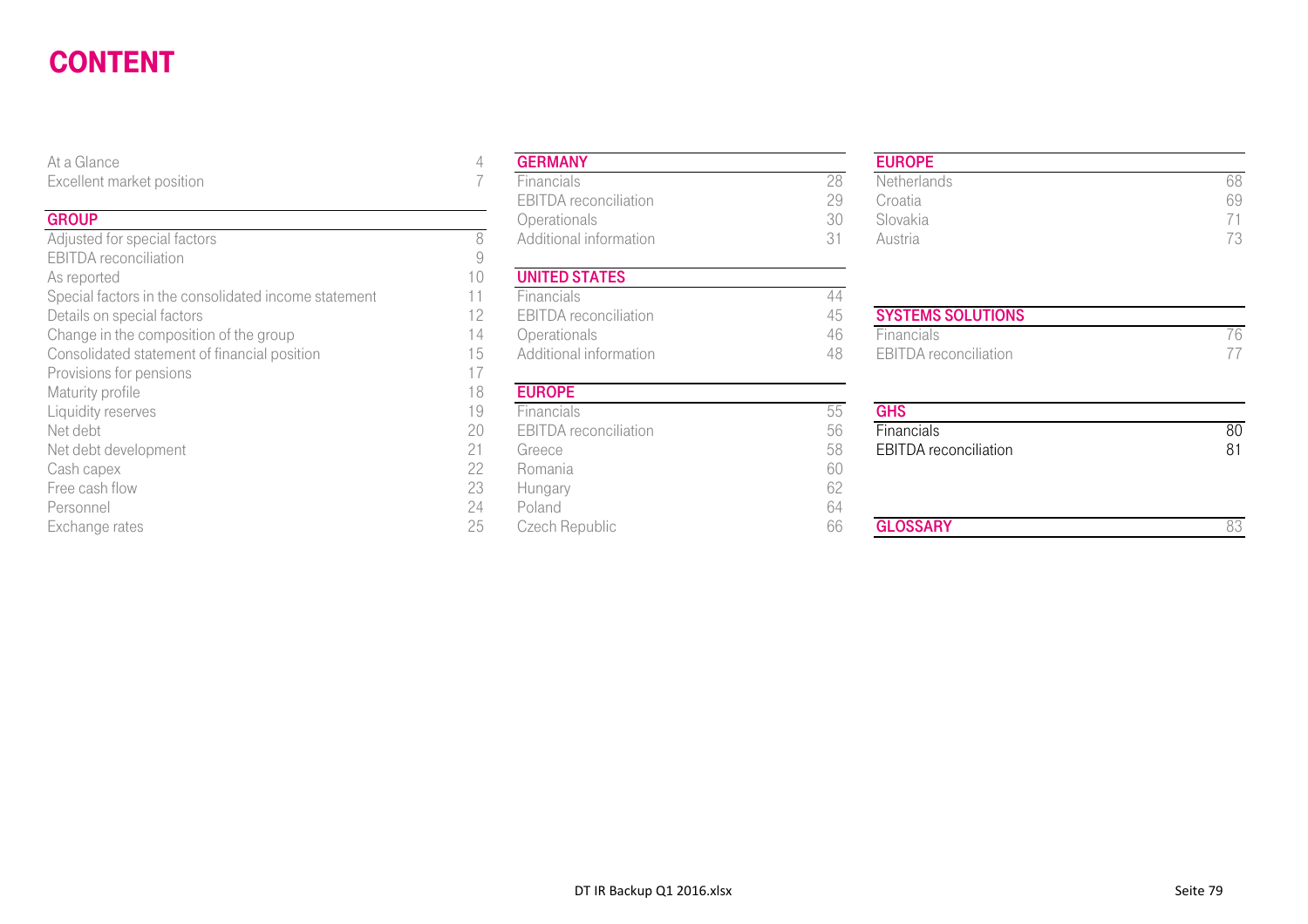## GROUP HEADQUARTERS & GROUP SERVICES FINANCIALS (ADJUSTED FOR SPECIAL FACTORS)

|                                                  |      | Q1                     | Q <sub>2</sub>         | Q3                | Q4                     |                        | O <sub>1</sub>         | Change  |
|--------------------------------------------------|------|------------------------|------------------------|-------------------|------------------------|------------------------|------------------------|---------|
|                                                  |      | 2015                   | 2015                   | 2015              | 2015                   | 2015                   | 2016                   |         |
|                                                  | Note | millions of $\epsilon$ | millions of $\epsilon$ | millions of $\in$ | millions of $\epsilon$ | millions of $\epsilon$ | millions of $\epsilon$ | $\%$    |
| <b>TOTAL REVENUE</b>                             |      | 565                    | 584                    | 555               | 571                    | 2.275                  | 513                    | (9,2)   |
| <b>NET REVENUE</b>                               |      | 155                    | 164                    | 140               | 168                    | 627                    | 115                    | (25, 8) |
| <b>EBITDA</b>                                    |      | (22)                   | (76)                   | (133)             | (321)                  | (552)                  | (117)                  | n.a.    |
| EBITDA margin (EBITDA / total revenue)<br>$\%$   |      | (3,9)                  | (13,0)                 | (24,0)            | (56,2)                 | (24,3)                 | (22,8)                 | (18,9p) |
| Depreciation, amortization and impairment losses |      | (144)                  | (138)                  | (158)             | (171                   | (611)                  | (130)                  | 9,7     |
| Profit (loss) from operations = EBIT             |      | (166)                  | (214)                  | (291)             | (492)                  | (1.163)                | (247)                  | (48, 8) |
| <b>CASH CAPEX</b>                                |      | 96                     | 65                     | 69                | 112                    | 342                    | 60                     | (37,5)  |
| <b>CASH CONTRIBUTION</b>                         |      | (118)                  | (141)                  | (202)             | (433)                  | (894)                  | (177)                  | (50, 0) |

## FINANCIALS (AS REPORTED)

|                                                  |                                | Q <sub>2</sub>         | Q3                     | Q4                     |                        |                        | Change  |
|--------------------------------------------------|--------------------------------|------------------------|------------------------|------------------------|------------------------|------------------------|---------|
|                                                  | 2015                           | 2015                   | 2015                   | 2015                   | 2015                   | 2016                   |         |
|                                                  | millions of $\epsilon$<br>Note | millions of $\epsilon$ | millions of $\epsilon$ | millions of $\epsilon$ | millions of $\epsilon$ | millions of $\epsilon$ | %       |
| <b>TOTAL REVENUE</b>                             | 565                            | 584                    | 555                    | 571                    | 2.275                  | 513                    | (9,2)   |
| <b>NET REVENUE</b>                               | 155                            | 164                    | 140                    | 167                    | 626                    | 115                    | (25, 8) |
| <b>EBITDA</b>                                    | (108)                          | (93)                   | (167)                  | 135                    | (233)                  | 2.269                  | n.a.    |
| EBITDA margin (EBITDA / total revenue)           | (19,1)                         | (15, 9)                | (30,1)                 | 23,6                   | (10,2)                 | n.a.                   | n.a.    |
| Depreciation, amortization and impairment losses | (144)                          | (138)                  | (174)                  | (171)                  | (627)                  | (130)                  | 9,7     |
| Profit (loss) from operations = EBIT             | (252)                          | (231)                  | (341)                  | (36)                   | (860)                  | 2.139                  | n.a.    |
| <b>CASH CAPEX</b>                                | 96                             | 65                     | 69                     | 112                    | 342                    | 60                     | (37, 5) |
| <b>CASH CONTRIBUTION</b>                         | (204)                          | (158)                  | (236)                  | 23                     | (575)                  | 2.209                  | n.a.    |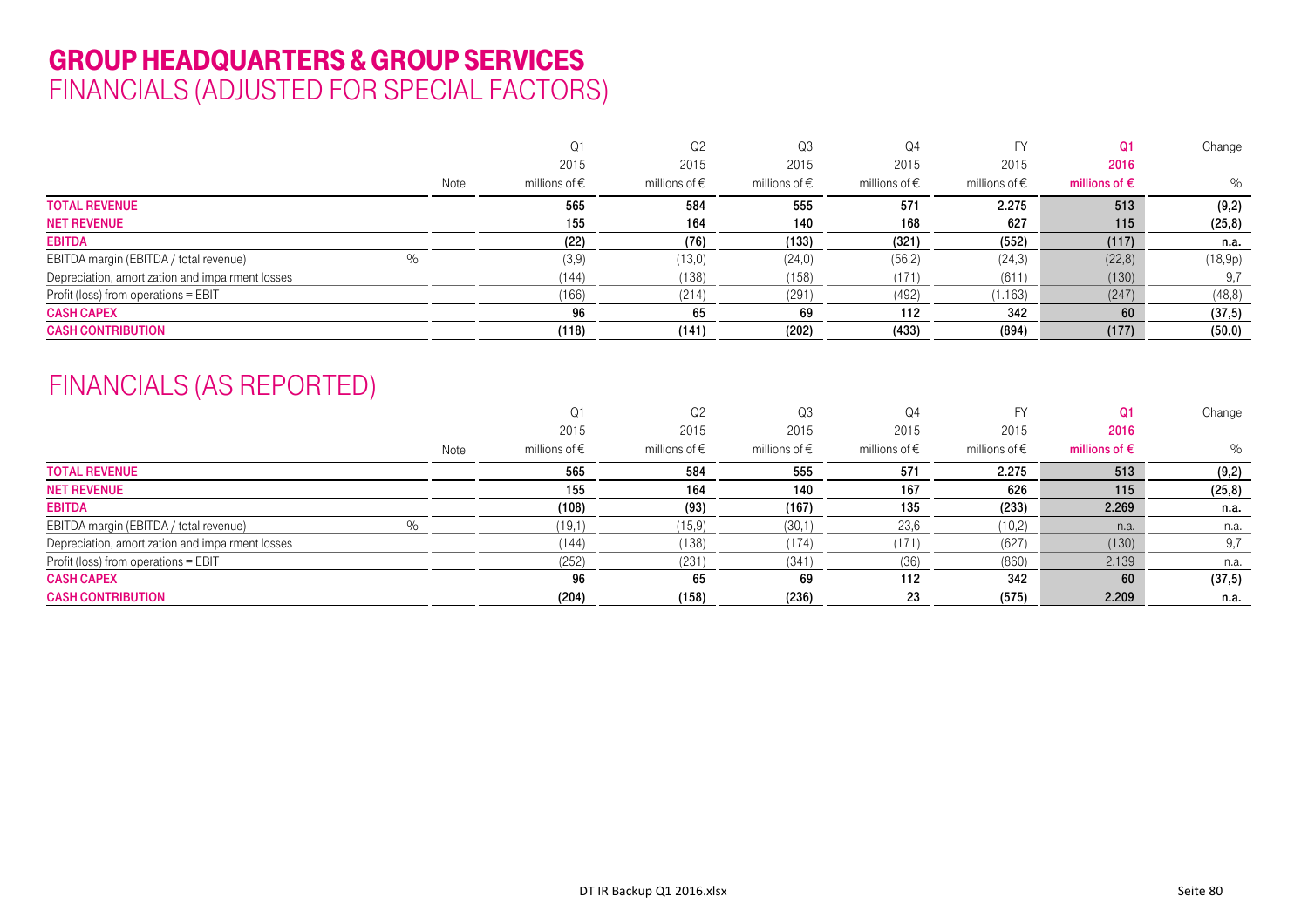## GROUP HEADQUARTERS & GROUP SERVICES EBITDA RECONCILIATION

|                                                    |      |                        | Q2                     | Q3                | Q4                     |                        |                        | Change  |
|----------------------------------------------------|------|------------------------|------------------------|-------------------|------------------------|------------------------|------------------------|---------|
|                                                    |      | 2015                   | 2015                   | 2015              | 2015                   | 2015                   | 2016                   |         |
|                                                    | Note | millions of $\epsilon$ | millions of $\epsilon$ | millions of $\in$ | millions of $\epsilon$ | millions of $\epsilon$ | millions of $\epsilon$ | $\%$    |
| <b>TOTAL REVENUE</b>                               |      | 565                    | 584                    | 555               | 571                    | 2.275                  | 513                    | (9,2)   |
| Profit (loss) from operations = EBIT               |      | (252)                  | (231)                  | (341)             | (36)                   | (860)                  | 2.139                  | n.a.    |
| - Depreciation, amortization and impairment losses |      | (144)                  | (138)                  | (174)             | (171                   | (627)                  | (130)                  | 9,7     |
| $=$ EBITDA                                         |      | (108)                  | (93)                   | (167)             | 135                    | (233)                  | 2.269                  | n.a.    |
| EBITDA margin                                      |      | (19,1)                 | (15, 9)                | (30,1)            | 23,6                   | (10,2)                 | n.a.                   | n.a.    |
| Special factors affecting EBITDA                   |      | (86                    | (17)                   | (34)              | 456                    | 319                    | 2.386                  | n.a.    |
| = EBITDA (ADJUSTED FOR SPECIAL FACTORS)            |      | (22)                   | (76)                   | (133)             | (321)                  | (552)                  | (117)                  | n.a.    |
| EBITDA margin (adjusted for special factors)       |      | (3,9)                  | (13,0)                 | (24, 0)           | (56,2)                 | (24, 3)                | (22,8)                 | (18,9p) |

## SPECIAL FACTORS

|                                                 |      |                        | Q <sub>2</sub>         | Q3                     | Q4                     |                        |                        | Change |
|-------------------------------------------------|------|------------------------|------------------------|------------------------|------------------------|------------------------|------------------------|--------|
|                                                 |      | 2015                   | 2015                   | 2015                   | 2015                   | 2015                   | 2016                   |        |
|                                                 | Note | millions of $\epsilon$ | millions of $\epsilon$ | millions of $\epsilon$ | millions of $\epsilon$ | millions of $\epsilon$ | millions of $\epsilon$ | $\%$   |
| <b>EFFECTS ON EBITDA</b>                        |      | (86)                   | (17)                   | (34)                   | 456                    | 319                    | 2.386                  | n.a.   |
| - of which personnel                            |      | (33                    | (41)                   | (46)                   | (93)                   | (213)                  | (35)                   | (6,1)  |
| - of which other                                |      | (53)                   |                        |                        | 549                    | 532                    | 2.421                  | n.a.   |
| EFFECTS ON PROFIT (LOSS) FROM OPERATIONS = EBIT |      | (86)                   |                        | (50)                   | 456                    | 303                    | 2.386                  | n.a.   |
| - of which personnel                            |      | 133                    | (11)                   | (46)                   | 93)                    | (213)                  | (35)                   | (6,1)  |
| - of which other                                |      | (53)                   |                        |                        | 549                    | 516                    | 2.421                  | n.a.   |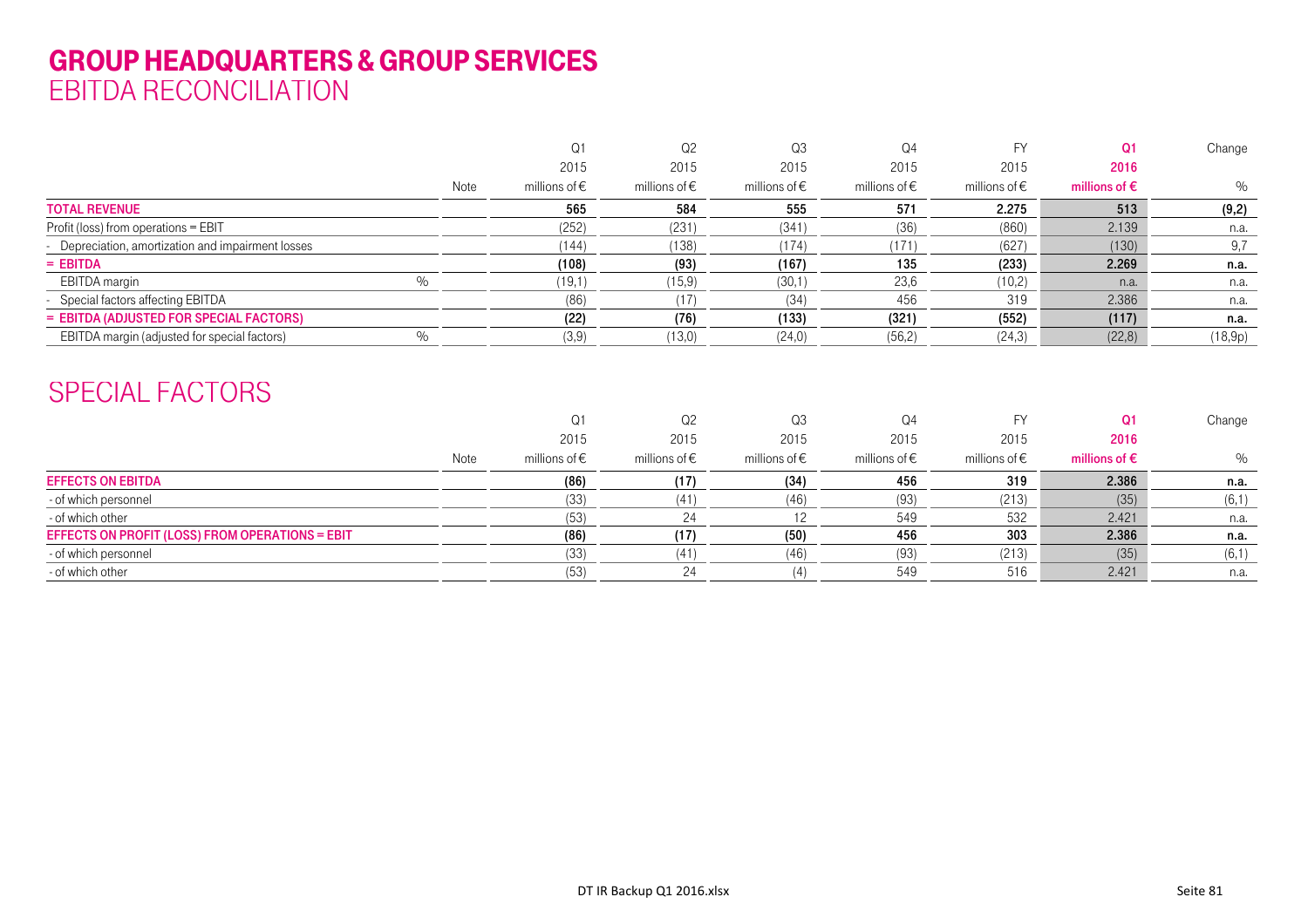# NOTES